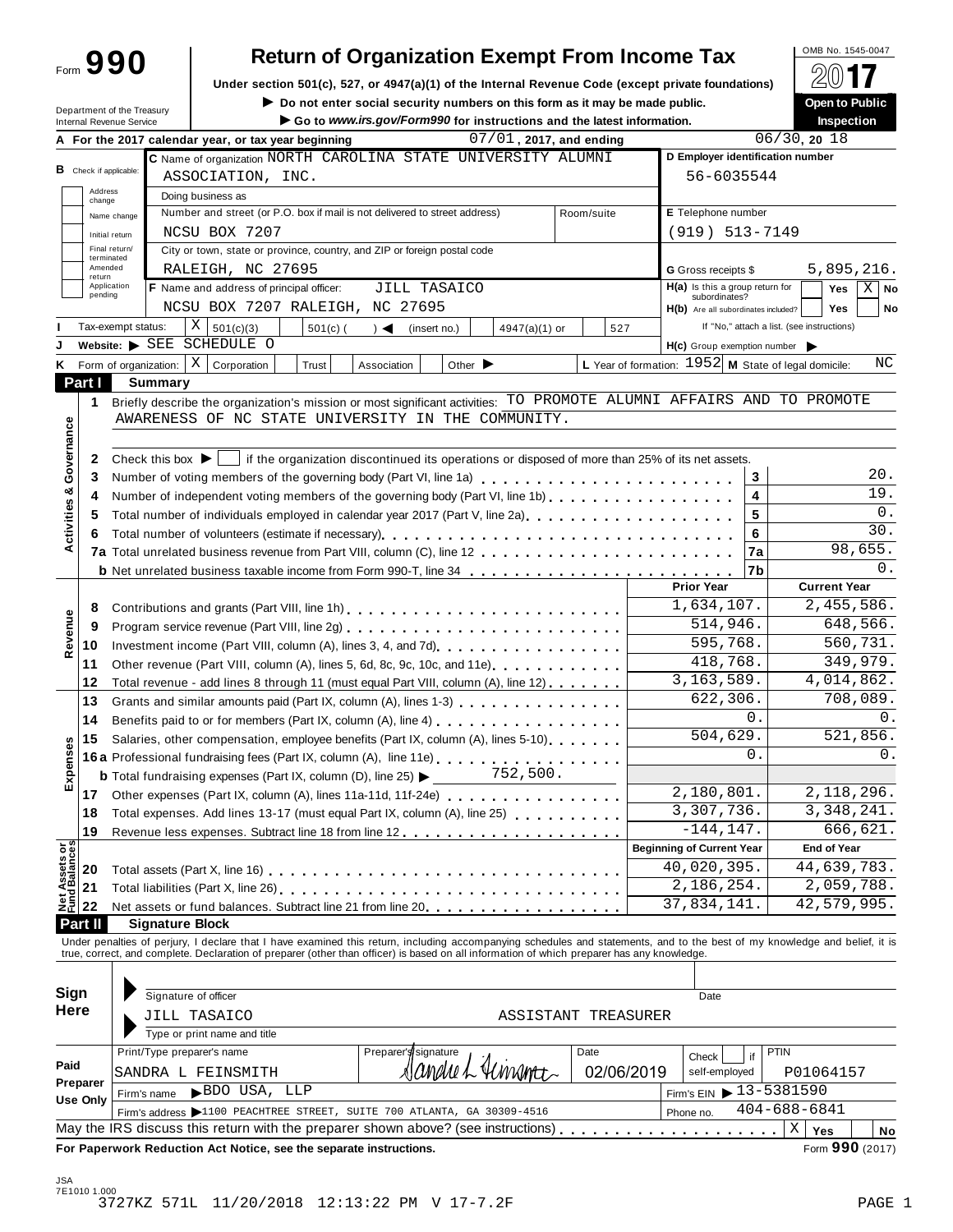## Form **8868**

# **Application for Automatic Extension of Time To File an Exempt Organization Return** (Rev. January 2017) OMB No. 1545-1709

Department of the Treasury<br>Department of the Treasury<br>Internal Revenue Service **CONFICE 1999 File a separate application for each return.**<br>Internal Revenue Service **CONFICE 1999 File a separate application for each return.** 

**Electronic filing** *(e-file)***.** You can electronically file Form 8868 to request a 6-month automatic extension of time to file any of the forms listed below with the exception of Form 8870, Information Return for Transfers Associated With Certain Personal Benefit Contracts, for which an extension request must be sent to the IRS in paper format (see instructions). For more details on the electronic filing of this form, visit *www.irs.gov/efile*, click on Charities & Non-Profits, and click on *e-file* for *Charities and Non-Profits.*

#### **Automatic 6-Month Extension of Time.** Only submit original (no copies needed).

All corporations required to file an income tax return other than Form 990-T (including 1120-C filers), partnerships, REMICs, and trusts must use Form 7004 to request an extension of time to file income tax returns.

|                             |                                                                                          | Enter filer's identifying number, see instructions |
|-----------------------------|------------------------------------------------------------------------------------------|----------------------------------------------------|
|                             | Name of exempt organization or other filer, see instructions.                            | Employer identification number (EIN) or            |
| Type or                     | NORTH CAROLINA STATE UNIVERSITY ALUMNI                                                   |                                                    |
| print                       | ASSOCIATION, INC.                                                                        | 56-6035544                                         |
| File by the                 | Number, street, and room or suite no. If a P.O. box, see instructions.                   | Social security number (SSN)                       |
| due date for<br>filing your | NCSU BOX 7207                                                                            |                                                    |
| return. See                 | City, town or post office, state, and ZIP code. For a foreign address, see instructions. |                                                    |
| instructions.               | RALEIGH, NC 27695                                                                        |                                                    |
|                             |                                                                                          |                                                    |

| Application                              | Return | <b>Application</b>                | Return |
|------------------------------------------|--------|-----------------------------------|--------|
| <b>Is For</b>                            | Code   | <b>Is For</b>                     | Code   |
| Form 990 or Form 990-EZ                  | 01     | Form 990-T (corporation)          | 07     |
| Form 990-BL                              | 02     | l Form 1041-A                     | 08     |
| Form 4720 (individual)                   | 03     | Form 4720 (other than individual) | 09     |
| Form 990-PF                              | 04     | Form 5227                         | 10     |
| Form 990-T (sec. 401(a) or 408(a) trust) | 05     | Form 6069                         | 11     |
| Form 990-T (trust other than above)      | 06     | Form 8870                         | 12     |

 $\bullet$  The books are in the care of  $\triangleright$  JILL TASAICO -----------------------------------

|  | Telephone No. ▶ 919 513-7149                                        | Fax No. $\blacktriangleright$                                                                                             |              |
|--|---------------------------------------------------------------------|---------------------------------------------------------------------------------------------------------------------------|--------------|
|  |                                                                     | • If the organization does not have an office or place of business in the United States, check this box                   |              |
|  |                                                                     | • If this is for a Group Return, enter the organization's four digit Group Exemption Number (GEN)                         | . If this is |
|  |                                                                     | for the whole group, check this box $\begin{array}{c} \bullet \end{array}$ If it is for part of the group, check this box | and attach   |
|  | a list with the names and EINs of all members the extension is for. |                                                                                                                           |              |

| I request an automatic 6-month extension of time until                                |  | 05/15, 2019, to file the exempt organization return |
|---------------------------------------------------------------------------------------|--|-----------------------------------------------------|
| for the organization named above. The extension is for the organization's return for: |  |                                                     |

|              | calendar year 20 _____ or<br>tax year beginning                                                                                                    |          |            |
|--------------|----------------------------------------------------------------------------------------------------------------------------------------------------|----------|------------|
|              | $07/01$ , 20 17, and ending<br>$06/30$ , 20 18.                                                                                                    |          |            |
| $\mathbf{2}$ | If the tax year entered in line 1 is for less than 12 months, check reason:<br>Initial return<br>Final return<br>Change in accounting period       |          |            |
| За           | If this application is for Forms 990-BL, 990-PF, 990-T, 4720, or 6069, enter the tentative tax, less any                                           |          |            |
|              | nonrefundable credits. See instructions.                                                                                                           | 3a S     | 0.         |
| b            | this application is for Forms 990-PF, 990-T, 4720, or 6069, enter any refundable credits and                                                       |          |            |
|              | estimated tax payments made. Include any prior year overpayment allowed as a credit.                                                               | 3b   \$  | 0.         |
| C            | Balance due. Subtract line 3b from line 3a. Include your payment with this form, if required, by using EFTPS                                       |          |            |
|              | (Electronic Federal Tax Payment System). See instructions.                                                                                         | $3c$ $s$ | $\Omega$ . |
|              | Caution. If you are going to make an electronic funds withdrawal (direct debit) with this Form 8868, see Form 8453-EO and Form 8879-EO for payment |          |            |
|              | instructions.                                                                                                                                      |          |            |

**For Privacy Act and Paperwork Reduction Act Notice, see instructions.** Form **8868** (Rev. 1-2017)

COPYGE 1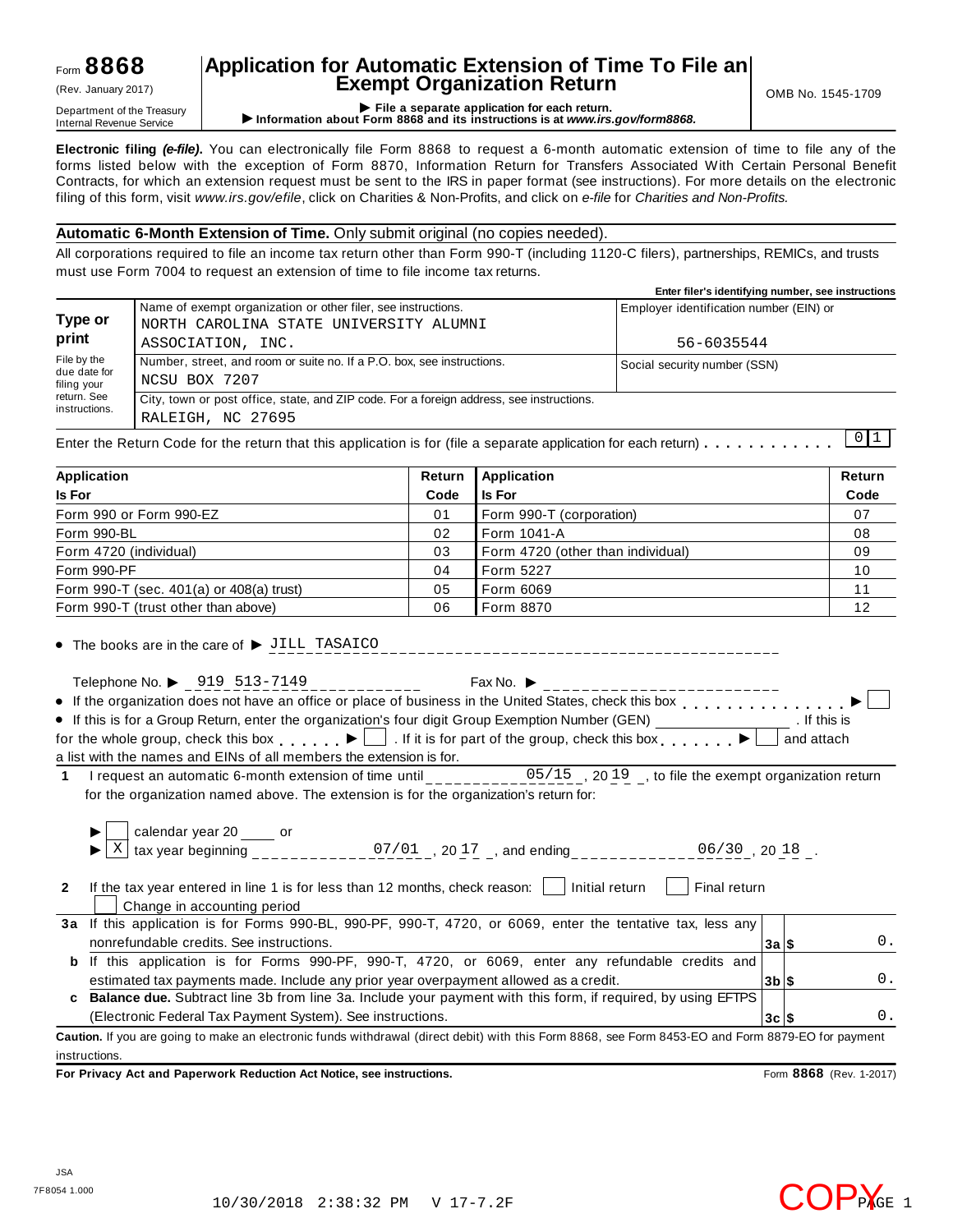|  | NORTH CAROLINA STATE UNIVERSITY ALUMNI | 56-6035544 |
|--|----------------------------------------|------------|

| Form 990 (2017)                                                                                                                                                                                                                                                                                                                                 | Page 2                                 |
|-------------------------------------------------------------------------------------------------------------------------------------------------------------------------------------------------------------------------------------------------------------------------------------------------------------------------------------------------|----------------------------------------|
| Part III<br><b>Statement of Program Service Accomplishments</b>                                                                                                                                                                                                                                                                                 |                                        |
| Briefly describe the organization's mission:                                                                                                                                                                                                                                                                                                    |                                        |
| TO PROMOTE ALUMNI AFFAIRS AND TO PROMOTE AWARENESS OF NC STATE                                                                                                                                                                                                                                                                                  |                                        |
| UNIVERSITY IN THE COMMUNITY.                                                                                                                                                                                                                                                                                                                    |                                        |
|                                                                                                                                                                                                                                                                                                                                                 |                                        |
| Did the organization undertake any significant program services during the year which were not listed on the<br>If "Yes," describe these new services on Schedule O.                                                                                                                                                                            | $ X $ No<br>Yes                        |
| Did the organization cease conducting, or make significant changes in how it conducts, any program                                                                                                                                                                                                                                              | $\left\lceil x \right\rceil$ No<br>Yes |
| If "Yes," describe these changes on Schedule O.                                                                                                                                                                                                                                                                                                 |                                        |
| Describe the organization's program service accomplishments for each of its three largest program services, as measured by<br>expenses. Section $501(c)(3)$ and $501(c)(4)$ organizations are required to report the amount of grants and allocations to others,<br>the total expenses, and revenue, if any, for each program service reported. |                                        |
| $_2$ ,168,182. including grants of $\$$<br>4a (Code:<br>) (Expenses \$<br>$708,089.$ (Revenue \$                                                                                                                                                                                                                                                |                                        |
| NCSU ALUMNI ASSOCIATION PUBLISHES AN ALUMNI MAGAZINE, SERVES AS AN                                                                                                                                                                                                                                                                              |                                        |
| ORGANIZER FOR ALUMNI FUNCTIONS, AWARDS SCHOLARSHIPS AND PROMOTES                                                                                                                                                                                                                                                                                |                                        |
| AWARENESS OF NCSU IN THE COMMUNITY.                                                                                                                                                                                                                                                                                                             |                                        |
|                                                                                                                                                                                                                                                                                                                                                 |                                        |
|                                                                                                                                                                                                                                                                                                                                                 |                                        |
|                                                                                                                                                                                                                                                                                                                                                 |                                        |
|                                                                                                                                                                                                                                                                                                                                                 |                                        |
|                                                                                                                                                                                                                                                                                                                                                 |                                        |
|                                                                                                                                                                                                                                                                                                                                                 |                                        |
|                                                                                                                                                                                                                                                                                                                                                 |                                        |
| including grants of \$ ) (Revenue \$<br>) (Expenses $$$<br>4b (Code:                                                                                                                                                                                                                                                                            |                                        |
|                                                                                                                                                                                                                                                                                                                                                 |                                        |
|                                                                                                                                                                                                                                                                                                                                                 |                                        |
|                                                                                                                                                                                                                                                                                                                                                 |                                        |
|                                                                                                                                                                                                                                                                                                                                                 |                                        |
|                                                                                                                                                                                                                                                                                                                                                 |                                        |
|                                                                                                                                                                                                                                                                                                                                                 |                                        |
|                                                                                                                                                                                                                                                                                                                                                 |                                        |
|                                                                                                                                                                                                                                                                                                                                                 |                                        |
|                                                                                                                                                                                                                                                                                                                                                 |                                        |
|                                                                                                                                                                                                                                                                                                                                                 |                                        |
| $\overline{\hspace{1cm}}$ (Expenses \$<br>including grants of \$ (Revenue \$)<br>4c (Code:                                                                                                                                                                                                                                                      |                                        |
|                                                                                                                                                                                                                                                                                                                                                 |                                        |
|                                                                                                                                                                                                                                                                                                                                                 |                                        |
|                                                                                                                                                                                                                                                                                                                                                 |                                        |
|                                                                                                                                                                                                                                                                                                                                                 |                                        |
|                                                                                                                                                                                                                                                                                                                                                 |                                        |
|                                                                                                                                                                                                                                                                                                                                                 |                                        |
|                                                                                                                                                                                                                                                                                                                                                 |                                        |
|                                                                                                                                                                                                                                                                                                                                                 |                                        |
|                                                                                                                                                                                                                                                                                                                                                 |                                        |
|                                                                                                                                                                                                                                                                                                                                                 |                                        |
|                                                                                                                                                                                                                                                                                                                                                 |                                        |
|                                                                                                                                                                                                                                                                                                                                                 |                                        |
| 4d Other program services (Describe in Schedule O.)                                                                                                                                                                                                                                                                                             |                                        |
| (Expenses \$<br>including grants of \$<br>) (Revenue \$<br>2,168,182.<br>4e Total program service expenses >                                                                                                                                                                                                                                    |                                        |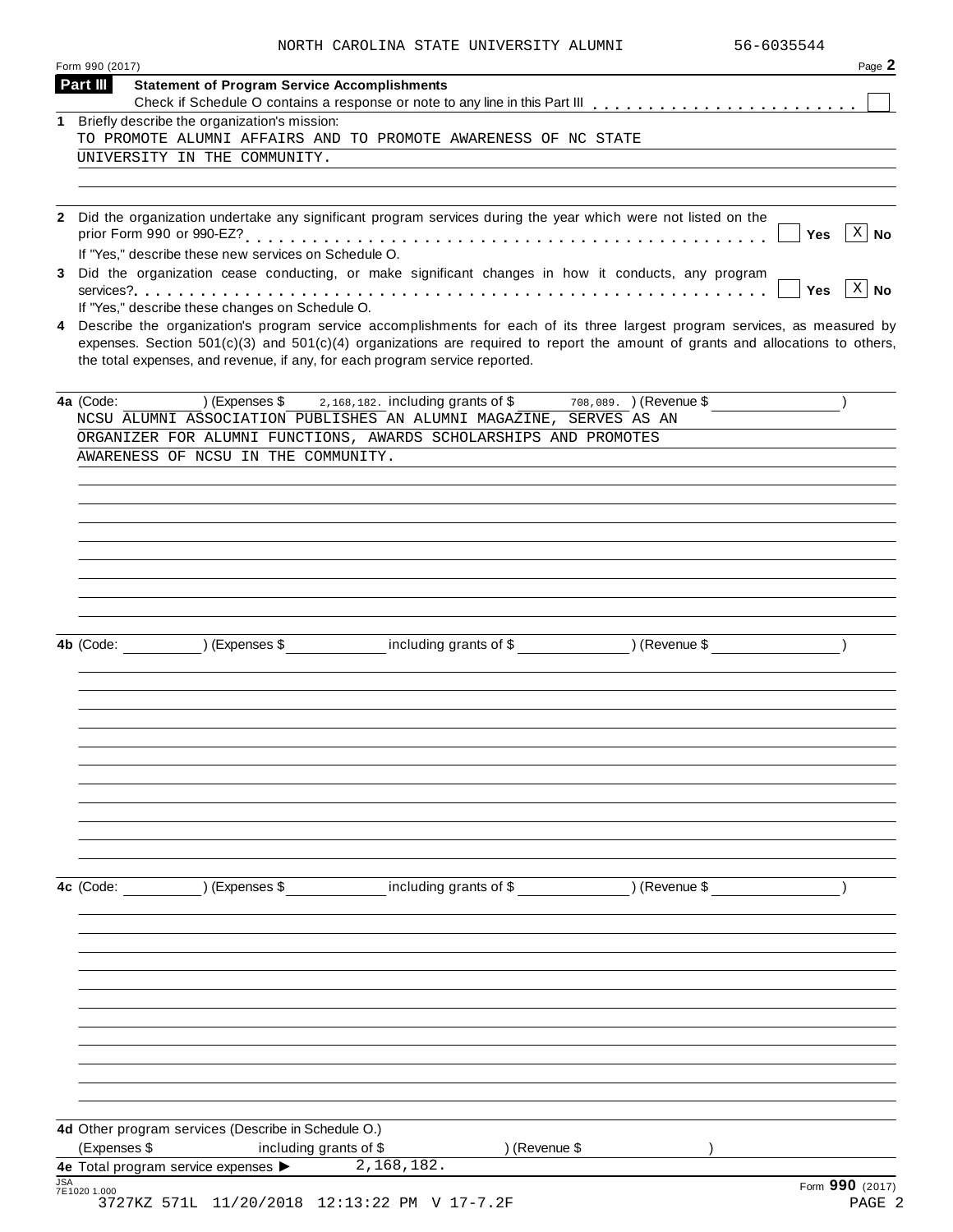|         | Form 990 (2017)                                                                                                                                                                                                                                                                                                                                                                               |                 |                  | Page 3      |
|---------|-----------------------------------------------------------------------------------------------------------------------------------------------------------------------------------------------------------------------------------------------------------------------------------------------------------------------------------------------------------------------------------------------|-----------------|------------------|-------------|
| Part IV | <b>Checklist of Required Schedules</b>                                                                                                                                                                                                                                                                                                                                                        |                 |                  |             |
|         |                                                                                                                                                                                                                                                                                                                                                                                               |                 | Yes              | No          |
| 1       | Is the organization described in section $501(c)(3)$ or $4947(a)(1)$ (other than a private foundation)? If "Yes,"                                                                                                                                                                                                                                                                             |                 |                  |             |
|         |                                                                                                                                                                                                                                                                                                                                                                                               | 1               | Χ<br>$\mathbf X$ |             |
| 2       | Is the organization required to complete Schedule B, Schedule of Contributors (see instructions)?.                                                                                                                                                                                                                                                                                            | $\mathbf{2}$    |                  |             |
| 3       | Did the organization engage in direct or indirect political campaign activities on behalf of or in opposition to                                                                                                                                                                                                                                                                              |                 |                  |             |
|         | candidates for public office? If "Yes," complete Schedule C, Part I.                                                                                                                                                                                                                                                                                                                          | 3               |                  | Χ           |
| 4       | Section 501(c)(3) organizations. Did the organization engage in lobbying activities, or have a section 501(h)                                                                                                                                                                                                                                                                                 |                 |                  | Χ           |
|         |                                                                                                                                                                                                                                                                                                                                                                                               | $\overline{4}$  |                  |             |
| 5       | Is the organization a section $501(c)(4)$ , $501(c)(5)$ , or $501(c)(6)$ organization that receives membership dues,                                                                                                                                                                                                                                                                          |                 |                  |             |
|         | assessments, or similar amounts as defined in Revenue Procedure 98-19? If "Yes," complete Schedule C,                                                                                                                                                                                                                                                                                         | 5               |                  | Χ           |
| 6       | Did the organization maintain any donor advised funds or any similar funds or accounts for which donors                                                                                                                                                                                                                                                                                       |                 |                  |             |
|         | have the right to provide advice on the distribution or investment of amounts in such funds or accounts? If                                                                                                                                                                                                                                                                                   |                 |                  |             |
|         | "Yes," complete Schedule D, Part $l_1, \ldots, l_k, \ldots, l_k, \ldots, l_k, \ldots, l_k, \ldots, l_k, \ldots, l_k, \ldots, l_k, \ldots, l_k, \ldots, l_k, \ldots, l_k, \ldots, l_k, \ldots, l_k, \ldots, l_k, \ldots, l_k, \ldots, l_k, \ldots, l_k, \ldots, l_k, \ldots, l_k, \ldots, l_k, \ldots, l_k, \ldots, l_k, \ldots, l_k, \ldots, l_k, \ldots, l_k, \ldots, l_k, \ldots, l_k, \ld$ | 6               |                  | Χ           |
| 7       | Did the organization receive or hold a conservation easement, including easements to preserve open space,                                                                                                                                                                                                                                                                                     |                 |                  |             |
|         | the environment, historic land areas, or historic structures? If "Yes," complete Schedule D, Part II.                                                                                                                                                                                                                                                                                         | $\overline{7}$  |                  | Χ           |
| 8       | Did the organization maintain collections of works of art, historical treasures, or other similar assets? If "Yes,"                                                                                                                                                                                                                                                                           |                 |                  |             |
|         |                                                                                                                                                                                                                                                                                                                                                                                               | 8               |                  | Χ           |
| 9       | Did the organization report an amount in Part X, line 21, for escrow or custodial account liability, serve as a                                                                                                                                                                                                                                                                               |                 |                  |             |
|         | custodian for amounts not listed in Part X; or provide credit counseling, debt management, credit repair, or                                                                                                                                                                                                                                                                                  |                 |                  |             |
|         |                                                                                                                                                                                                                                                                                                                                                                                               | 9               |                  | Χ           |
| 10      | Did the organization, directly or through a related organization, hold assets in temporarily restricted                                                                                                                                                                                                                                                                                       |                 |                  |             |
|         | endowments, permanent endowments, or quasi-endowments? If "Yes," complete Schedule D, Part V.                                                                                                                                                                                                                                                                                                 | 10              | Χ                |             |
| 11      | If the organization's answer to any of the following questions is "Yes," then complete Schedule D, Parts VI,                                                                                                                                                                                                                                                                                  |                 |                  |             |
|         | VII, VIII, IX, or X as applicable.                                                                                                                                                                                                                                                                                                                                                            |                 |                  |             |
|         | a Did the organization report an amount for land, buildings, and equipment in Part X, line 10? If "Yes,"                                                                                                                                                                                                                                                                                      |                 |                  |             |
|         |                                                                                                                                                                                                                                                                                                                                                                                               | 11a             | Χ                |             |
|         | <b>b</b> Did the organization report an amount for investments-other securities in Part X, line 12 that is 5% or more                                                                                                                                                                                                                                                                         |                 |                  |             |
|         |                                                                                                                                                                                                                                                                                                                                                                                               | 11 <sub>b</sub> | Χ                |             |
|         | c Did the organization report an amount for investments-program related in Part X, line 13 that is 5% or more                                                                                                                                                                                                                                                                                 |                 |                  |             |
|         |                                                                                                                                                                                                                                                                                                                                                                                               | 11c             |                  | Χ           |
|         | d Did the organization report an amount for other assets in Part X, line 15 that is 5% or more of its total assets                                                                                                                                                                                                                                                                            |                 |                  |             |
|         | reported in Part X, line 16? If "Yes," complete Schedule D, Part IX.                                                                                                                                                                                                                                                                                                                          | 11d             |                  | Χ           |
|         | e Did the organization report an amount for other liabilities in Part X, line 25? If "Yes," complete Schedule D, Part X                                                                                                                                                                                                                                                                       | 11e             | Χ                |             |
|         | f Did the organization's separate or consolidated financial statements for the tax year include a footnote that addresses                                                                                                                                                                                                                                                                     |                 |                  |             |
|         | the organization's liability for uncertain tax positions under FIN 48 (ASC 740)? If "Yes," complete Schedule D, Part X                                                                                                                                                                                                                                                                        | 11f             | Χ                |             |
|         | 12a Did the organization obtain separate, independent audited financial statements for the tax year? If "Yes," complete                                                                                                                                                                                                                                                                       |                 |                  |             |
|         |                                                                                                                                                                                                                                                                                                                                                                                               | 12a             | Χ                |             |
|         | <b>b</b> Was the organization included in consolidated, independent audited financial statements for the tax year? If                                                                                                                                                                                                                                                                         |                 |                  |             |
|         | "Yes," and if the organization answered "No" to line 12a, then completing Schedule D, Parts XI and XII is optional 1                                                                                                                                                                                                                                                                          | 12b             |                  | Χ           |
| 13      | Is the organization a school described in section $170(b)(1)(A)(ii)?$ If "Yes," complete Schedule E.                                                                                                                                                                                                                                                                                          | 13              |                  | $\mathbf X$ |
|         | 14a Did the organization maintain an office, employees, or agents outside of the United States?.                                                                                                                                                                                                                                                                                              | 14a             |                  | X           |
|         | <b>b</b> Did the organization have aggregate revenues or expenses of more than \$10,000 from grantmaking,                                                                                                                                                                                                                                                                                     |                 |                  |             |
|         | fundraising, business, investment, and program service activities outside the United States, or aggregate                                                                                                                                                                                                                                                                                     |                 |                  |             |
|         | foreign investments valued at \$100,000 or more? If "Yes," complete Schedule F, Parts I and IV                                                                                                                                                                                                                                                                                                | 14 <sub>b</sub> |                  | Χ           |
| 15      | Did the organization report on Part IX, column (A), line 3, more than \$5,000 of grants or other assistance to or                                                                                                                                                                                                                                                                             |                 |                  |             |
|         |                                                                                                                                                                                                                                                                                                                                                                                               | 15              |                  | Χ           |
| 16      | Did the organization report on Part IX, column (A), line 3, more than \$5,000 of aggregate grants or other                                                                                                                                                                                                                                                                                    |                 |                  |             |
|         | assistance to or for foreign individuals? If "Yes," complete Schedule F, Parts III and IV                                                                                                                                                                                                                                                                                                     | 16              |                  | Χ           |
| 17      | Did the organization report a total of more than \$15,000 of expenses for professional fundraising services on                                                                                                                                                                                                                                                                                |                 |                  |             |
|         | Part IX, column (A), lines 6 and 11e? If "Yes," complete Schedule G, Part I (see instructions)                                                                                                                                                                                                                                                                                                | 17              |                  | Χ           |
| 18      | Did the organization report more than \$15,000 total of fundraising event gross income and contributions on                                                                                                                                                                                                                                                                                   |                 |                  |             |
|         |                                                                                                                                                                                                                                                                                                                                                                                               | 18              | Χ                |             |
| 19      | Did the organization report more than \$15,000 of gross income from gaming activities on Part VIII, line 9a?                                                                                                                                                                                                                                                                                  |                 |                  |             |
|         |                                                                                                                                                                                                                                                                                                                                                                                               | 19              |                  | Χ           |

Form **990** (2017)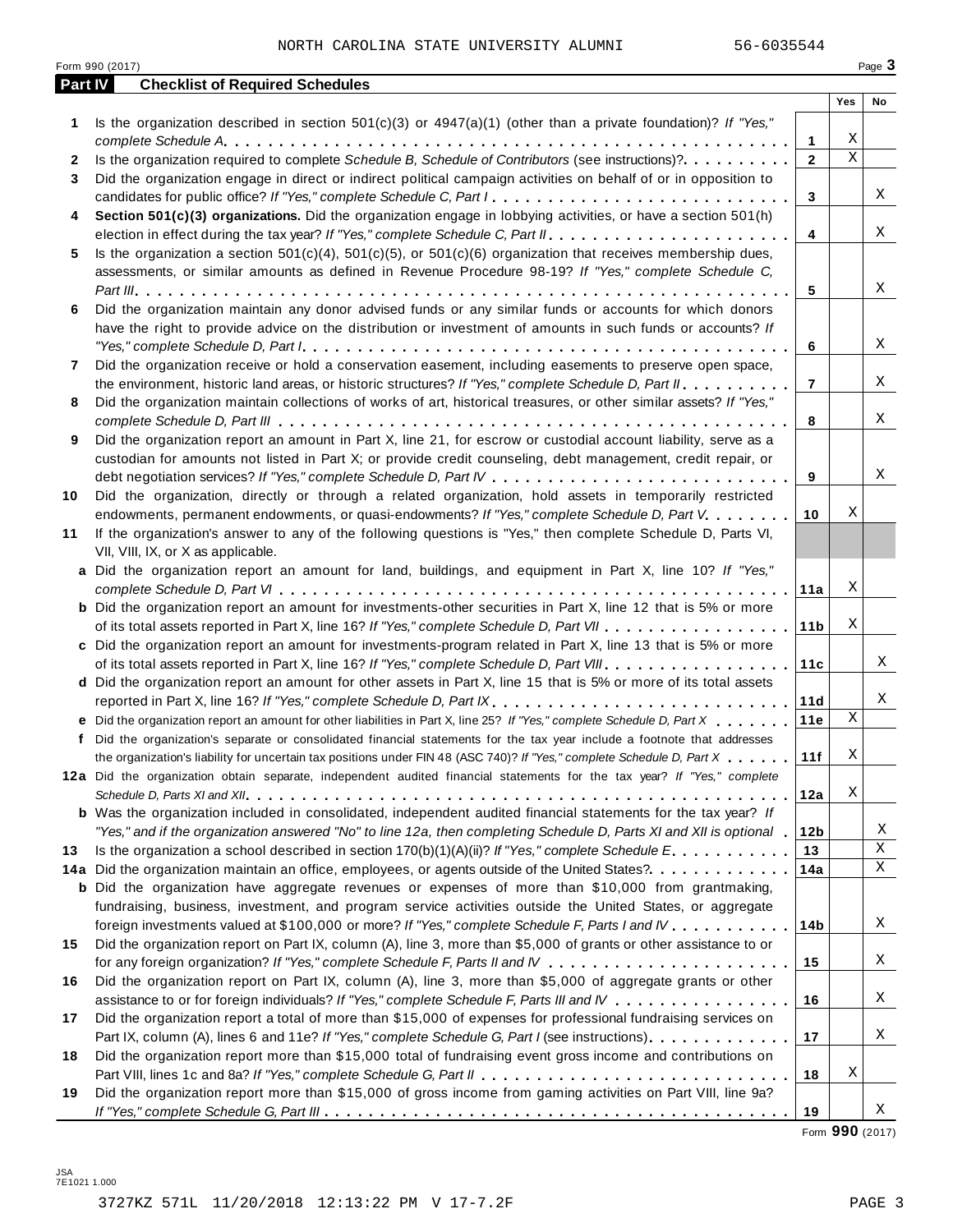| Part IV<br><b>Checklist of Required Schedules (continued)</b><br>Did the organization operate one or more hospital facilities? If "Yes," complete Schedule H.<br>20 a<br>If "Yes" to line 20a, did the organization attach a copy of its audited financial statements to this return?<br>b<br>Did the organization report more than \$5,000 of grants or other assistance to any domestic organization or<br>21<br>domestic government on Part IX, column (A), line 1? If "Yes," complete Schedule I, Parts I and II.<br>Did the organization report more than \$5,000 of grants or other assistance to or for domestic individuals on<br>22<br>Did the organization answer "Yes" to Part VII, Section A, line 3, 4, or 5 about compensation of the<br>23<br>organization's current and former officers, directors, trustees, key employees, and highest compensated<br>Did the organization have a tax-exempt bond issue with an outstanding principal amount of more than<br>24 a<br>\$100,000 as of the last day of the year, that was issued after December 31, 2002? If "Yes," answer lines 24b<br>through 24d and complete Schedule K. If "No," go to line 25a. $\ldots \ldots \ldots \ldots \ldots \ldots \ldots \ldots \ldots \ldots \ldots$<br>Did the organization invest any proceeds of tax-exempt bonds beyond a temporary period exception?<br>b<br>Did the organization maintain an escrow account other than a refunding escrow at any time during the year<br>c<br>Did the organization act as an "on behalf of" issuer for bonds outstanding at any time during the year?<br>d<br>25a Section 501(c)(3), 501(c)(4), and 501(c)(29) organizations. Did the organization engage in an excess benefit<br>transaction with a disqualified person during the year? If "Yes," complete Schedule L, Part $1, \ldots, \ldots, \ldots$<br>Is the organization aware that it engaged in an excess benefit transaction with a disqualified person in a prior<br>b<br>year, and that the transaction has not been reported on any of the organization's prior Forms 990 or 990-EZ?<br>Did the organization report any amount on Part X, line 5, 6, or 22 for receivables from or payables to any<br>26 | 20a<br>20b<br>21<br>22<br>23<br>24a<br>24b<br>24с<br>24d<br>25a<br>25 <sub>b</sub> | Yes<br>Χ<br>Χ | No<br>X<br>Χ<br>Χ<br>Χ |
|--------------------------------------------------------------------------------------------------------------------------------------------------------------------------------------------------------------------------------------------------------------------------------------------------------------------------------------------------------------------------------------------------------------------------------------------------------------------------------------------------------------------------------------------------------------------------------------------------------------------------------------------------------------------------------------------------------------------------------------------------------------------------------------------------------------------------------------------------------------------------------------------------------------------------------------------------------------------------------------------------------------------------------------------------------------------------------------------------------------------------------------------------------------------------------------------------------------------------------------------------------------------------------------------------------------------------------------------------------------------------------------------------------------------------------------------------------------------------------------------------------------------------------------------------------------------------------------------------------------------------------------------------------------------------------------------------------------------------------------------------------------------------------------------------------------------------------------------------------------------------------------------------------------------------------------------------------------------------------------------------------------------------------------------------------------------------------------------------------------------------------------------------------------------------------------------------------------|------------------------------------------------------------------------------------|---------------|------------------------|
|                                                                                                                                                                                                                                                                                                                                                                                                                                                                                                                                                                                                                                                                                                                                                                                                                                                                                                                                                                                                                                                                                                                                                                                                                                                                                                                                                                                                                                                                                                                                                                                                                                                                                                                                                                                                                                                                                                                                                                                                                                                                                                                                                                                                              |                                                                                    |               |                        |
|                                                                                                                                                                                                                                                                                                                                                                                                                                                                                                                                                                                                                                                                                                                                                                                                                                                                                                                                                                                                                                                                                                                                                                                                                                                                                                                                                                                                                                                                                                                                                                                                                                                                                                                                                                                                                                                                                                                                                                                                                                                                                                                                                                                                              |                                                                                    |               |                        |
|                                                                                                                                                                                                                                                                                                                                                                                                                                                                                                                                                                                                                                                                                                                                                                                                                                                                                                                                                                                                                                                                                                                                                                                                                                                                                                                                                                                                                                                                                                                                                                                                                                                                                                                                                                                                                                                                                                                                                                                                                                                                                                                                                                                                              |                                                                                    |               |                        |
|                                                                                                                                                                                                                                                                                                                                                                                                                                                                                                                                                                                                                                                                                                                                                                                                                                                                                                                                                                                                                                                                                                                                                                                                                                                                                                                                                                                                                                                                                                                                                                                                                                                                                                                                                                                                                                                                                                                                                                                                                                                                                                                                                                                                              |                                                                                    |               |                        |
|                                                                                                                                                                                                                                                                                                                                                                                                                                                                                                                                                                                                                                                                                                                                                                                                                                                                                                                                                                                                                                                                                                                                                                                                                                                                                                                                                                                                                                                                                                                                                                                                                                                                                                                                                                                                                                                                                                                                                                                                                                                                                                                                                                                                              |                                                                                    |               |                        |
|                                                                                                                                                                                                                                                                                                                                                                                                                                                                                                                                                                                                                                                                                                                                                                                                                                                                                                                                                                                                                                                                                                                                                                                                                                                                                                                                                                                                                                                                                                                                                                                                                                                                                                                                                                                                                                                                                                                                                                                                                                                                                                                                                                                                              |                                                                                    |               |                        |
|                                                                                                                                                                                                                                                                                                                                                                                                                                                                                                                                                                                                                                                                                                                                                                                                                                                                                                                                                                                                                                                                                                                                                                                                                                                                                                                                                                                                                                                                                                                                                                                                                                                                                                                                                                                                                                                                                                                                                                                                                                                                                                                                                                                                              |                                                                                    |               |                        |
|                                                                                                                                                                                                                                                                                                                                                                                                                                                                                                                                                                                                                                                                                                                                                                                                                                                                                                                                                                                                                                                                                                                                                                                                                                                                                                                                                                                                                                                                                                                                                                                                                                                                                                                                                                                                                                                                                                                                                                                                                                                                                                                                                                                                              |                                                                                    |               |                        |
|                                                                                                                                                                                                                                                                                                                                                                                                                                                                                                                                                                                                                                                                                                                                                                                                                                                                                                                                                                                                                                                                                                                                                                                                                                                                                                                                                                                                                                                                                                                                                                                                                                                                                                                                                                                                                                                                                                                                                                                                                                                                                                                                                                                                              |                                                                                    |               |                        |
|                                                                                                                                                                                                                                                                                                                                                                                                                                                                                                                                                                                                                                                                                                                                                                                                                                                                                                                                                                                                                                                                                                                                                                                                                                                                                                                                                                                                                                                                                                                                                                                                                                                                                                                                                                                                                                                                                                                                                                                                                                                                                                                                                                                                              |                                                                                    |               |                        |
|                                                                                                                                                                                                                                                                                                                                                                                                                                                                                                                                                                                                                                                                                                                                                                                                                                                                                                                                                                                                                                                                                                                                                                                                                                                                                                                                                                                                                                                                                                                                                                                                                                                                                                                                                                                                                                                                                                                                                                                                                                                                                                                                                                                                              |                                                                                    |               |                        |
|                                                                                                                                                                                                                                                                                                                                                                                                                                                                                                                                                                                                                                                                                                                                                                                                                                                                                                                                                                                                                                                                                                                                                                                                                                                                                                                                                                                                                                                                                                                                                                                                                                                                                                                                                                                                                                                                                                                                                                                                                                                                                                                                                                                                              |                                                                                    |               |                        |
|                                                                                                                                                                                                                                                                                                                                                                                                                                                                                                                                                                                                                                                                                                                                                                                                                                                                                                                                                                                                                                                                                                                                                                                                                                                                                                                                                                                                                                                                                                                                                                                                                                                                                                                                                                                                                                                                                                                                                                                                                                                                                                                                                                                                              |                                                                                    |               |                        |
|                                                                                                                                                                                                                                                                                                                                                                                                                                                                                                                                                                                                                                                                                                                                                                                                                                                                                                                                                                                                                                                                                                                                                                                                                                                                                                                                                                                                                                                                                                                                                                                                                                                                                                                                                                                                                                                                                                                                                                                                                                                                                                                                                                                                              |                                                                                    |               |                        |
|                                                                                                                                                                                                                                                                                                                                                                                                                                                                                                                                                                                                                                                                                                                                                                                                                                                                                                                                                                                                                                                                                                                                                                                                                                                                                                                                                                                                                                                                                                                                                                                                                                                                                                                                                                                                                                                                                                                                                                                                                                                                                                                                                                                                              |                                                                                    |               |                        |
|                                                                                                                                                                                                                                                                                                                                                                                                                                                                                                                                                                                                                                                                                                                                                                                                                                                                                                                                                                                                                                                                                                                                                                                                                                                                                                                                                                                                                                                                                                                                                                                                                                                                                                                                                                                                                                                                                                                                                                                                                                                                                                                                                                                                              |                                                                                    |               |                        |
|                                                                                                                                                                                                                                                                                                                                                                                                                                                                                                                                                                                                                                                                                                                                                                                                                                                                                                                                                                                                                                                                                                                                                                                                                                                                                                                                                                                                                                                                                                                                                                                                                                                                                                                                                                                                                                                                                                                                                                                                                                                                                                                                                                                                              |                                                                                    |               |                        |
|                                                                                                                                                                                                                                                                                                                                                                                                                                                                                                                                                                                                                                                                                                                                                                                                                                                                                                                                                                                                                                                                                                                                                                                                                                                                                                                                                                                                                                                                                                                                                                                                                                                                                                                                                                                                                                                                                                                                                                                                                                                                                                                                                                                                              |                                                                                    |               |                        |
|                                                                                                                                                                                                                                                                                                                                                                                                                                                                                                                                                                                                                                                                                                                                                                                                                                                                                                                                                                                                                                                                                                                                                                                                                                                                                                                                                                                                                                                                                                                                                                                                                                                                                                                                                                                                                                                                                                                                                                                                                                                                                                                                                                                                              |                                                                                    |               |                        |
|                                                                                                                                                                                                                                                                                                                                                                                                                                                                                                                                                                                                                                                                                                                                                                                                                                                                                                                                                                                                                                                                                                                                                                                                                                                                                                                                                                                                                                                                                                                                                                                                                                                                                                                                                                                                                                                                                                                                                                                                                                                                                                                                                                                                              |                                                                                    |               |                        |
|                                                                                                                                                                                                                                                                                                                                                                                                                                                                                                                                                                                                                                                                                                                                                                                                                                                                                                                                                                                                                                                                                                                                                                                                                                                                                                                                                                                                                                                                                                                                                                                                                                                                                                                                                                                                                                                                                                                                                                                                                                                                                                                                                                                                              |                                                                                    |               |                        |
|                                                                                                                                                                                                                                                                                                                                                                                                                                                                                                                                                                                                                                                                                                                                                                                                                                                                                                                                                                                                                                                                                                                                                                                                                                                                                                                                                                                                                                                                                                                                                                                                                                                                                                                                                                                                                                                                                                                                                                                                                                                                                                                                                                                                              |                                                                                    |               |                        |
|                                                                                                                                                                                                                                                                                                                                                                                                                                                                                                                                                                                                                                                                                                                                                                                                                                                                                                                                                                                                                                                                                                                                                                                                                                                                                                                                                                                                                                                                                                                                                                                                                                                                                                                                                                                                                                                                                                                                                                                                                                                                                                                                                                                                              |                                                                                    |               | Χ                      |
|                                                                                                                                                                                                                                                                                                                                                                                                                                                                                                                                                                                                                                                                                                                                                                                                                                                                                                                                                                                                                                                                                                                                                                                                                                                                                                                                                                                                                                                                                                                                                                                                                                                                                                                                                                                                                                                                                                                                                                                                                                                                                                                                                                                                              |                                                                                    |               |                        |
|                                                                                                                                                                                                                                                                                                                                                                                                                                                                                                                                                                                                                                                                                                                                                                                                                                                                                                                                                                                                                                                                                                                                                                                                                                                                                                                                                                                                                                                                                                                                                                                                                                                                                                                                                                                                                                                                                                                                                                                                                                                                                                                                                                                                              |                                                                                    |               |                        |
| current or former officers, directors, trustees, key employees, highest compensated employees, or                                                                                                                                                                                                                                                                                                                                                                                                                                                                                                                                                                                                                                                                                                                                                                                                                                                                                                                                                                                                                                                                                                                                                                                                                                                                                                                                                                                                                                                                                                                                                                                                                                                                                                                                                                                                                                                                                                                                                                                                                                                                                                            |                                                                                    |               | Χ                      |
|                                                                                                                                                                                                                                                                                                                                                                                                                                                                                                                                                                                                                                                                                                                                                                                                                                                                                                                                                                                                                                                                                                                                                                                                                                                                                                                                                                                                                                                                                                                                                                                                                                                                                                                                                                                                                                                                                                                                                                                                                                                                                                                                                                                                              | 26                                                                                 |               |                        |
| Did the organization provide a grant or other assistance to an officer, director, trustee, key employee,<br>27                                                                                                                                                                                                                                                                                                                                                                                                                                                                                                                                                                                                                                                                                                                                                                                                                                                                                                                                                                                                                                                                                                                                                                                                                                                                                                                                                                                                                                                                                                                                                                                                                                                                                                                                                                                                                                                                                                                                                                                                                                                                                               |                                                                                    |               |                        |
| substantial contributor or employee thereof, a grant selection committee member, or to a 35% controlled                                                                                                                                                                                                                                                                                                                                                                                                                                                                                                                                                                                                                                                                                                                                                                                                                                                                                                                                                                                                                                                                                                                                                                                                                                                                                                                                                                                                                                                                                                                                                                                                                                                                                                                                                                                                                                                                                                                                                                                                                                                                                                      |                                                                                    |               |                        |
| entity or family member of any of these persons? If "Yes," complete Schedule L, Part III.                                                                                                                                                                                                                                                                                                                                                                                                                                                                                                                                                                                                                                                                                                                                                                                                                                                                                                                                                                                                                                                                                                                                                                                                                                                                                                                                                                                                                                                                                                                                                                                                                                                                                                                                                                                                                                                                                                                                                                                                                                                                                                                    | 27                                                                                 |               | Χ                      |
| Was the organization a party to a business transaction with one of the following parties (see Schedule L,<br>28                                                                                                                                                                                                                                                                                                                                                                                                                                                                                                                                                                                                                                                                                                                                                                                                                                                                                                                                                                                                                                                                                                                                                                                                                                                                                                                                                                                                                                                                                                                                                                                                                                                                                                                                                                                                                                                                                                                                                                                                                                                                                              |                                                                                    |               |                        |
| Part IV instructions for applicable filing thresholds, conditions, and exceptions):                                                                                                                                                                                                                                                                                                                                                                                                                                                                                                                                                                                                                                                                                                                                                                                                                                                                                                                                                                                                                                                                                                                                                                                                                                                                                                                                                                                                                                                                                                                                                                                                                                                                                                                                                                                                                                                                                                                                                                                                                                                                                                                          |                                                                                    |               |                        |
| A current or former officer, director, trustee, or key employee? If "Yes," complete Schedule L, Part IV<br>a                                                                                                                                                                                                                                                                                                                                                                                                                                                                                                                                                                                                                                                                                                                                                                                                                                                                                                                                                                                                                                                                                                                                                                                                                                                                                                                                                                                                                                                                                                                                                                                                                                                                                                                                                                                                                                                                                                                                                                                                                                                                                                 | 28a                                                                                |               | Χ                      |
| A family member of a current or former officer, director, trustee, or key employee? If "Yes," complete<br>b                                                                                                                                                                                                                                                                                                                                                                                                                                                                                                                                                                                                                                                                                                                                                                                                                                                                                                                                                                                                                                                                                                                                                                                                                                                                                                                                                                                                                                                                                                                                                                                                                                                                                                                                                                                                                                                                                                                                                                                                                                                                                                  |                                                                                    |               |                        |
|                                                                                                                                                                                                                                                                                                                                                                                                                                                                                                                                                                                                                                                                                                                                                                                                                                                                                                                                                                                                                                                                                                                                                                                                                                                                                                                                                                                                                                                                                                                                                                                                                                                                                                                                                                                                                                                                                                                                                                                                                                                                                                                                                                                                              | 28b                                                                                |               | Χ                      |
| An entity of which a current or former officer, director, trustee, or key employee (or a family member thereof)<br>C                                                                                                                                                                                                                                                                                                                                                                                                                                                                                                                                                                                                                                                                                                                                                                                                                                                                                                                                                                                                                                                                                                                                                                                                                                                                                                                                                                                                                                                                                                                                                                                                                                                                                                                                                                                                                                                                                                                                                                                                                                                                                         |                                                                                    |               |                        |
| was an officer, director, trustee, or direct or indirect owner? If "Yes," complete Schedule L, Part IV.                                                                                                                                                                                                                                                                                                                                                                                                                                                                                                                                                                                                                                                                                                                                                                                                                                                                                                                                                                                                                                                                                                                                                                                                                                                                                                                                                                                                                                                                                                                                                                                                                                                                                                                                                                                                                                                                                                                                                                                                                                                                                                      | 28c                                                                                |               | Χ                      |
| Did the organization receive more than \$25,000 in non-cash contributions? If "Yes," complete Schedule M<br>29                                                                                                                                                                                                                                                                                                                                                                                                                                                                                                                                                                                                                                                                                                                                                                                                                                                                                                                                                                                                                                                                                                                                                                                                                                                                                                                                                                                                                                                                                                                                                                                                                                                                                                                                                                                                                                                                                                                                                                                                                                                                                               | 29                                                                                 | Χ             |                        |
| Did the organization receive contributions of art, historical treasures, or other similar assets, or qualified<br>30                                                                                                                                                                                                                                                                                                                                                                                                                                                                                                                                                                                                                                                                                                                                                                                                                                                                                                                                                                                                                                                                                                                                                                                                                                                                                                                                                                                                                                                                                                                                                                                                                                                                                                                                                                                                                                                                                                                                                                                                                                                                                         |                                                                                    |               |                        |
|                                                                                                                                                                                                                                                                                                                                                                                                                                                                                                                                                                                                                                                                                                                                                                                                                                                                                                                                                                                                                                                                                                                                                                                                                                                                                                                                                                                                                                                                                                                                                                                                                                                                                                                                                                                                                                                                                                                                                                                                                                                                                                                                                                                                              | 30                                                                                 |               | Χ                      |
| Did the organization liquidate, terminate, or dissolve and cease operations? If "Yes," complete Schedule N,<br>31                                                                                                                                                                                                                                                                                                                                                                                                                                                                                                                                                                                                                                                                                                                                                                                                                                                                                                                                                                                                                                                                                                                                                                                                                                                                                                                                                                                                                                                                                                                                                                                                                                                                                                                                                                                                                                                                                                                                                                                                                                                                                            |                                                                                    |               |                        |
|                                                                                                                                                                                                                                                                                                                                                                                                                                                                                                                                                                                                                                                                                                                                                                                                                                                                                                                                                                                                                                                                                                                                                                                                                                                                                                                                                                                                                                                                                                                                                                                                                                                                                                                                                                                                                                                                                                                                                                                                                                                                                                                                                                                                              | 31                                                                                 |               | Χ                      |
| Did the organization sell, exchange, dispose of, or transfer more than 25% of its net assets? If "Yes,"<br>32                                                                                                                                                                                                                                                                                                                                                                                                                                                                                                                                                                                                                                                                                                                                                                                                                                                                                                                                                                                                                                                                                                                                                                                                                                                                                                                                                                                                                                                                                                                                                                                                                                                                                                                                                                                                                                                                                                                                                                                                                                                                                                |                                                                                    |               |                        |
|                                                                                                                                                                                                                                                                                                                                                                                                                                                                                                                                                                                                                                                                                                                                                                                                                                                                                                                                                                                                                                                                                                                                                                                                                                                                                                                                                                                                                                                                                                                                                                                                                                                                                                                                                                                                                                                                                                                                                                                                                                                                                                                                                                                                              | 32                                                                                 |               | Χ                      |
| Did the organization own 100% of an entity disregarded as separate from the organization under Regulations<br>33                                                                                                                                                                                                                                                                                                                                                                                                                                                                                                                                                                                                                                                                                                                                                                                                                                                                                                                                                                                                                                                                                                                                                                                                                                                                                                                                                                                                                                                                                                                                                                                                                                                                                                                                                                                                                                                                                                                                                                                                                                                                                             |                                                                                    |               |                        |
| sections 301.7701-2 and 301.7701-3? If "Yes," complete Schedule R, Part $1, \ldots, \ldots, \ldots, \ldots, \ldots, \ldots$                                                                                                                                                                                                                                                                                                                                                                                                                                                                                                                                                                                                                                                                                                                                                                                                                                                                                                                                                                                                                                                                                                                                                                                                                                                                                                                                                                                                                                                                                                                                                                                                                                                                                                                                                                                                                                                                                                                                                                                                                                                                                  | 33                                                                                 |               | Χ                      |
| Was the organization related to any tax-exempt or taxable entity? If "Yes," complete Schedule R, Part II, III,<br>34                                                                                                                                                                                                                                                                                                                                                                                                                                                                                                                                                                                                                                                                                                                                                                                                                                                                                                                                                                                                                                                                                                                                                                                                                                                                                                                                                                                                                                                                                                                                                                                                                                                                                                                                                                                                                                                                                                                                                                                                                                                                                         |                                                                                    |               |                        |
|                                                                                                                                                                                                                                                                                                                                                                                                                                                                                                                                                                                                                                                                                                                                                                                                                                                                                                                                                                                                                                                                                                                                                                                                                                                                                                                                                                                                                                                                                                                                                                                                                                                                                                                                                                                                                                                                                                                                                                                                                                                                                                                                                                                                              | 34                                                                                 | Χ             |                        |
| Did the organization have a controlled entity within the meaning of section $512(b)(13)? \ldots \ldots \ldots \ldots$<br>35a                                                                                                                                                                                                                                                                                                                                                                                                                                                                                                                                                                                                                                                                                                                                                                                                                                                                                                                                                                                                                                                                                                                                                                                                                                                                                                                                                                                                                                                                                                                                                                                                                                                                                                                                                                                                                                                                                                                                                                                                                                                                                 | 35a                                                                                |               | X                      |
| If "Yes" to line 35a, did the organization receive any payment from or engage in any transaction with a<br>b                                                                                                                                                                                                                                                                                                                                                                                                                                                                                                                                                                                                                                                                                                                                                                                                                                                                                                                                                                                                                                                                                                                                                                                                                                                                                                                                                                                                                                                                                                                                                                                                                                                                                                                                                                                                                                                                                                                                                                                                                                                                                                 |                                                                                    |               |                        |
| controlled entity within the meaning of section 512(b)(13)? If "Yes," complete Schedule R, Part V, line 2                                                                                                                                                                                                                                                                                                                                                                                                                                                                                                                                                                                                                                                                                                                                                                                                                                                                                                                                                                                                                                                                                                                                                                                                                                                                                                                                                                                                                                                                                                                                                                                                                                                                                                                                                                                                                                                                                                                                                                                                                                                                                                    | 35 <sub>b</sub>                                                                    |               |                        |
| Section 501(c)(3) organizations. Did the organization make any transfers to an exempt non-charitable<br>36                                                                                                                                                                                                                                                                                                                                                                                                                                                                                                                                                                                                                                                                                                                                                                                                                                                                                                                                                                                                                                                                                                                                                                                                                                                                                                                                                                                                                                                                                                                                                                                                                                                                                                                                                                                                                                                                                                                                                                                                                                                                                                   |                                                                                    |               |                        |
|                                                                                                                                                                                                                                                                                                                                                                                                                                                                                                                                                                                                                                                                                                                                                                                                                                                                                                                                                                                                                                                                                                                                                                                                                                                                                                                                                                                                                                                                                                                                                                                                                                                                                                                                                                                                                                                                                                                                                                                                                                                                                                                                                                                                              | 36                                                                                 |               | Χ                      |
| Did the organization conduct more than 5% of its activities through an entity that is not a related organization                                                                                                                                                                                                                                                                                                                                                                                                                                                                                                                                                                                                                                                                                                                                                                                                                                                                                                                                                                                                                                                                                                                                                                                                                                                                                                                                                                                                                                                                                                                                                                                                                                                                                                                                                                                                                                                                                                                                                                                                                                                                                             |                                                                                    |               |                        |
| 37                                                                                                                                                                                                                                                                                                                                                                                                                                                                                                                                                                                                                                                                                                                                                                                                                                                                                                                                                                                                                                                                                                                                                                                                                                                                                                                                                                                                                                                                                                                                                                                                                                                                                                                                                                                                                                                                                                                                                                                                                                                                                                                                                                                                           |                                                                                    |               |                        |
| and that is treated as a partnership for federal income tax purposes? If "Yes," complete Schedule R,                                                                                                                                                                                                                                                                                                                                                                                                                                                                                                                                                                                                                                                                                                                                                                                                                                                                                                                                                                                                                                                                                                                                                                                                                                                                                                                                                                                                                                                                                                                                                                                                                                                                                                                                                                                                                                                                                                                                                                                                                                                                                                         | 37                                                                                 |               | Χ                      |
|                                                                                                                                                                                                                                                                                                                                                                                                                                                                                                                                                                                                                                                                                                                                                                                                                                                                                                                                                                                                                                                                                                                                                                                                                                                                                                                                                                                                                                                                                                                                                                                                                                                                                                                                                                                                                                                                                                                                                                                                                                                                                                                                                                                                              |                                                                                    |               |                        |
| Did the organization complete Schedule O and provide explanations in Schedule O for Part VI, lines 11b and<br>38<br>19? Note. All Form 990 filers are required to complete Schedule O.                                                                                                                                                                                                                                                                                                                                                                                                                                                                                                                                                                                                                                                                                                                                                                                                                                                                                                                                                                                                                                                                                                                                                                                                                                                                                                                                                                                                                                                                                                                                                                                                                                                                                                                                                                                                                                                                                                                                                                                                                       | 38                                                                                 | Χ             |                        |

Form **990** (2017)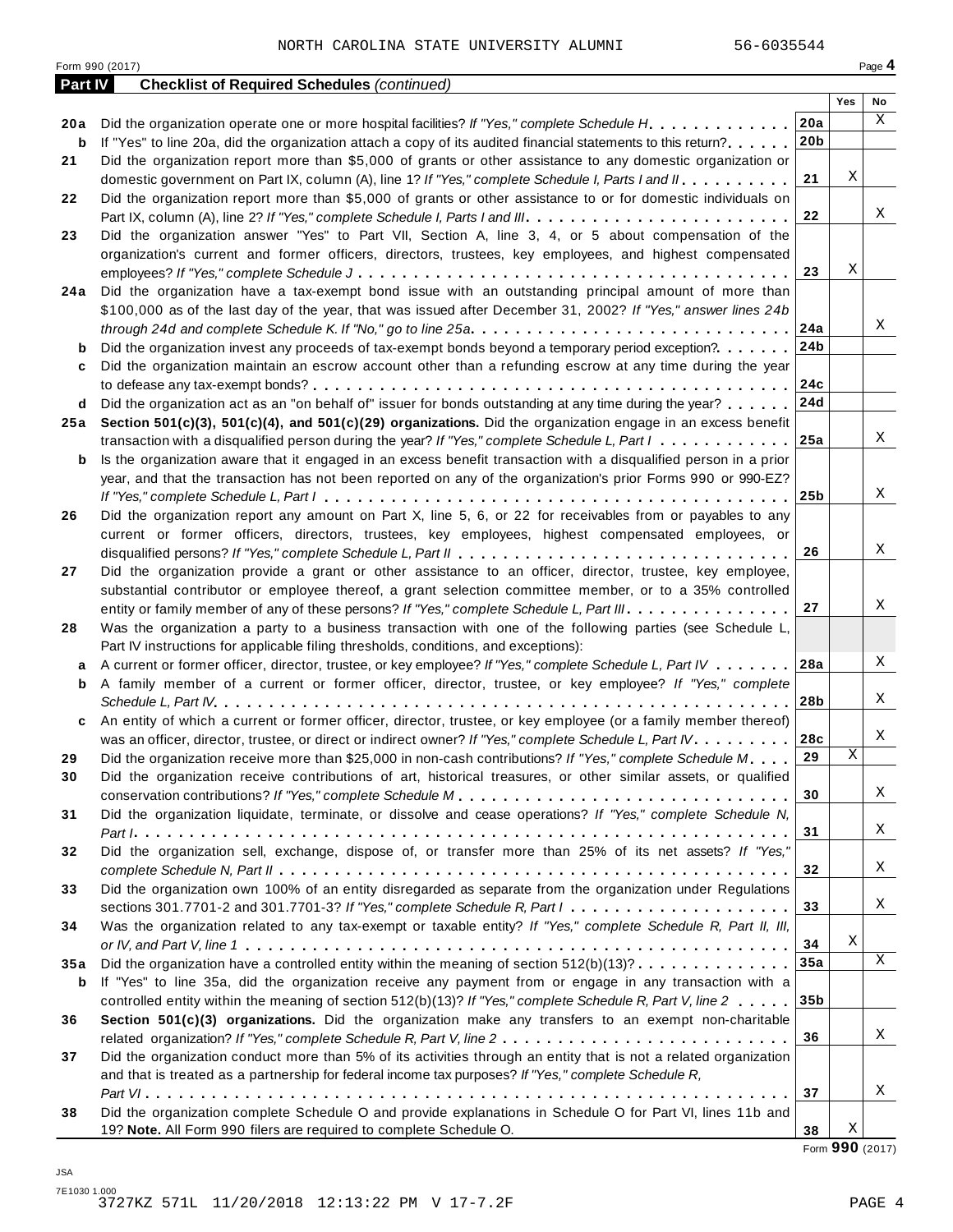NORTH CAROLINA STATE UNIVERSITY ALUMNI 56-6035544

| <b>Part V</b> | <b>Statements Regarding Other IRS Filings and Tax Compliance</b>                                                                                                                                                |                 |            |                 |
|---------------|-----------------------------------------------------------------------------------------------------------------------------------------------------------------------------------------------------------------|-----------------|------------|-----------------|
|               | Check if Schedule O contains a response or note to any line in this Part V                                                                                                                                      |                 |            |                 |
|               | 8                                                                                                                                                                                                               |                 | <b>Yes</b> | No              |
|               | 1a Enter the number reported in Box 3 of Form 1096. Enter -0- if not applicable 1a<br>0.<br>1b<br><b>b</b> Enter the number of Forms W-2G included in line 1a. Enter -0- if not applicable. $\dots \dots \dots$ |                 |            |                 |
|               |                                                                                                                                                                                                                 |                 |            |                 |
|               | c Did the organization comply with backup withholding rules for reportable payments to vendors and                                                                                                              | 1c              |            |                 |
|               |                                                                                                                                                                                                                 |                 |            |                 |
|               | 2a Enter the number of employees reported on Form W-3, Transmittal of Wage and Tax<br>0.                                                                                                                        |                 |            |                 |
|               | 2a<br>Statements, filed for the calendar year ending with or within the year covered by this return.                                                                                                            |                 |            |                 |
|               | <b>b</b> If at least one is reported on line 2a, did the organization file all required federal employment tax returns?                                                                                         | 2b              |            |                 |
|               | Note. If the sum of lines 1a and 2a is greater than 250, you may be required to e-file (see instructions)                                                                                                       |                 |            |                 |
|               | 3a Did the organization have unrelated business gross income of \$1,000 or more during the year?                                                                                                                | 3a              | Χ<br>X     |                 |
|               | <b>b</b> If "Yes," has it filed a Form 990-T for this year? If "No" to line 3b, provide an explanation in Schedule O                                                                                            | 3 <sub>b</sub>  |            |                 |
|               | 4a At any time during the calendar year, did the organization have an interest in, or a signature or other authority                                                                                            |                 |            |                 |
|               | over, a financial account in a foreign country (such as a bank account, securities account, or other financial                                                                                                  |                 |            |                 |
|               |                                                                                                                                                                                                                 | 4a              |            | Χ               |
|               |                                                                                                                                                                                                                 |                 |            |                 |
|               | See instructions for filing requirements for FinCEN Form 114, Report of Foreign Bank and Financial Accounts                                                                                                     |                 |            |                 |
|               | (FBAR).                                                                                                                                                                                                         |                 |            |                 |
|               | 5a Was the organization a party to a prohibited tax shelter transaction at any time during the tax year?                                                                                                        | 5a              |            | Χ               |
|               | <b>b</b> Did any taxable party notify the organization that it was or is a party to a prohibited tax shelter transaction?                                                                                       | 5b              |            | Χ               |
|               |                                                                                                                                                                                                                 | 5c              |            |                 |
|               | 6a Does the organization have annual gross receipts that are normally greater than \$100,000, and did the                                                                                                       |                 |            |                 |
|               | organization solicit any contributions that were not tax deductible as charitable contributions?                                                                                                                | 6a              |            | X               |
|               | <b>b</b> If "Yes," did the organization include with every solicitation an express statement that such contributions or                                                                                         |                 |            |                 |
|               |                                                                                                                                                                                                                 | 6b              |            |                 |
| 7             | Organizations that may receive deductible contributions under section 170(c).                                                                                                                                   |                 |            |                 |
|               | a Did the organization receive a payment in excess of \$75 made partly as a contribution and partly for goods                                                                                                   |                 |            |                 |
|               |                                                                                                                                                                                                                 | 7a              |            | Χ               |
|               | <b>b</b> If "Yes," did the organization notify the donor of the value of the goods or services provided?                                                                                                        | 7b              |            |                 |
|               | c Did the organization sell, exchange, or otherwise dispose of tangible personal property for which it was                                                                                                      |                 |            |                 |
|               |                                                                                                                                                                                                                 | 7c              |            | X               |
|               |                                                                                                                                                                                                                 |                 |            |                 |
|               |                                                                                                                                                                                                                 | 7e              |            | Χ               |
|               | e Did the organization receive any funds, directly or indirectly, to pay premiums on a personal benefit contract?                                                                                               | 7f              |            | Χ               |
|               | f Did the organization, during the year, pay premiums, directly or indirectly, on a personal benefit contract?                                                                                                  |                 |            |                 |
|               | g If the organization received a contribution of qualified intellectual property, did the organization file Form 8899 as required?                                                                              | 7g              |            |                 |
|               | h If the organization received a contribution of cars, boats, airplanes, or other vehicles, did the organization file a Form 1098-C?. .                                                                         | 7h              |            |                 |
|               | Sponsoring organizations maintaining donor advised funds. Did a donor advised fund maintained by the                                                                                                            |                 |            |                 |
|               | sponsoring organization have excess business holdings at any time during the year?                                                                                                                              | 8               |            |                 |
| 9             | Sponsoring organizations maintaining donor advised funds.                                                                                                                                                       |                 |            |                 |
|               | a Did the sponsoring organization make any taxable distributions under section 4966?                                                                                                                            | 9a              |            |                 |
|               | <b>b</b> Did the sponsoring organization make a distribution to a donor, donor advisor, or related person?                                                                                                      | 9b              |            |                 |
| 10            | Section 501(c)(7) organizations. Enter:                                                                                                                                                                         |                 |            |                 |
|               | 10a<br>a Initiation fees and capital contributions included on Part VIII, line 12                                                                                                                               |                 |            |                 |
|               | 10b<br><b>b</b> Gross receipts, included on Form 990, Part VIII, line 12, for public use of club facilities. $\ldots$ .                                                                                         |                 |            |                 |
| 11            | Section 501(c)(12) organizations. Enter:                                                                                                                                                                        |                 |            |                 |
|               | 11a<br>a Gross income from members or shareholders                                                                                                                                                              |                 |            |                 |
|               | <b>b</b> Gross income from other sources (Do not net amounts due or paid to other sources                                                                                                                       |                 |            |                 |
|               | 11b                                                                                                                                                                                                             |                 |            |                 |
|               | 12a Section 4947(a)(1) non-exempt charitable trusts. Is the organization filing Form 990 in lieu of Form 1041?                                                                                                  | 12a             |            |                 |
|               | <b>b</b> If "Yes," enter the amount of tax-exempt interest received or accrued during the year  12b                                                                                                             |                 |            |                 |
| 13.           | Section 501(c)(29) qualified nonprofit health insurance issuers.                                                                                                                                                |                 |            |                 |
|               | a Is the organization licensed to issue qualified health plans in more than one state?                                                                                                                          | 13a             |            |                 |
|               | Note. See the instructions for additional information the organization must report on Schedule O.                                                                                                               |                 |            |                 |
|               | <b>b</b> Enter the amount of reserves the organization is required to maintain by the states in which                                                                                                           |                 |            |                 |
|               | 13 <sub>b</sub><br>the organization is licensed to issue qualified health plans $\ldots \ldots \ldots \ldots \ldots \ldots \ldots$                                                                              |                 |            |                 |
|               | 13c                                                                                                                                                                                                             |                 |            |                 |
|               | 14a Did the organization receive any payments for indoor tanning services during the tax year?                                                                                                                  | 14a             |            | Χ               |
|               | <b>b</b> If "Yes," has it filed a Form 720 to report these payments? If "No," provide an explanation in Schedule $0 \ldots \ldots$                                                                              | 14 <sub>b</sub> |            |                 |
|               |                                                                                                                                                                                                                 |                 |            | Form 990 (2017) |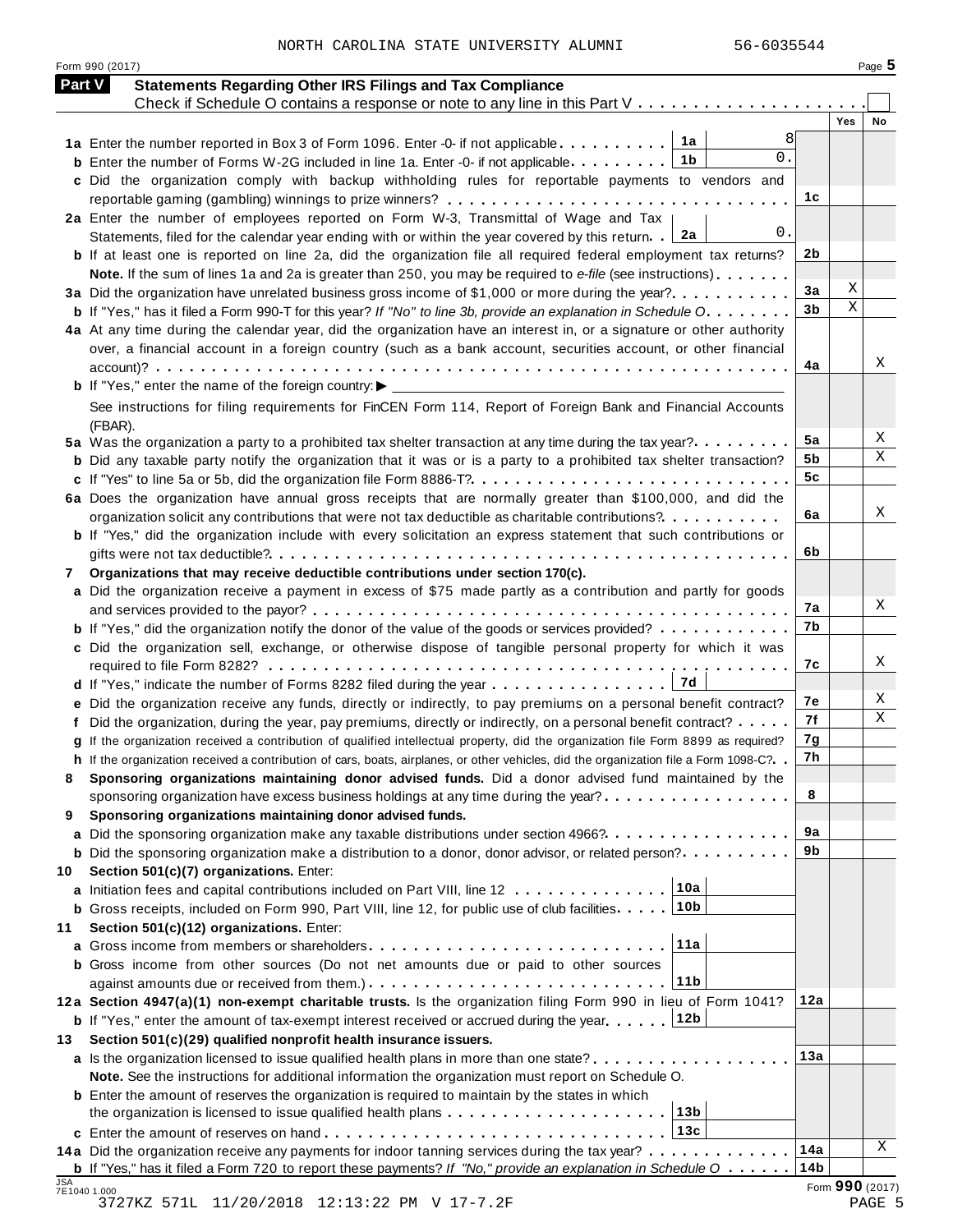|  | Form 990 (2017) |  |
|--|-----------------|--|
|  |                 |  |

#### Form <sup>990</sup> (2017) Page **6** NORTH CAROLINA STATE UNIVERSITY ALUMNI 56-6035544

| Part VI | Governance, Management, and Disclosure For each "Yes" response to lines 2 through 7b below, and for a "No"                |  |
|---------|---------------------------------------------------------------------------------------------------------------------------|--|
|         | response to line 8a, 8b, or 10b below, describe the circumstances, processes, or changes in Schedule O. See instructions. |  |
|         |                                                                                                                           |  |

|     | <b>Section A. Governing Body and Management</b>                                                                                 |                 |            |    |
|-----|---------------------------------------------------------------------------------------------------------------------------------|-----------------|------------|----|
|     |                                                                                                                                 |                 | Yes        | No |
|     | 20<br>1a<br>1a Enter the number of voting members of the governing body at the end of the tax year                              |                 |            |    |
|     | If there are material differences in voting rights among members of the governing body, or                                      |                 |            |    |
|     | if the governing body delegated broad authority to an executive committee or similar<br>committee, explain in Schedule O.       |                 |            |    |
| b   | 19<br>1b<br>Enter the number of voting members included in line 1a, above, who are independent                                  |                 |            |    |
| 2   | Did any officer, director, trustee, or key employee have a family relationship or a business relationship with                  |                 |            |    |
|     |                                                                                                                                 | $\mathbf{2}$    |            | Χ  |
| 3   | Did the organization delegate control over management duties customarily performed by or under the direct                       |                 |            |    |
|     | supervision of officers, directors, or trustees, or key employees to a management company or other person?                      | 3               |            | Χ  |
| 4   | Did the organization make any significant changes to its governing documents since the prior Form 990 was filed?.               | 4               |            | X  |
| 5   | Did the organization become aware during the year of a significant diversion of the organization's assets?                      | 5               |            | Χ  |
| 6   |                                                                                                                                 | 6               |            | X  |
| 7a  | Did the organization have members, stockholders, or other persons who had the power to elect or appoint                         |                 |            |    |
|     |                                                                                                                                 | 7a              |            | X. |
| b   | Are any governance decisions of the organization reserved to (or subject to approval by) members,                               |                 |            |    |
|     | stockholders, or persons other than the governing body? $\ldots$ , , , , , , ,                                                  | 7b              |            | Χ  |
| 8   | Did the organization contemporaneously document the meetings held or written actions undertaken during                          |                 |            |    |
|     | the year by the following:                                                                                                      |                 |            |    |
| a   |                                                                                                                                 | 8a              | Χ          |    |
| b   | Each committee with authority to act on behalf of the governing body?                                                           | 8b              | X          |    |
| 9   | Is there any officer, director, trustee, or key employee listed in Part VII, Section A, who cannot be reached at                |                 |            |    |
|     | the organization's mailing address? If "Yes," provide the names and addresses in Schedule O                                     | 9               |            | X. |
|     | Section B. Policies (This Section B requests information about policies not required by the Internal Revenue Code.)             |                 |            |    |
|     |                                                                                                                                 |                 | <b>Yes</b> | No |
|     |                                                                                                                                 | 10a             |            | X. |
|     | 10a Did the organization have local chapters, branches, or affiliates?                                                          |                 |            |    |
| b   | If "Yes," did the organization have written policies and procedures governing the activities of such chapters,                  | 10b             |            |    |
|     | affiliates, and branches to ensure their operations are consistent with the organization's exempt purposes?                     | 11a             | Χ          |    |
|     | 11a Has the organization provided a complete copy of this Form 990 to all members of its governing body before filing the form? |                 |            |    |
| b   | Describe in Schedule O the process, if any, used by the organization to review this Form 990.                                   | 12a             | X          |    |
| 12a | Did the organization have a written conflict of interest policy? If "No," go to line 13                                         |                 |            |    |
|     | <b>b</b> Were officers, directors, or trustees, and key employees required to disclose annually interests that could give       | 12b             | Χ          |    |
|     | rise to conflicts? __________________________________                                                                           |                 |            |    |
| c   | Did the organization regularly and consistently monitor and enforce compliance with the policy? If "Yes,"                       |                 | X          |    |
|     |                                                                                                                                 | 12c             | X          |    |
| 13  |                                                                                                                                 | 13              | X          |    |
| 14  | Did the organization have a written document retention and destruction policy?                                                  | 14              |            |    |
| 15  | Did the process for determining compensation of the following persons include a review and approval by                          |                 |            |    |
|     | independent persons, comparability data, and contemporaneous substantiation of the deliberation and decision?                   |                 |            |    |
| a   |                                                                                                                                 | 15a             | X<br>X     |    |
| b   |                                                                                                                                 | 15 <sub>b</sub> |            |    |
|     | If "Yes" to line 15a or 15b, describe the process in Schedule O (see instructions).                                             |                 |            |    |
|     | 16a Did the organization invest in, contribute assets to, or participate in a joint venture or similar arrangement              |                 |            |    |
|     |                                                                                                                                 | 16a             |            | Χ  |
|     | <b>b</b> If "Yes," did the organization follow a written policy or procedure requiring the organization to evaluate its         |                 |            |    |
|     | participation in joint venture arrangements under applicable federal tax law, and take steps to safeguard the                   |                 |            |    |
|     | organization's exempt status with respect to such arrangements?                                                                 | 16b             |            |    |
|     | <b>Section C. Disclosure</b>                                                                                                    |                 |            |    |
| 17  | List the states with which a copy of this Form 990 is required to be filed ▶ _________________________________                  |                 |            |    |
| 18  | Section 6104 requires an organization to make its Forms 1023 (or 1024 if applicable), 990, and 990-T (Section 501(c)(3)s only)  |                 |            |    |

**18** available for public inspection. Indicate how you made these available. Check all that apply.<br>  $\boxed{x}$  Own website  $\boxed{\phantom{x}}$  Another's website  $\boxed{x}$  Upon request  $\boxed{\phantom{x}}$  Other (explair

 $\boxed{\text{X}}$  Own website  $\boxed{\text{A}}$  Another's website  $\boxed{\text{X}}$  Upon request  $\boxed{\text{O}}$  Other *(explain in Schedule O)* Another's website

| 19 Describe in Schedule O whether (and if so, how) the organization made its governing documents, conflict of interest policy, and |  |
|------------------------------------------------------------------------------------------------------------------------------------|--|
| financial statements available to the public during the tax year.                                                                  |  |

**20** Imancial statements available to the public during the tax year.<br>State the name, address, and telephone number of the person who possesses the organization's books and records:<br>JILL TASAICO NCSU BOX 7207 RALEIGH, NC 27695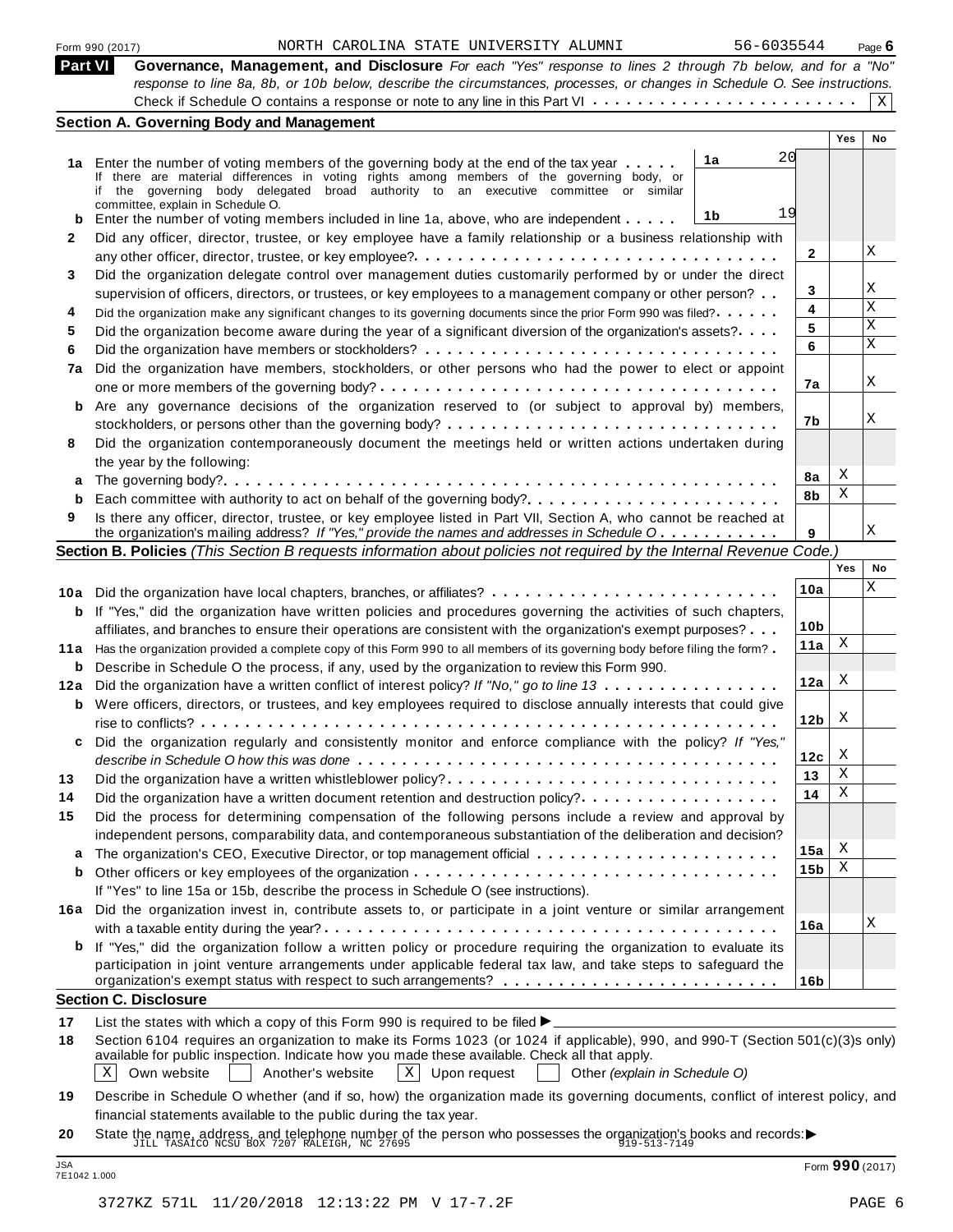| <b>Part VII</b> Compensation of Officers, Directors, Trustees, Key Employees, Highest Compensated Employees, and<br><b>Independent Contractors</b>            |  |
|---------------------------------------------------------------------------------------------------------------------------------------------------------------|--|
|                                                                                                                                                               |  |
| Section A. Officers, Directors, Trustees, Key Employees, and Highest Compensated Employees                                                                    |  |
| 1a Complete this table for all persons required to be listed. Report compensation for the calendar year ending with or within the<br>organization's tax year. |  |

anization's lax year.<br>● List all of the organization's **current** officers, directors, trustees (whether individuals or organizations), regardless of amount of<br>nnensation Enter -0- in columns (D) (E) and (E) if no compensa compensation. Enter -0- in columns (D), (E), and (F) if no compensation was paid.

• List all of the organization's **current** key employees, if any. See instructions for definition of "key employee."<br>● List the experientials five expect highest expressed explores (other than an efficer director of

**Example in the organization's current** key employees, if any. See instructions for definition of key employee.<br>• List the organization's five **current** highest compensated employees (other than an officer, director, trust who received reportable compensation (Box 5 of Form W-2 and/or Box 7 of Form 1099-MISC) of more than \$100,000 from the

organization and any related organizations.<br>• List all of the organization's **former** officers, key employees, and highest compensated employees who received more than<br>\$1.00.000 of reportable componention from the erganiza \$100,000 of reportable compensation from the organization and any related organizations.

% List all of the organization's **former directors or trustees** that received, in the capacity as a former director or trustee of the organization, more than \$10,000 of reportable compensation from the organization and any related organizations.

List persons in the following order: individual trustees or directors; institutional trustees; officers; key employees; highest compensated employees; and former such persons.

┬

Check this box if neither the organization nor any related organization compensated any current officer, director, or trustee.

Т

| (A)<br>Name and Title                        | (B)<br>Average<br>hours per<br>week (list any<br>hours for<br>related<br>organizations |                                   |                       | Officer | (C)<br>Position<br>Key employee | (do not check more than one<br>box, unless person is both an<br>officer and a director/trustee) | Former | (D)<br>Reportable<br>compensation<br>from<br>the<br>organization<br>(W-2/1099-MISC) | (E)<br>Reportable<br>compensation from<br>related<br>organizations<br>(W-2/1099-MISC) | (F)<br>Estimated<br>amount of<br>other<br>compensation<br>from the<br>organization |
|----------------------------------------------|----------------------------------------------------------------------------------------|-----------------------------------|-----------------------|---------|---------------------------------|-------------------------------------------------------------------------------------------------|--------|-------------------------------------------------------------------------------------|---------------------------------------------------------------------------------------|------------------------------------------------------------------------------------|
|                                              | below dotted<br>line)                                                                  | Individual trustee<br>or director | Institutional trustee |         |                                 | Highest compensated<br>employee                                                                 |        |                                                                                     |                                                                                       | and related<br>organizations                                                       |
| $(1)$ CARMITA<br><b>BASS</b>                 | 1.00                                                                                   |                                   |                       |         |                                 |                                                                                                 |        |                                                                                     |                                                                                       |                                                                                    |
| <b>DIRECTOR</b>                              | 0.                                                                                     | X                                 |                       |         |                                 |                                                                                                 |        | 0.                                                                                  | $\boldsymbol{0}$ .                                                                    | 0.                                                                                 |
| (2) TRAVIS B BURKE                           | 1.00                                                                                   |                                   |                       |         |                                 |                                                                                                 |        |                                                                                     |                                                                                       |                                                                                    |
| <b>DIRECTOR</b>                              | 0.                                                                                     | Χ                                 |                       |         |                                 |                                                                                                 |        | $0$ .                                                                               | $0$ .                                                                                 | $\mathsf 0$ .                                                                      |
| (3) ANGELO A CARAVANO                        | 1.00                                                                                   |                                   |                       |         |                                 |                                                                                                 |        |                                                                                     |                                                                                       |                                                                                    |
| DIRECTOR                                     | 0.                                                                                     | Χ                                 |                       |         |                                 |                                                                                                 |        | $0$ .                                                                               | $0$ .                                                                                 | $\mathsf 0$ .                                                                      |
| (4) STEPHANIE A COGDELL                      | 1.00                                                                                   |                                   |                       |         |                                 |                                                                                                 |        |                                                                                     |                                                                                       |                                                                                    |
| DIRECTOR                                     | 0.                                                                                     | Χ                                 |                       |         |                                 |                                                                                                 |        | 0.                                                                                  | 0.                                                                                    | $\mathsf 0$ .                                                                      |
| COLLINS,<br>$(5)^{\mathbb{N}}$ . KERR<br>JR. | 1.00                                                                                   |                                   |                       |         |                                 |                                                                                                 |        |                                                                                     |                                                                                       |                                                                                    |
| DIRECTOR                                     | 0.                                                                                     | Х                                 |                       |         |                                 |                                                                                                 |        | 0.                                                                                  | 0.                                                                                    | $\mathsf 0$ .                                                                      |
| (6) CHARLES<br>FLINK                         | 1.00                                                                                   |                                   |                       |         |                                 |                                                                                                 |        |                                                                                     |                                                                                       |                                                                                    |
| <b>DIRECTOR</b>                              | 0.                                                                                     | Χ                                 |                       |         |                                 |                                                                                                 |        | $0$ .                                                                               | $0$ .                                                                                 | $\mathsf 0$ .                                                                      |
| (7) DANIEL C GUNTER, III                     | 1.00                                                                                   |                                   |                       |         |                                 |                                                                                                 |        |                                                                                     |                                                                                       |                                                                                    |
| VICE-PRESIDENT                               | 0.                                                                                     | Χ                                 |                       | Χ       |                                 |                                                                                                 |        | 0.                                                                                  | 0.                                                                                    | 0.                                                                                 |
| (8) PAIGE A HARRIS                           | 1.00                                                                                   |                                   |                       |         |                                 |                                                                                                 |        |                                                                                     |                                                                                       |                                                                                    |
| PRESIDENT                                    | $0$ .                                                                                  | Χ                                 |                       | X       |                                 |                                                                                                 |        | $0$ .                                                                               | 0.                                                                                    | $\mathsf 0$ .                                                                      |
| (9) RYAN HESTER                              | 1.00                                                                                   |                                   |                       |         |                                 |                                                                                                 |        |                                                                                     |                                                                                       |                                                                                    |
| DIRECTOR                                     | 0.                                                                                     | Χ                                 |                       |         |                                 |                                                                                                 |        | $\mathsf{O}$ .                                                                      | $0$ .                                                                                 | $\mathsf 0$ .                                                                      |
| (10) JAMES S KING                            | 1.00                                                                                   |                                   |                       |         |                                 |                                                                                                 |        |                                                                                     |                                                                                       |                                                                                    |
| DIRECTOR                                     | 0.                                                                                     | Χ                                 |                       |         |                                 |                                                                                                 |        | 0.                                                                                  | 0.                                                                                    | $0$ .                                                                              |
| (11) BEN KINNEY                              | 1.00                                                                                   |                                   |                       |         |                                 |                                                                                                 |        |                                                                                     |                                                                                       |                                                                                    |
| DIRECTOR                                     | $\overline{0}$ .                                                                       | Χ                                 |                       |         |                                 |                                                                                                 |        | $0$ .                                                                               | $0$ .                                                                                 | $0$ .                                                                              |
| (12) THOMAS LAUNDON                          | 1.00                                                                                   |                                   |                       |         |                                 |                                                                                                 |        |                                                                                     |                                                                                       |                                                                                    |
| <b>DIRECTOR</b>                              | $0$ .                                                                                  | Χ                                 |                       |         |                                 |                                                                                                 |        | 0.                                                                                  | 0.                                                                                    | 0.                                                                                 |
| (13) BURLEY MITCHELL                         | 1.00                                                                                   |                                   |                       |         |                                 |                                                                                                 |        |                                                                                     |                                                                                       |                                                                                    |
| DIRECTOR                                     | $0$ .                                                                                  | Χ                                 |                       |         |                                 |                                                                                                 |        | 0.                                                                                  | $0$ .                                                                                 | 0.                                                                                 |
| (14) LARRY D NIXON                           | 1.00                                                                                   |                                   |                       |         |                                 |                                                                                                 |        |                                                                                     |                                                                                       |                                                                                    |
| DIRECTOR                                     | 0.                                                                                     | Χ                                 |                       |         |                                 |                                                                                                 |        | 0.                                                                                  | 0.                                                                                    | $0$ .                                                                              |

7E1041 1.000

Form **990** (2017) JSA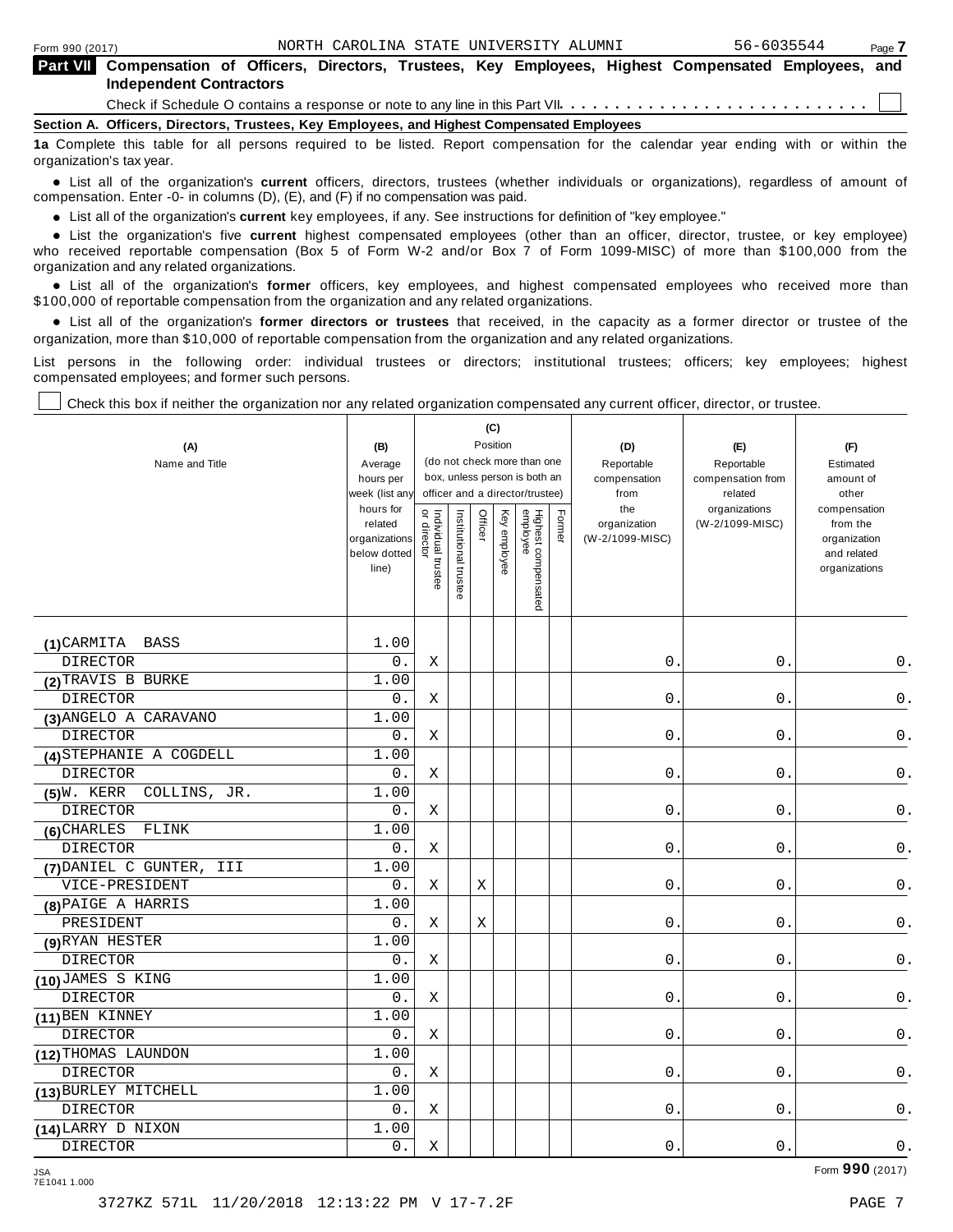#### NORTH CAROLINA STATE UNIVERSITY ALUMNI 56-6035544

|  |  | Form 990 (2017) |  |
|--|--|-----------------|--|
|--|--|-----------------|--|

| (15)<br><b>DIRECTOR</b> | JULIA O'BRIEN                                                                                                                                                                                                                                    | related<br>organizations<br>below dotted<br>line) | <br>  Individual trustee<br>  or director | Institutional trustee | Officer |              |                                 | officer and a director/trustee) | the                             | organizations   |    | compensation                                 |            |     |
|-------------------------|--------------------------------------------------------------------------------------------------------------------------------------------------------------------------------------------------------------------------------------------------|---------------------------------------------------|-------------------------------------------|-----------------------|---------|--------------|---------------------------------|---------------------------------|---------------------------------|-----------------|----|----------------------------------------------|------------|-----|
|                         |                                                                                                                                                                                                                                                  |                                                   |                                           |                       |         | Key employee | Highest compensated<br>employee | Former                          | organization<br>(W-2/1099-MISC) | (W-2/1099-MISC) |    | organization<br>and related<br>organizations | from the   |     |
|                         | STUDENT MEMBER                                                                                                                                                                                                                                   | 1.00<br>0.                                        | Χ                                         |                       |         |              |                                 |                                 | 0.                              |                 | 0. |                                              |            | 0.  |
|                         | (16) AMY M PETTIGREW                                                                                                                                                                                                                             | 1.00                                              |                                           |                       |         |              |                                 |                                 |                                 |                 |    |                                              |            |     |
|                         |                                                                                                                                                                                                                                                  | 0.                                                | Χ                                         |                       |         |              |                                 |                                 | 0.                              |                 | 0  |                                              |            | 0.  |
|                         | (17) PERRY R SAFRAN                                                                                                                                                                                                                              | 1.00                                              |                                           |                       |         |              |                                 |                                 |                                 |                 |    |                                              |            |     |
|                         | IMMEDIATE PAST PRESIDENT                                                                                                                                                                                                                         | 0.                                                | Χ                                         |                       | Χ       |              |                                 |                                 | 0.                              |                 | 0  |                                              |            | 0.  |
|                         | (18) EDWIN J STACK                                                                                                                                                                                                                               | 1.00                                              |                                           |                       |         |              |                                 |                                 |                                 |                 |    |                                              |            |     |
|                         | TREASURER                                                                                                                                                                                                                                        | 0.                                                | Χ                                         |                       | Χ       |              |                                 |                                 | 0.                              |                 | 0  |                                              |            | 0.  |
|                         | (19) KATHERINE STUBBS                                                                                                                                                                                                                            | 1.00                                              |                                           |                       |         |              |                                 |                                 |                                 |                 |    |                                              |            |     |
|                         | STUDENT MEMBER                                                                                                                                                                                                                                   | $0$ .                                             | Χ                                         |                       |         |              |                                 |                                 | 0.                              |                 | 0  |                                              |            | 0.  |
|                         | 20) RALPH E SUGGS                                                                                                                                                                                                                                | 1.00                                              |                                           |                       |         |              |                                 |                                 |                                 |                 |    |                                              |            |     |
|                         | EXECUTIVE DIRECTOR                                                                                                                                                                                                                               | 40.00                                             | Χ                                         |                       | Χ       |              |                                 |                                 | 0.                              | 230,288.        |    |                                              | 37,955.    |     |
|                         | 21) DEREK R BRYAN                                                                                                                                                                                                                                | 1.00                                              |                                           |                       |         |              |                                 |                                 |                                 |                 |    |                                              |            |     |
|                         | ASSISTANT TREASURER                                                                                                                                                                                                                              | 40.00                                             |                                           |                       | Χ       |              |                                 |                                 | 0.                              | 139,500.        |    |                                              | 29,262.    |     |
|                         | (22) MARY PELOQUIN-DODD                                                                                                                                                                                                                          | 1.00                                              |                                           |                       |         |              |                                 |                                 |                                 |                 |    |                                              |            |     |
|                         | ASSISTANT TREASURER                                                                                                                                                                                                                              | 40.00                                             |                                           |                       | Χ       |              |                                 |                                 | 0.                              | 268,225.        |    |                                              | 41,004.    |     |
|                         | (23) JILL TASAICO                                                                                                                                                                                                                                | 1.00                                              |                                           |                       |         |              |                                 |                                 |                                 |                 |    |                                              |            |     |
|                         | ASSISTANT TREASURER                                                                                                                                                                                                                              | 40.00                                             |                                           |                       | Χ       |              |                                 |                                 | 0.                              | 158,340.        |    |                                              | 32,430.    |     |
|                         |                                                                                                                                                                                                                                                  |                                                   |                                           |                       |         |              |                                 |                                 |                                 |                 |    |                                              |            |     |
|                         |                                                                                                                                                                                                                                                  |                                                   |                                           |                       |         |              |                                 |                                 |                                 |                 |    |                                              |            |     |
|                         | 1b Sub-total                                                                                                                                                                                                                                     |                                                   |                                           |                       |         |              |                                 |                                 | 0.                              |                 | 0  |                                              |            | 0.  |
|                         | c Total from continuation sheets to Part VII, Section A                                                                                                                                                                                          |                                                   |                                           |                       |         |              |                                 |                                 | 0.                              | 796,353.        |    |                                              | 140,651.   |     |
|                         |                                                                                                                                                                                                                                                  |                                                   |                                           |                       |         |              |                                 |                                 | 0.                              | 796,353.        |    |                                              | 140,651.   |     |
|                         | 2 Total number of individuals (including but not limited to those listed above) who received more than \$100,000 of<br>reportable compensation from the organization ▶                                                                           |                                                   | 0.                                        |                       |         |              |                                 |                                 |                                 |                 |    |                                              |            |     |
|                         |                                                                                                                                                                                                                                                  |                                                   |                                           |                       |         |              |                                 |                                 |                                 |                 |    |                                              | <b>Yes</b> | No. |
| 3                       | Did the organization list any former officer, director, or trustee, key employee, or highest compensated<br>employee on line 1a? If "Yes," complete Schedule J for such individual                                                               |                                                   |                                           |                       |         |              |                                 |                                 |                                 |                 |    | 3                                            |            | X   |
| 4                       | For any individual listed on line 1a, is the sum of reportable compensation and other compensation from the                                                                                                                                      |                                                   |                                           |                       |         |              |                                 |                                 |                                 |                 |    |                                              |            |     |
|                         | organization and related organizations greater than \$150,000? If "Yes," complete Schedule J for such                                                                                                                                            |                                                   |                                           |                       |         |              |                                 |                                 |                                 |                 |    |                                              |            |     |
|                         |                                                                                                                                                                                                                                                  |                                                   |                                           |                       |         |              |                                 |                                 |                                 |                 |    | 4                                            | Χ          |     |
| 5.                      | Did any person listed on line 1a receive or accrue compensation from any unrelated organization or individual<br>for services rendered to the organization? If "Yes," complete Schedule J for such person                                        |                                                   |                                           |                       |         |              |                                 |                                 |                                 |                 |    | 5                                            |            | X   |
|                         | <b>Section B. Independent Contractors</b>                                                                                                                                                                                                        |                                                   |                                           |                       |         |              |                                 |                                 |                                 |                 |    |                                              |            |     |
| 1.<br>year.             | Complete this table for your five highest compensated independent contractors that received more than \$100,000 of<br>compensation from the organization. Report compensation for the calendar year ending with or within the organization's tax |                                                   |                                           |                       |         |              |                                 |                                 |                                 |                 |    |                                              |            |     |
|                         | (A)<br>Name and business address                                                                                                                                                                                                                 |                                                   |                                           |                       |         |              |                                 |                                 | (B)<br>Description of services  |                 |    | (C)<br>Compensation                          |            |     |
|                         |                                                                                                                                                                                                                                                  |                                                   |                                           |                       |         |              |                                 |                                 |                                 |                 |    |                                              |            |     |
|                         |                                                                                                                                                                                                                                                  |                                                   |                                           |                       |         |              |                                 |                                 |                                 |                 |    |                                              |            |     |
|                         |                                                                                                                                                                                                                                                  |                                                   |                                           |                       |         |              |                                 |                                 |                                 |                 |    |                                              |            |     |

**2** Total number of independent contractors (including but not limited to those listed above) who received more than \$100,000 in compensation from the organization  $\triangleright$  0.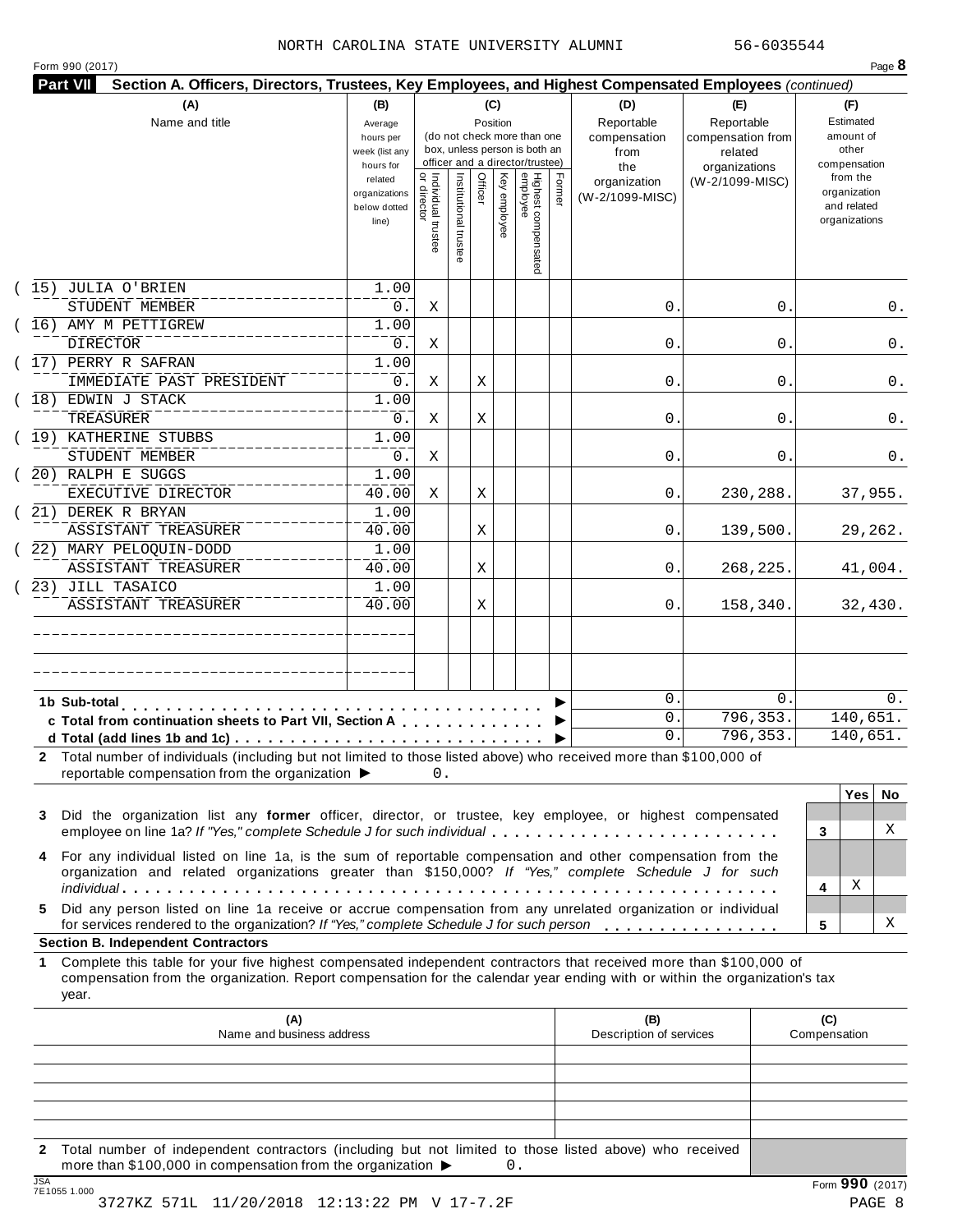**Part VIII Statement of Revenue**

|                                                           | <b>Part VIII</b> | <b>Statement of Revenue</b>                                                                                                                                                                                                                                            |                        |                            |                      |                                                    |                                         |                                                                  |
|-----------------------------------------------------------|------------------|------------------------------------------------------------------------------------------------------------------------------------------------------------------------------------------------------------------------------------------------------------------------|------------------------|----------------------------|----------------------|----------------------------------------------------|-----------------------------------------|------------------------------------------------------------------|
|                                                           |                  |                                                                                                                                                                                                                                                                        |                        |                            | (A)<br>Total revenue | (B)<br>Related or<br>exempt<br>function<br>revenue | (C)<br>Unrelated<br>business<br>revenue | (D)<br>Revenue<br>excluded from tax<br>under sections<br>512-514 |
|                                                           | 1a               | Federated campaigns <b>Federated</b>                                                                                                                                                                                                                                   | 1a                     |                            |                      |                                                    |                                         |                                                                  |
|                                                           | b                | Membership dues <b>All Accords</b> Membership dues                                                                                                                                                                                                                     | 1b                     | 704,830.                   |                      |                                                    |                                         |                                                                  |
|                                                           | c                | Fundraising events <b>Fundraising</b>                                                                                                                                                                                                                                  | 1с                     |                            |                      |                                                    |                                         |                                                                  |
|                                                           | d                | Related organizations <b>contains</b> and the Related organizations and the Relations of the Relations of the Relations of the Relations of the Relations of Relations and Relations of Relations and Relations of Relations and Re                                    | 1d                     | 104,914.                   |                      |                                                    |                                         |                                                                  |
|                                                           | е                | Government grants (contributions).                                                                                                                                                                                                                                     | 1е                     |                            |                      |                                                    |                                         |                                                                  |
| Contributions, Gifts, Grants<br>and Other Similar Amounts | f                | All other contributions, gifts, grants,<br>and similar amounts not included above                                                                                                                                                                                      | 1f                     | 1,645,842.                 |                      |                                                    |                                         |                                                                  |
|                                                           | g                | Noncash contributions included in lines 1a-1f: \$                                                                                                                                                                                                                      |                        | 183,777.                   |                      |                                                    |                                         |                                                                  |
|                                                           | h                | Total. Add lines 1a-1f ▶                                                                                                                                                                                                                                               |                        |                            | 2,455,586.           |                                                    |                                         |                                                                  |
|                                                           |                  |                                                                                                                                                                                                                                                                        |                        | <b>Business Code</b>       |                      |                                                    |                                         |                                                                  |
|                                                           | 2a               | OTHER PROGRAMS                                                                                                                                                                                                                                                         |                        | 900099                     | 501,221.             | 501,221                                            |                                         |                                                                  |
|                                                           | b                | <b>EVENTS</b><br>ALUMNI MAGAZINE & ADVERTISING                                                                                                                                                                                                                         |                        | 900099                     | 48,690.              | 48,690.                                            |                                         |                                                                  |
| Program Service Revenue                                   | c<br>d           | the control of the control of the control of the control of the control of                                                                                                                                                                                             |                        | 541800                     | 98,655.              |                                                    | 98,655.                                 |                                                                  |
|                                                           | е                |                                                                                                                                                                                                                                                                        |                        |                            |                      |                                                    |                                         |                                                                  |
|                                                           |                  | All other program service revenue                                                                                                                                                                                                                                      |                        |                            |                      |                                                    |                                         |                                                                  |
|                                                           | g                |                                                                                                                                                                                                                                                                        |                        |                            | 648,566.             |                                                    |                                         |                                                                  |
|                                                           | 3                | Investment<br>income                                                                                                                                                                                                                                                   | (including dividends,  | interest,                  |                      |                                                    |                                         |                                                                  |
|                                                           |                  |                                                                                                                                                                                                                                                                        |                        |                            | 47,161.              |                                                    |                                         | 47,161.                                                          |
|                                                           | 4                | Income from investment of tax-exempt bond proceeds $\blacksquare$                                                                                                                                                                                                      |                        |                            | $\mathbf{0}$ .       |                                                    |                                         |                                                                  |
|                                                           | 5                |                                                                                                                                                                                                                                                                        |                        |                            | 327,709.             |                                                    |                                         | 327,709.                                                         |
|                                                           |                  |                                                                                                                                                                                                                                                                        | (i) Real               | (ii) Personal              |                      |                                                    |                                         |                                                                  |
|                                                           | 6a               | Gross rents <b>contract of the set of the set of the set of the set of the set of the set of the set of the set of the set of the set of the set of the set of the set of the set of the set of the set of the set of the set of</b>                                   |                        |                            |                      |                                                    |                                         |                                                                  |
|                                                           | b                | Less: rental expenses                                                                                                                                                                                                                                                  |                        |                            |                      |                                                    |                                         |                                                                  |
|                                                           | c                | Rental income or (loss)                                                                                                                                                                                                                                                |                        |                            |                      |                                                    |                                         |                                                                  |
|                                                           | d                | Net rental income or (loss)                                                                                                                                                                                                                                            | (i) Securities         | <u>.</u> . D<br>(ii) Other | 0.                   |                                                    |                                         |                                                                  |
|                                                           | 7a               | Gross amount from sales of                                                                                                                                                                                                                                             |                        |                            |                      |                                                    |                                         |                                                                  |
|                                                           |                  | assets other than inventory                                                                                                                                                                                                                                            | 2,268,720.             |                            |                      |                                                    |                                         |                                                                  |
|                                                           | b                | Less: cost or other basis                                                                                                                                                                                                                                              |                        |                            |                      |                                                    |                                         |                                                                  |
|                                                           |                  | and sales expenses                                                                                                                                                                                                                                                     | 1,755,150.<br>513,570. |                            |                      |                                                    |                                         |                                                                  |
|                                                           | c                | Gain or (loss) <b>compared to the Company</b>                                                                                                                                                                                                                          |                        |                            | 513,570              |                                                    |                                         | 513,570                                                          |
|                                                           |                  | d Net gain or (loss) entertainment and Net gain or (loss)                                                                                                                                                                                                              |                        |                            |                      |                                                    |                                         |                                                                  |
|                                                           |                  | 8a Gross income from fundraising                                                                                                                                                                                                                                       |                        |                            |                      |                                                    |                                         |                                                                  |
|                                                           |                  | events (not including \$<br>of contributions reported on line 1c).                                                                                                                                                                                                     |                        |                            |                      |                                                    |                                         |                                                                  |
|                                                           |                  | See Part IV, line 18 a                                                                                                                                                                                                                                                 |                        | 40,740.                    |                      |                                                    |                                         |                                                                  |
| Other Revenue                                             | b                | Less: direct expenses b                                                                                                                                                                                                                                                |                        | 125,204.                   |                      |                                                    |                                         |                                                                  |
|                                                           | c                | Net income or (loss) from fundraising events $ATCH \tI$                                                                                                                                                                                                                |                        |                            | $-84, 464.$          |                                                    |                                         | $-84, 464.$                                                      |
|                                                           | 9а               | Gross income from gaming activities.<br>See Part IV, line 19 and such a set of the set of the set of the set of the set of the set of the set of the set of the set of the set of the set of the set of the set of the set of the set of the set of the set of the set |                        |                            |                      |                                                    |                                         |                                                                  |
|                                                           | b                | Less: direct expenses b                                                                                                                                                                                                                                                |                        |                            | 0.                   |                                                    |                                         |                                                                  |
|                                                           | c                | Net income or (loss) from gaming activities $\qquad \qquad \blacktriangleright$                                                                                                                                                                                        |                        |                            |                      |                                                    |                                         |                                                                  |
|                                                           | 10a              | Gross sales of inventory,<br>returns and allowances and allowances                                                                                                                                                                                                     | less                   |                            |                      |                                                    |                                         |                                                                  |
|                                                           | b                | Less: cost of goods sold b<br>c Net income or (loss) from sales of inventory                                                                                                                                                                                           |                        | ▸                          | 0.                   |                                                    |                                         |                                                                  |
|                                                           |                  | Miscellaneous Revenue                                                                                                                                                                                                                                                  |                        | <b>Business Code</b>       |                      |                                                    |                                         |                                                                  |
|                                                           | 11a              | NC STATE CLUB                                                                                                                                                                                                                                                          |                        | 900099                     | 106,734.             |                                                    |                                         | 106,734.                                                         |
|                                                           | b                | <u> 1989 - Johann Barn, mars ann an t-Amhain ann an t-A</u>                                                                                                                                                                                                            |                        |                            |                      |                                                    |                                         |                                                                  |
|                                                           | c                | the control of the control of the control of the control of the control of                                                                                                                                                                                             |                        |                            |                      |                                                    |                                         |                                                                  |
|                                                           | d                | All other revenue                                                                                                                                                                                                                                                      |                        |                            |                      |                                                    |                                         |                                                                  |
|                                                           | е                |                                                                                                                                                                                                                                                                        |                        |                            | 106,734.             |                                                    |                                         |                                                                  |
| .ISA                                                      | 12               |                                                                                                                                                                                                                                                                        |                        |                            | 4,014,862.           | 549,911.                                           | 98,655.                                 | 910,710                                                          |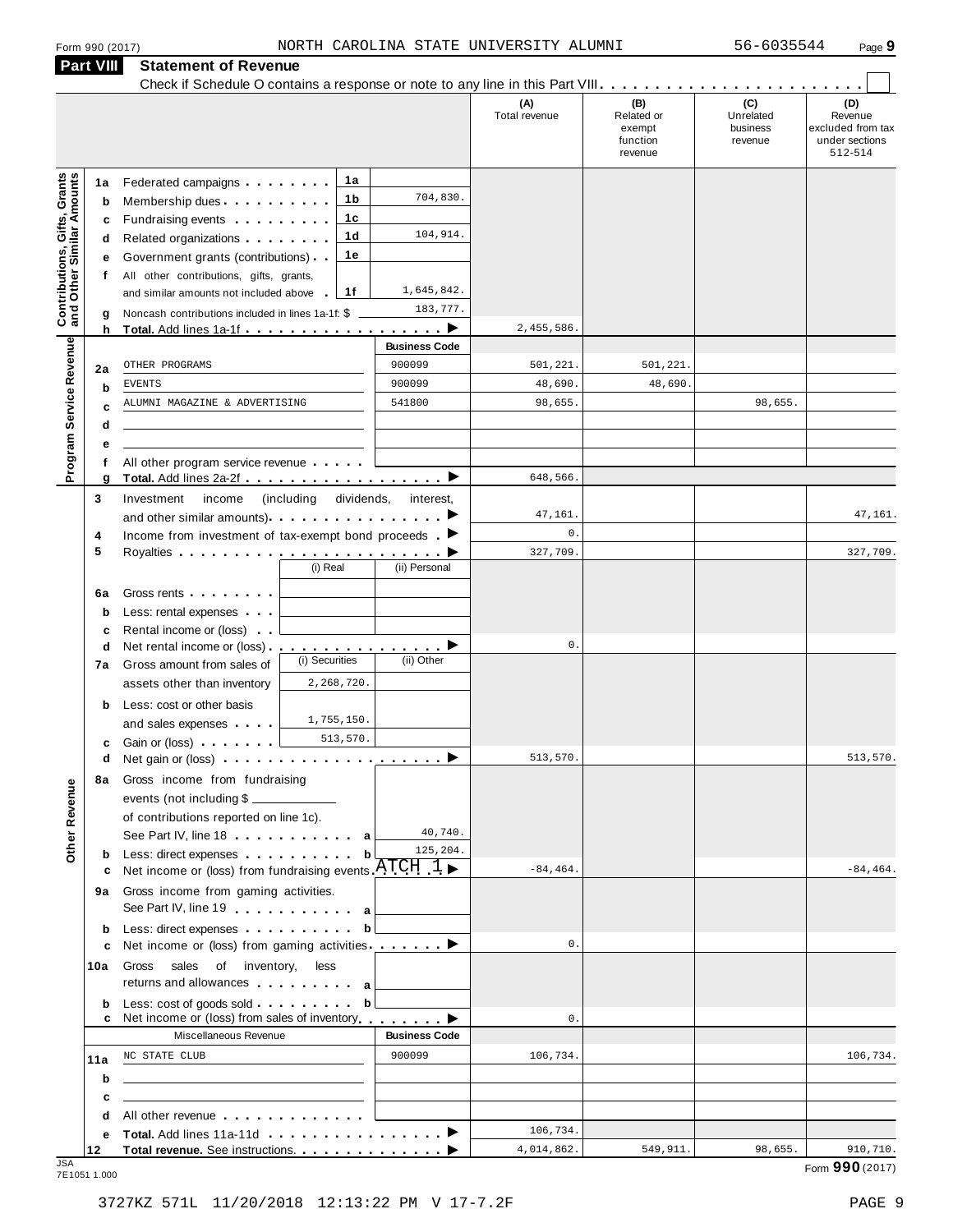|            | <b>Part IX</b> Statement of Functional Expenses                                                                                                                                                                                      |                       |                                    |                                           |                                |
|------------|--------------------------------------------------------------------------------------------------------------------------------------------------------------------------------------------------------------------------------------|-----------------------|------------------------------------|-------------------------------------------|--------------------------------|
|            | Section 501(c)(3) and 501(c)(4) organizations must complete all columns. All other organizations must complete column (A).                                                                                                           |                       |                                    |                                           |                                |
|            |                                                                                                                                                                                                                                      |                       |                                    |                                           |                                |
|            | Do not include amounts reported on lines 6b, 7b,<br>8b, 9b, and 10b of Part VIII.                                                                                                                                                    | (A)<br>Total expenses | (B)<br>Program service<br>expenses | (C)<br>Management and<br>general expenses | (D)<br>Fundraising<br>expenses |
|            | 1 Grants and other assistance to domestic organizations                                                                                                                                                                              |                       |                                    |                                           |                                |
|            | and domestic governments. See Part IV, line 21                                                                                                                                                                                       | 708,089.              | 708,089.                           |                                           |                                |
|            | 2 Grants and other assistance to domestic<br>individuals. See Part IV, line 22                                                                                                                                                       | 0                     |                                    |                                           |                                |
|            | 3 Grants and other assistance to foreign                                                                                                                                                                                             |                       |                                    |                                           |                                |
|            | organizations, foreign governments, and foreign                                                                                                                                                                                      |                       |                                    |                                           |                                |
|            | individuals. See Part IV, lines 15 and 16                                                                                                                                                                                            | 0                     |                                    |                                           |                                |
|            | Benefits paid to or for members                                                                                                                                                                                                      | $\Omega$              |                                    |                                           |                                |
|            | 5 Compensation of current officers, directors,                                                                                                                                                                                       |                       |                                    |                                           |                                |
|            | trustees, and key employees                                                                                                                                                                                                          | 0                     |                                    |                                           |                                |
|            | 6 Compensation not included above, to disqualified                                                                                                                                                                                   |                       |                                    |                                           |                                |
|            | persons (as defined under section 4958(f)(1)) and                                                                                                                                                                                    |                       |                                    |                                           |                                |
|            | persons described in section 4958(c)(3)(B)                                                                                                                                                                                           | 0                     |                                    |                                           |                                |
|            | 7 Other salaries and wages <b>contained contained contained contained contained contained </b>                                                                                                                                       | 521,856.              |                                    | 2,464.                                    | 519,392.                       |
| 8          | Pension plan accruals and contributions (include                                                                                                                                                                                     |                       |                                    |                                           |                                |
|            | section 401(k) and 403(b) employer contributions)                                                                                                                                                                                    | 0                     |                                    |                                           |                                |
| 9          | Other employee benefits                                                                                                                                                                                                              | $\mathbf 0$           |                                    |                                           |                                |
| 10         |                                                                                                                                                                                                                                      | $\Omega$              |                                    |                                           |                                |
|            | 11 Fees for services (non-employees):                                                                                                                                                                                                |                       |                                    |                                           |                                |
|            | a Management                                                                                                                                                                                                                         | $0$ .                 |                                    |                                           |                                |
|            | b Legal entering the service of the service of the service of the service of the service of the service of the                                                                                                                       | 316.                  | 316.                               |                                           |                                |
|            | c Accounting                                                                                                                                                                                                                         | 49,500.               |                                    | 49,500.                                   |                                |
|            | d Lobbying                                                                                                                                                                                                                           | 0                     |                                    |                                           |                                |
|            | e Professional fundraising services. See Part IV, line 17                                                                                                                                                                            | 0                     |                                    |                                           |                                |
|            | f Investment management fees                                                                                                                                                                                                         | 177,240.              |                                    | 177,240.                                  |                                |
|            | <b>g</b> Other. (If line 11g amount exceeds 10% of line 25, column                                                                                                                                                                   |                       |                                    |                                           |                                |
|            | (A) amount, list line 11g expenses on Schedule O.)                                                                                                                                                                                   | $0$ .                 |                                    |                                           |                                |
|            | 12 Advertising and promotion                                                                                                                                                                                                         | 65,593.               | 65,184.                            | 409.                                      |                                |
| 13         | Office expenses example.                                                                                                                                                                                                             | 173, 118.             | 144,291.                           | 28,827.                                   |                                |
| 14.        | Information technology                                                                                                                                                                                                               | 0                     |                                    |                                           |                                |
| 15         | Royalties experiences and a series are a series and a series of the series of the series of the series of the                                                                                                                        | 0.                    |                                    |                                           |                                |
|            | 16 Occupancy                                                                                                                                                                                                                         | 19,125.               | 19,125.                            |                                           |                                |
|            |                                                                                                                                                                                                                                      | 181,219.              | 178, 120.                          | 3,099.                                    |                                |
|            | 18 Payments of travel or entertainment expenses                                                                                                                                                                                      |                       |                                    |                                           |                                |
|            | for any federal, state, or local public officials                                                                                                                                                                                    | 0                     |                                    |                                           |                                |
|            | 19 Conferences, conventions, and meetings                                                                                                                                                                                            | 69,314.               | 54,948.                            | 14,366.                                   |                                |
| 20         |                                                                                                                                                                                                                                      | 0                     |                                    |                                           |                                |
| 21         | Payments to affiliates <b>Exercise Services</b>                                                                                                                                                                                      | 0                     |                                    |                                           |                                |
| 22         | Depreciation, depletion, and amortization                                                                                                                                                                                            | 2,108.                |                                    | 2,108.                                    |                                |
| 23         | Insurance <b>All According to the Contract of the Contract of the Contract of the Contract of the Contract of the Contract of the Contract of the Contract of the Contract of the Contract of the Contract of the Contract of th</b> | 23,975.               | 6,319.                             | 17,656.                                   |                                |
| 24         | Other expenses. Itemize expenses not covered                                                                                                                                                                                         |                       |                                    |                                           |                                |
|            | above (List miscellaneous expenses in line 24e. If                                                                                                                                                                                   |                       |                                    |                                           |                                |
|            | line 24e amount exceeds 10% of line 25, column                                                                                                                                                                                       |                       |                                    |                                           |                                |
|            | (A) amount, list line 24e expenses on Schedule O.)                                                                                                                                                                                   |                       |                                    |                                           |                                |
|            | aMISC. SERVICES & FEES                                                                                                                                                                                                               | 667,200.              | 367,660.                           | 66,432.                                   | 233,108.                       |
|            | <b>bEQUIPMENT RENTAL AND MAINTEN</b>                                                                                                                                                                                                 | 174,366.              | 144,484.                           | 29,882.                                   |                                |
|            | <b>c</b> SUPPLIES                                                                                                                                                                                                                    | 133,201.              | 110,091.                           | 23,110.                                   |                                |
|            | dCONTRACTED SERVICES                                                                                                                                                                                                                 | 95,356.               | 92,856.                            | 2,500.                                    |                                |
|            | e All other expenses ______________                                                                                                                                                                                                  | 286,665.              | 276,699.                           | 9,966.                                    |                                |
|            | 25 Total functional expenses. Add lines 1 through 24e                                                                                                                                                                                | 3,348,241.            | 2,168,182.                         | 427,559.                                  | 752,500.                       |
|            | 26 Joint costs. Complete this line only if the<br>organization reported in column (B) joint costs                                                                                                                                    |                       |                                    |                                           |                                |
|            | from a combined educational campaign and                                                                                                                                                                                             |                       |                                    |                                           |                                |
|            | fundraising solicitation. Check here $\blacktriangleright$<br>if                                                                                                                                                                     |                       |                                    |                                           |                                |
|            | following SOP 98-2 (ASC 958-720)                                                                                                                                                                                                     | 0                     |                                    |                                           |                                |
| <b>JSA</b> | 7E1052 1.000                                                                                                                                                                                                                         |                       |                                    |                                           | Form 990 (2017)                |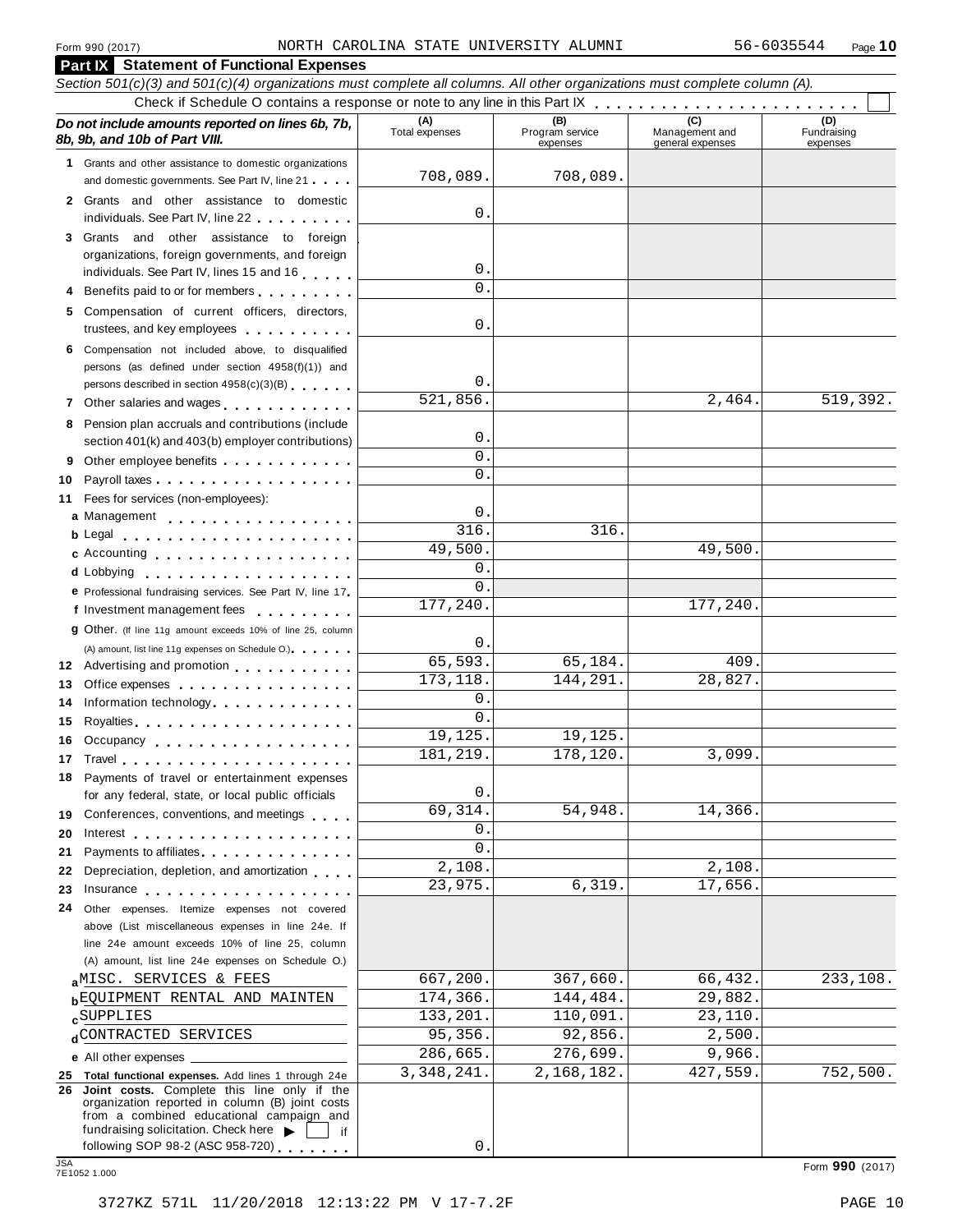#### NORTH CAROLINA STATE UNIVERSITY ALUMNI 56-6035544

|                             | Part X | <b>Balance Sheet</b>                                                                                                                                                                                                           |                            |                |                    |
|-----------------------------|--------|--------------------------------------------------------------------------------------------------------------------------------------------------------------------------------------------------------------------------------|----------------------------|----------------|--------------------|
|                             |        |                                                                                                                                                                                                                                |                            |                |                    |
|                             |        |                                                                                                                                                                                                                                | (A)<br>Beginning of year   |                | (B)<br>End of year |
|                             | 1      |                                                                                                                                                                                                                                | 0.                         | $\mathbf{1}$   | 0.                 |
|                             | 2      |                                                                                                                                                                                                                                | 2,035,483.                 | $\overline{2}$ | 2,298,046.         |
|                             | 3      | Pledges and grants receivable, net enterpresent resources and grants receivable, net enterpresent resources                                                                                                                    | 201,599.                   | 3              | 185,045.           |
|                             | 4      |                                                                                                                                                                                                                                | 0.                         | 4              | 0.                 |
|                             | 5      | Loans and other receivables from current and former officers, directors,                                                                                                                                                       |                            |                |                    |
|                             |        | trustees, key employees, and highest compensated employees.                                                                                                                                                                    |                            |                |                    |
|                             |        | Complete Part II of Schedule L<br>Loans and other receivables from other disqualified persons (as defined under section                                                                                                        | 0.                         | 5              | $0$ .              |
|                             | 6      | 4958(f)(1)), persons described in section 4958(c)(3)(B), and contributing employers                                                                                                                                            |                            |                |                    |
|                             |        | and sponsoring organizations of section $501(c)(9)$ voluntary employees' beneficiary<br>organizations (see instructions). Complete Part II of Schedule Learning and Learning Marian                                            | 0.                         | 6              | $0$ .              |
|                             | 7      |                                                                                                                                                                                                                                | $0$ .                      | $\overline{7}$ | $0$ .              |
| Assets                      | 8      | Inventories for sale or use enterprise to contact the contact of the sale or use of the contact to contact the                                                                                                                 | 0.                         | 8              | $0$ .              |
|                             | 9      | Prepaid expenses and deferred charges                                                                                                                                                                                          | 0.                         | 9              | $0$ .              |
|                             |        | 10a Land, buildings, and equipment: cost or                                                                                                                                                                                    |                            |                |                    |
|                             |        | 2,297,004.<br>other basis. Complete Part VI of Schedule D 10a                                                                                                                                                                  |                            |                |                    |
|                             |        | $2, 29\overline{5, 952}.$                                                                                                                                                                                                      | $3,160.$ 10c               |                | 1,052.             |
|                             | 11     |                                                                                                                                                                                                                                | 0.                         | 11             | $0$ .              |
|                             | 12     | Investments - other securities. See Part IV, line 11                                                                                                                                                                           | 37,321,992.                | 12             | 41,744,532.        |
|                             | 13     | Investments - program-related. See Part IV, line 11                                                                                                                                                                            | 0.                         | 13             | $\overline{0}$ .   |
|                             | 14     | Intangible assets experience in the contract of the contract of the contract of the contract of the contract of the contract of the contract of the contract of the contract of the contract of the contract of the contract o | 0.                         | 14             | $0$ .              |
|                             | 15     |                                                                                                                                                                                                                                | 458,161.                   | 15             | 411,108.           |
|                             | 16     | Total assets. Add lines 1 through 15 (must equal line 34)                                                                                                                                                                      | $\overline{40,020}$ , 395. | 16             | 44,639,783.        |
|                             | 17     | Accounts payable and accrued expenses                                                                                                                                                                                          | 46,534.                    | 17             | 21,453.            |
|                             | 18     |                                                                                                                                                                                                                                | 0.                         | 18             | $0$ .              |
|                             | 19     |                                                                                                                                                                                                                                | 1,712,435.                 | 19             | 1,888,424.         |
|                             | 20     |                                                                                                                                                                                                                                | 0.                         | 20             | 0.                 |
|                             | 21     | Escrow or custodial account liability. Complete Part IV of Schedule D                                                                                                                                                          | 0.                         | 21             | 0.                 |
|                             | 22     | Loans and other payables to current and former officers, directors,                                                                                                                                                            |                            |                |                    |
| Liabilities                 |        | trustees, key employees, highest compensated employees, and                                                                                                                                                                    |                            |                |                    |
|                             |        | disqualified persons. Complete Part II of Schedule L.                                                                                                                                                                          | 0.1                        | 22             | 0.                 |
|                             | 23     | Secured mortgages and notes payable to unrelated third parties                                                                                                                                                                 | $0$ .<br>0.                | 23             | 0.<br>$0$ .        |
|                             | 24     | Unsecured notes and loans payable to unrelated third parties <b>contained</b>                                                                                                                                                  |                            | 24             |                    |
|                             | 25     | Other liabilities (including federal income tax, payables to related third                                                                                                                                                     |                            |                |                    |
|                             |        | parties, and other liabilities not included on lines 17-24). Complete Part X                                                                                                                                                   | 427, 285.                  |                | 149,911.           |
|                             | 26     |                                                                                                                                                                                                                                | 2,186,254.                 | 25<br>26       | 2,059,788.         |
|                             |        | Organizations that follow SFAS 117 (ASC 958), check here ▶<br>$ X $ and                                                                                                                                                        |                            |                |                    |
|                             |        | complete lines 27 through 29, and lines 33 and 34.                                                                                                                                                                             |                            |                |                    |
|                             | 27     | Unrestricted net assets                                                                                                                                                                                                        | 8,861,818.                 | 27             | 9,790,079.         |
|                             | 28     |                                                                                                                                                                                                                                | 10,641,594.                | 28             | 12,769,067.        |
|                             | 29     |                                                                                                                                                                                                                                | 18,330,729.                | 29             | 20,020,849.        |
| Net Assets or Fund Balances |        | Organizations that do not follow SFAS 117 (ASC 958), check here ▶<br>and<br>complete lines 30 through 34.                                                                                                                      |                            |                |                    |
|                             | 30     |                                                                                                                                                                                                                                |                            | 30             |                    |
|                             | 31     | Paid-in or capital surplus, or land, building, or equipment fund [1, 1, 1, 1, 1, 1]                                                                                                                                            |                            | 31             |                    |
|                             | 32     | Retained earnings, endowment, accumulated income, or other funds                                                                                                                                                               |                            | 32             |                    |
|                             | 33     |                                                                                                                                                                                                                                | 37,834,141                 | 33             | 42,579,995.        |
|                             | 34     | Total liabilities and net assets/fund balances [1] [1] Total liabilities and net assets/fund balances [1] 1] Total liabilities                                                                                                 | 40,020,395.                | 34             | 44,639,783.        |
|                             |        |                                                                                                                                                                                                                                |                            |                |                    |

Form **990** (2017)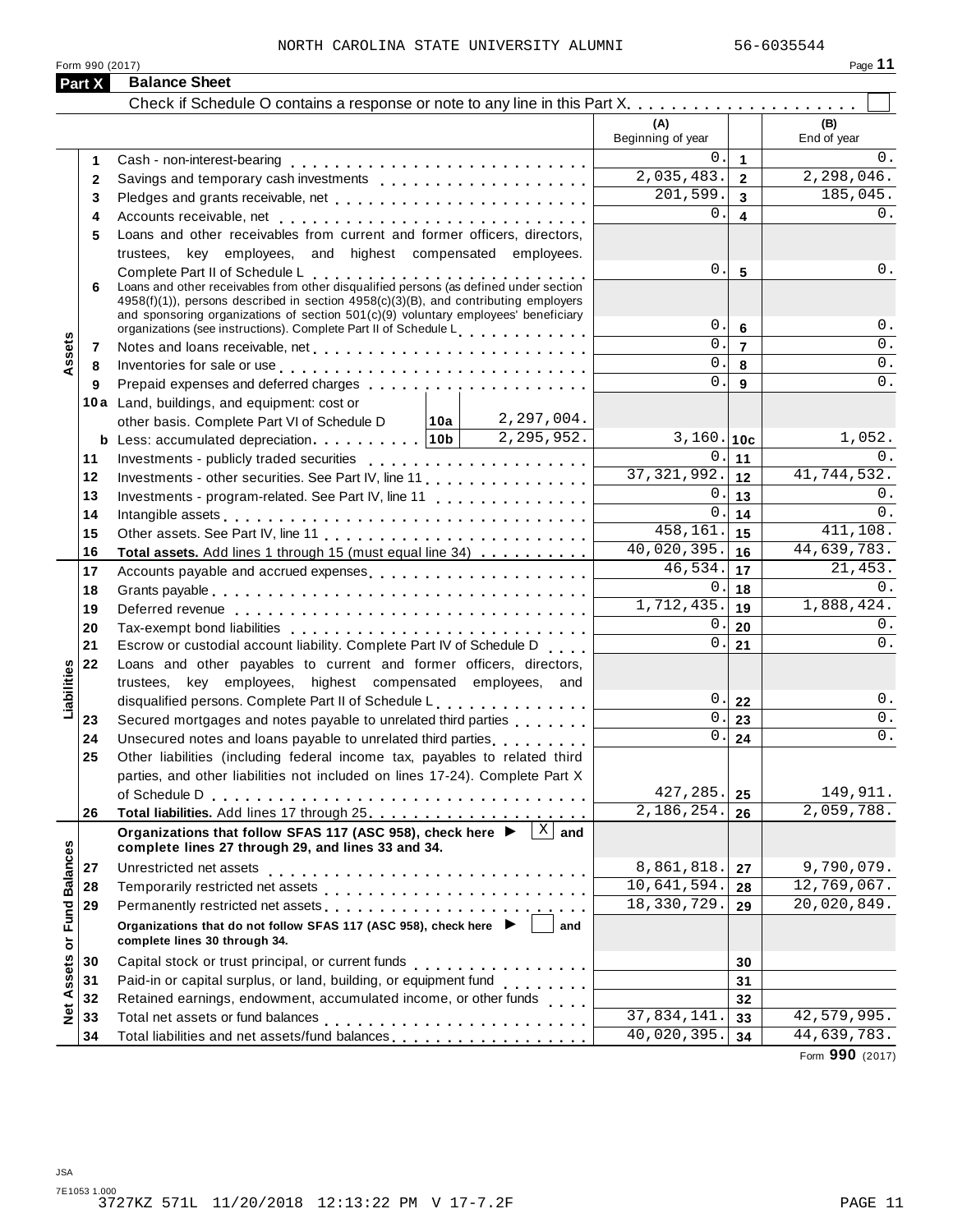|  | NORTH CAROLINA STATE UNIVERSITY ALUMNI | 56-6035544 |
|--|----------------------------------------|------------|
|  |                                        |            |

|                 | Form 990 (2017)                                                                                                       |                |                |                 | Page 12   |
|-----------------|-----------------------------------------------------------------------------------------------------------------------|----------------|----------------|-----------------|-----------|
| Part XI         | <b>Reconciliation of Net Assets</b>                                                                                   |                |                |                 |           |
|                 |                                                                                                                       |                |                |                 | Χ         |
| 1               | Total revenue (must equal Part VIII, column (A), line 12)                                                             | $\mathbf{1}$   |                | 4,014,862.      |           |
| 2               |                                                                                                                       | $\overline{2}$ |                | 3, 348, 241.    |           |
| 3               |                                                                                                                       | $\mathbf{3}$   |                | 666,621.        |           |
| 4               | Net assets or fund balances at beginning of year (must equal Part X, line 33, column (A))                             | 4              | 37,834,141.    |                 |           |
| 5               | Net unrealized gains (losses) on investments                                                                          | 5              |                | 3,882,419.      |           |
| 6               |                                                                                                                       | 6              |                |                 | 0.        |
| 7               |                                                                                                                       | $\overline{7}$ |                |                 | 0.        |
| 8               |                                                                                                                       | 8              |                |                 | 0.        |
| 9               | Other changes in net assets or fund balances (explain in Schedule O)                                                  | 9              |                | 196,814.        |           |
| 10              | Net assets or fund balances at end of year. Combine lines 3 through 9 (must equal Part X, line                        |                |                |                 |           |
|                 |                                                                                                                       | 10             | 42,579,995.    |                 |           |
| <b>Part XII</b> | <b>Financial Statements and Reporting</b>                                                                             |                |                |                 |           |
|                 |                                                                                                                       |                |                |                 |           |
|                 |                                                                                                                       |                |                | Yes             | <b>No</b> |
| 1               | $\lceil x \rceil$ Accrual<br>Accounting method used to prepare the Form 990:     Cash<br>Other                        |                |                |                 |           |
|                 | If the organization changed its method of accounting from a prior year or checked "Other," explain in                 |                |                |                 |           |
|                 | Schedule O.                                                                                                           |                |                |                 |           |
|                 | 2a Were the organization's financial statements compiled or reviewed by an independent accountant?                    |                | 2a             |                 | Χ         |
|                 | If "Yes," check a box below to indicate whether the financial statements for the year were compiled or                |                |                |                 |           |
|                 | reviewed on a separate basis, consolidated basis, or both:                                                            |                |                |                 |           |
|                 | Separate basis<br><b>Consolidated basis</b><br>Both consolidated and separate basis                                   |                |                |                 |           |
|                 | <b>b</b> Were the organization's financial statements audited by an independent accountant?                           |                | 2 <sub>b</sub> | Χ               |           |
|                 | If "Yes," check a box below to indicate whether the financial statements for the year were audited on a               |                |                |                 |           |
|                 | separate basis, consolidated basis, or both:                                                                          |                |                |                 |           |
|                 | Χ<br>Separate basis<br>Consolidated basis<br>Both consolidated and separate basis                                     |                |                |                 |           |
|                 | c If "Yes" to line 2a or 2b, does the organization have a committee that assumes responsibility for oversight         |                |                |                 |           |
|                 | of the audit, review, or compilation of its financial statements and selection of an independent accountant?          |                | 2c             | Χ               |           |
|                 | If the organization changed either its oversight process or selection process during the tax year, explain in         |                |                |                 |           |
|                 | Schedule O.                                                                                                           |                |                |                 |           |
|                 | 3a As a result of a federal award, was the organization required to undergo an audit or audits as set forth in        |                |                |                 |           |
|                 |                                                                                                                       |                | 3a             |                 | Χ         |
|                 | <b>b</b> If "Yes," did the organization undergo the required audit or audits? If the organization did not undergo the |                |                |                 |           |
|                 | required audit or audits, explain why in Schedule O and describe any steps taken to undergo such audits.              |                | 3 <sub>b</sub> |                 |           |
|                 |                                                                                                                       |                |                | Form 990 (2017) |           |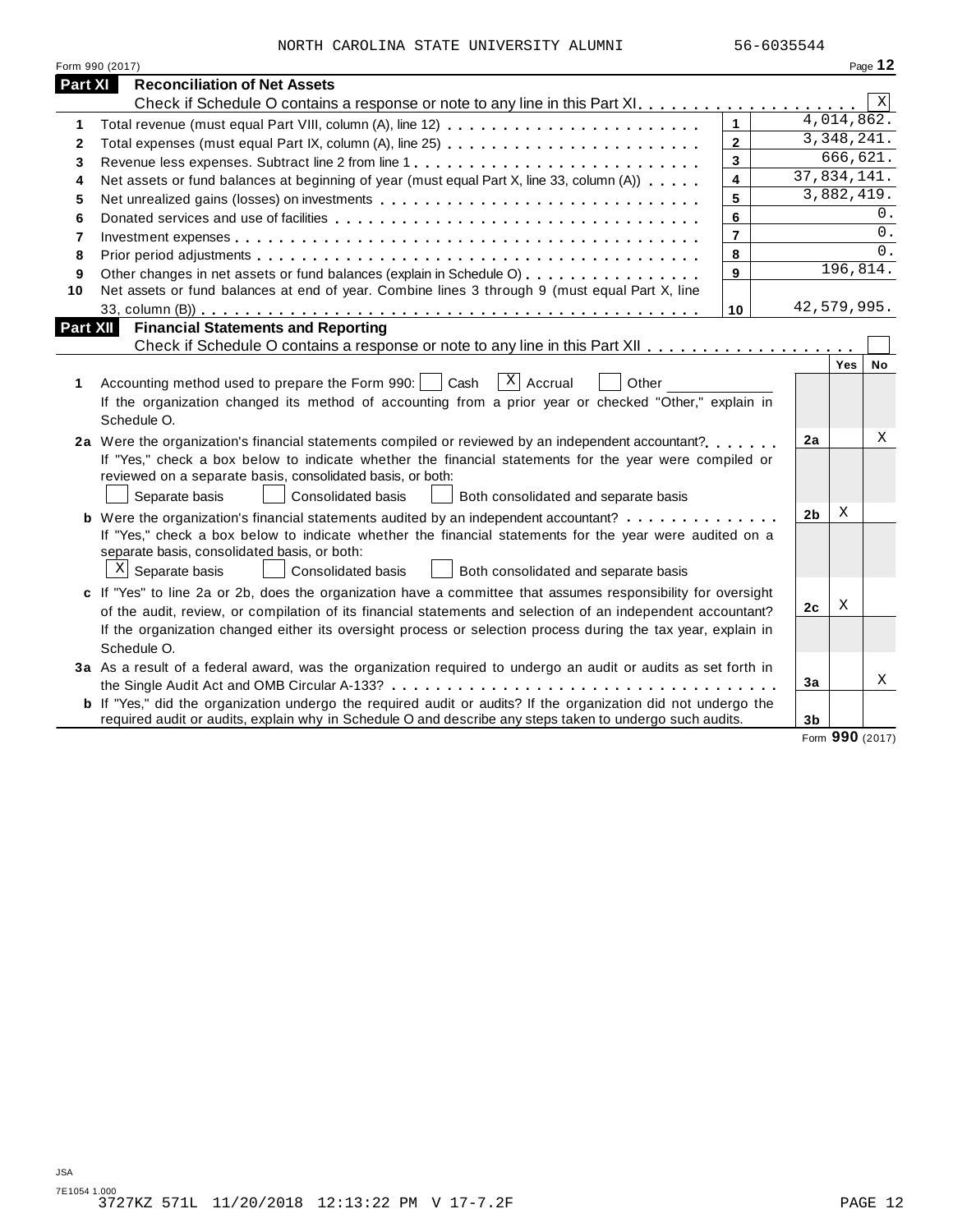**5** X

**6 7**

**8 9**

**10**

**11 12**

**a**

**b**

OMB No. 1545-0047 **SCHEDULE A Public Charity Status and Public Support** Complete if the organization is a section 501(c)(3) organization or a section 4947(a)(1) nonexempt charitable trust.<br>
Attach to Form 990 or Form 990-EZ. Complete if the organization is a section 501(c)(3) organization or a section 4947(a)(1) nonexempt charitable trust.<br>
Department of the Treasury Complete if the organization is a section 501(c)(3) organization or a sectio **Name of the organization** MORTH CAROLINA STATE UNIVERSITY ALUMNI **EMPLOYER Part I Reason for Public Charity Status** (All organizations must complete this part.) See instructions. The organization is not a private foundation because it is: (For lines 1 through 12, check only one box.) A church, convention of churches, or association of churches described in **section 170(b)(1)(A)(i).** A school described in **section 170(b)(1)(A)(ii).** (Attach Schedule E (Form 990 or 990-EZ).) A hospital or a cooperative hospital service organization described in **section 170(b)(1)(A)(iii).** A medical research organization operated in conjunction with a hospital described in **section 170(b)(1)(A)(iii).** Enter the hospital's name, city, and state: An organization operated for the benefit of a college or university owned or operated by a governmental unit described in **section 170(b)(1)(A)(iv).** (Complete Part II.) A federal, state, or local government or governmental unit described in **section 170(b)(1)(A)(v).** An organization that normally receives a substantial part of its support from a governmental unit or from the general public described in **section 170(b)(1)(A)(vi).** (Complete Part II.) A community trust described in **section 170(b)(1)(A)(vi).** (Complete Part II.) An agricultural research organization described in **section 170(b)(1)(A)(ix)** operated in conjunction with a land-grant college or university or a non-land-grant college of agriculture (see instructions). Enter the name, city, and state of the college or university: An organization that normally receives: (1) more than 331/3 % of its support from contributions, membership fees, and gross receipts from activities related to its exempt functions - subject to certain exceptions, and (2) no more than 331/3 %of its support from gross investment income and unrelated business taxable income (less section 511 tax) from businesses acquired by the organization after June 30, 1975. See **section 509(a)(2).** (Complete Part III.) An organization organized and operated exclusively to test for public safety. See **section 509(a)(4).** An organization organized and operated exclusively for the benefit of, to perform the functions of, or to carry out the purposes of one or more publicly supported organizations described in **section 509(a)(1)** or **section 509(a)(2).** See **section 509(a)(3).** Check the box in lines 12a through 12d that describes the type of supporting organization and complete lines 12e, 12f, and 12g. **Type I**. A supporting organization operated, supervised, or controlled by its supported organization(s), typically by giving the supported organization(s) the power to regularly appoint or elect a majority of the directors or trustees of the supporting organization. **You must complete Part IV, Sections A and B. Type II**. A supporting organization supervised or controlled in connection with its supported organization(s), by having control or management of the supporting organization vested in the same persons that control or manage the supported organization(s). **You must complete Part IV, Sections A and C. Type III functionally integrated.** A supporting organization operated in connection with, and functionally integrated with, **Type III non-functionally integrated.** A supporting organization operated in connection with its supported organization(s) that is not functionally integrated. The organization generally must satisfy a distribution requirement and an attentiveness Check this box if the organization received a written determination from the IRS that it is a Type I, Type II, Type III functionally integrated, or Type III non-functionally integrated supporting organization. m m m m m m m m m m m m m m m m m m m m m m m m m m m m m m m m m m m m m m m m m (described on lines 1-10 above (see instructions)) **(iv)** Is the organization listed in your governing document? **(v)** Amount of monetary support (see instructions) **(vi)** Amount of other support (see instructions) **Yes No** ASSOCIATION, INC. SALL CONSERVED ASSOCIATION, INC.

**c d e** its supported organization(s) (see instructions). **You must complete Part IV, Sections A, D, and E.** requirement (see instructions). **You must complete Part IV, Sections A and D, and Part V. f g** Provide the following information about the supported organization(s). Enter the number of supported organizations **(i)** Name of supported organization **(ii)** EIN **(iii)** Type of organization **(A) (B) (C) (D) (E) Total** For Paperwork Reduction Act Notice, see the Instructions for Form 990 or 990-EZ. The Schedule A (Form 990 or 990-EZ) 2017 JSA 7E1210 1.000 3727KZ 571L 11/20/2018 12:13:22 PM V 17-7.2F PAGE 13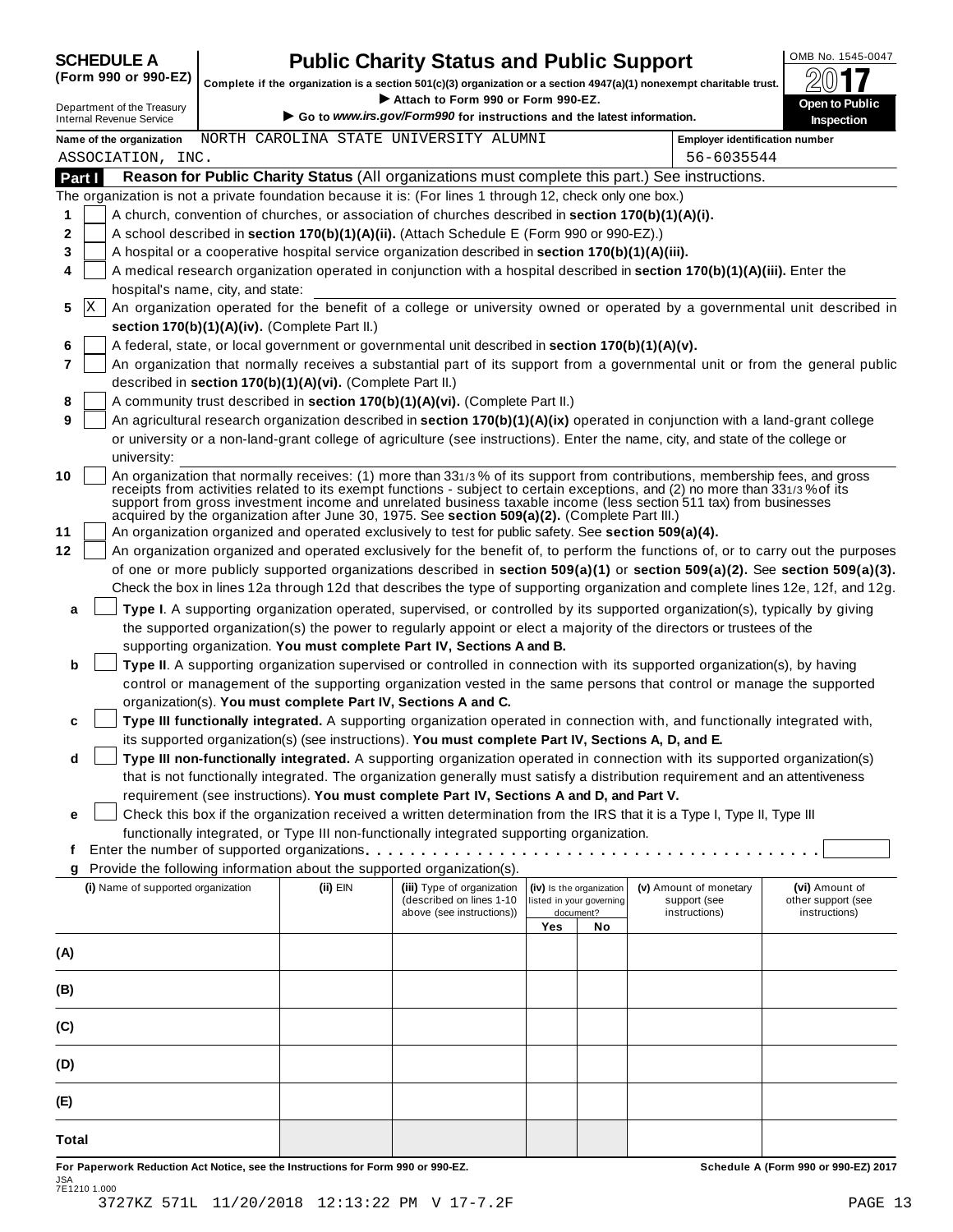#### Schedule <sup>A</sup> (Form <sup>990</sup> or 990-EZ) <sup>2017</sup> Page **2**

**Support Schedule for Organizations Described in Sections 170(b)(1)(A)(iv) and 170(b)(1)(A)(vi)** (Complete only if you checked the box on line 5, 7, or 8 of Part I or if the organization failed to qualify under Part III. If the organization fails to qualify under the tests listed below, please complete Part III.) **Part II**

|                            | <b>Section A. Public Support</b>                                                                                                                                                                                                                                                                                |            |              |              |              |            |             |
|----------------------------|-----------------------------------------------------------------------------------------------------------------------------------------------------------------------------------------------------------------------------------------------------------------------------------------------------------------|------------|--------------|--------------|--------------|------------|-------------|
|                            | Calendar year (or fiscal year beginning in) ▶                                                                                                                                                                                                                                                                   | (a) 2013   | (b) $2014$   | $(c)$ 2015   | $(d)$ 2016   | (e) 2017   | (f) Total   |
| 1.                         | Gifts,<br>contributions.<br>grants,<br>and<br>membership fees received. (Do not<br>include any "unusual grants.")                                                                                                                                                                                               | 1,852,988. | 1,644,788.   | 1,676,796.   | 1,634,107.   | 2,455,586. | 9,264,265.  |
| $\mathbf{2}$               | Tax<br>revenues<br>levied<br>for<br>the<br>organization's benefit and either paid<br>to or expended on its behalf                                                                                                                                                                                               |            |              |              |              |            | 0.          |
| 3                          | The value of services or facilities<br>furnished by a governmental unit to the<br>organization without charge                                                                                                                                                                                                   | 1,538,000  | 1,609,000.   | 1,638,000.   | 1,743,000    | 1,829,000. | 8,357,000.  |
| 4                          | Total. Add lines 1 through 3                                                                                                                                                                                                                                                                                    | 3,390,988  | 3, 253, 788. | 3, 314, 796. | 3, 377, 107. | 4,284,586. | 17,621,265. |
| 5                          | The portion of total contributions by<br>each<br>person<br>(other<br>than<br>a<br>governmental<br>unit<br>publicly<br>or<br>supported organization) included on<br>line 1 that exceeds 2% of the amount<br>shown on line 11, column (f) $\text{ATCH}$ 1                                                         |            |              |              |              |            | 734,158.    |
| 6                          | Public support. Subtract line 5 from line 4                                                                                                                                                                                                                                                                     |            |              |              |              |            | 16,887,107. |
|                            | <b>Section B. Total Support</b>                                                                                                                                                                                                                                                                                 |            |              |              |              |            |             |
|                            | Calendar year (or fiscal year beginning in) ▶                                                                                                                                                                                                                                                                   | (a) $2013$ | (b) $2014$   | $(c)$ 2015   | $(d)$ 2016   | (e) 2017   | (f) Total   |
| 7                          | Amounts from line 4                                                                                                                                                                                                                                                                                             | 3,390,988  | 3, 253, 788. | 3, 314, 796. | 3,377,107    | 4,284,586. | 17,621,265. |
| 8                          | Gross income from interest, dividends,<br>payments received on securities loans,<br>rents, royalties, and income from<br>similar sources experiences                                                                                                                                                            | 897,470.   | 900,230.     | 1,933,789.   | 430,820.     | 374,870.   | 4,537,179.  |
| 9                          | Net income from unrelated business<br>activities, whether or not the business<br>is regularly carried on the control of the state of the state of the state of the state of the state of the state of the state of the state of the state of the state of the state of the state of the state of the state of t |            |              |              |              |            | 0.          |
| 10                         | Other income. Do not include gain or<br>loss from the sale of capital assets<br>(Explain in Part VI.)                                                                                                                                                                                                           | 106,734.   | 106,734.     | 106,734.     | 106,734.     | 106,734.   | 533,670.    |
|                            |                                                                                                                                                                                                                                                                                                                 |            |              |              |              |            | 22,692,114. |
|                            | Total support. Add lines 7 through 10                                                                                                                                                                                                                                                                           |            |              |              |              |            | 2,520,122.  |
|                            |                                                                                                                                                                                                                                                                                                                 |            |              |              |              |            |             |
|                            | First five years. If the Form 990 is for the organization's first, second, third, fourth, or fifth tax year as a section 501(c)(3)                                                                                                                                                                              |            |              |              |              |            |             |
|                            | <b>Section C. Computation of Public Support Percentage</b>                                                                                                                                                                                                                                                      |            |              |              |              |            |             |
|                            | Public support percentage for 2017 (line 6, column (f) divided by line 11, column (f)).                                                                                                                                                                                                                         |            |              |              |              | 14         | 74.42%      |
|                            |                                                                                                                                                                                                                                                                                                                 |            |              |              |              |            | 74.66%      |
|                            | 16a 331/3% support test - 2017. If the organization did not check the box on line 13, and line 14 is 331/3% or more, check this                                                                                                                                                                                 |            |              |              |              |            |             |
|                            | box and stop here. The organization qualifies as a publicly supported organization                                                                                                                                                                                                                              |            |              |              |              |            | Χ           |
|                            | b 331/3% support test - 2016. If the organization did not check a box on line 13 or 16a, and line 15 is 331/3% or more, check                                                                                                                                                                                   |            |              |              |              |            |             |
|                            |                                                                                                                                                                                                                                                                                                                 |            |              |              |              |            |             |
|                            | 17a 10%-facts-and-circumstances test - 2017. If the organization did not check a box on line 13, 16a, or 16b, and line 14 is                                                                                                                                                                                    |            |              |              |              |            |             |
|                            | 10% or more, and if the organization meets the "facts-and-circumstances" test, check this box and stop here. Explain in                                                                                                                                                                                         |            |              |              |              |            |             |
|                            | Part VI how the organization meets the "facts-and-circumstances" test. The organization qualifies as a publicly supported                                                                                                                                                                                       |            |              |              |              |            |             |
|                            |                                                                                                                                                                                                                                                                                                                 |            |              |              |              |            |             |
|                            | <b>b 10%-facts-and-circumstances test - 2016.</b> If the organization did not check a box on line 13, 16a, 16b, or 17a, and line                                                                                                                                                                                |            |              |              |              |            |             |
| 11<br>12<br>13<br>14<br>15 | 15 is 10% or more, and if the organization meets the "facts-and-circumstances" test, check this box and stop here.                                                                                                                                                                                              |            |              |              |              |            |             |
|                            | Explain in Part VI how the organization meets the "facts-and-circumstances" test. The organization qualifies as a publicly                                                                                                                                                                                      |            |              |              |              |            |             |
| 18                         | Private foundation. If the organization did not check a box on line 13, 16a, 16b, 17a, or 17b, check this box and see                                                                                                                                                                                           |            |              |              |              |            |             |

**Schedule A (Form 990 or 990-EZ) 2017**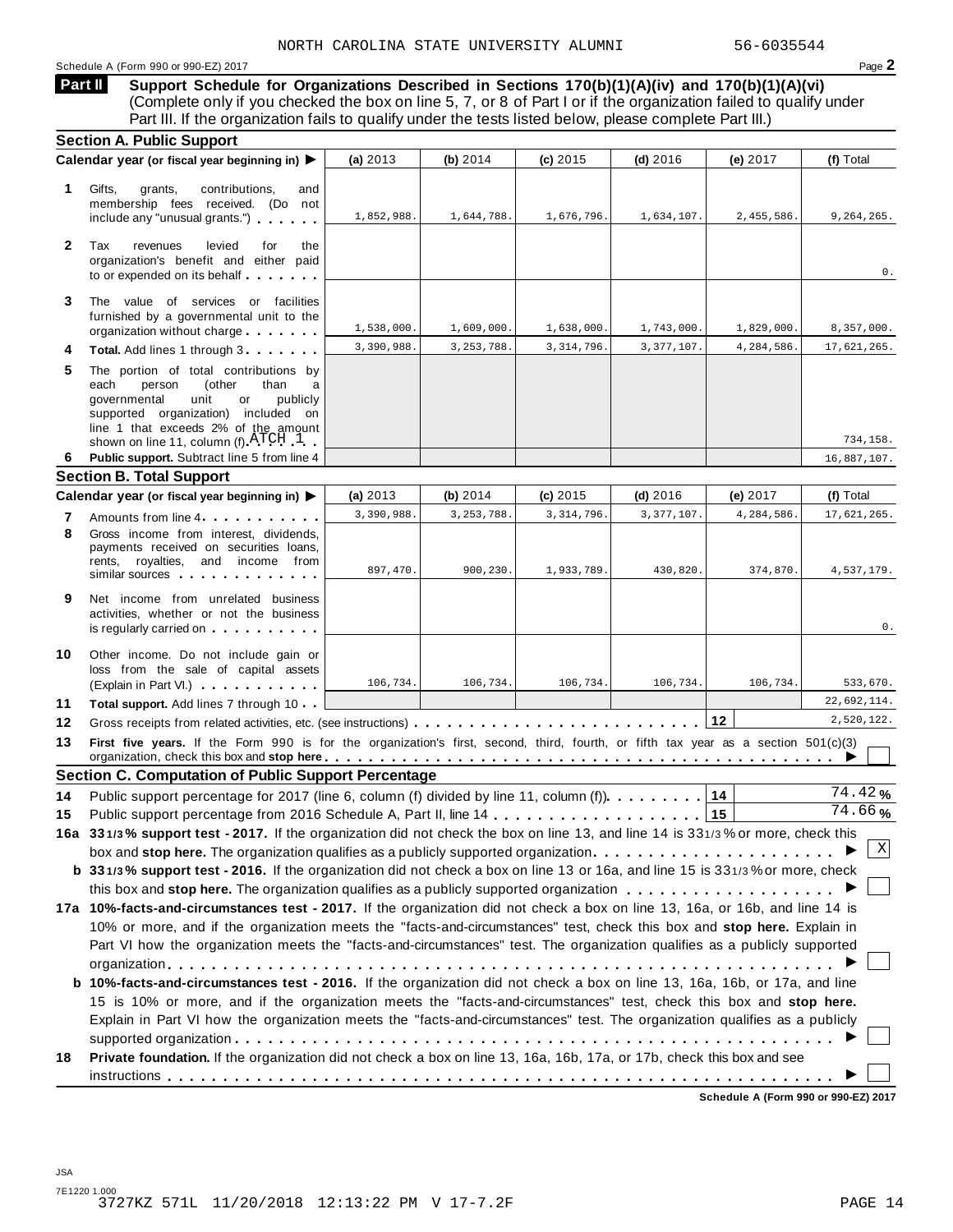#### Schedule A (Form 990 or 990-EZ) 2017 Page 3

**Support Schedule for Organizations Described in Section 509(a)(2) Part III**

(Complete only if you checked the box on line 10 of Part I or if the organization failed to qualify under Part II. If the organization fails to qualify under the tests listed below, please complete Part II.)

| Calendar year (or fiscal year beginning in) $\blacktriangleright$<br>Gifts, grants, contributions, and membership fees<br>received. (Do not include any "unusual grants.")<br>Gross receipts from admissions, merchandise<br>or services performed, or facilities<br>sold<br>furnished in any activity that is related to the<br>organization's tax-exempt purpose<br>Gross receipts from activities that are not an<br>unrelated trade or business under section 513<br>Tax<br>revenues<br>levied<br>for<br>the<br>organization's benefit and either paid to<br>or expended on its behalf <b>contains the set of the set of the set of the set of the set of the set of the set of the set of the set of the set of the set of the set of the set of the set of the set of the set of the set of</b><br>The value of services or facilities<br>furnished by a governmental unit to the<br>organization without charge | (a) $2013$                                                                                                                                                                                                                                                                                                                                                                                                                                                                                                                                                                                       | (b) $2014$ | $(c)$ 2015                                                                                                    | $(d)$ 2016 | (e) 2017                                                                                                                                                                                                                                                   | (f) Total                                                                                                                                                                                                                                                                                                                                                                                                                                                                                                                                                                                                                                                                                                                                                                                                                                                                                                                         |
|------------------------------------------------------------------------------------------------------------------------------------------------------------------------------------------------------------------------------------------------------------------------------------------------------------------------------------------------------------------------------------------------------------------------------------------------------------------------------------------------------------------------------------------------------------------------------------------------------------------------------------------------------------------------------------------------------------------------------------------------------------------------------------------------------------------------------------------------------------------------------------------------------------------------|--------------------------------------------------------------------------------------------------------------------------------------------------------------------------------------------------------------------------------------------------------------------------------------------------------------------------------------------------------------------------------------------------------------------------------------------------------------------------------------------------------------------------------------------------------------------------------------------------|------------|---------------------------------------------------------------------------------------------------------------|------------|------------------------------------------------------------------------------------------------------------------------------------------------------------------------------------------------------------------------------------------------------------|-----------------------------------------------------------------------------------------------------------------------------------------------------------------------------------------------------------------------------------------------------------------------------------------------------------------------------------------------------------------------------------------------------------------------------------------------------------------------------------------------------------------------------------------------------------------------------------------------------------------------------------------------------------------------------------------------------------------------------------------------------------------------------------------------------------------------------------------------------------------------------------------------------------------------------------|
|                                                                                                                                                                                                                                                                                                                                                                                                                                                                                                                                                                                                                                                                                                                                                                                                                                                                                                                        |                                                                                                                                                                                                                                                                                                                                                                                                                                                                                                                                                                                                  |            |                                                                                                               |            |                                                                                                                                                                                                                                                            |                                                                                                                                                                                                                                                                                                                                                                                                                                                                                                                                                                                                                                                                                                                                                                                                                                                                                                                                   |
|                                                                                                                                                                                                                                                                                                                                                                                                                                                                                                                                                                                                                                                                                                                                                                                                                                                                                                                        |                                                                                                                                                                                                                                                                                                                                                                                                                                                                                                                                                                                                  |            |                                                                                                               |            |                                                                                                                                                                                                                                                            |                                                                                                                                                                                                                                                                                                                                                                                                                                                                                                                                                                                                                                                                                                                                                                                                                                                                                                                                   |
|                                                                                                                                                                                                                                                                                                                                                                                                                                                                                                                                                                                                                                                                                                                                                                                                                                                                                                                        |                                                                                                                                                                                                                                                                                                                                                                                                                                                                                                                                                                                                  |            |                                                                                                               |            |                                                                                                                                                                                                                                                            |                                                                                                                                                                                                                                                                                                                                                                                                                                                                                                                                                                                                                                                                                                                                                                                                                                                                                                                                   |
|                                                                                                                                                                                                                                                                                                                                                                                                                                                                                                                                                                                                                                                                                                                                                                                                                                                                                                                        |                                                                                                                                                                                                                                                                                                                                                                                                                                                                                                                                                                                                  |            |                                                                                                               |            |                                                                                                                                                                                                                                                            |                                                                                                                                                                                                                                                                                                                                                                                                                                                                                                                                                                                                                                                                                                                                                                                                                                                                                                                                   |
|                                                                                                                                                                                                                                                                                                                                                                                                                                                                                                                                                                                                                                                                                                                                                                                                                                                                                                                        |                                                                                                                                                                                                                                                                                                                                                                                                                                                                                                                                                                                                  |            |                                                                                                               |            |                                                                                                                                                                                                                                                            |                                                                                                                                                                                                                                                                                                                                                                                                                                                                                                                                                                                                                                                                                                                                                                                                                                                                                                                                   |
|                                                                                                                                                                                                                                                                                                                                                                                                                                                                                                                                                                                                                                                                                                                                                                                                                                                                                                                        |                                                                                                                                                                                                                                                                                                                                                                                                                                                                                                                                                                                                  |            |                                                                                                               |            |                                                                                                                                                                                                                                                            |                                                                                                                                                                                                                                                                                                                                                                                                                                                                                                                                                                                                                                                                                                                                                                                                                                                                                                                                   |
|                                                                                                                                                                                                                                                                                                                                                                                                                                                                                                                                                                                                                                                                                                                                                                                                                                                                                                                        |                                                                                                                                                                                                                                                                                                                                                                                                                                                                                                                                                                                                  |            |                                                                                                               |            |                                                                                                                                                                                                                                                            |                                                                                                                                                                                                                                                                                                                                                                                                                                                                                                                                                                                                                                                                                                                                                                                                                                                                                                                                   |
|                                                                                                                                                                                                                                                                                                                                                                                                                                                                                                                                                                                                                                                                                                                                                                                                                                                                                                                        |                                                                                                                                                                                                                                                                                                                                                                                                                                                                                                                                                                                                  |            |                                                                                                               |            |                                                                                                                                                                                                                                                            |                                                                                                                                                                                                                                                                                                                                                                                                                                                                                                                                                                                                                                                                                                                                                                                                                                                                                                                                   |
|                                                                                                                                                                                                                                                                                                                                                                                                                                                                                                                                                                                                                                                                                                                                                                                                                                                                                                                        |                                                                                                                                                                                                                                                                                                                                                                                                                                                                                                                                                                                                  |            |                                                                                                               |            |                                                                                                                                                                                                                                                            |                                                                                                                                                                                                                                                                                                                                                                                                                                                                                                                                                                                                                                                                                                                                                                                                                                                                                                                                   |
|                                                                                                                                                                                                                                                                                                                                                                                                                                                                                                                                                                                                                                                                                                                                                                                                                                                                                                                        |                                                                                                                                                                                                                                                                                                                                                                                                                                                                                                                                                                                                  |            |                                                                                                               |            |                                                                                                                                                                                                                                                            |                                                                                                                                                                                                                                                                                                                                                                                                                                                                                                                                                                                                                                                                                                                                                                                                                                                                                                                                   |
|                                                                                                                                                                                                                                                                                                                                                                                                                                                                                                                                                                                                                                                                                                                                                                                                                                                                                                                        |                                                                                                                                                                                                                                                                                                                                                                                                                                                                                                                                                                                                  |            |                                                                                                               |            |                                                                                                                                                                                                                                                            |                                                                                                                                                                                                                                                                                                                                                                                                                                                                                                                                                                                                                                                                                                                                                                                                                                                                                                                                   |
|                                                                                                                                                                                                                                                                                                                                                                                                                                                                                                                                                                                                                                                                                                                                                                                                                                                                                                                        |                                                                                                                                                                                                                                                                                                                                                                                                                                                                                                                                                                                                  |            |                                                                                                               |            |                                                                                                                                                                                                                                                            |                                                                                                                                                                                                                                                                                                                                                                                                                                                                                                                                                                                                                                                                                                                                                                                                                                                                                                                                   |
|                                                                                                                                                                                                                                                                                                                                                                                                                                                                                                                                                                                                                                                                                                                                                                                                                                                                                                                        |                                                                                                                                                                                                                                                                                                                                                                                                                                                                                                                                                                                                  |            |                                                                                                               |            |                                                                                                                                                                                                                                                            |                                                                                                                                                                                                                                                                                                                                                                                                                                                                                                                                                                                                                                                                                                                                                                                                                                                                                                                                   |
|                                                                                                                                                                                                                                                                                                                                                                                                                                                                                                                                                                                                                                                                                                                                                                                                                                                                                                                        |                                                                                                                                                                                                                                                                                                                                                                                                                                                                                                                                                                                                  |            |                                                                                                               |            |                                                                                                                                                                                                                                                            |                                                                                                                                                                                                                                                                                                                                                                                                                                                                                                                                                                                                                                                                                                                                                                                                                                                                                                                                   |
|                                                                                                                                                                                                                                                                                                                                                                                                                                                                                                                                                                                                                                                                                                                                                                                                                                                                                                                        |                                                                                                                                                                                                                                                                                                                                                                                                                                                                                                                                                                                                  |            |                                                                                                               |            |                                                                                                                                                                                                                                                            |                                                                                                                                                                                                                                                                                                                                                                                                                                                                                                                                                                                                                                                                                                                                                                                                                                                                                                                                   |
|                                                                                                                                                                                                                                                                                                                                                                                                                                                                                                                                                                                                                                                                                                                                                                                                                                                                                                                        |                                                                                                                                                                                                                                                                                                                                                                                                                                                                                                                                                                                                  |            |                                                                                                               |            |                                                                                                                                                                                                                                                            |                                                                                                                                                                                                                                                                                                                                                                                                                                                                                                                                                                                                                                                                                                                                                                                                                                                                                                                                   |
| Total. Add lines 1 through 5                                                                                                                                                                                                                                                                                                                                                                                                                                                                                                                                                                                                                                                                                                                                                                                                                                                                                           |                                                                                                                                                                                                                                                                                                                                                                                                                                                                                                                                                                                                  |            |                                                                                                               |            |                                                                                                                                                                                                                                                            |                                                                                                                                                                                                                                                                                                                                                                                                                                                                                                                                                                                                                                                                                                                                                                                                                                                                                                                                   |
| 7a Amounts included on lines 1, 2, and 3                                                                                                                                                                                                                                                                                                                                                                                                                                                                                                                                                                                                                                                                                                                                                                                                                                                                               |                                                                                                                                                                                                                                                                                                                                                                                                                                                                                                                                                                                                  |            |                                                                                                               |            |                                                                                                                                                                                                                                                            |                                                                                                                                                                                                                                                                                                                                                                                                                                                                                                                                                                                                                                                                                                                                                                                                                                                                                                                                   |
| received from disqualified persons<br><b>b</b> Amounts included on lines 2 and 3                                                                                                                                                                                                                                                                                                                                                                                                                                                                                                                                                                                                                                                                                                                                                                                                                                       |                                                                                                                                                                                                                                                                                                                                                                                                                                                                                                                                                                                                  |            |                                                                                                               |            |                                                                                                                                                                                                                                                            |                                                                                                                                                                                                                                                                                                                                                                                                                                                                                                                                                                                                                                                                                                                                                                                                                                                                                                                                   |
| from other than disqualified<br>received                                                                                                                                                                                                                                                                                                                                                                                                                                                                                                                                                                                                                                                                                                                                                                                                                                                                               |                                                                                                                                                                                                                                                                                                                                                                                                                                                                                                                                                                                                  |            |                                                                                                               |            |                                                                                                                                                                                                                                                            |                                                                                                                                                                                                                                                                                                                                                                                                                                                                                                                                                                                                                                                                                                                                                                                                                                                                                                                                   |
| persons that exceed the greater of \$5,000                                                                                                                                                                                                                                                                                                                                                                                                                                                                                                                                                                                                                                                                                                                                                                                                                                                                             |                                                                                                                                                                                                                                                                                                                                                                                                                                                                                                                                                                                                  |            |                                                                                                               |            |                                                                                                                                                                                                                                                            |                                                                                                                                                                                                                                                                                                                                                                                                                                                                                                                                                                                                                                                                                                                                                                                                                                                                                                                                   |
| or 1% of the amount on line 13 for the year                                                                                                                                                                                                                                                                                                                                                                                                                                                                                                                                                                                                                                                                                                                                                                                                                                                                            |                                                                                                                                                                                                                                                                                                                                                                                                                                                                                                                                                                                                  |            |                                                                                                               |            |                                                                                                                                                                                                                                                            |                                                                                                                                                                                                                                                                                                                                                                                                                                                                                                                                                                                                                                                                                                                                                                                                                                                                                                                                   |
| c Add lines 7a and 7b                                                                                                                                                                                                                                                                                                                                                                                                                                                                                                                                                                                                                                                                                                                                                                                                                                                                                                  |                                                                                                                                                                                                                                                                                                                                                                                                                                                                                                                                                                                                  |            |                                                                                                               |            |                                                                                                                                                                                                                                                            |                                                                                                                                                                                                                                                                                                                                                                                                                                                                                                                                                                                                                                                                                                                                                                                                                                                                                                                                   |
| <b>Public support.</b> (Subtract line 7c from                                                                                                                                                                                                                                                                                                                                                                                                                                                                                                                                                                                                                                                                                                                                                                                                                                                                          |                                                                                                                                                                                                                                                                                                                                                                                                                                                                                                                                                                                                  |            |                                                                                                               |            |                                                                                                                                                                                                                                                            |                                                                                                                                                                                                                                                                                                                                                                                                                                                                                                                                                                                                                                                                                                                                                                                                                                                                                                                                   |
| $line 6.)$ $\ldots$ $\ldots$ $\ldots$ $\ldots$ $\ldots$ $\ldots$ $\ldots$                                                                                                                                                                                                                                                                                                                                                                                                                                                                                                                                                                                                                                                                                                                                                                                                                                              |                                                                                                                                                                                                                                                                                                                                                                                                                                                                                                                                                                                                  |            |                                                                                                               |            |                                                                                                                                                                                                                                                            |                                                                                                                                                                                                                                                                                                                                                                                                                                                                                                                                                                                                                                                                                                                                                                                                                                                                                                                                   |
|                                                                                                                                                                                                                                                                                                                                                                                                                                                                                                                                                                                                                                                                                                                                                                                                                                                                                                                        |                                                                                                                                                                                                                                                                                                                                                                                                                                                                                                                                                                                                  |            |                                                                                                               |            |                                                                                                                                                                                                                                                            |                                                                                                                                                                                                                                                                                                                                                                                                                                                                                                                                                                                                                                                                                                                                                                                                                                                                                                                                   |
| Calendar year (or fiscal year beginning in) ▶                                                                                                                                                                                                                                                                                                                                                                                                                                                                                                                                                                                                                                                                                                                                                                                                                                                                          | (a) $2013$                                                                                                                                                                                                                                                                                                                                                                                                                                                                                                                                                                                       | (b) $2014$ | $(c)$ 2015                                                                                                    | $(d)$ 2016 | (e) $2017$                                                                                                                                                                                                                                                 | (f) Total                                                                                                                                                                                                                                                                                                                                                                                                                                                                                                                                                                                                                                                                                                                                                                                                                                                                                                                         |
| Amounts from line 6. The state of the state of the state of the state of the state of the state of the state of the state of the state of the state of the state of the state of the state of the state of the state of the st                                                                                                                                                                                                                                                                                                                                                                                                                                                                                                                                                                                                                                                                                         |                                                                                                                                                                                                                                                                                                                                                                                                                                                                                                                                                                                                  |            |                                                                                                               |            |                                                                                                                                                                                                                                                            |                                                                                                                                                                                                                                                                                                                                                                                                                                                                                                                                                                                                                                                                                                                                                                                                                                                                                                                                   |
| 10 a Gross income from interest, dividends,<br>payments received on securities loans,<br>rents, royalties, and income from similar                                                                                                                                                                                                                                                                                                                                                                                                                                                                                                                                                                                                                                                                                                                                                                                     |                                                                                                                                                                                                                                                                                                                                                                                                                                                                                                                                                                                                  |            |                                                                                                               |            |                                                                                                                                                                                                                                                            |                                                                                                                                                                                                                                                                                                                                                                                                                                                                                                                                                                                                                                                                                                                                                                                                                                                                                                                                   |
|                                                                                                                                                                                                                                                                                                                                                                                                                                                                                                                                                                                                                                                                                                                                                                                                                                                                                                                        |                                                                                                                                                                                                                                                                                                                                                                                                                                                                                                                                                                                                  |            |                                                                                                               |            |                                                                                                                                                                                                                                                            |                                                                                                                                                                                                                                                                                                                                                                                                                                                                                                                                                                                                                                                                                                                                                                                                                                                                                                                                   |
|                                                                                                                                                                                                                                                                                                                                                                                                                                                                                                                                                                                                                                                                                                                                                                                                                                                                                                                        |                                                                                                                                                                                                                                                                                                                                                                                                                                                                                                                                                                                                  |            |                                                                                                               |            |                                                                                                                                                                                                                                                            |                                                                                                                                                                                                                                                                                                                                                                                                                                                                                                                                                                                                                                                                                                                                                                                                                                                                                                                                   |
|                                                                                                                                                                                                                                                                                                                                                                                                                                                                                                                                                                                                                                                                                                                                                                                                                                                                                                                        |                                                                                                                                                                                                                                                                                                                                                                                                                                                                                                                                                                                                  |            |                                                                                                               |            |                                                                                                                                                                                                                                                            |                                                                                                                                                                                                                                                                                                                                                                                                                                                                                                                                                                                                                                                                                                                                                                                                                                                                                                                                   |
|                                                                                                                                                                                                                                                                                                                                                                                                                                                                                                                                                                                                                                                                                                                                                                                                                                                                                                                        |                                                                                                                                                                                                                                                                                                                                                                                                                                                                                                                                                                                                  |            |                                                                                                               |            |                                                                                                                                                                                                                                                            |                                                                                                                                                                                                                                                                                                                                                                                                                                                                                                                                                                                                                                                                                                                                                                                                                                                                                                                                   |
|                                                                                                                                                                                                                                                                                                                                                                                                                                                                                                                                                                                                                                                                                                                                                                                                                                                                                                                        |                                                                                                                                                                                                                                                                                                                                                                                                                                                                                                                                                                                                  |            |                                                                                                               |            |                                                                                                                                                                                                                                                            |                                                                                                                                                                                                                                                                                                                                                                                                                                                                                                                                                                                                                                                                                                                                                                                                                                                                                                                                   |
| activities not included in line 10b,<br>whether or not the business is regularly                                                                                                                                                                                                                                                                                                                                                                                                                                                                                                                                                                                                                                                                                                                                                                                                                                       |                                                                                                                                                                                                                                                                                                                                                                                                                                                                                                                                                                                                  |            |                                                                                                               |            |                                                                                                                                                                                                                                                            |                                                                                                                                                                                                                                                                                                                                                                                                                                                                                                                                                                                                                                                                                                                                                                                                                                                                                                                                   |
|                                                                                                                                                                                                                                                                                                                                                                                                                                                                                                                                                                                                                                                                                                                                                                                                                                                                                                                        |                                                                                                                                                                                                                                                                                                                                                                                                                                                                                                                                                                                                  |            |                                                                                                               |            |                                                                                                                                                                                                                                                            |                                                                                                                                                                                                                                                                                                                                                                                                                                                                                                                                                                                                                                                                                                                                                                                                                                                                                                                                   |
|                                                                                                                                                                                                                                                                                                                                                                                                                                                                                                                                                                                                                                                                                                                                                                                                                                                                                                                        |                                                                                                                                                                                                                                                                                                                                                                                                                                                                                                                                                                                                  |            |                                                                                                               |            |                                                                                                                                                                                                                                                            |                                                                                                                                                                                                                                                                                                                                                                                                                                                                                                                                                                                                                                                                                                                                                                                                                                                                                                                                   |
|                                                                                                                                                                                                                                                                                                                                                                                                                                                                                                                                                                                                                                                                                                                                                                                                                                                                                                                        |                                                                                                                                                                                                                                                                                                                                                                                                                                                                                                                                                                                                  |            |                                                                                                               |            |                                                                                                                                                                                                                                                            |                                                                                                                                                                                                                                                                                                                                                                                                                                                                                                                                                                                                                                                                                                                                                                                                                                                                                                                                   |
|                                                                                                                                                                                                                                                                                                                                                                                                                                                                                                                                                                                                                                                                                                                                                                                                                                                                                                                        |                                                                                                                                                                                                                                                                                                                                                                                                                                                                                                                                                                                                  |            |                                                                                                               |            |                                                                                                                                                                                                                                                            |                                                                                                                                                                                                                                                                                                                                                                                                                                                                                                                                                                                                                                                                                                                                                                                                                                                                                                                                   |
|                                                                                                                                                                                                                                                                                                                                                                                                                                                                                                                                                                                                                                                                                                                                                                                                                                                                                                                        |                                                                                                                                                                                                                                                                                                                                                                                                                                                                                                                                                                                                  |            |                                                                                                               |            |                                                                                                                                                                                                                                                            |                                                                                                                                                                                                                                                                                                                                                                                                                                                                                                                                                                                                                                                                                                                                                                                                                                                                                                                                   |
|                                                                                                                                                                                                                                                                                                                                                                                                                                                                                                                                                                                                                                                                                                                                                                                                                                                                                                                        |                                                                                                                                                                                                                                                                                                                                                                                                                                                                                                                                                                                                  |            |                                                                                                               |            |                                                                                                                                                                                                                                                            |                                                                                                                                                                                                                                                                                                                                                                                                                                                                                                                                                                                                                                                                                                                                                                                                                                                                                                                                   |
|                                                                                                                                                                                                                                                                                                                                                                                                                                                                                                                                                                                                                                                                                                                                                                                                                                                                                                                        |                                                                                                                                                                                                                                                                                                                                                                                                                                                                                                                                                                                                  |            |                                                                                                               |            |                                                                                                                                                                                                                                                            |                                                                                                                                                                                                                                                                                                                                                                                                                                                                                                                                                                                                                                                                                                                                                                                                                                                                                                                                   |
|                                                                                                                                                                                                                                                                                                                                                                                                                                                                                                                                                                                                                                                                                                                                                                                                                                                                                                                        |                                                                                                                                                                                                                                                                                                                                                                                                                                                                                                                                                                                                  |            |                                                                                                               |            |                                                                                                                                                                                                                                                            |                                                                                                                                                                                                                                                                                                                                                                                                                                                                                                                                                                                                                                                                                                                                                                                                                                                                                                                                   |
|                                                                                                                                                                                                                                                                                                                                                                                                                                                                                                                                                                                                                                                                                                                                                                                                                                                                                                                        |                                                                                                                                                                                                                                                                                                                                                                                                                                                                                                                                                                                                  |            |                                                                                                               |            |                                                                                                                                                                                                                                                            | %                                                                                                                                                                                                                                                                                                                                                                                                                                                                                                                                                                                                                                                                                                                                                                                                                                                                                                                                 |
|                                                                                                                                                                                                                                                                                                                                                                                                                                                                                                                                                                                                                                                                                                                                                                                                                                                                                                                        |                                                                                                                                                                                                                                                                                                                                                                                                                                                                                                                                                                                                  |            |                                                                                                               |            |                                                                                                                                                                                                                                                            | %                                                                                                                                                                                                                                                                                                                                                                                                                                                                                                                                                                                                                                                                                                                                                                                                                                                                                                                                 |
|                                                                                                                                                                                                                                                                                                                                                                                                                                                                                                                                                                                                                                                                                                                                                                                                                                                                                                                        |                                                                                                                                                                                                                                                                                                                                                                                                                                                                                                                                                                                                  |            |                                                                                                               |            |                                                                                                                                                                                                                                                            |                                                                                                                                                                                                                                                                                                                                                                                                                                                                                                                                                                                                                                                                                                                                                                                                                                                                                                                                   |
|                                                                                                                                                                                                                                                                                                                                                                                                                                                                                                                                                                                                                                                                                                                                                                                                                                                                                                                        |                                                                                                                                                                                                                                                                                                                                                                                                                                                                                                                                                                                                  |            |                                                                                                               |            |                                                                                                                                                                                                                                                            | %                                                                                                                                                                                                                                                                                                                                                                                                                                                                                                                                                                                                                                                                                                                                                                                                                                                                                                                                 |
|                                                                                                                                                                                                                                                                                                                                                                                                                                                                                                                                                                                                                                                                                                                                                                                                                                                                                                                        |                                                                                                                                                                                                                                                                                                                                                                                                                                                                                                                                                                                                  |            |                                                                                                               |            |                                                                                                                                                                                                                                                            |                                                                                                                                                                                                                                                                                                                                                                                                                                                                                                                                                                                                                                                                                                                                                                                                                                                                                                                                   |
|                                                                                                                                                                                                                                                                                                                                                                                                                                                                                                                                                                                                                                                                                                                                                                                                                                                                                                                        |                                                                                                                                                                                                                                                                                                                                                                                                                                                                                                                                                                                                  |            |                                                                                                               |            |                                                                                                                                                                                                                                                            | %                                                                                                                                                                                                                                                                                                                                                                                                                                                                                                                                                                                                                                                                                                                                                                                                                                                                                                                                 |
|                                                                                                                                                                                                                                                                                                                                                                                                                                                                                                                                                                                                                                                                                                                                                                                                                                                                                                                        |                                                                                                                                                                                                                                                                                                                                                                                                                                                                                                                                                                                                  |            |                                                                                                               |            |                                                                                                                                                                                                                                                            |                                                                                                                                                                                                                                                                                                                                                                                                                                                                                                                                                                                                                                                                                                                                                                                                                                                                                                                                   |
|                                                                                                                                                                                                                                                                                                                                                                                                                                                                                                                                                                                                                                                                                                                                                                                                                                                                                                                        |                                                                                                                                                                                                                                                                                                                                                                                                                                                                                                                                                                                                  |            |                                                                                                               |            |                                                                                                                                                                                                                                                            |                                                                                                                                                                                                                                                                                                                                                                                                                                                                                                                                                                                                                                                                                                                                                                                                                                                                                                                                   |
|                                                                                                                                                                                                                                                                                                                                                                                                                                                                                                                                                                                                                                                                                                                                                                                                                                                                                                                        |                                                                                                                                                                                                                                                                                                                                                                                                                                                                                                                                                                                                  |            |                                                                                                               |            |                                                                                                                                                                                                                                                            |                                                                                                                                                                                                                                                                                                                                                                                                                                                                                                                                                                                                                                                                                                                                                                                                                                                                                                                                   |
|                                                                                                                                                                                                                                                                                                                                                                                                                                                                                                                                                                                                                                                                                                                                                                                                                                                                                                                        |                                                                                                                                                                                                                                                                                                                                                                                                                                                                                                                                                                                                  |            |                                                                                                               |            |                                                                                                                                                                                                                                                            |                                                                                                                                                                                                                                                                                                                                                                                                                                                                                                                                                                                                                                                                                                                                                                                                                                                                                                                                   |
|                                                                                                                                                                                                                                                                                                                                                                                                                                                                                                                                                                                                                                                                                                                                                                                                                                                                                                                        |                                                                                                                                                                                                                                                                                                                                                                                                                                                                                                                                                                                                  |            |                                                                                                               |            |                                                                                                                                                                                                                                                            |                                                                                                                                                                                                                                                                                                                                                                                                                                                                                                                                                                                                                                                                                                                                                                                                                                                                                                                                   |
|                                                                                                                                                                                                                                                                                                                                                                                                                                                                                                                                                                                                                                                                                                                                                                                                                                                                                                                        |                                                                                                                                                                                                                                                                                                                                                                                                                                                                                                                                                                                                  |            |                                                                                                               |            |                                                                                                                                                                                                                                                            |                                                                                                                                                                                                                                                                                                                                                                                                                                                                                                                                                                                                                                                                                                                                                                                                                                                                                                                                   |
|                                                                                                                                                                                                                                                                                                                                                                                                                                                                                                                                                                                                                                                                                                                                                                                                                                                                                                                        | <b>Section B. Total Support</b><br>sources<br><b>b</b> Unrelated business taxable income (less<br>section 511 taxes) from businesses<br>acquired after June 30, 1975<br>c Add lines 10a and 10b<br>Net income from unrelated business<br>carried on the carried on the control of the care of the control of the control of the control of the control o<br>Other income. Do not include gain or<br>loss from the sale of capital assets<br>(Explain in Part VI.) <b>All Accords</b><br>Total support. (Add lines 9, 10c, 11,<br>and $12.$ ) $\cdots$ $\cdots$ $\cdots$ $\cdots$<br>7E1221 1.000 |            | Section C. Computation of Public Support Percentage<br>Section D. Computation of Investment Income Percentage |            | Public support percentage from 2016 Schedule A, Part III, line 15.<br>Investment income percentage for 2017 (line 10c, column (f) divided by line 13, column (f) $\ldots$ ,,,,,,,,<br>Investment income percentage from 2016 Schedule A, Part III, line 17 | First five years. If the Form 990 is for the organization's first, second, third, fourth, or fifth tax year as a section 501(c)(3)<br>15<br>16<br>17<br>18<br>19a 331/3% support tests - 2017. If the organization did not check the box on line 14, and line 15 is more than 331/3%, and line<br>17 is not more than 331/3%, check this box and stop here. The organization qualifies as a publicly supported organization<br><b>b</b> 331/3% support tests - 2016. If the organization did not check a box on line 14 or line 19a, and line 16 is more than 331/3%, and<br>line 18 is not more than 331/3%, check this box and stop here. The organization qualifies as a publicly supported organization<br>Private foundation. If the organization did not check a box on line 14, 19a, or 19b, check this box and see instructions ▶<br>Schedule A (Form 990 or 990-EZ) 2017<br>3727KZ 571L 11/20/2018 12:13:22 PM V 17-7.2F |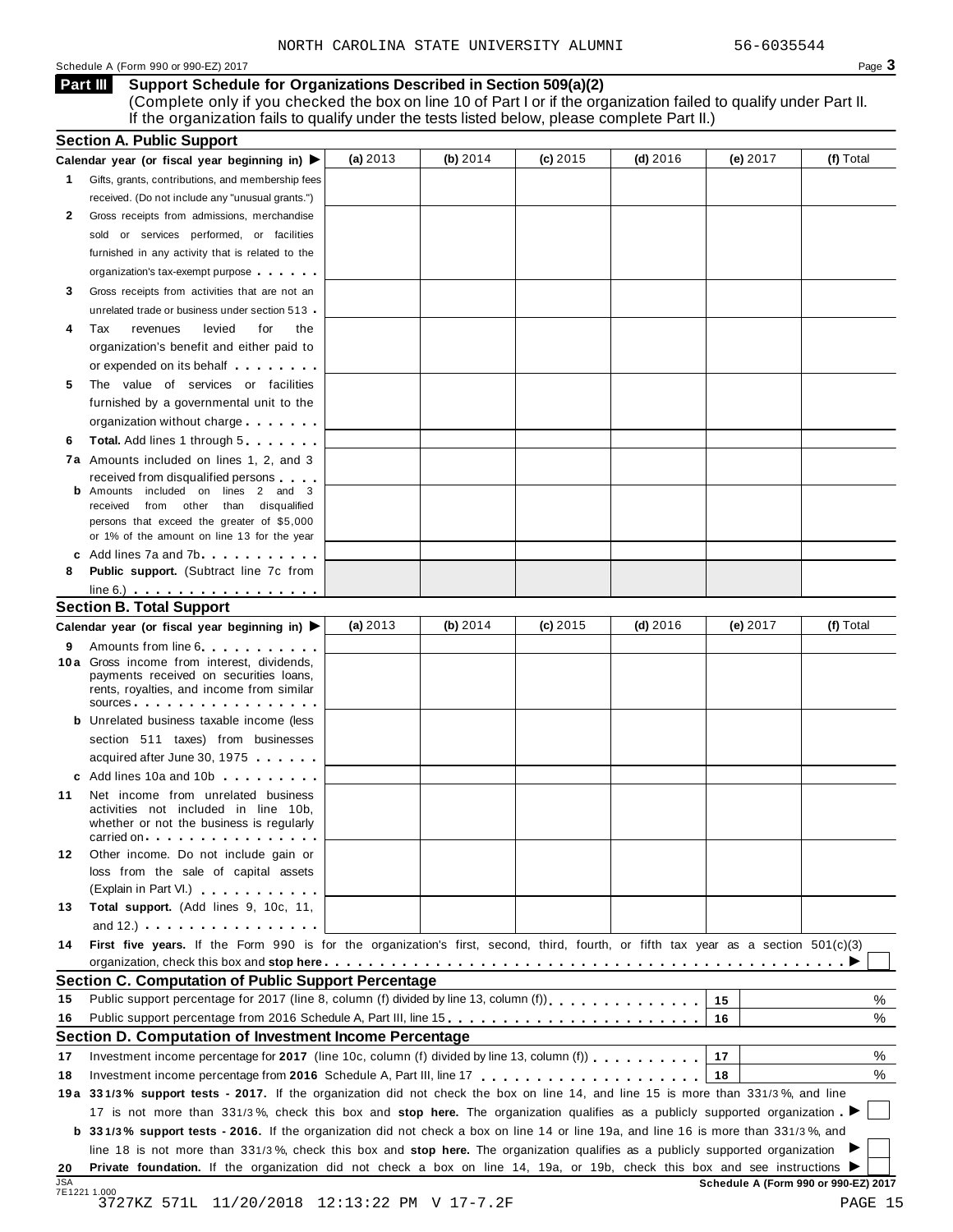**Yes No**

**2**

**3a**

**3b**

**3c**

**4a**

**4b**

**4c**

**5a**

**5b 5c**

**6**

**7**

**8**

**9a**

**9b**

**9c**

**10a**

#### **Part IV Supporting Organizations**

(Complete only if you checked a box in line 12 on Part I. If you checked 12a of Part I, complete Sections A and B. If you checked 12b of Part I, complete Sections A and C. If you checked 12c of Part I, complete Sections A, D, and E. If you checked 12d of Part I, complete Sections A and D, and complete Part V.)

#### **Section A. All Supporting Organizations**

- **1** Are all of the organization's supported organizations listed by name in the organization's governing documents? *If "No," describe in Part VI how the supported organizations are designated. If designated by class or purpose, describe the designation. If historic and continuing relationship, explain.* **1**
- **2** Did the organization have any supported organization that does not have an IRS determination of status under section 509(a)(1) or (2)? *If"Yes," explain in Part VI how the organization determined that the supported organization was described in section 509(a)(1) or (2).*
- **3 a** Did the organization have a supported organization described in section 501(c)(4), (5), or (6)? *If "Yes," answer (b) and (c) below.*
- **b** Did the organization confirm that each supported organization qualified under section 501(c)(4), (5), or (6) and | satisfied the public support tests under section 509(a)(2)? *If "Yes," describe in Part VI when and how the organization made the determination.*
- **c** Did the organization ensure that all support to such organizations was used exclusively for section 170(c)(2)(B) purposes? *If"Yes," explain in Part VI what controls the organization put in place to ensure such use.*
- **4 a** Was any supported organization not organized in the United States ("foreign supported organization")? *If "Yes," and if you checked 12a or 12b in Part I, answer (b) and (c) below.*
- **b** Did the organization have ultimate control and discretion in deciding whether to make grants to the foreign | supported organization? *If "Yes," describe in Part VI how the organization had such control and discretion despite being controlled or supervised by or in connection with its supported organizations.*
- **c** Did the organization support any foreign supported organization that does not have an IRS determination | under sections 501(c)(3) and 509(a)(1) or (2)? *If "Yes," explain in Part VI what controls the organization used to ensure that all support to the foreign supported organization was used exclusively for section 170(c)(2)(B) purposes.*
- **5 a** Did the organization add, substitute, or remove any supported organizations during the tax year? *If "Yes,"* answer (b) and (c) below (if applicable). Also, provide detail in Part VI, including (i) the names and EIN *numbers of the supported organizations added, substituted, or removed; (ii) the reasons for each such action;* (iii) the authority under the organization's organizing document authorizing such action; and (iv) how the action *was accomplished (such as by amendment to the organizing document).*
- **b** Type I or Type II only. Was any added or substituted supported organization part of a class already | designated in the organization's organizing document?
- **c Substitutions only.** Was the substitution the result of an event beyond the organization's control?
- **6** Did the organization provide support (whether in the form of grants or the provision of services or facilities) to anyone other than (i) its supported organizations, (ii) individuals that are part of the charitable class benefited by one or more of its supported organizations, or (iii) other supporting organizations that also support or benefit one or more of the filing organization's supported organizations? *If"Yes," provide detail in Part VI.*
- **7** Did the organization provide a grant, loan, compensation, or other similar payment to a substantial contributor (defined in section 4958(c)(3)(C)), a family member of a substantial contributor, or a 35% controlled entity with regard to a substantial contributor? *If"Yes," complete Part I of Schedule L (Form 990 or 990-EZ).*
- **8** Did the organization make a loan to a disqualified person (as defined in section 4958) not described in line 7? *If "Yes," complete Part I of Schedule L (Form 990 or 990-EZ).*
- **a** Was the organization controlled directly or indirectly at any time during the tax year by one or more | **9** disqualified persons as defined in section 4946 (other than foundation managers and organizations described in section 509(a)(1) or (2))? *If"Yes," provide detail in Part VI.*
- **b** Did one or more disqualified persons (as defined in line 9a) hold a controlling interest in any entity in which | the supporting organization had an interest? *If"Yes," provide detail in Part VI.*
- **c** Did a disqualified person (as defined in line 9a) have an ownership interest in, or derive any personal benefit from, assets in which the supporting organization also had an interest? *If"Yes," provide detail in Part VI.*
- **10a** Was the organization subject to the excess business holdings rules of section 4943 because of section | 4943(f) (regarding certain Type II supporting organizations, and all Type III non-functionally integrated supporting organizations)? *If"Yes," answer 10b below.*
	- **b** Did the organization have any excess business holdings in the tax year? *(Use Schedule C, Form 4720, to determine whether the organization had excess business holdings.)*

**10b** JSA **Schedule A (Form 990 or 990-EZ) 2017**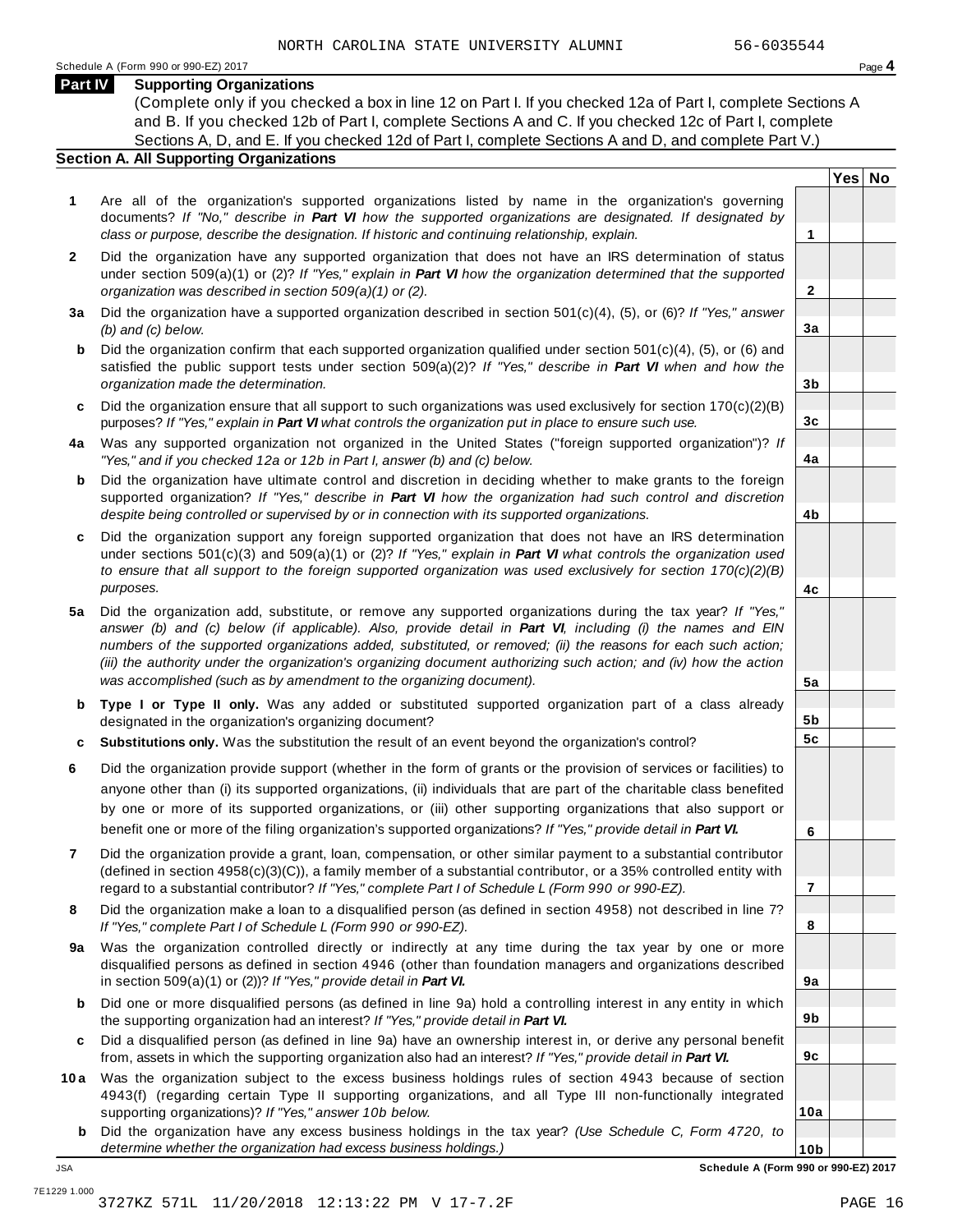|                | Schedule A (Form 990 or 990-EZ) 2017                                                                                                                                                                                                                                                                                                                                                                                                                                                                                                                                                                                                                                         |                        |        | Page 5 |
|----------------|------------------------------------------------------------------------------------------------------------------------------------------------------------------------------------------------------------------------------------------------------------------------------------------------------------------------------------------------------------------------------------------------------------------------------------------------------------------------------------------------------------------------------------------------------------------------------------------------------------------------------------------------------------------------------|------------------------|--------|--------|
| <b>Part IV</b> | <b>Supporting Organizations (continued)</b>                                                                                                                                                                                                                                                                                                                                                                                                                                                                                                                                                                                                                                  |                        |        |        |
|                |                                                                                                                                                                                                                                                                                                                                                                                                                                                                                                                                                                                                                                                                              |                        | Yes No |        |
| 11             | Has the organization accepted a gift or contribution from any of the following persons?                                                                                                                                                                                                                                                                                                                                                                                                                                                                                                                                                                                      |                        |        |        |
| a              | A person who directly or indirectly controls, either alone or together with persons described in (b) and (c)                                                                                                                                                                                                                                                                                                                                                                                                                                                                                                                                                                 |                        |        |        |
|                | below, the governing body of a supported organization?                                                                                                                                                                                                                                                                                                                                                                                                                                                                                                                                                                                                                       | 11a<br>11 <sub>b</sub> |        |        |
| b              | A family member of a person described in (a) above?<br>A 35% controlled entity of a person described in (a) or (b) above? If "Yes" to a, b, or c, provide detail in Part VI.                                                                                                                                                                                                                                                                                                                                                                                                                                                                                                 | 11c                    |        |        |
| C              | <b>Section B. Type I Supporting Organizations</b>                                                                                                                                                                                                                                                                                                                                                                                                                                                                                                                                                                                                                            |                        |        |        |
|                |                                                                                                                                                                                                                                                                                                                                                                                                                                                                                                                                                                                                                                                                              |                        | Yes No |        |
| 1              | Did the directors, trustees, or membership of one or more supported organizations have the power to<br>regularly appoint or elect at least a majority of the organization's directors or trustees at all times during the<br>tax year? If "No," describe in Part VI how the supported organization(s) effectively operated, supervised, or<br>controlled the organization's activities. If the organization had more than one supported organization,<br>describe how the powers to appoint and/or remove directors or trustees were allocated among the supported<br>organizations and what conditions or restrictions, if any, applied to such powers during the tax year. | 1                      |        |        |
| $\mathbf{2}$   | Did the organization operate for the benefit of any supported organization other than the supported<br>organization(s) that operated, supervised, or controlled the supporting organization? If "Yes," explain in Part<br>VI how providing such benefit carried out the purposes of the supported organization(s) that operated,<br>supervised, or controlled the supporting organization.                                                                                                                                                                                                                                                                                   | $\mathbf{2}$           |        |        |
|                | <b>Section C. Type II Supporting Organizations</b>                                                                                                                                                                                                                                                                                                                                                                                                                                                                                                                                                                                                                           |                        |        |        |
|                |                                                                                                                                                                                                                                                                                                                                                                                                                                                                                                                                                                                                                                                                              |                        | Yes No |        |
| 1              | Were a majority of the organization's directors or trustees during the tax year also a majority of the directors<br>or trustees of each of the organization's supported organization(s)? If "No," describe in Part VI how control<br>or management of the supporting organization was vested in the same persons that controlled or managed                                                                                                                                                                                                                                                                                                                                  |                        |        |        |
|                | the supported organization(s).                                                                                                                                                                                                                                                                                                                                                                                                                                                                                                                                                                                                                                               | 1                      |        |        |
|                | <b>Section D. All Type III Supporting Organizations</b>                                                                                                                                                                                                                                                                                                                                                                                                                                                                                                                                                                                                                      |                        |        |        |
|                |                                                                                                                                                                                                                                                                                                                                                                                                                                                                                                                                                                                                                                                                              |                        | Yes No |        |
| 1              | Did the organization provide to each of its supported organizations, by the last day of the fifth month of the<br>organization's tax year, (i) a written notice describing the type and amount of support provided during the prior<br>tax year, (ii) a copy of the Form 990 that was most recently filed as of the date of notification, and (iii) copies of<br>the organization's governing documents in effect on the date of notification, to the extent not previously<br>provided?                                                                                                                                                                                     | 1                      |        |        |
| 2              | Were any of the organization's officers, directors, or trustees either (i) appointed or elected by the supported<br>organization(s) or (ii) serving on the governing body of a supported organization? If "No," explain in Part VI how<br>the organization maintained a close and continuous working relationship with the supported organization(s).                                                                                                                                                                                                                                                                                                                        | $\mathbf{2}$           |        |        |
| 3              | By reason of the relationship described in (2), did the organization's supported organizations have a<br>significant voice in the organization's investment policies and in directing the use of the organization's<br>income or assets at all times during the tax year? If "Yes," describe in Part VI the role the organization's<br>supported organizations played in this regard.                                                                                                                                                                                                                                                                                        | 3                      |        |        |
|                | Section E. Type III Functionally Integrated Supporting Organizations                                                                                                                                                                                                                                                                                                                                                                                                                                                                                                                                                                                                         |                        |        |        |
| 1              | Check the box next to the method that the organization used to satisfy the Integral Part Test during the year (see instructions).                                                                                                                                                                                                                                                                                                                                                                                                                                                                                                                                            |                        |        |        |
| a              | The organization satisfied the Activities Test. Complete line 2 below.                                                                                                                                                                                                                                                                                                                                                                                                                                                                                                                                                                                                       |                        |        |        |
| b              | The organization is the parent of each of its supported organizations. Complete line 3 below.                                                                                                                                                                                                                                                                                                                                                                                                                                                                                                                                                                                |                        |        |        |
| c              | The organization supported a governmental entity. Describe in Part VI how you supported a government entity (see instructions).                                                                                                                                                                                                                                                                                                                                                                                                                                                                                                                                              |                        |        |        |
|                |                                                                                                                                                                                                                                                                                                                                                                                                                                                                                                                                                                                                                                                                              |                        | Yes No |        |
| 2              | Activities Test. Answer (a) and (b) below.                                                                                                                                                                                                                                                                                                                                                                                                                                                                                                                                                                                                                                   |                        |        |        |
| a              | Did substantially all of the organization's activities during the tax year directly further the exempt purposes of<br>the supported organization(s) to which the organization was responsive? If "Yes," then in Part VI identify<br>those supported organizations and explain how these activities directly furthered their exempt purposes,                                                                                                                                                                                                                                                                                                                                 |                        |        |        |
|                | how the organization was responsive to those supported organizations, and how the organization determined                                                                                                                                                                                                                                                                                                                                                                                                                                                                                                                                                                    |                        |        |        |
|                | that these activities constituted substantially all of its activities.                                                                                                                                                                                                                                                                                                                                                                                                                                                                                                                                                                                                       | 2a                     |        |        |
| b              | Did the activities described in (a) constitute activities that, but for the organization's involvement, one or more<br>of the organization's supported organization(s) would have been engaged in? If "Yes," explain in Part VI the<br>reasons for the organization's position that its supported organization(s) would have engaged in these                                                                                                                                                                                                                                                                                                                                |                        |        |        |
|                | activities but for the organization's involvement.                                                                                                                                                                                                                                                                                                                                                                                                                                                                                                                                                                                                                           | 2b                     |        |        |
| 3<br>а         | Parent of Supported Organizations. Answer (a) and (b) below.<br>Did the organization have the power to regularly appoint or elect a majority of the officers, directors, or<br>trustees of each of the supported organizations? Provide details in Part VI.                                                                                                                                                                                                                                                                                                                                                                                                                  | 3a                     |        |        |
| b              | Did the organization exercise a substantial degree of direction over the policies, programs, and activities of each                                                                                                                                                                                                                                                                                                                                                                                                                                                                                                                                                          |                        |        |        |
|                | of its supported organizations? If "Yes," describe in Part VI the role played by the organization in this regard.                                                                                                                                                                                                                                                                                                                                                                                                                                                                                                                                                            | 3 <sub>b</sub>         |        |        |

JSA

**Schedule A (Form 990 or 990-EZ) 2017**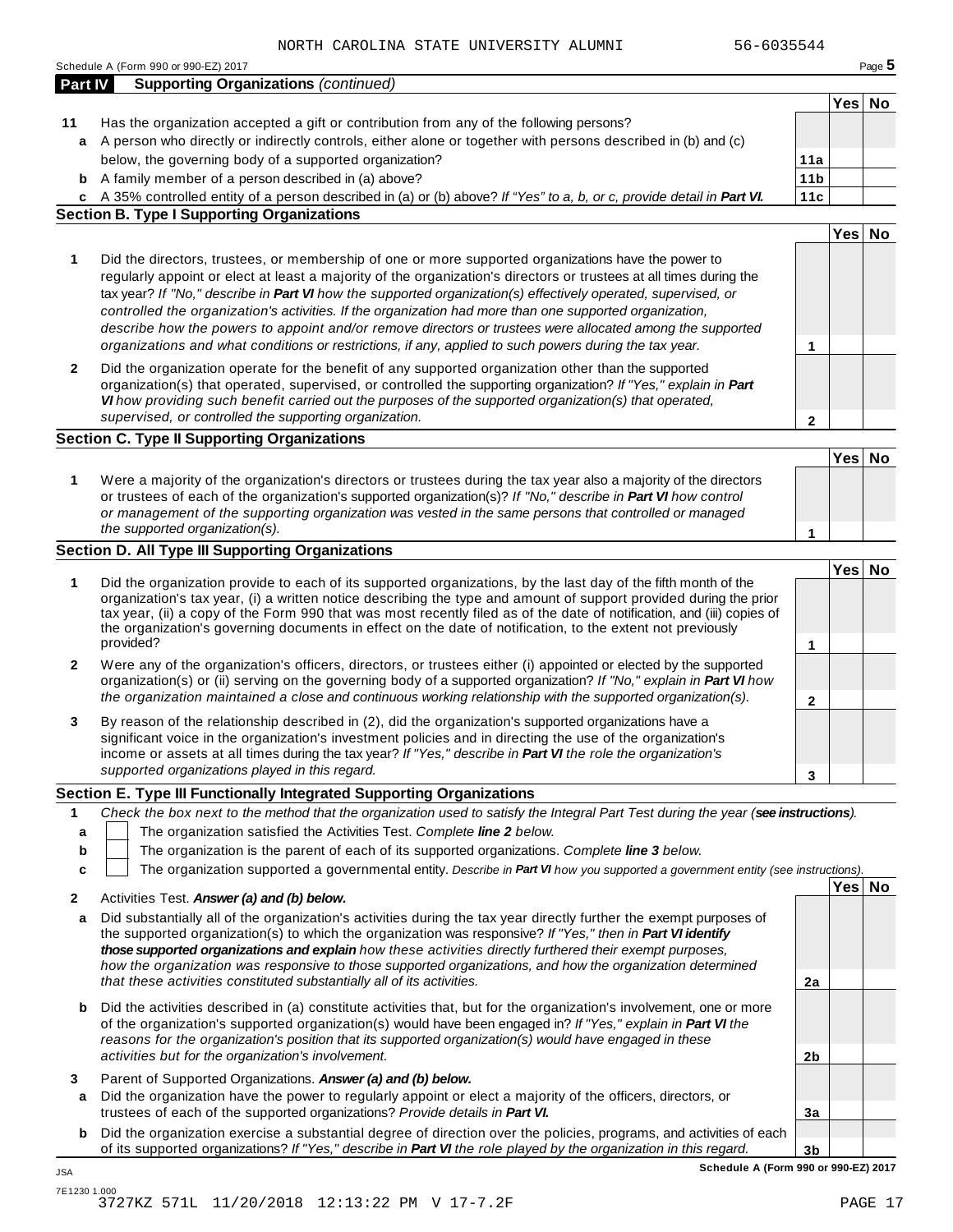| Schedule A (Form 990 or 990-EZ) 2017                                                                                                            |                |                | Page $6$                       |
|-------------------------------------------------------------------------------------------------------------------------------------------------|----------------|----------------|--------------------------------|
| Type III Non-Functionally Integrated 509(a)(3) Supporting Organizations<br><b>Part V</b>                                                        |                |                |                                |
| $\mathbf 1$<br>Check here if the organization satisfied the Integral Part Test as a qualifying trust on Nov. 20, 1970 (explain in Part VI). See |                |                |                                |
| instructions. All other Type III non-functionally integrated supporting organizations must complete Sections A through E.                       |                |                |                                |
| <b>Section A - Adjusted Net Income</b>                                                                                                          |                | (A) Prior Year | (B) Current Year               |
|                                                                                                                                                 |                |                | (optional)                     |
| 1 Net short-term capital gain                                                                                                                   | $\mathbf{1}$   |                |                                |
| 2 Recoveries of prior-year distributions                                                                                                        | $\mathbf 2$    |                |                                |
| 3 Other gross income (see instructions)                                                                                                         | 3              |                |                                |
| 4 Add lines 1 through 3.                                                                                                                        | 4              |                |                                |
| 5 Depreciation and depletion                                                                                                                    | 5              |                |                                |
| 6 Portion of operating expenses paid or incurred for production or                                                                              |                |                |                                |
| collection of gross income or for management, conservation, or                                                                                  |                |                |                                |
| maintenance of property held for production of income (see instructions)                                                                        | 6              |                |                                |
| 7 Other expenses (see instructions)                                                                                                             | $\overline{7}$ |                |                                |
| 8 Adjusted Net Income (subtract lines 5, 6, and 7 from line 4).                                                                                 | 8              |                |                                |
| <b>Section B - Minimum Asset Amount</b>                                                                                                         |                | (A) Prior Year | (B) Current Year<br>(optional) |
| 1 Aggregate fair market value of all non-exempt-use assets (see                                                                                 |                |                |                                |
| instructions for short tax year or assets held for part of year):                                                                               |                |                |                                |
| a Average monthly value of securities                                                                                                           | 1a             |                |                                |
| <b>b</b> Average monthly cash balances                                                                                                          | 1 <sub>b</sub> |                |                                |
| c Fair market value of other non-exempt-use assets                                                                                              | 1 <sub>c</sub> |                |                                |
| d Total (add lines 1a, 1b, and 1c)                                                                                                              | 1 <sub>d</sub> |                |                                |
| e Discount claimed for blockage or other                                                                                                        |                |                |                                |
| factors (explain in detail in <b>Part VI</b> ):                                                                                                 |                |                |                                |
| 2 Acquisition indebtedness applicable to non-exempt-use assets                                                                                  | $\mathbf{2}$   |                |                                |
| 3 Subtract line 2 from line 1d.                                                                                                                 | $\overline{3}$ |                |                                |
| 4 Cash deemed held for exempt use. Enter 1-1/2% of line 3 (for greater amount,<br>see instructions).                                            | 4              |                |                                |
| 5 Net value of non-exempt-use assets (subtract line 4 from line 3)                                                                              | 5              |                |                                |
| 6 Multiply line 5 by .035.                                                                                                                      | 6              |                |                                |
| 7 Recoveries of prior-year distributions                                                                                                        | $\overline{7}$ |                |                                |
| 8 Minimum Asset Amount (add line 7 to line 6)                                                                                                   | 8              |                |                                |
| <b>Section C - Distributable Amount</b>                                                                                                         |                |                | <b>Current Year</b>            |
| 1 Adjusted net income for prior year (from Section A, line 8, Column A)                                                                         | $\mathbf{1}$   |                |                                |
| 2 Enter 85% of line 1.                                                                                                                          | $\mathbf 2$    |                |                                |
| 3 Minimum asset amount for prior year (from Section B, line 8, Column A)                                                                        | 3              |                |                                |
| 4 Enter greater of line 2 or line 3.                                                                                                            | 4              |                |                                |
| 5 Income tax imposed in prior year                                                                                                              | 5              |                |                                |
| 6 Distributable Amount. Subtract line 5 from line 4, unless subject to                                                                          |                |                |                                |
| emergency temporary reduction (see instructions).                                                                                               | 6              |                |                                |

**7** | Check here if the current year is the organization's first as a non-functionally integrated Type III supporting organization (see instructions).

**Schedule A (Form 990 or 990-EZ) 2017**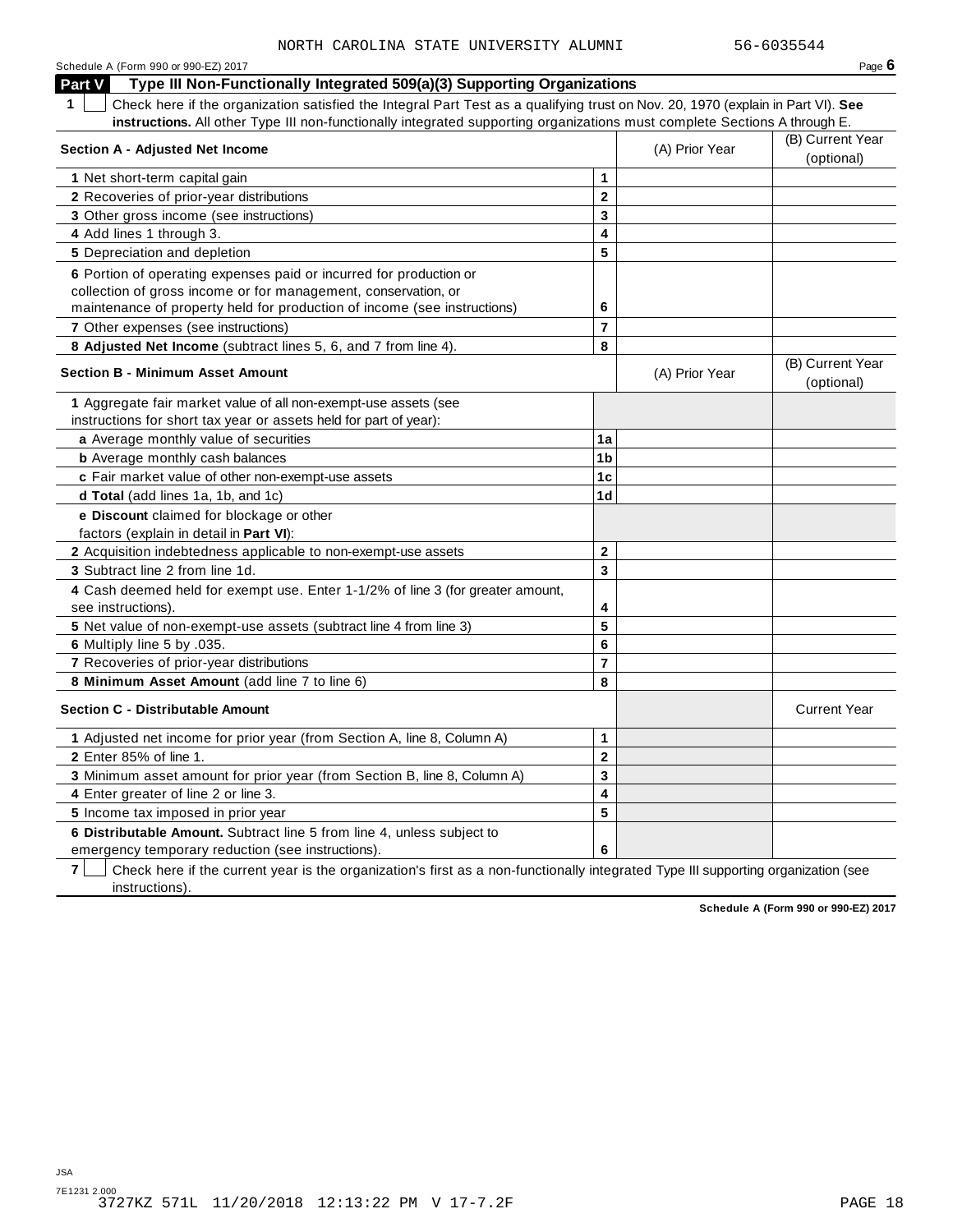|              | Schedule A (Form 990 or 990-EZ) 2017                                                       |                                    |                                               | Page 7                                           |
|--------------|--------------------------------------------------------------------------------------------|------------------------------------|-----------------------------------------------|--------------------------------------------------|
| Part V       | Type III Non-Functionally Integrated 509(a)(3) Supporting Organizations (continued)        |                                    |                                               |                                                  |
|              | <b>Section D - Distributions</b>                                                           |                                    |                                               | <b>Current Year</b>                              |
| 1.           | Amounts paid to supported organizations to accomplish exempt purposes                      |                                    |                                               |                                                  |
| $\mathbf{2}$ | Amounts paid to perform activity that directly furthers exempt purposes of supported       |                                    |                                               |                                                  |
|              | organizations, in excess of income from activity                                           |                                    |                                               |                                                  |
| 3            | Administrative expenses paid to accomplish exempt purposes of supported organizations      |                                    |                                               |                                                  |
| 4            | Amounts paid to acquire exempt-use assets                                                  |                                    |                                               |                                                  |
| 5            | Qualified set-aside amounts (prior IRS approval required)                                  |                                    |                                               |                                                  |
| 6            | Other distributions (describe in Part VI). See instructions.                               |                                    |                                               |                                                  |
| 7            | Total annual distributions. Add lines 1 through 6.                                         |                                    |                                               |                                                  |
| 8            | Distributions to attentive supported organizations to which the organization is responsive |                                    |                                               |                                                  |
|              | (provide details in Part VI). See instructions.                                            |                                    |                                               |                                                  |
| 9            | Distributable amount for 2017 from Section C, line 6                                       |                                    |                                               |                                                  |
| 10           | Line 8 amount divided by Line 9 amount                                                     |                                    |                                               |                                                  |
|              | Section E - Distribution Allocations (see instructions)                                    | (i)<br><b>Excess Distributions</b> | (ii)<br><b>Underdistributions</b><br>Pre-2017 | (iii)<br><b>Distributable</b><br>Amount for 2017 |
| 1            | Distributable amount for 2017 from Section C, line 6                                       |                                    |                                               |                                                  |
| $\mathbf{2}$ | Underdistributions, if any, for years prior to 2017                                        |                                    |                                               |                                                  |
|              | (reasonable cause required-explain in Part VI). See                                        |                                    |                                               |                                                  |
|              | instructions.                                                                              |                                    |                                               |                                                  |
| 3            | Excess distributions carryover, if any, to 2017                                            |                                    |                                               |                                                  |
| а            |                                                                                            |                                    |                                               |                                                  |
| b            | From 2013                                                                                  |                                    |                                               |                                                  |
| c            | From 2014                                                                                  |                                    |                                               |                                                  |
| d            |                                                                                            |                                    |                                               |                                                  |
| е            | From 2016                                                                                  |                                    |                                               |                                                  |
| f            | Total of lines 3a through e                                                                |                                    |                                               |                                                  |
| g            | Applied to underdistributions of prior years                                               |                                    |                                               |                                                  |
| h            | Applied to 2017 distributable amount                                                       |                                    |                                               |                                                  |
| j.           | Carryover from 2012 not applied (see instructions)                                         |                                    |                                               |                                                  |
|              | Remainder. Subtract lines 3g, 3h, and 3i from 3f.                                          |                                    |                                               |                                                  |
| 4            | Distributions for 2017 from                                                                |                                    |                                               |                                                  |
|              | Section D, line 7:                                                                         |                                    |                                               |                                                  |
| а            | Applied to underdistributions of prior years                                               |                                    |                                               |                                                  |
| b            | Applied to 2017 distributable amount                                                       |                                    |                                               |                                                  |
|              | Remainder. Subtract lines 4a and 4b from 4.                                                |                                    |                                               |                                                  |
| 5            | Remaining underdistributions for years prior to 2017, if                                   |                                    |                                               |                                                  |
|              | any. Subtract lines 3g and 4a from line 2. For result                                      |                                    |                                               |                                                  |
|              | greater than zero, explain in Part VI. See instructions.                                   |                                    |                                               |                                                  |
| 6            | Remaining underdistributions for 2017. Subtract lines 3h                                   |                                    |                                               |                                                  |
|              | and 4b from line 1. For result greater than zero, explain in<br>Part VI. See instructions. |                                    |                                               |                                                  |
|              |                                                                                            |                                    |                                               |                                                  |
| $\mathbf{7}$ | Excess distributions carryover to 2018. Add lines 3j<br>and 4c.                            |                                    |                                               |                                                  |
|              | Breakdown of line 7:                                                                       |                                    |                                               |                                                  |
| 8            | Excess from 2013                                                                           |                                    |                                               |                                                  |
| a<br>b       | Excess from 2014                                                                           |                                    |                                               |                                                  |
|              | Excess from 2015                                                                           |                                    |                                               |                                                  |
| c<br>d       | Excess from 2016                                                                           |                                    |                                               |                                                  |
|              | Excess from 2017                                                                           |                                    |                                               |                                                  |
| е            |                                                                                            |                                    |                                               | <b>Cohodulo A (Form 000 or 000 E7) 2017</b>      |

**Schedule A (Form 990 or 990-EZ) 2017**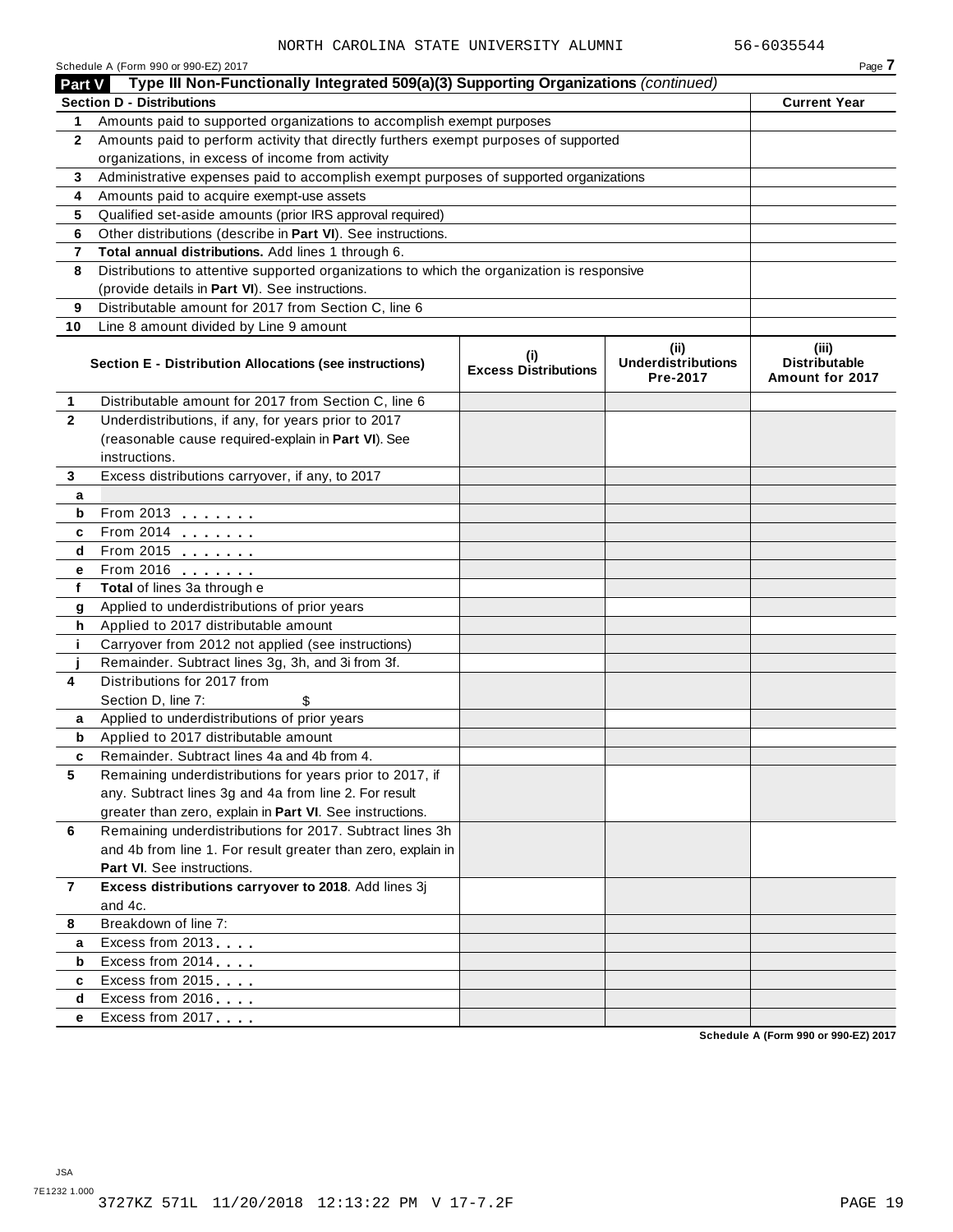Schedule <sup>A</sup> (Form <sup>990</sup> or 990-EZ) <sup>2017</sup> Page **8**

**Supplemental Information.** Provide the explanations required by Part II, line 10; Part II, line 17a or 17b; Part **Part VI** III, line 12; Part IV, Section A, lines 1, 2, 3b, 3c, 4b, 4c, 5a, 6, 9a, 9b, 9c, 11a, 11b, and 11c; Part IV, Section B, lines 1 and 2; Part IV, Section C, line 1; Part IV, Section D, lines 2 and 3; Part IV, Section E, lines 1c, 2a, 2b, 3a and 3b; Part V, line 1; Part V, Section B, line 1e; Part V, Section D, lines 5, 6, and 8; and Part V, Section E, lines 2, 5, and 6. Also complete this part for any additional information. (See instructions.)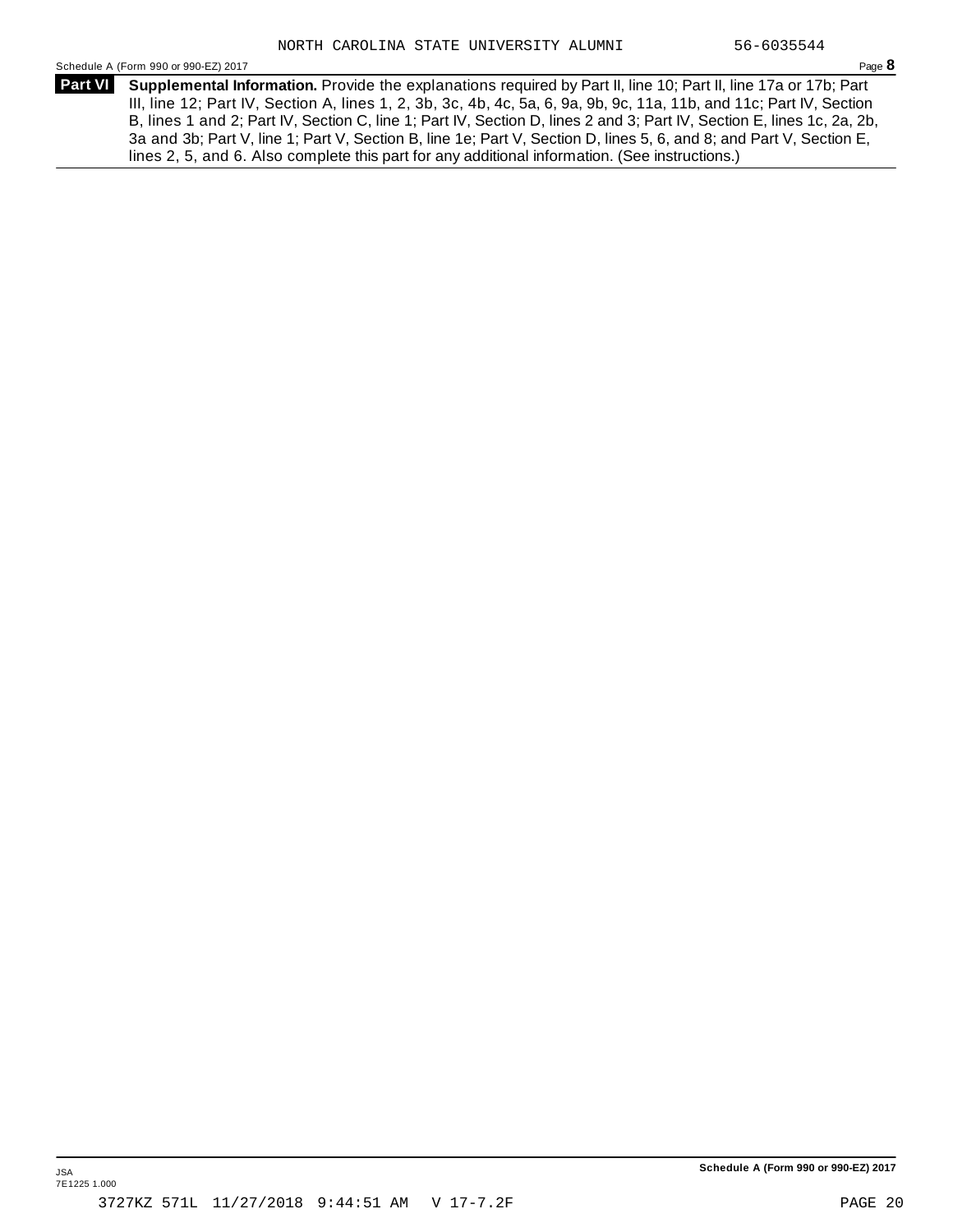| (Form 990, 990-EZ,         |  |
|----------------------------|--|
| or 990-PF)                 |  |
| Department of the Treasury |  |
| Internal Devenue Consice   |  |

## **Schedule B**  $\leftarrow$  **Contributors**

(Porm 990, Form 990, Form 990-EZ, or Form 990-PF.<br>Department of the Treasury → Attach to Form 990, Form 990-EZ, or Form 990-PF.<br>Internal Revenue Service → → Go to www.irs.gov/Form990 for the latest information.<br>Name of th

 $20$ **17** 

ASSOCIATION, INC. 56-6035544

**Organization type** (check one):

| Filers of:         | Section:                                                                  |
|--------------------|---------------------------------------------------------------------------|
| Form 990 or 990-EZ | $X$ 501(c)( $3$ ) (enter number) organization                             |
|                    | 4947(a)(1) nonexempt charitable trust not treated as a private foundation |
|                    | 527 political organization                                                |
| Form 990-PF        | 501(c)(3) exempt private foundation                                       |
|                    | 4947(a)(1) nonexempt charitable trust treated as a private foundation     |
|                    | $501(c)(3)$ taxable private foundation                                    |

Check if your organization is covered by the **General Rule** or a **Special Rule.**

**Note:** Only a section 501(c)(7), (8), or (10) organization can check boxes for both the General Rule and a Special Rule. See instructions.

#### **General Rule**

For an organization filing Form 990, 990-EZ, or 990-PF that received, during the year, contributions totaling \$5,000 or more (in money or property) from any one contributor. Complete Parts I and II. See instructions for determining a contributor's total contributions.

#### **Special Rules**

 $\text{X}$  For an organization described in section 501(c)(3) filing Form 990 or 990-EZ that met the 33 1/3 % support test of the regulations under sections 509(a)(1) and 170(b)(1)(A)(vi), that checked Schedule A (Form 990 or 990-EZ), Part II, line 13, 16a, or 16b, and that received from any one contributor, during the year, total contributions of the greater of **(1)** \$5,000; or **(2)** 2% of the amount on (i) Form 990, Part VIII, line 1h; or (ii) Form 990-EZ, line 1. Complete Parts I and II.

For an organization described in section 501(c)(7), (8), or (10) filing Form 990 or 990-EZ that received from any one contributor, during the year, total contributions of more than \$1,000 *exclusively* for religious, charitable, scientific, literary, or educational purposes, or for the prevention of cruelty to children or animals. Complete Parts I, II, and III.

For an organization described in section 501(c)(7), (8), or (10) filing Form 990 or 990-EZ that received from any one contributor, during the year, contributions *exclusively* for religious, charitable, etc., purposes, but no such contributions totaled more than \$1,000. If this box is checked, enter here the total contributions that were received during the year for an *exclusively* religious, charitable, etc., purpose. Don't complete any of the parts unless the **General Rule** applies to this organization because it received *nonexclusively* religious, charitable, etc., contributions totaling \$5,000 or more during the year m m m m m m m m m m m m m m m m m m m m m m m m m m m m m m m I \$

**Caution:** An organization that isn't covered by the General Rule and/or the Special Rules doesn't file Schedule B (Form 990, 990-EZ, or 990-PF), but it **must** answer "No" on Part IV, line 2, of its Form 990; or check the box on line H of its Form 990-EZ or on its Form 990-PF, Part I, line 2, to certify that it doesn't meet the filing requirements of Schedule B (Form 990, 990-EZ, or 990-PF).

For Paperwork Reduction Act Notice, see the instructions for Form 990, 990-EZ, or 990-PF. Schedule B (Form 990, 990-EZ, or 990-PF) (2017)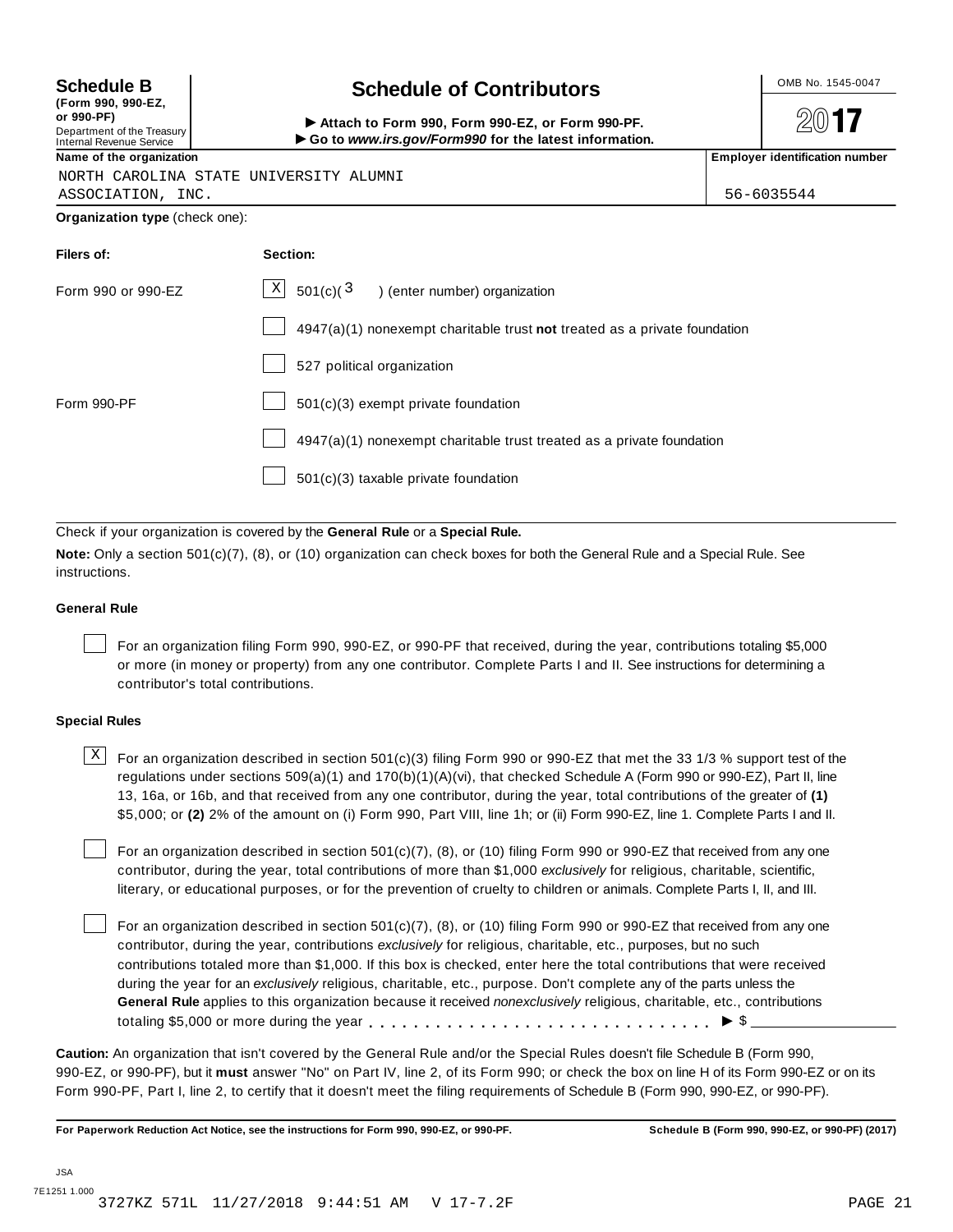| Schedule B (Form 990, 990-EZ, or 990-PF) (2017) | Page |
|-------------------------------------------------|------|
|                                                 |      |

**Name of organization NORTH CAROLINA STATE UNIVERSITY ALUMNI Employer identification number** NORTH CAROLINA STATE UNIVERSITY ALUMNI<br>ASSOCIATION, INC. 56-6035544

| Part I     | Contributors (see instructions). Use duplicate copies of Part I if additional space is needed. |                                         |                                                                                                        |
|------------|------------------------------------------------------------------------------------------------|-----------------------------------------|--------------------------------------------------------------------------------------------------------|
| (a)<br>No. | (b)<br>Name, address, and ZIP + 4                                                              | (c)<br><b>Total contributions</b>       | (d)<br>Type of contribution                                                                            |
| 1          |                                                                                                | 1,039,000.<br>$\boldsymbol{\mathsf{S}}$ | Χ<br>Person<br>Payroll<br>Noncash<br>(Complete Part II for<br>noncash contributions.)                  |
| (a)<br>No. | (b)<br>Name, address, and ZIP + 4                                                              | (c)<br><b>Total contributions</b>       | (d)<br>Type of contribution                                                                            |
| 2          |                                                                                                | 125,000.<br>\$                          | Χ<br>Person<br>Payroll<br><b>Noncash</b><br>(Complete Part II for<br>noncash contributions.)           |
| (a)<br>No. | (b)<br>Name, address, and ZIP + 4                                                              | (c)<br><b>Total contributions</b>       | (d)<br>Type of contribution                                                                            |
| 3          |                                                                                                | 86,281.<br>\$                           | Person<br>Payroll<br>$\mathbf X$<br><b>Noncash</b><br>(Complete Part II for<br>noncash contributions.) |
| (a)<br>No. | (b)<br>Name, address, and ZIP + 4                                                              | (c)<br><b>Total contributions</b>       | (d)<br>Type of contribution                                                                            |
| 4          |                                                                                                | 53,648.<br>\$                           | Х<br>Person<br>Payroll<br><b>Noncash</b><br>(Complete Part II for<br>noncash contributions.)           |
| (a)<br>No. | (b)<br>Name, address, and ZIP + 4                                                              | (c)<br><b>Total contributions</b>       | (d)<br>Type of contribution                                                                            |
| 5          |                                                                                                | 50,000.<br>\$                           | Х<br>Person<br>Payroll<br>Noncash<br>(Complete Part II for<br>noncash contributions.)                  |
| (a)<br>No. | (b)<br>Name, address, and ZIP + 4                                                              | (c)<br><b>Total contributions</b>       | (d)<br>Type of contribution                                                                            |
| 6          |                                                                                                | 26,997.<br>\$                           | Person<br>Payroll<br>$\mathbf X$<br>Noncash<br>(Complete Part II for<br>noncash contributions.)        |

**Schedule B (Form 990, 990-EZ, or 990-PF) (2017)** JSA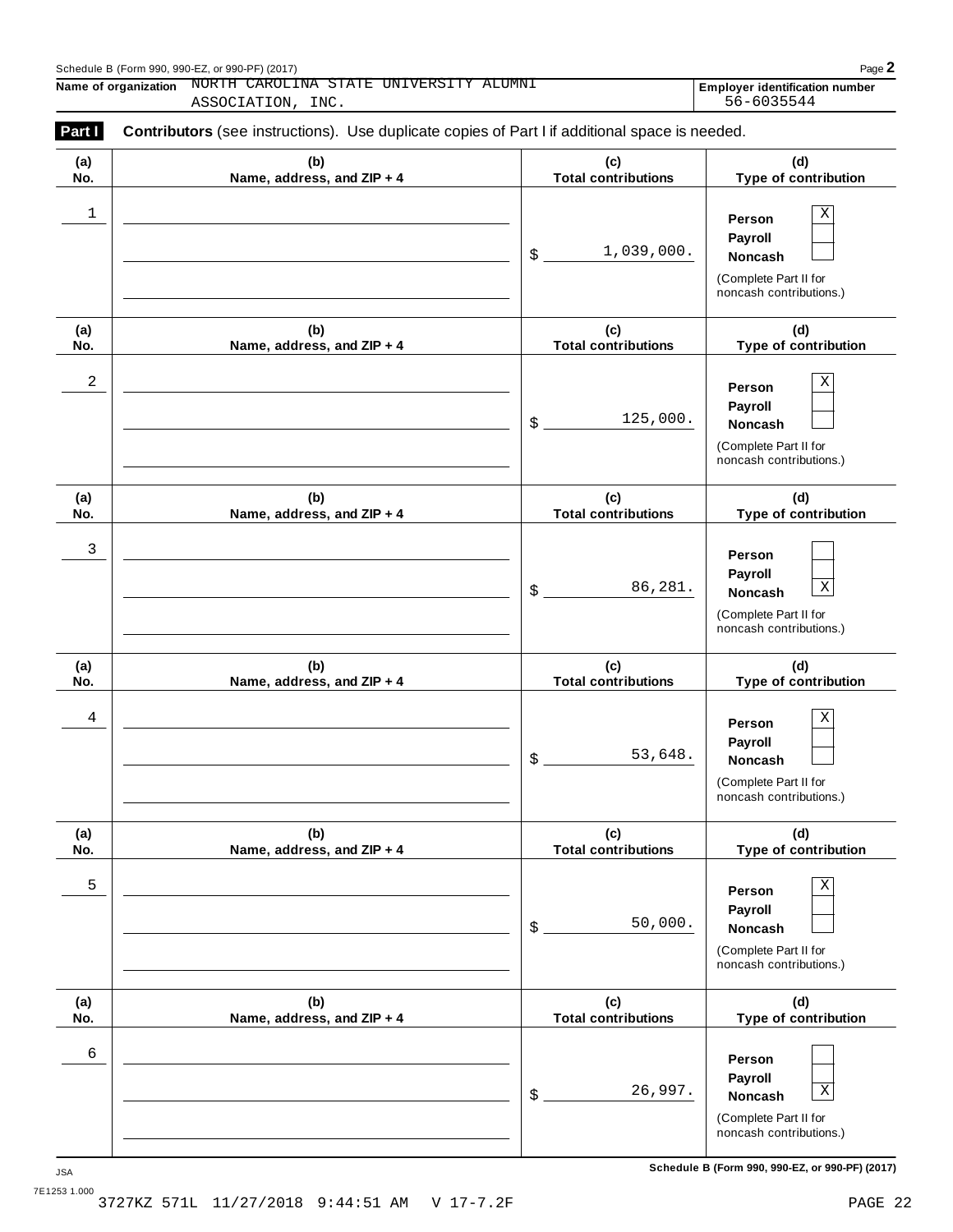| Schedule B (Form 990, 990-EZ, or 990-PF) (2017) | Page |
|-------------------------------------------------|------|
|                                                 |      |

**Name of organization NORTH CAROLINA STATE UNIVERSITY ALUMNI Employer identification number** NORTH CAROLINA STATE UNIVERSITY ALUMNI<br>ASSOCIATION, INC. 56-6035544

| (a) | (b)                        | (c)                                    | (d)                                                                                   |
|-----|----------------------------|----------------------------------------|---------------------------------------------------------------------------------------|
| No. | Name, address, and ZIP + 4 | <b>Total contributions</b>             | Type of contribution                                                                  |
| 7   |                            | 23,003.<br>$\mathcal{L}_{\mathcal{L}}$ | Χ<br>Person<br>Payroll<br>Noncash<br>(Complete Part II for<br>noncash contributions.) |
| (a) | (b)                        | (c)                                    | (d)                                                                                   |
| No. | Name, address, and ZIP + 4 | <b>Total contributions</b>             | Type of contribution                                                                  |
| 8   |                            | 1,521.<br>$\frac{1}{2}$                | Χ<br>Person<br>Payroll<br>Noncash<br>(Complete Part II for<br>noncash contributions.) |
| (a) | (b)                        | (c)                                    | (d)                                                                                   |
| No. | Name, address, and ZIP + 4 | <b>Total contributions</b>             | Type of contribution                                                                  |
|     |                            | \$                                     | Person<br>Payroll<br>Noncash<br>(Complete Part II for<br>noncash contributions.)      |
| (a) | (b)                        | (c)                                    | (d)                                                                                   |
| No. | Name, address, and ZIP + 4 | <b>Total contributions</b>             | Type of contribution                                                                  |
|     |                            | \$                                     | Person<br>Payroll<br>Noncash<br>(Complete Part II for<br>noncash contributions.)      |
| (a) | (b)                        | (c)                                    | (d)                                                                                   |
| No. | Name, address, and ZIP + 4 | <b>Total contributions</b>             | Type of contribution                                                                  |
|     |                            | \$                                     | Person<br>Payroll<br>Noncash<br>(Complete Part II for<br>noncash contributions.)      |
| (a) | (b)                        | (c)                                    | (d)                                                                                   |
| No. | Name, address, and ZIP + 4 | <b>Total contributions</b>             | Type of contribution                                                                  |
|     |                            | \$                                     | Person<br>Payroll<br>Noncash<br>(Complete Part II for<br>noncash contributions.)      |

**Schedule B (Form 990, 990-EZ, or 990-PF) (2017)** JSA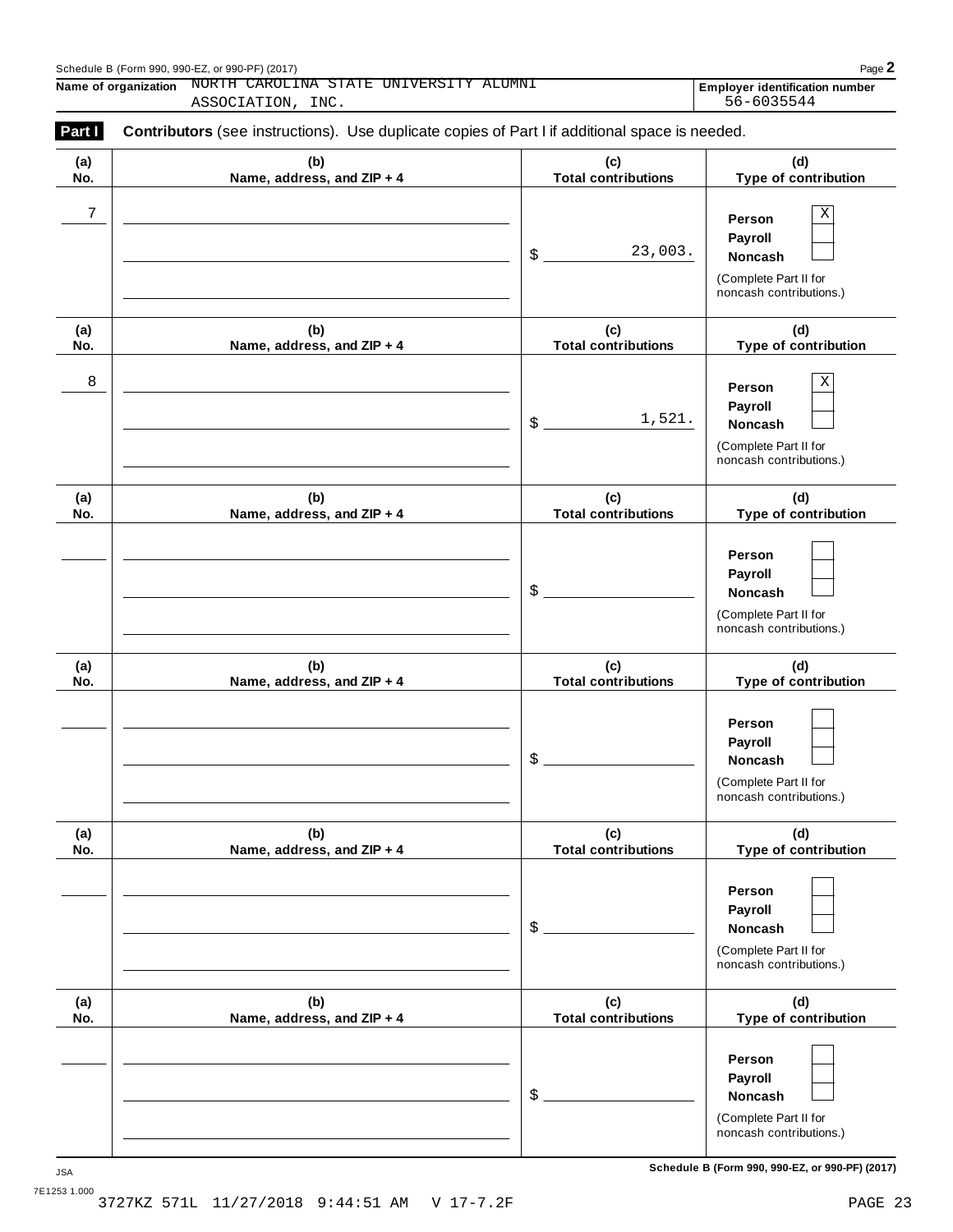|                           | Schedule B (Form 990, 990-EZ, or 990-PF) (2017)                                                     |               |                                                 | Page 3                         |
|---------------------------|-----------------------------------------------------------------------------------------------------|---------------|-------------------------------------------------|--------------------------------|
|                           | Name of organization NORTH CAROLINA STATE UNIVERSITY ALUMNI<br>ASSOCIATION, INC.                    |               | 56-6035544                                      | Employer identification number |
| Part II                   | Noncash Property (see instructions). Use duplicate copies of Part II if additional space is needed. |               |                                                 |                                |
| (a) No.<br>from<br>Part I | (b)<br>Description of noncash property given                                                        |               | (c)<br>FMV (or estimate)<br>(See instructions.) | (d)<br>Date received           |
| $\mathbf{3}$              | SECURITIES                                                                                          |               |                                                 |                                |
|                           |                                                                                                     | $\frac{1}{2}$ | 86,281.                                         | 02/14/2018                     |
| (a) No.<br>from<br>Part I | (b)<br>Description of noncash property given                                                        |               | (c)<br>FMV (or estimate)<br>(See instructions.) | (d)<br>Date received           |
| $\epsilon$                | SECURITIES                                                                                          |               |                                                 |                                |
|                           |                                                                                                     | $\frac{1}{2}$ | 26,997.                                         | 11/27/2017                     |
| (a) No.<br>from<br>Part I | (b)<br>Description of noncash property given                                                        |               | (c)<br>FMV (or estimate)<br>(See instructions.) | (d)<br>Date received           |
|                           |                                                                                                     |               |                                                 |                                |
|                           |                                                                                                     | $\frac{1}{2}$ |                                                 |                                |
| (a) No.<br>from<br>Part I | (b)<br>Description of noncash property given                                                        |               | (c)<br>FMV (or estimate)<br>(See instructions.) | (d)<br>Date received           |
|                           |                                                                                                     |               |                                                 |                                |
|                           |                                                                                                     | \$            |                                                 |                                |
| (a) No.<br>from<br>Part I | (b)<br>Description of noncash property given                                                        |               | (c)<br>FMV (or estimate)<br>(See instructions.) | (d)<br>Date received           |
|                           |                                                                                                     |               |                                                 |                                |
|                           |                                                                                                     | \$            |                                                 |                                |
| (a) No.<br>from<br>Part I | (b)<br>Description of noncash property given                                                        |               | (c)<br>FMV (or estimate)<br>(See instructions.) | (d)<br>Date received           |
|                           |                                                                                                     |               |                                                 |                                |
|                           |                                                                                                     | \$            |                                                 |                                |
|                           |                                                                                                     |               |                                                 |                                |

 $S$ chedule B (Form 990, 990-EZ, or 990-PF) (2017)

7E1254 1.000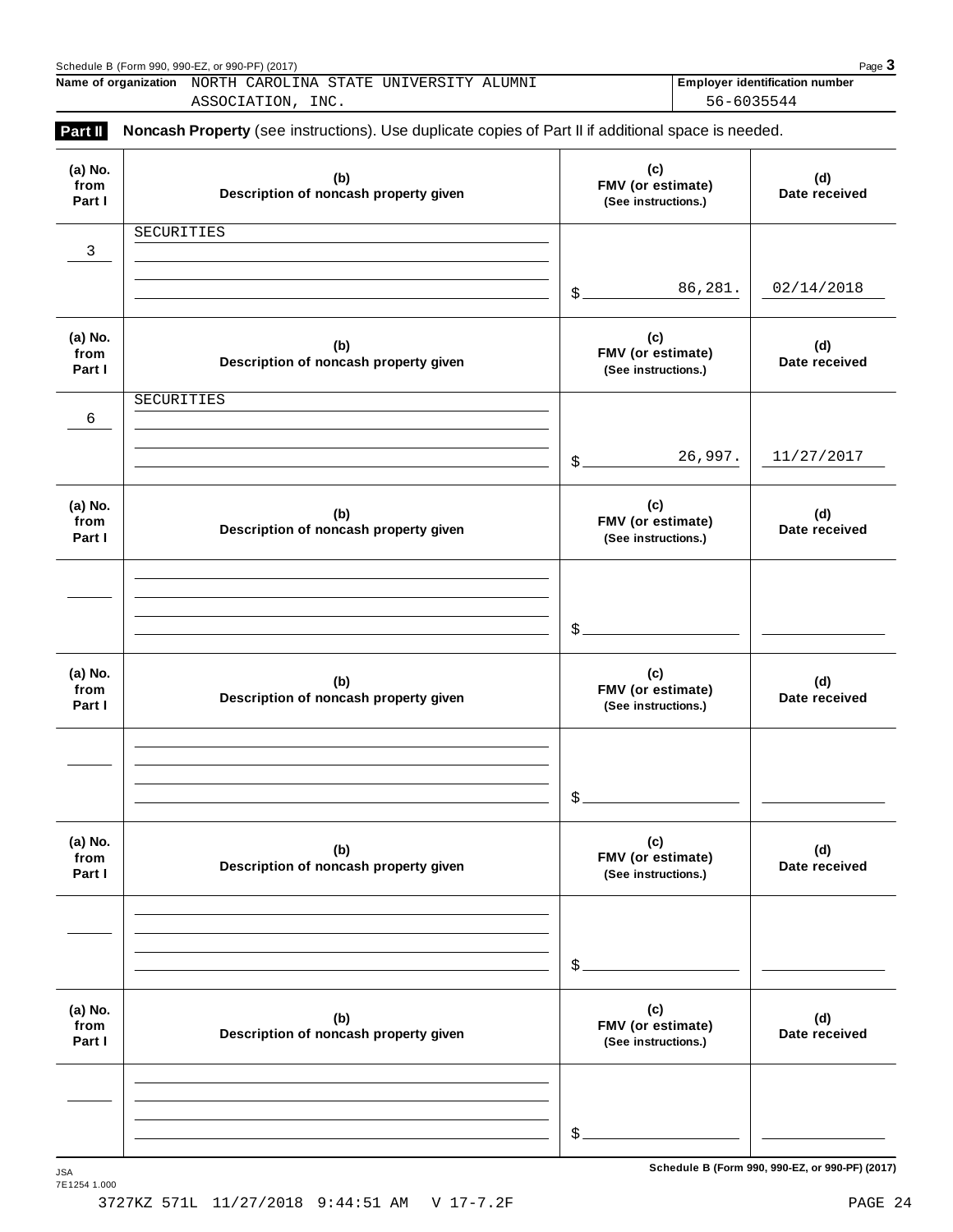|                           | Schedule B (Form 990, 990-EZ, or 990-PF) (2017)<br>Name of organization NORTH CAROLINA STATE UNIVERSITY ALUMNI                                                                                                                                                                                                                                                                                                                                                                                                                                                  |                      | Page 4<br><b>Employer identification number</b> |
|---------------------------|-----------------------------------------------------------------------------------------------------------------------------------------------------------------------------------------------------------------------------------------------------------------------------------------------------------------------------------------------------------------------------------------------------------------------------------------------------------------------------------------------------------------------------------------------------------------|----------------------|-------------------------------------------------|
|                           | ASSOCIATION, INC.                                                                                                                                                                                                                                                                                                                                                                                                                                                                                                                                               |                      | 56-6035544                                      |
| Part III                  | Exclusively religious, charitable, etc., contributions to organizations described in section 501(c)(7), (8), or<br>(10) that total more than \$1,000 for the year from any one contributor. Complete columns (a) through (e) and<br>the following line entry. For organizations completing Part III, enter the total of exclusively religious, charitable, etc.,<br>contributions of \$1,000 or less for the year. (Enter this information once. See instructions.) $\blacktriangleright$ \$<br>Use duplicate copies of Part III if additional space is needed. |                      |                                                 |
| (a) No.                   |                                                                                                                                                                                                                                                                                                                                                                                                                                                                                                                                                                 |                      |                                                 |
| from<br>Part I            | (b) Purpose of gift                                                                                                                                                                                                                                                                                                                                                                                                                                                                                                                                             | (c) Use of gift      | (d) Description of how gift is held             |
|                           |                                                                                                                                                                                                                                                                                                                                                                                                                                                                                                                                                                 | (e) Transfer of gift |                                                 |
|                           | Transferee's name, address, and ZIP + 4                                                                                                                                                                                                                                                                                                                                                                                                                                                                                                                         |                      | Relationship of transferor to transferee        |
| (a) No.                   |                                                                                                                                                                                                                                                                                                                                                                                                                                                                                                                                                                 |                      |                                                 |
| from<br>Part I            | (b) Purpose of gift                                                                                                                                                                                                                                                                                                                                                                                                                                                                                                                                             | (c) Use of gift      | (d) Description of how gift is held             |
|                           |                                                                                                                                                                                                                                                                                                                                                                                                                                                                                                                                                                 | (e) Transfer of gift |                                                 |
|                           | Transferee's name, address, and ZIP + 4                                                                                                                                                                                                                                                                                                                                                                                                                                                                                                                         |                      | Relationship of transferor to transferee        |
|                           |                                                                                                                                                                                                                                                                                                                                                                                                                                                                                                                                                                 |                      |                                                 |
| (a) No.<br>from<br>Part I | (b) Purpose of gift                                                                                                                                                                                                                                                                                                                                                                                                                                                                                                                                             | (c) Use of gift      | (d) Description of how gift is held             |
|                           |                                                                                                                                                                                                                                                                                                                                                                                                                                                                                                                                                                 | (e) Transfer of gift |                                                 |
|                           | Transferee's name, address, and ZIP + 4                                                                                                                                                                                                                                                                                                                                                                                                                                                                                                                         |                      | Relationship of transferor to transferee        |
|                           |                                                                                                                                                                                                                                                                                                                                                                                                                                                                                                                                                                 |                      |                                                 |
| (a) No.<br>from<br>Part I | (b) Purpose of gift                                                                                                                                                                                                                                                                                                                                                                                                                                                                                                                                             | (c) Use of gift      | (d) Description of how gift is held             |
|                           |                                                                                                                                                                                                                                                                                                                                                                                                                                                                                                                                                                 |                      |                                                 |
|                           |                                                                                                                                                                                                                                                                                                                                                                                                                                                                                                                                                                 | (e) Transfer of gift |                                                 |
|                           | Transferee's name, address, and ZIP + 4                                                                                                                                                                                                                                                                                                                                                                                                                                                                                                                         |                      | Relationship of transferor to transferee        |
|                           |                                                                                                                                                                                                                                                                                                                                                                                                                                                                                                                                                                 |                      |                                                 |
| <b>JSA</b>                |                                                                                                                                                                                                                                                                                                                                                                                                                                                                                                                                                                 |                      | Schedule B (Form 990, 990-EZ, or 990-PF) (2017) |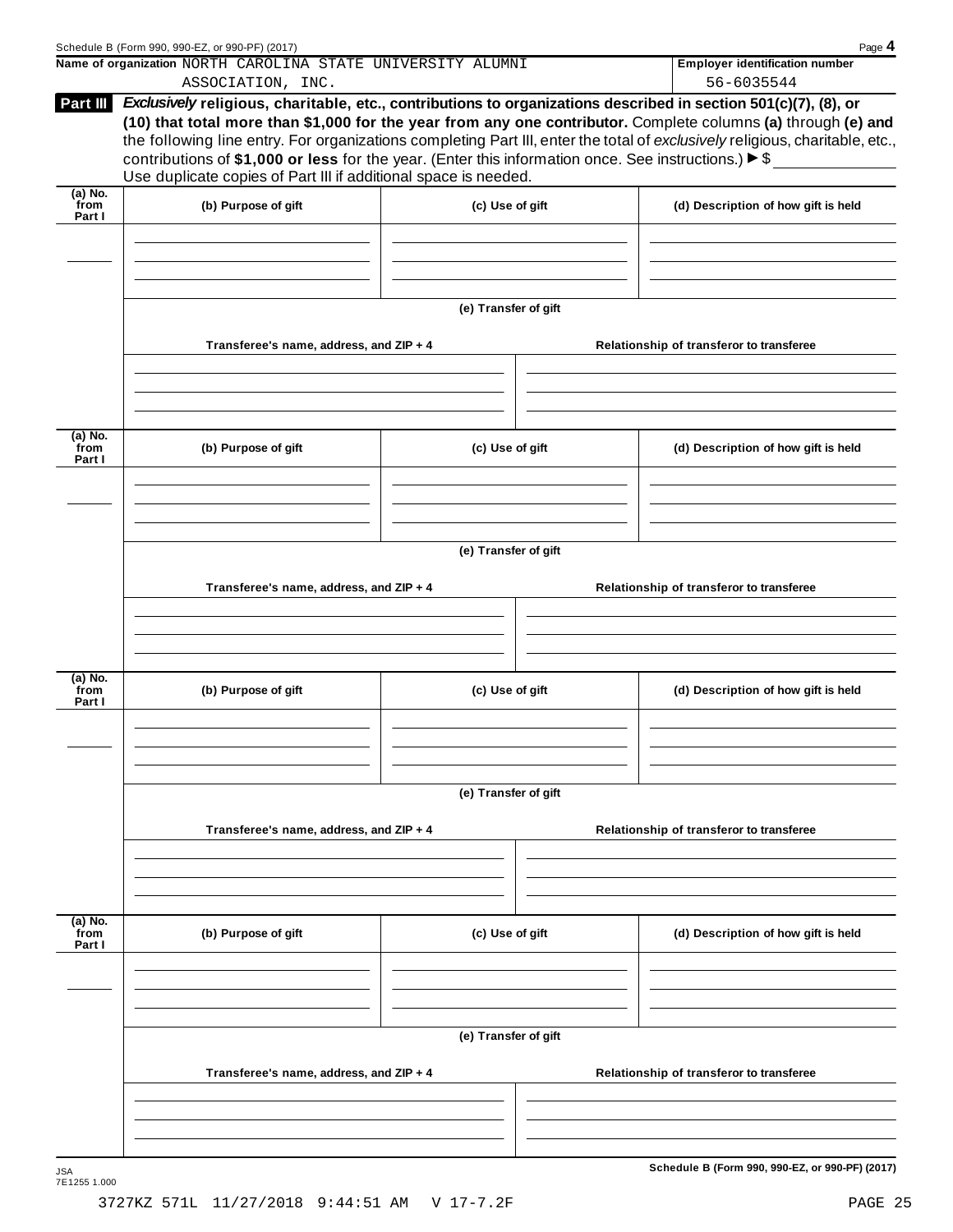| <b>SCHEDULE D</b> |  |
|-------------------|--|
| (Form 990)        |  |

# Supplemental Financial Statements<br>  $\triangleright$  Complete if the organization answered "Yes" on Form 990,<br>
Part IV, line 6, 7, 8, 9, 10, 11a, 11b, 11c, 11d, 11e, 11f, 12a, or 12b.<br>  $\triangleright$  Attach to Form 990.<br>  $\cdot$  Attach to Form

**Department of the Treasury Containers 10. Interview 10. Interview 10. 112. <b>Attach to Form 990. Containers 10. 114. Attach to Form 990.** 

|          | Department of the Treasury           |                                                                                                                                                                                                                                                             | Attach to Form 990.                                                    |                                                    | <b>Open to Public</b>           |
|----------|--------------------------------------|-------------------------------------------------------------------------------------------------------------------------------------------------------------------------------------------------------------------------------------------------------------|------------------------------------------------------------------------|----------------------------------------------------|---------------------------------|
|          | <b>Internal Revenue Service</b>      |                                                                                                                                                                                                                                                             | Go to www.irs.gov/Form990 for instructions and the latest information. |                                                    | <b>Inspection</b>               |
|          | Name of the organization             | NORTH CAROLINA STATE UNIVERSITY ALUMNI                                                                                                                                                                                                                      |                                                                        | <b>Employer identification number</b>              |                                 |
|          | ASSOCIATION, INC.                    |                                                                                                                                                                                                                                                             |                                                                        | 56-6035544                                         |                                 |
| Part I   |                                      | Organizations Maintaining Donor Advised Funds or Other Similar Funds or Accounts.                                                                                                                                                                           |                                                                        |                                                    |                                 |
|          |                                      | Complete if the organization answered "Yes" on Form 990, Part IV, line 6.                                                                                                                                                                                   |                                                                        |                                                    |                                 |
|          |                                      |                                                                                                                                                                                                                                                             | (a) Donor advised funds                                                | (b) Funds and other accounts                       |                                 |
| 1        |                                      | Total number at end of year                                                                                                                                                                                                                                 |                                                                        |                                                    |                                 |
| 2        |                                      | Aggregate value of contributions to (during year)                                                                                                                                                                                                           |                                                                        |                                                    |                                 |
| 3        |                                      | Aggregate value of grants from (during year)                                                                                                                                                                                                                |                                                                        |                                                    |                                 |
| 4        |                                      | Aggregate value at end of year                                                                                                                                                                                                                              |                                                                        |                                                    |                                 |
| 5        |                                      | Did the organization inform all donors and donor advisors in writing that the assets held in donor advised                                                                                                                                                  |                                                                        |                                                    |                                 |
|          |                                      | funds are the organization's property, subject to the organization's exclusive legal control?                                                                                                                                                               |                                                                        |                                                    | Yes<br>No                       |
| 6        |                                      | Did the organization inform all grantees, donors, and donor advisors in writing that grant funds can be used                                                                                                                                                |                                                                        |                                                    |                                 |
|          |                                      | only for charitable purposes and not for the benefit of the donor or donor advisor, or for any other purpose                                                                                                                                                |                                                                        |                                                    |                                 |
|          |                                      |                                                                                                                                                                                                                                                             |                                                                        |                                                    | Yes<br>No                       |
| Part II  |                                      | <b>Conservation Easements.</b>                                                                                                                                                                                                                              |                                                                        |                                                    |                                 |
|          |                                      | Complete if the organization answered "Yes" on Form 990, Part IV, line 7.                                                                                                                                                                                   |                                                                        |                                                    |                                 |
| 1        |                                      | Purpose(s) of conservation easements held by the organization (check all that apply).                                                                                                                                                                       |                                                                        |                                                    |                                 |
|          |                                      | Preservation of land for public use (e.g., recreation or education)                                                                                                                                                                                         |                                                                        | Preservation of a historically important land area |                                 |
|          |                                      | Protection of natural habitat                                                                                                                                                                                                                               |                                                                        | Preservation of a certified historic structure     |                                 |
|          |                                      | Preservation of open space                                                                                                                                                                                                                                  |                                                                        |                                                    |                                 |
| 2        |                                      | Complete lines 2a through 2d if the organization held a qualified conservation contribution in the form of a conservation                                                                                                                                   |                                                                        |                                                    | Held at the End of the Tax Year |
|          |                                      | easement on the last day of the tax year.                                                                                                                                                                                                                   |                                                                        |                                                    |                                 |
| a        |                                      |                                                                                                                                                                                                                                                             |                                                                        | 2a                                                 |                                 |
| b        |                                      | Total acreage restricted by conservation easements                                                                                                                                                                                                          |                                                                        | 2b                                                 |                                 |
| c        |                                      | Number of conservation easements on a certified historic structure included in (a)                                                                                                                                                                          |                                                                        | 2 <sub>c</sub>                                     |                                 |
| d        |                                      | Number of conservation easements included in (c) acquired after 7/25/06, and not on a                                                                                                                                                                       |                                                                        | 2d                                                 |                                 |
| 3        |                                      | Number of conservation easements modified, transferred, released, extinguished, or terminated by the organization during the                                                                                                                                |                                                                        |                                                    |                                 |
|          | tax year $\blacktriangleright$ _____ |                                                                                                                                                                                                                                                             |                                                                        |                                                    |                                 |
| 4        |                                      | Number of states where property subject to conservation easement is located $\blacktriangleright$ _____                                                                                                                                                     |                                                                        |                                                    |                                 |
| 5        |                                      | Does the organization have a written policy regarding the periodic monitoring, inspection, handling of                                                                                                                                                      |                                                                        |                                                    |                                 |
|          |                                      |                                                                                                                                                                                                                                                             |                                                                        |                                                    | Yes<br>No                       |
| 6        |                                      | Staff and volunteer hours devoted to monitoring, inspecting, handling of violations, and enforcing conservation easements during the year                                                                                                                   |                                                                        |                                                    |                                 |
|          |                                      |                                                                                                                                                                                                                                                             |                                                                        |                                                    |                                 |
| 7        |                                      | Amount of expenses incurred in monitoring, inspecting, handling of violations, and enforcing conservation easements during the year                                                                                                                         |                                                                        |                                                    |                                 |
|          | ▶\$                                  |                                                                                                                                                                                                                                                             |                                                                        |                                                    |                                 |
| 8        |                                      | Does each conservation easement reported on line 2(d) above satisfy the requirements of section 170(h)(4)(B)(i)                                                                                                                                             |                                                                        |                                                    |                                 |
|          |                                      |                                                                                                                                                                                                                                                             |                                                                        |                                                    | No<br>Yes                       |
| 9        |                                      | In Part XIII, describe how the organization reports conservation easements in its revenue and expense statement, and                                                                                                                                        |                                                                        |                                                    |                                 |
|          |                                      | balance sheet, and include, if applicable, the text of the footnote to the organization's financial statements that describes the                                                                                                                           |                                                                        |                                                    |                                 |
|          |                                      | organization's accounting for conservation easements.                                                                                                                                                                                                       |                                                                        |                                                    |                                 |
| Part III |                                      | Organizations Maintaining Collections of Art, Historical Treasures, or Other Similar Assets.                                                                                                                                                                |                                                                        |                                                    |                                 |
|          |                                      | Complete if the organization answered "Yes" on Form 990, Part IV, line 8.                                                                                                                                                                                   |                                                                        |                                                    |                                 |
| 1a       |                                      | If the organization elected, as permitted under SFAS 116 (ASC 958), not to report in its revenue statement and balance sheet                                                                                                                                |                                                                        |                                                    |                                 |
|          |                                      | works of art, historical treasures, or other similar assets held for public exhibition, education, or research in furtherance of<br>public service, provide, in Part XIII, the text of the footnote to its financial statements that describes these items. |                                                                        |                                                    |                                 |
| b        |                                      | If the organization elected, as permitted under SFAS 116 (ASC 958), to report in its revenue statement and balance sheet                                                                                                                                    |                                                                        |                                                    |                                 |
|          |                                      | works of art, historical treasures, or other similar assets held for public exhibition, education, or research in furtherance of<br>public service, provide the following amounts relating to these items:                                                  |                                                                        |                                                    |                                 |
|          |                                      |                                                                                                                                                                                                                                                             |                                                                        |                                                    | $\triangleright$ \$             |
|          |                                      |                                                                                                                                                                                                                                                             |                                                                        |                                                    | $\triangleright$ \$             |
| 2        |                                      | If the organization received or held works of art, historical treasures, or other similar assets for financial gain, provide the                                                                                                                            |                                                                        |                                                    |                                 |
|          |                                      | following amounts required to be reported under SFAS 116 (ASC 958) relating to these items:                                                                                                                                                                 |                                                                        |                                                    |                                 |
| a        |                                      |                                                                                                                                                                                                                                                             |                                                                        |                                                    |                                 |
| b        |                                      | Assets included in Form 990, Part $X_1, \ldots, X_n, \ldots, X_n, \ldots, X_n, \ldots, \ldots, \ldots, \ldots, \ldots, \blacktriangleright \S$                                                                                                              |                                                                        |                                                    |                                 |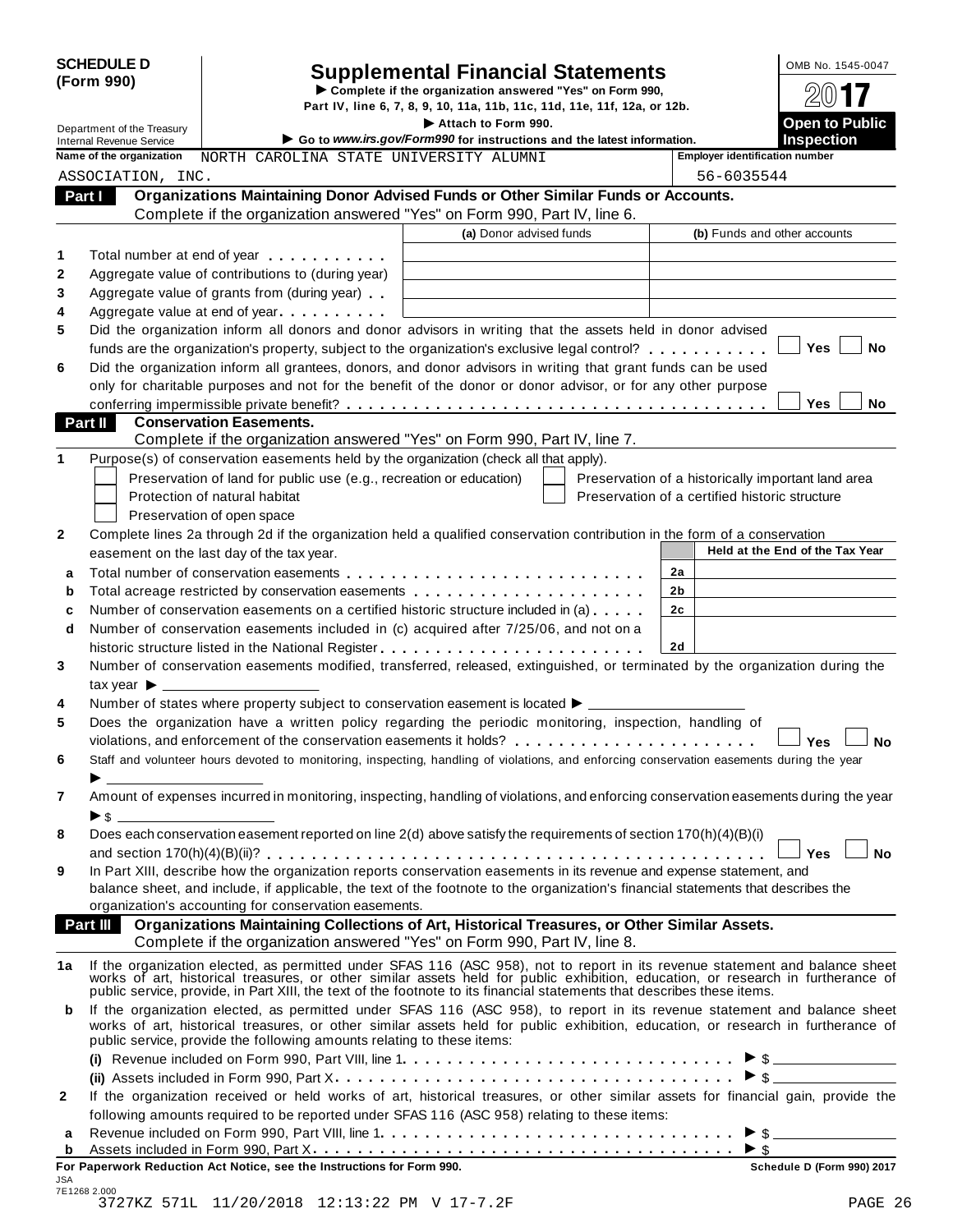NORTH CAROLINA STATE UNIVERSITY ALUMNI 56-6035544

|                |                                                                                                                                                                                                                                | NORTH CAROLINA STATE UNIVERSITY ALUMNI |                |                         |                           |                |               |                      | 56-6035544 |                     |     |             |
|----------------|--------------------------------------------------------------------------------------------------------------------------------------------------------------------------------------------------------------------------------|----------------------------------------|----------------|-------------------------|---------------------------|----------------|---------------|----------------------|------------|---------------------|-----|-------------|
| Part III       | Schedule D (Form 990) 2017<br>Organizations Maintaining Collections of Art, Historical Treasures, or Other Similar Assets (continued)                                                                                          |                                        |                |                         |                           |                |               |                      |            |                     |     | Page 2      |
| 3              | Using the organization's acquisition, accession, and other records, check any of the following that are a significant use of its                                                                                               |                                        |                |                         |                           |                |               |                      |            |                     |     |             |
|                | collection items (check all that apply):                                                                                                                                                                                       |                                        |                |                         |                           |                |               |                      |            |                     |     |             |
| a              | Public exhibition                                                                                                                                                                                                              |                                        | d              |                         | Loan or exchange programs |                |               |                      |            |                     |     |             |
| b              | Scholarly research                                                                                                                                                                                                             |                                        | е              | Other                   |                           |                |               |                      |            |                     |     |             |
| c              | Preservation for future generations                                                                                                                                                                                            |                                        |                |                         |                           |                |               |                      |            |                     |     |             |
| 4              | Provide a description of the organization's collections and explain how they further the organization's exempt purpose in Part                                                                                                 |                                        |                |                         |                           |                |               |                      |            |                     |     |             |
|                | XIII.                                                                                                                                                                                                                          |                                        |                |                         |                           |                |               |                      |            |                     |     |             |
| 5              | During the year, did the organization solicit or receive donations of art, historical treasures, or other similar                                                                                                              |                                        |                |                         |                           |                |               |                      |            |                     |     |             |
|                | assets to be sold to raise funds rather than to be maintained as part of the organization's collection?                                                                                                                        |                                        |                |                         |                           |                |               |                      |            | <b>Yes</b>          |     | No          |
| Part IV        | <b>Escrow and Custodial Arrangements.</b>                                                                                                                                                                                      |                                        |                |                         |                           |                |               |                      |            |                     |     |             |
|                | Complete if the organization answered "Yes" on Form 990, Part IV, line 9, or reported an amount on Form<br>990, Part X, line 21.                                                                                               |                                        |                |                         |                           |                |               |                      |            |                     |     |             |
|                | 1a Is the organization an agent, trustee, custodian or other intermediary for contributions or other assets not                                                                                                                |                                        |                |                         |                           |                |               |                      |            |                     |     |             |
|                |                                                                                                                                                                                                                                |                                        |                |                         |                           |                |               |                      |            | Yes                 |     | <b>No</b>   |
|                | <b>b</b> If "Yes," explain the arrangement in Part XIII and complete the following table:                                                                                                                                      |                                        |                |                         |                           |                |               |                      |            |                     |     |             |
|                |                                                                                                                                                                                                                                |                                        |                |                         |                           |                |               |                      | Amount     |                     |     |             |
| c              |                                                                                                                                                                                                                                |                                        |                |                         |                           | 1 <sub>c</sub> |               |                      |            |                     |     |             |
| d              |                                                                                                                                                                                                                                |                                        |                |                         |                           | 1d             |               |                      |            |                     |     |             |
| e              |                                                                                                                                                                                                                                |                                        |                |                         |                           | 1e             |               |                      |            |                     |     |             |
| f              |                                                                                                                                                                                                                                |                                        |                |                         |                           | 1f             |               |                      |            |                     |     |             |
| 2a             | Did the organization include an amount on Form 990, Part X, line 21, for escrow or custodial account liability?                                                                                                                |                                        |                |                         |                           |                |               |                      |            | Yes                 |     | <b>No</b>   |
|                | <b>b</b> If "Yes," explain the arrangement in Part XIII. Check here if the explanation has been provided on Part XIII                                                                                                          |                                        |                |                         |                           |                |               |                      |            |                     |     |             |
| Part V         | <b>Endowment Funds.</b><br>Complete if the organization answered "Yes" on Form 990, Part IV, line 10.                                                                                                                          |                                        |                |                         |                           |                |               |                      |            |                     |     |             |
|                |                                                                                                                                                                                                                                | (a) Current year                       | (b) Prior year |                         | (c) Two years back        |                |               | (d) Three years back |            | (e) Four years back |     |             |
|                |                                                                                                                                                                                                                                | 37, 275, 818.                          | 33,609,710.    |                         |                           |                | 33, 455, 097. | 30,876,971.          |            |                     |     | 26,889,218. |
| 1а             | Beginning of year balance                                                                                                                                                                                                      | 1,702,722.                             |                | 1,193,256.              |                           |                | 758,606.      |                      | 908,204.   |                     |     | 1,507,316.  |
| b              | Contributions                                                                                                                                                                                                                  |                                        |                |                         |                           |                |               |                      |            |                     |     |             |
| c              | Net investment earnings, gains,                                                                                                                                                                                                | 4, 456, 251.                           |                | 3,863,159.              |                           |                | $-554,644.$   |                      | 2,680,975. |                     |     | 3,639,553.  |
|                | and losses. The contract of the contract of the contract of the contract of the contract of the contract of the contract of the contract of the contract of the contract of the contract of the contract of the contract of th |                                        |                |                         |                           |                |               |                      |            |                     |     |             |
|                | d Grants or scholarships                                                                                                                                                                                                       |                                        |                |                         |                           |                |               |                      |            |                     |     |             |
| е              | Other expenditures for facilities<br>and programs                                                                                                                                                                              | 1,518,197.                             |                | 1,390,307.              |                           |                | 49,349.       |                      | 1,011,053. |                     |     | 1,159,116.  |
|                | Administrative expenses                                                                                                                                                                                                        |                                        |                |                         |                           |                |               |                      |            |                     |     |             |
| g              | End of year balance                                                                                                                                                                                                            | 41,916,594.                            | 37, 275, 818.  |                         |                           |                | 33,609,710.   | 33, 455, 097.        |            |                     |     | 30,876,971. |
|                | Provide the estimated percentage of the current year end balance (line 1g, column (a)) held as:                                                                                                                                |                                        |                |                         |                           |                |               |                      |            |                     |     |             |
| a              | Board designated or quasi-endowment > 27.4900 %                                                                                                                                                                                |                                        |                |                         |                           |                |               |                      |            |                     |     |             |
|                | Permanent endowment ▶ 47.7600 %                                                                                                                                                                                                |                                        |                |                         |                           |                |               |                      |            |                     |     |             |
| c              | Temporarily restricted endowment $\blacktriangleright$ 24.7500 %                                                                                                                                                               |                                        |                |                         |                           |                |               |                      |            |                     |     |             |
|                | The percentages on lines 2a, 2b, and 2c should equal 100%.                                                                                                                                                                     |                                        |                |                         |                           |                |               |                      |            |                     |     |             |
|                | 3a Are there endowment funds not in the possession of the organization that are held and administered for the                                                                                                                  |                                        |                |                         |                           |                |               |                      |            |                     |     |             |
|                | organization by:                                                                                                                                                                                                               |                                        |                |                         |                           |                |               |                      |            |                     | Yes | No          |
|                |                                                                                                                                                                                                                                |                                        |                |                         |                           |                |               |                      |            | 3a(i)               |     | X           |
|                |                                                                                                                                                                                                                                |                                        |                |                         |                           |                |               |                      |            | 3a(ii)              |     | X           |
|                | <b>b</b> If "Yes" on line 3a(ii), are the related organizations listed as required on Schedule R?                                                                                                                              |                                        |                |                         |                           |                |               |                      |            | 3b                  |     |             |
| 4              | Describe in Part XIII the intended uses of the organization's endowment funds.                                                                                                                                                 |                                        |                |                         |                           |                |               |                      |            |                     |     |             |
| <b>Part VI</b> | Land, Buildings, and Equipment.<br>Complete if the organization answered "Yes" on Form 990, Part IV, line 11a. See Form 990, Part X, line 10.                                                                                  |                                        |                |                         |                           |                |               |                      |            |                     |     |             |
|                | Description of property                                                                                                                                                                                                        | (a) Cost or other basis                |                | (b) Cost or other basis |                           |                |               | (c) Accumulated      |            | (d) Book value      |     |             |
| 1a             |                                                                                                                                                                                                                                | (investment)                           |                |                         | (other)                   |                |               | depreciation         |            |                     |     |             |
| b              | <b>Buildings</b>                                                                                                                                                                                                               |                                        |                |                         |                           |                |               |                      |            |                     |     |             |
|                | .<br>Leasehold improvements [1, 1, 1, 1, 1, 1]                                                                                                                                                                                 |                                        |                |                         |                           |                |               |                      |            |                     |     |             |
| d              | Equipment                                                                                                                                                                                                                      |                                        |                |                         | 780,431.                  |                |               | 780,431.             |            |                     |     |             |
| е              | Other                                                                                                                                                                                                                          |                                        |                |                         | 1,516,573.                |                |               | 1,515,521.           |            |                     |     | 1,052.      |
|                | Total. Add lines 1a through 1e. (Column (d) must equal Form 990, Part X, column (B), line 10c.)                                                                                                                                |                                        |                |                         |                           |                |               |                      |            |                     |     | 1,052.      |
|                |                                                                                                                                                                                                                                |                                        |                |                         |                           |                |               |                      |            |                     |     |             |

**Schedule D (Form 990) 2017**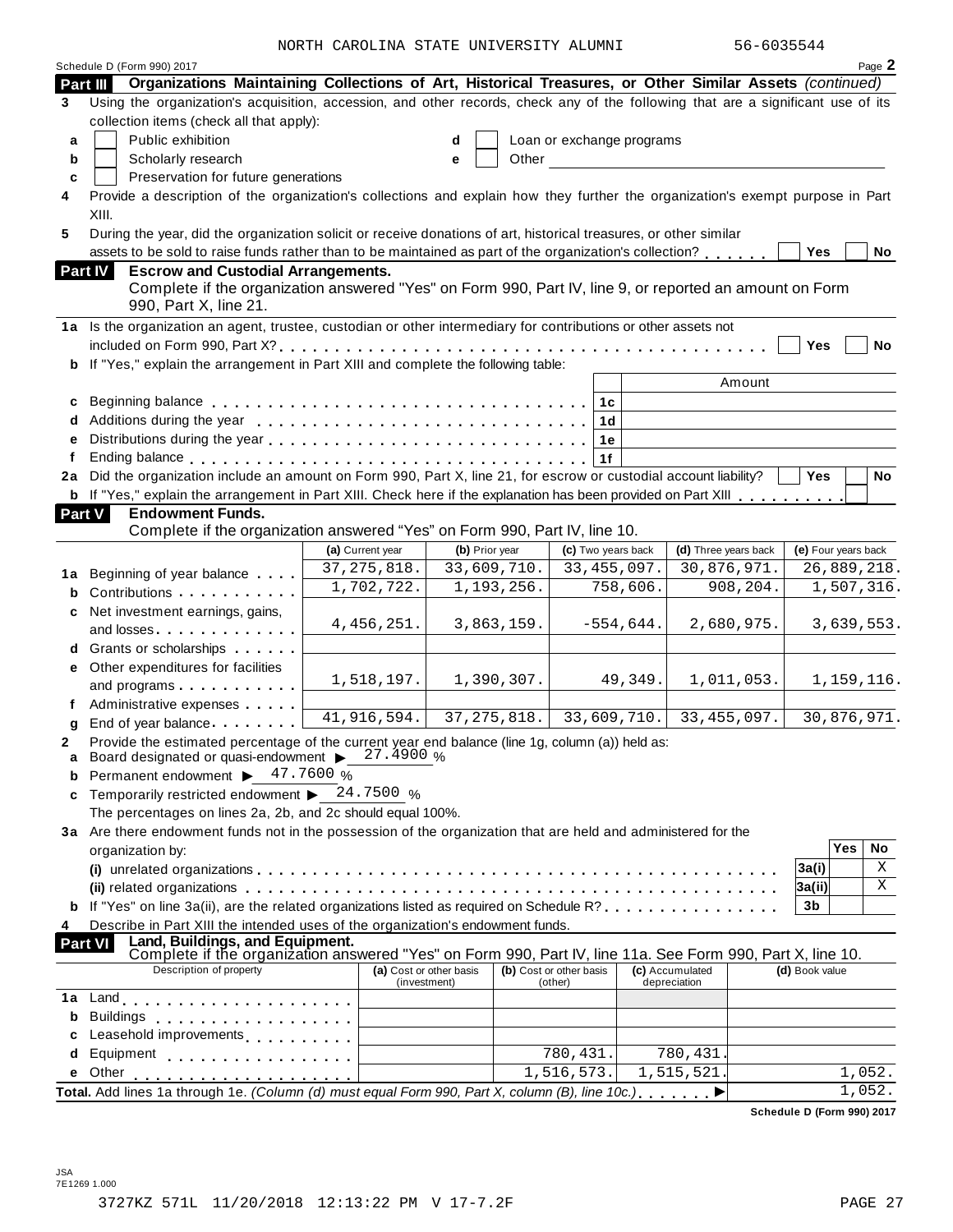#### Schedule <sup>D</sup> (Form 990) <sup>2017</sup> Page **3 Investments - Other Securities. Part VII** Investments - Other Securities.<br>Complete if the organization answered "Yes" on Form 990, Part IV, line 11b. See Form 990, Part X, line 12. **(a)** Description of security or category (including name of security) **(b)** Book value **(c)** Method of valuation: Cost or end-of-year market value **(1)** Financial derivatives **(2)** Closely-held equity interests **(3)** Other (A) NC STATE INVESTMENT FUND, INC. 41,337,200. FMV (B) KASPICK-LIFE INCOME FUNDS 400,635. FMV (C) STIF (D) (E) (F)  $\overline{(G)}$ (H) **Total.** *(Column (b) must equal Form 990, Part X, col. (B) line 12.)* I **Investments - Program Related.** Complete if the organization answered "Yes" on Form 990, Part IV, line 11c. See Form 990, Part X, line 13. **(a)** Description of investment **(b)** Book value **(c)** Method of valuation: Cost or end-of-year market value **(1) (2) (3) (4) (5) (6) (7) (8) (9) Total.** *(Column (b) must equal Form 990, Part X, col. (B) line 13.)* I **Other Assets.** Complete if the organization answered "Yes" on Form 990, Part IV, line 11d. See Form 990, Part X, line 15. **(a)** Description **(b)** Book value **(1) (2) (3) (4) (5) (6) (7) (8) (9)**  $\blacksquare$   $\blacksquare$   $\blacksquare$   $\blacksquare$   $\lozenge$   $\lozenge$   $\blacksquare$   $\blacksquare$   $\blacksquare$   $\blacksquare$   $\blacksquare$   $\blacksquare$   $\blacksquare$   $\blacksquare$   $\blacksquare$   $\blacksquare$   $\blacksquare$   $\blacksquare$   $\blacksquare$   $\blacksquare$   $\blacksquare$   $\blacksquare$   $\blacksquare$   $\blacksquare$   $\blacksquare$   $\blacksquare$   $\blacksquare$   $\blacksquare$   $\blacksquare$   $\blacksquare$   $\blacksquare$   $\blacks$ **Other Liabilities.** Complete if the organization answered "Yes" on Form 990, Part IV, line 11e or 11f. See Form 990, Part X, line 25. **Part X 1. (a)** Description of liability **(b)** Book value (1) Federal income taxes (2)LIFE INCOME FUNDS PAYABLE  $|$  149,911. (3) (4) (5) (6) (7) (8) (9) STIF FMV 41,744,532.

**Total.** *(Column (b) must equal Form 990, Part X, col. (B) line 25.)* I 149,911.

**2.** Liability for uncertain tax positions. In Part XIII, provide the text of the footnote to the organization's financial statements that reports the organization's liability for uncertain tax positions under FIN 48 (ASC 740). Check here if the text of the footnote has been provided in Part XIII 7E1270 1.000

X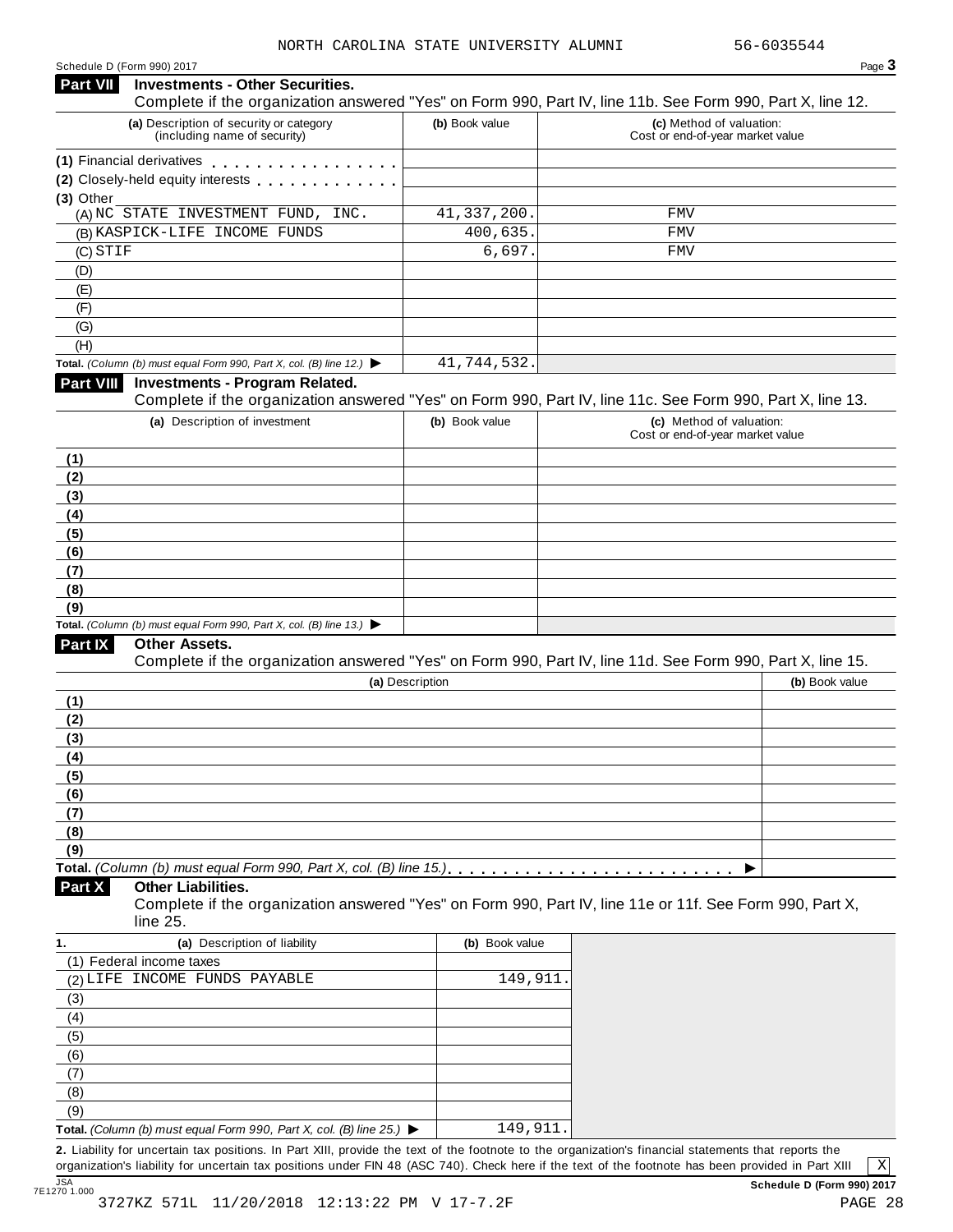|                 | Schedule D (Form 990) 2017                                                                                                                                         |                |            |                      | Page 4       |
|-----------------|--------------------------------------------------------------------------------------------------------------------------------------------------------------------|----------------|------------|----------------------|--------------|
| Part XI         | Reconciliation of Revenue per Audited Financial Statements With Revenue per Return.<br>Complete if the organization answered "Yes" on Form 990, Part IV, line 12a. |                |            |                      |              |
| 1               | Total revenue, gains, and other support per audited financial statements                                                                                           |                |            | $\blacktriangleleft$ | 9,877,947.   |
| $\mathbf{2}$    | Amounts included on line 1 but not on Form 990, Part VIII, line 12:                                                                                                |                |            |                      |              |
| a               |                                                                                                                                                                    | 2a             | 3,882,419. |                      |              |
| b               | 2 <sub>b</sub>                                                                                                                                                     |                | 1,829,000. |                      |              |
| c               | 2c                                                                                                                                                                 |                |            |                      |              |
| d               | 2d                                                                                                                                                                 |                | 328,906.   |                      |              |
| е               |                                                                                                                                                                    |                |            | 2e                   | 6,040,325.   |
| 3               |                                                                                                                                                                    |                |            | 3                    | 3,837,622.   |
| 4               | Amounts included on Form 990, Part VIII, line 12, but not on line 1:                                                                                               |                |            |                      |              |
| a               | Investment expenses not included on Form 990, Part VIII, line 7b                                                                                                   | 4a             | 177,240.   |                      |              |
| b               |                                                                                                                                                                    | 4b             |            |                      |              |
|                 |                                                                                                                                                                    |                |            | 4c                   | 177,240.     |
| 5.              | Total revenue. Add lines 3 and 4c. (This must equal Form 990, Part I, line 12.)                                                                                    |                |            | 5                    | 4,014,862.   |
| <b>Part XII</b> | Reconciliation of Expenses per Audited Financial Statements With Expenses per Return.                                                                              |                |            |                      |              |
|                 | Complete if the organization answered "Yes" on Form 990, Part IV, line 12a.                                                                                        |                |            |                      |              |
| 1               |                                                                                                                                                                    |                |            | 1                    | 5, 125, 205. |
| $\mathbf{2}$    | Amounts included on line 1 but not on Form 990, Part IX, line 25:                                                                                                  |                |            |                      |              |
| a               | 2a                                                                                                                                                                 |                | 1,829,000. |                      |              |
| b               | 2 <sub>b</sub>                                                                                                                                                     |                |            |                      |              |
| c               | 2c                                                                                                                                                                 |                |            |                      |              |
| d               |                                                                                                                                                                    | 2d             | 125,204.   |                      |              |
| е               |                                                                                                                                                                    |                |            | 2e                   | 1,954,204.   |
| 3               |                                                                                                                                                                    |                |            | 3                    | 3,171,001.   |
| 4               | Amounts included on Form 990, Part IX, line 25, but not on line 1:                                                                                                 |                |            |                      |              |
| a               | Investment expenses not included on Form 990, Part VIII, line 7b                                                                                                   | 4a             | 177,240.   |                      |              |
| b               |                                                                                                                                                                    | 4 <sub>b</sub> |            |                      |              |
| C               |                                                                                                                                                                    |                |            | 4c                   | 177,240.     |
| 5.              | Total expenses. Add lines 3 and 4c. (This must equal Form 990, Part I, line 18.)                                                                                   |                |            | 5                    | 3,348,241.   |
|                 | <b>Supplemental Information.</b><br><b>Part XIII</b>                                                                                                               |                |            |                      |              |
|                 | Provide the descriptions required for Part II, lines 3, 5, and 9; Part III, lines 1a and 4; Part IV, lines 1b and 2b; Part V, line 4; Part X, line                 |                |            |                      |              |
|                 | 2; Part XI, lines 2d and 4b; and Part XII, lines 2d and 4b. Also complete this part to provide any additional information.                                         |                |            |                      |              |

SEE PAGE 5

JSA **Schedule D (Form 990) 2017**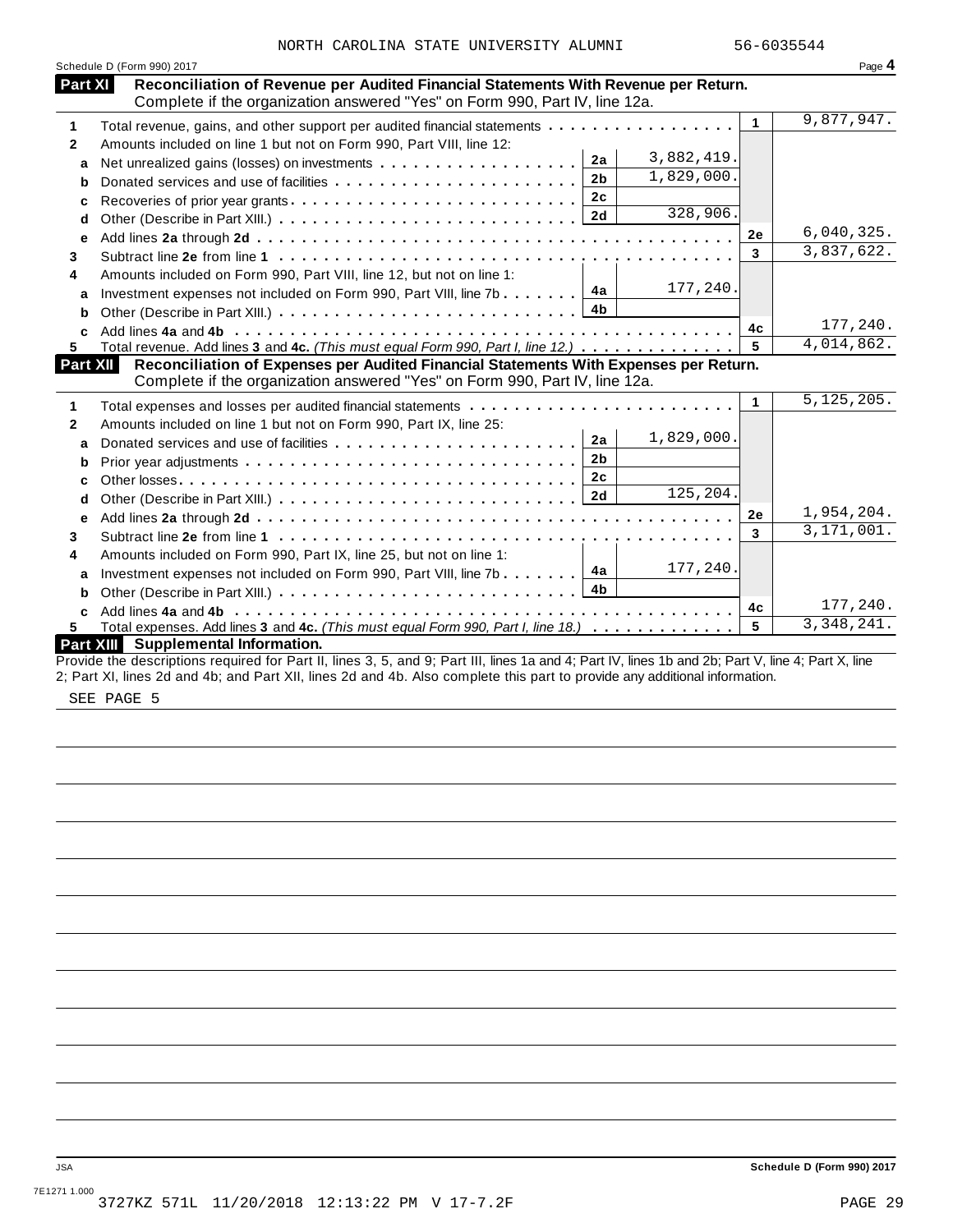#### PART V, LINE 4:

THE FOUNDATION'S ENDOWMENT CONSISTS OF 165 INDIVIDUAL FUNDS ESTABLISHED FOR CALDWELL SCHOLARSHIPS AND A VARIETY OF PURPOSES RELATED TO THE MISSION OF THE UNIVERSITY.

#### PART X, LINE 2:

MANAGEMENT HAS ANALYZED THE TAX POSITIONS TAKEN BY THE ASSOCIATION, AND HAS CONCLUDED THAT AS OF JUNE 30, 2018, THERE ARE NO UNCERTAIN POSITIONS TAKEN OR EXPECTED TO BE TAKEN THAT WOULD REQUIRE RECOGNITION OF A LIABILITY (OR ASSET) OR DISCLOSURE IN THE FINANCIAL STATEMENTS. THE ASSOCIATION IS SUBJECT TO ROUTINE AUDITS BY TAXING JURISDICTIONS; HOWEVER, THERE ARE CURRENTLY NO AUDITS FOR ANY TAX PERIODS IN PROGRESS. MANAGEMENT BELIEVES IT IS NO LONGER SUBJECT TO INCOME TAX EXAMINATIONS FOR YEARS PRIOR TO 2014.

#### PART XI, LINE 2D:

| DIRECT EXPENSES FROM FUNDRAISING EVENTS            | (125, 204) |
|----------------------------------------------------|------------|
| INCREASE IN VALUE OF SPLIT INTEREST                | (252, 579) |
| DECREASE IN VALUE OF CHARITABLE LEAD TRUST         | 45,831     |
| DECREASE IN CASH SURRENDER VALUE OF LIFE INSURANCE | 3,046      |
| TOTAL TO SCHEDULE D, PART XI, LINE 2D              | 328,906    |

#### PART XII, LINE 2D:

DIRECT EXPENSES FROM FUNDRAISING EVENTS TOTALING \$125,204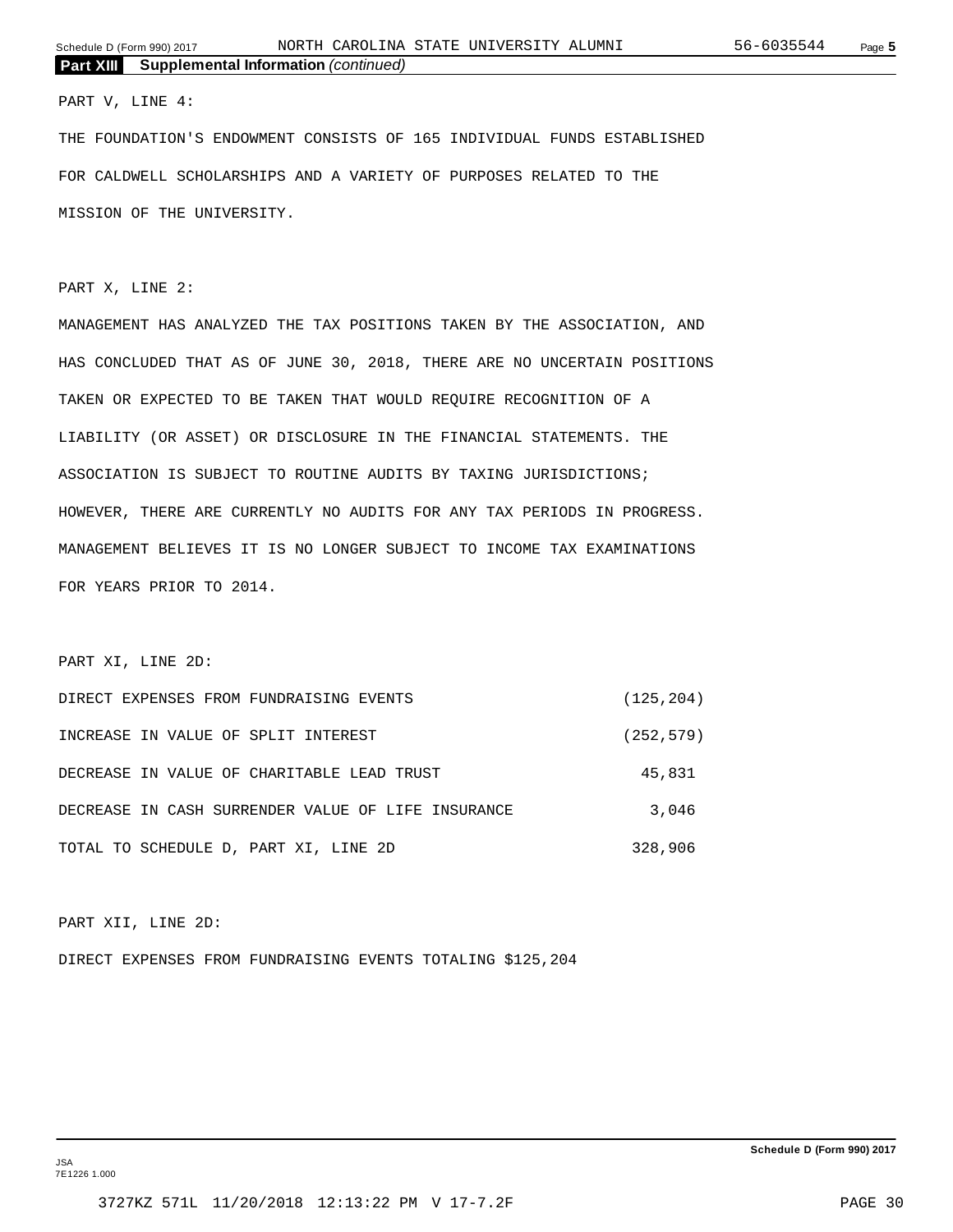| <b>SCHEDULE G</b>                                             |                                                                                                                                                                                                   | <b>Supplemental Information Regarding Fundraising or Gaming Activities</b>                                                                                          |                                    |                                                    |                                       |                                       | OMB No. 1545-0047                       |
|---------------------------------------------------------------|---------------------------------------------------------------------------------------------------------------------------------------------------------------------------------------------------|---------------------------------------------------------------------------------------------------------------------------------------------------------------------|------------------------------------|----------------------------------------------------|---------------------------------------|---------------------------------------|-----------------------------------------|
| (Form 990 or 990-EZ)                                          |                                                                                                                                                                                                   | Complete if the organization answered "Yes" on Form 990, Part IV, line 17, 18, or 19, or if the<br>organization entered more than \$15,000 on Form 990-EZ, line 6a. |                                    |                                                    |                                       |                                       |                                         |
|                                                               |                                                                                                                                                                                                   |                                                                                                                                                                     | Attach to Form 990 or Form 990-EZ. |                                                    |                                       |                                       | <b>Open to Public</b>                   |
| Department of the Treasury<br><b>Internal Revenue Service</b> |                                                                                                                                                                                                   | Go to www.irs.gov/Form990 for the latest instructions.                                                                                                              |                                    |                                                    |                                       |                                       | Inspection                              |
| Name of the organization                                      | NORTH CAROLINA STATE UNIVERSITY ALUMNI                                                                                                                                                            |                                                                                                                                                                     |                                    |                                                    |                                       | <b>Employer identification number</b> |                                         |
| ASSOCIATION, INC.                                             |                                                                                                                                                                                                   |                                                                                                                                                                     |                                    |                                                    |                                       | 56-6035544                            |                                         |
| Part I                                                        | Fundraising Activities. Complete if the organization answered "Yes" on Form 990, Part IV, line 17.                                                                                                |                                                                                                                                                                     |                                    |                                                    |                                       |                                       |                                         |
|                                                               | Form 990-EZ filers are not required to complete this part.                                                                                                                                        |                                                                                                                                                                     |                                    |                                                    |                                       |                                       |                                         |
| 1                                                             | Indicate whether the organization raised funds through any of the following activities. Check all that apply.                                                                                     |                                                                                                                                                                     |                                    |                                                    |                                       |                                       |                                         |
| Mail solicitations<br>a                                       |                                                                                                                                                                                                   | е                                                                                                                                                                   |                                    |                                                    | Solicitation of non-government grants |                                       |                                         |
| b                                                             | Internet and email solicitations                                                                                                                                                                  | f                                                                                                                                                                   |                                    |                                                    | Solicitation of government grants     |                                       |                                         |
| Phone solicitations<br>c                                      |                                                                                                                                                                                                   | g                                                                                                                                                                   |                                    |                                                    | Special fundraising events            |                                       |                                         |
| In-person solicitations<br>d                                  |                                                                                                                                                                                                   |                                                                                                                                                                     |                                    |                                                    |                                       |                                       |                                         |
|                                                               | 2a Did the organization have a written or oral agreement with any individual (including officers, directors, trustees,                                                                            |                                                                                                                                                                     |                                    |                                                    |                                       |                                       |                                         |
|                                                               | or key employees listed in Form 990, Part VII) or entity in connection with professional fundraising services?                                                                                    |                                                                                                                                                                     |                                    |                                                    |                                       |                                       | Yes<br>No                               |
|                                                               | <b>b</b> If "Yes," list the 10 highest paid individuals or entities (fundraisers) pursuant to agreements under which the fundraiser is to be<br>compensated at least \$5,000 by the organization. |                                                                                                                                                                     |                                    |                                                    |                                       |                                       |                                         |
|                                                               |                                                                                                                                                                                                   |                                                                                                                                                                     |                                    |                                                    |                                       |                                       |                                         |
|                                                               |                                                                                                                                                                                                   |                                                                                                                                                                     |                                    |                                                    |                                       | (v) Amount paid to                    |                                         |
| (i) Name and address of individual                            |                                                                                                                                                                                                   | (ii) Activity                                                                                                                                                       |                                    | (iii) Did fundraiser have<br>custody or control of | (iv) Gross receipts                   | (or retained by)                      | (vi) Amount paid to<br>(or retained by) |
| or entity (fundraiser)                                        |                                                                                                                                                                                                   |                                                                                                                                                                     | contributions?                     |                                                    | from activity                         | fundraiser listed in<br>col. (i)      | organization                            |
|                                                               |                                                                                                                                                                                                   |                                                                                                                                                                     | Yes                                | <b>No</b>                                          |                                       |                                       |                                         |
| 1                                                             |                                                                                                                                                                                                   |                                                                                                                                                                     |                                    |                                                    |                                       |                                       |                                         |
|                                                               |                                                                                                                                                                                                   |                                                                                                                                                                     |                                    |                                                    |                                       |                                       |                                         |
| $\mathbf{2}$                                                  |                                                                                                                                                                                                   |                                                                                                                                                                     |                                    |                                                    |                                       |                                       |                                         |
|                                                               |                                                                                                                                                                                                   |                                                                                                                                                                     |                                    |                                                    |                                       |                                       |                                         |
| 3                                                             |                                                                                                                                                                                                   |                                                                                                                                                                     |                                    |                                                    |                                       |                                       |                                         |
| 4                                                             |                                                                                                                                                                                                   |                                                                                                                                                                     |                                    |                                                    |                                       |                                       |                                         |
|                                                               |                                                                                                                                                                                                   |                                                                                                                                                                     |                                    |                                                    |                                       |                                       |                                         |
| 5                                                             |                                                                                                                                                                                                   |                                                                                                                                                                     |                                    |                                                    |                                       |                                       |                                         |
|                                                               |                                                                                                                                                                                                   |                                                                                                                                                                     |                                    |                                                    |                                       |                                       |                                         |
| 6                                                             |                                                                                                                                                                                                   |                                                                                                                                                                     |                                    |                                                    |                                       |                                       |                                         |
|                                                               |                                                                                                                                                                                                   |                                                                                                                                                                     |                                    |                                                    |                                       |                                       |                                         |
| 7                                                             |                                                                                                                                                                                                   |                                                                                                                                                                     |                                    |                                                    |                                       |                                       |                                         |
|                                                               |                                                                                                                                                                                                   |                                                                                                                                                                     |                                    |                                                    |                                       |                                       |                                         |
| 8                                                             |                                                                                                                                                                                                   |                                                                                                                                                                     |                                    |                                                    |                                       |                                       |                                         |
|                                                               |                                                                                                                                                                                                   |                                                                                                                                                                     |                                    |                                                    |                                       |                                       |                                         |
| 9                                                             |                                                                                                                                                                                                   |                                                                                                                                                                     |                                    |                                                    |                                       |                                       |                                         |
|                                                               |                                                                                                                                                                                                   |                                                                                                                                                                     |                                    |                                                    |                                       |                                       |                                         |
|                                                               |                                                                                                                                                                                                   |                                                                                                                                                                     |                                    |                                                    |                                       |                                       |                                         |
|                                                               |                                                                                                                                                                                                   |                                                                                                                                                                     |                                    |                                                    |                                       |                                       |                                         |
| 10                                                            |                                                                                                                                                                                                   |                                                                                                                                                                     |                                    |                                                    |                                       |                                       |                                         |
|                                                               |                                                                                                                                                                                                   |                                                                                                                                                                     |                                    |                                                    |                                       |                                       |                                         |
| Total                                                         | List all states in which the organization is registered or licensed to solicit contributions or has been notified it is exempt from                                                               |                                                                                                                                                                     |                                    |                                                    |                                       |                                       |                                         |

For Paperwork Reduction Act Notice, see the Instructions for Form 990 or 990-EZ. Schedule G (Form 990 or 990-EZ) 2017 JSA 7E1281 1.000 3727KZ 571L 11/20/2018 12:13:22 PM V 17-7.2F PAGE 31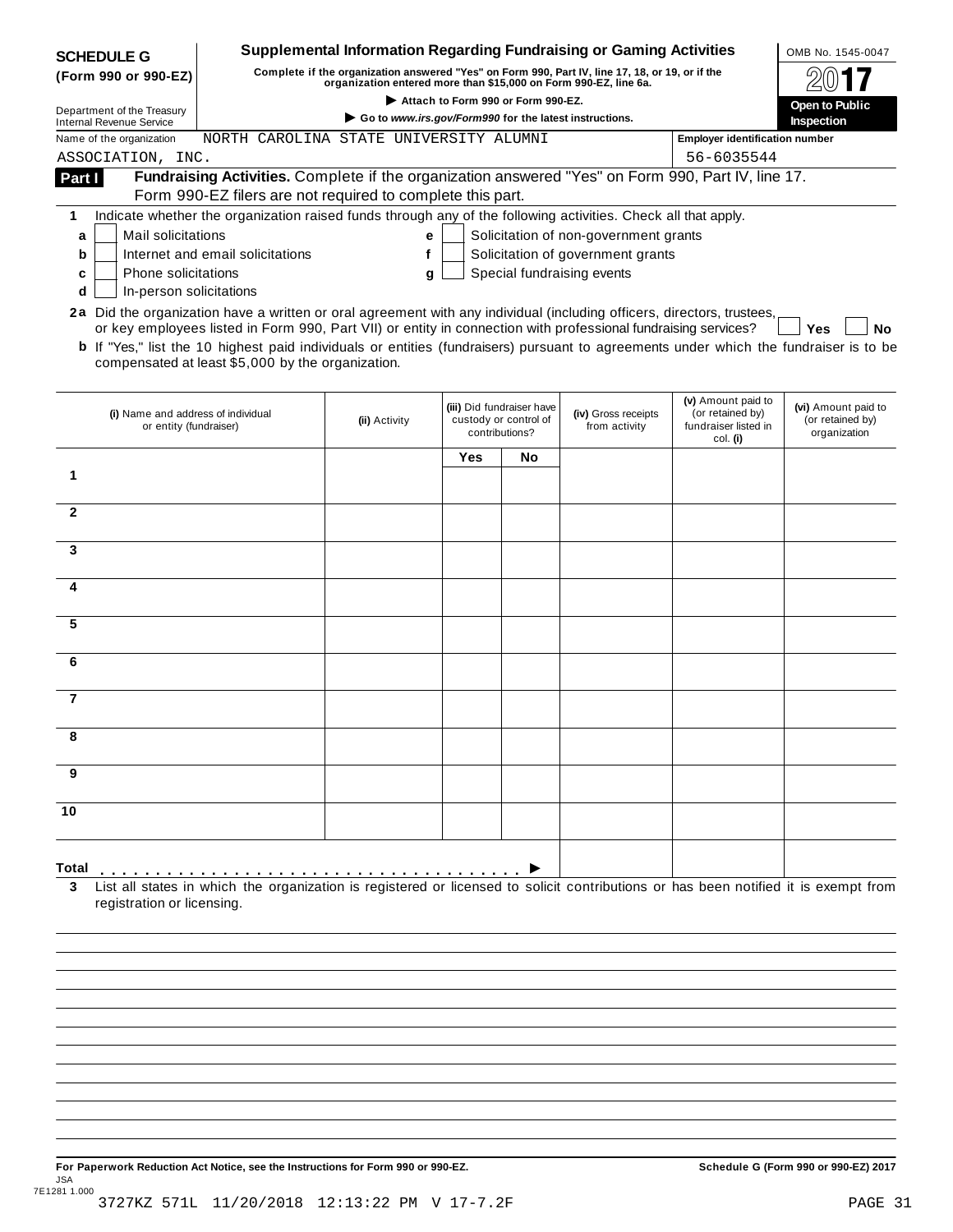#### Schedule <sup>G</sup> (Form <sup>990</sup> or 990-EZ) <sup>2017</sup> Page **2**

Fundraising Events. Complete if the organization answered "Yes" on Form 990, Part IV, line 18, or reported more than \$15,000 of fundraising event contributions and gross income on Form 990-EZ, lines 1 and 6b. List events with gross receipts greater than \$5,000. **Part II**

|                 |                                                                                                                                                                | (a) Event $#1$<br>EVENING GALA                              | (b) Event $#2$<br>HOMECOMING TAI                 | (c) Other events<br>1.     | (d) Total events<br>(add col. (a) through           |
|-----------------|----------------------------------------------------------------------------------------------------------------------------------------------------------------|-------------------------------------------------------------|--------------------------------------------------|----------------------------|-----------------------------------------------------|
|                 |                                                                                                                                                                | (event type)                                                | (event type)                                     | (total number)             | col. (c)                                            |
| Revenue         |                                                                                                                                                                | 19,965.<br><u>i and</u> and a                               | 14,415.                                          | 6, 360.                    | 40,740.                                             |
|                 | 2 Less: Contributions                                                                                                                                          | and the control of the control of the                       |                                                  |                            |                                                     |
|                 | 3 Gross income (line 1 minus                                                                                                                                   |                                                             |                                                  |                            |                                                     |
|                 |                                                                                                                                                                | $\frac{19,965.}{\frac{1}{2000}}$                            | 14,415.                                          | 6,360.                     | 40,740.                                             |
|                 |                                                                                                                                                                | <u> 1980 - Johann Barbara, martxa a</u>                     |                                                  |                            |                                                     |
|                 | 5 Noncash prizes [1, 1, 1, 1, 1, 1, 1, 1]                                                                                                                      | the control of the control of the control of the control of |                                                  |                            |                                                     |
| Expenses        | 6 Rent/facility costs                                                                                                                                          | 42,487.                                                     | 11, 227.                                         | 12,289.                    | 66,003.                                             |
|                 | 7 Food and beverages [1,1,1,1,1,1,1]                                                                                                                           | 15,881.<br>$\mathcal{L}(\mathcal{L}(\mathcal{L}))$          | 8,555.                                           | 5,002.                     | 29,438.                                             |
| Direct          | 8 Entertainment                                                                                                                                                |                                                             | 6,464.                                           |                            | 6,464.                                              |
|                 | 9 Other direct expenses 14, 412.                                                                                                                               |                                                             | 4,057.                                           | 4,830.                     | 23,299.                                             |
|                 |                                                                                                                                                                |                                                             |                                                  |                            | 125,204.                                            |
|                 |                                                                                                                                                                |                                                             |                                                  |                            | $-84, 464.$                                         |
| Part III        | Gaming. Complete if the organization answered "Yes" on Form 990, Part IV, line 19, or reported more<br>than \$15,000 on Form 990-EZ, line 6a.                  |                                                             |                                                  |                            |                                                     |
| Revenue         |                                                                                                                                                                | (a) Bingo                                                   | (b) Pull tabs/instant<br>bingo/progressive bingo | (c) Other gaming           | (d) Total gaming (add<br>col. (a) through col. (c)) |
|                 |                                                                                                                                                                |                                                             |                                                  |                            |                                                     |
|                 | 1 Gross revenue                                                                                                                                                |                                                             |                                                  |                            |                                                     |
|                 |                                                                                                                                                                |                                                             |                                                  |                            |                                                     |
|                 |                                                                                                                                                                |                                                             |                                                  |                            |                                                     |
| Direct Expenses | 4 Rent/facility costs [1] Rent/facility costs                                                                                                                  | the contract of the contract of the contract of             |                                                  |                            |                                                     |
|                 | 5 Other direct expenses                                                                                                                                        |                                                             |                                                  |                            |                                                     |
|                 | 6 Volunteer labor [1] [1] Columber 1, 1999.                                                                                                                    | %<br>Yes<br>No                                              | $\%$<br>Yes<br>No                                | $\frac{0}{0}$<br>Yes<br>No |                                                     |
|                 | 7 Direct expense summary. Add lines 2 through 5 in column (d)                                                                                                  |                                                             | <u>a a a a a a a a a a a a</u>                   |                            |                                                     |
|                 | 8 Net gaming income summary. Subtract line 7 from line 1, column (d)                                                                                           |                                                             |                                                  |                            |                                                     |
| 9               | Enter the state(s) in which the organization conducts gaming activities:<br>Is the organization licensed to conduct gaming activities in each of these states? |                                                             |                                                  |                            | Yes<br>No                                           |
| b               | If "No," explain:                                                                                                                                              |                                                             |                                                  |                            |                                                     |
|                 |                                                                                                                                                                |                                                             |                                                  |                            |                                                     |
|                 | 10a Were any of the organization's gaming licenses revoked, suspended, or terminated during the tax year?<br><b>b</b> If "Yes," explain:                       |                                                             |                                                  |                            | <b>Yes</b><br>No                                    |

JSA 7E1282 1.000 3727KZ 571L 11/20/2018 12:13:22 PM V 17-7.2F PAGE 32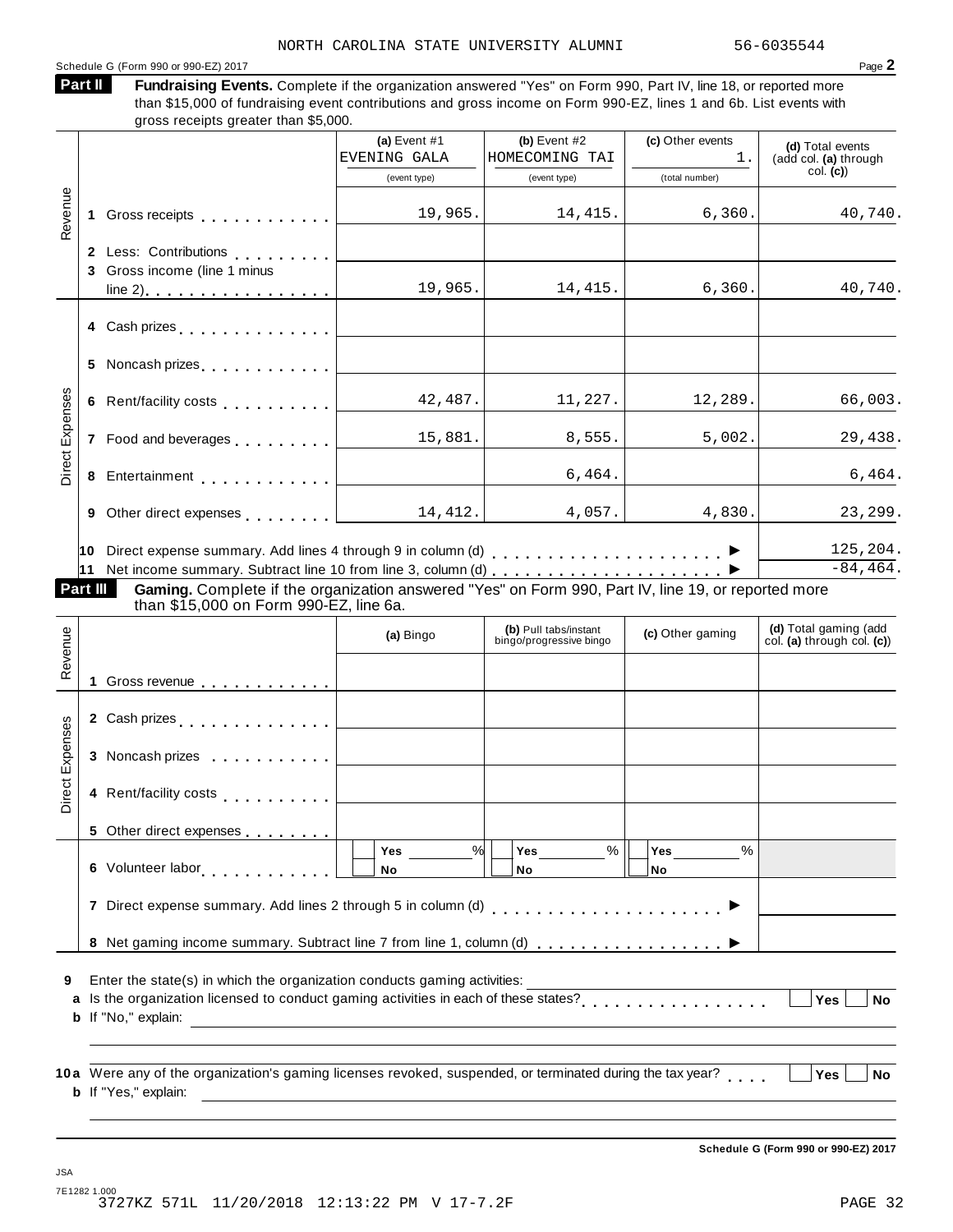| NORTH CAROLINA STATE UNIVERSITY ALUMNI | 56-6035544 |
|----------------------------------------|------------|

|         | Page 3<br>Schedule G (Form 990 or 990-EZ) 2017                                                                                                                                                                                                                  |
|---------|-----------------------------------------------------------------------------------------------------------------------------------------------------------------------------------------------------------------------------------------------------------------|
| 11      | <b>Yes</b><br>No                                                                                                                                                                                                                                                |
| $12 \,$ | Is the organization a grantor, beneficiary or trustee of a trust or a member of a partnership or other entity                                                                                                                                                   |
|         | Yes<br><b>No</b>                                                                                                                                                                                                                                                |
| 13      | Indicate the percentage of gaming activity conducted in:                                                                                                                                                                                                        |
| a       | %                                                                                                                                                                                                                                                               |
| b       | $\%$<br>An outside facility enterpreened and the set of the control of the control of the control of the control of the control of the control of the control of the control of the control of the control of the control of the contr                          |
| 14      | Enter the name and address of the person who prepares the organization's gaming/special events books and                                                                                                                                                        |
|         | records:                                                                                                                                                                                                                                                        |
|         |                                                                                                                                                                                                                                                                 |
|         |                                                                                                                                                                                                                                                                 |
|         | 15a Does the organization have a contract with a third party from whom the organization receives gaming                                                                                                                                                         |
|         | Yes No                                                                                                                                                                                                                                                          |
|         | <b>b</b> If "Yes," enter the amount of gaming revenue received by the organization $\triangleright$ \$______________ and the                                                                                                                                    |
|         | amount of gaming revenue retained by the third party $\triangleright$ \$ _______________.                                                                                                                                                                       |
|         | If "Yes," enter name and address of the third party:                                                                                                                                                                                                            |
|         |                                                                                                                                                                                                                                                                 |
|         |                                                                                                                                                                                                                                                                 |
| 16      | Gaming manager information:                                                                                                                                                                                                                                     |
|         |                                                                                                                                                                                                                                                                 |
|         | Gaming manager compensation $\triangleright$ \$ ________________                                                                                                                                                                                                |
|         | Description of services provided ▶                                                                                                                                                                                                                              |
|         | Director/officer<br>Employee<br>Independent contractor                                                                                                                                                                                                          |
| 17      | Mandatory distributions:                                                                                                                                                                                                                                        |
| a       | Is the organization required under state law to make charitable distributions from the gaming proceeds to                                                                                                                                                       |
|         | Yes<br><b>No</b>                                                                                                                                                                                                                                                |
| b       | Enter the amount of distributions required under state law to be distributed to other exempt organizations                                                                                                                                                      |
|         | or spent in the organization's own exempt activities during the tax year $\triangleright$ \$                                                                                                                                                                    |
|         | Supplemental Information. Provide the explanation required by Part I, line 2b, columns (iii) and (v), and<br><b>Part IV</b><br>Part III, lines 9, 9b, 10b, 15b, 15c, 16, and 17b, as applicable. Also provide any additional information<br>(see instructions). |

**Schedule G (Form 990 or 990-EZ) 2017**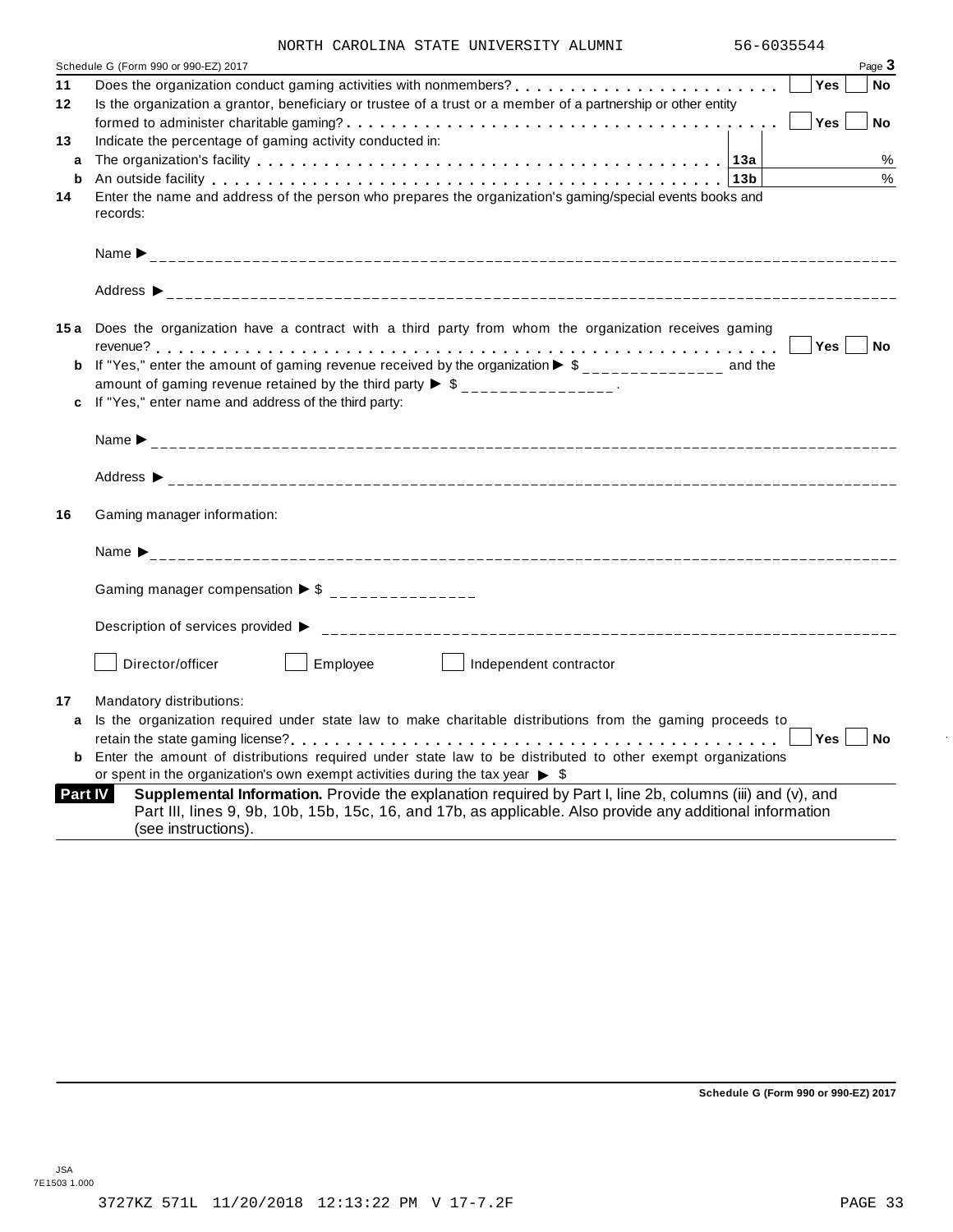| <b>SCHEDULE I</b><br>(Form 990)     | <b>Grants and Other Assistance to Organizations,</b>                                                                                                                                                                                                                      |            | OMB No. 1545-0047                  |                                                       |                                       |                                                             |                                                     |                                       |  |  |
|-------------------------------------|---------------------------------------------------------------------------------------------------------------------------------------------------------------------------------------------------------------------------------------------------------------------------|------------|------------------------------------|-------------------------------------------------------|---------------------------------------|-------------------------------------------------------------|-----------------------------------------------------|---------------------------------------|--|--|
|                                     | Governments, and Individuals in the United States<br>Complete if the organization answered "Yes" on Form 990, Part IV, line 21 or 22.                                                                                                                                     |            |                                    |                                                       |                                       |                                                             |                                                     |                                       |  |  |
| Department of the Treasury          |                                                                                                                                                                                                                                                                           |            |                                    | $\blacktriangleright$ Attach to Form 990.             |                                       |                                                             |                                                     | <b>Open to Public</b>                 |  |  |
| <b>Internal Revenue Service</b>     |                                                                                                                                                                                                                                                                           |            |                                    | Go to www.irs.gov/Form990 for the latest information. |                                       |                                                             |                                                     | Inspection                            |  |  |
| Name of the organization            | NORTH CAROLINA STATE UNIVERSITY ALUMNI                                                                                                                                                                                                                                    |            |                                    |                                                       |                                       |                                                             | <b>Employer identification number</b><br>56-6035544 |                                       |  |  |
| ASSOCIATION, INC.<br>Part I         | <b>General Information on Grants and Assistance</b>                                                                                                                                                                                                                       |            |                                    |                                                       |                                       |                                                             |                                                     |                                       |  |  |
| 1                                   | Does the organization maintain records to substantiate the amount of the grants or assistance, the grantees' eligibility for the grants or assistance, and                                                                                                                |            |                                    |                                                       |                                       |                                                             |                                                     |                                       |  |  |
|                                     |                                                                                                                                                                                                                                                                           |            |                                    |                                                       |                                       |                                                             |                                                     | $X$ Yes<br>No                         |  |  |
| $\mathbf{2}$                        | Describe in Part IV the organization's procedures for monitoring the use of grant funds in the United States.                                                                                                                                                             |            |                                    |                                                       |                                       |                                                             |                                                     |                                       |  |  |
| Part II                             | Grants and Other Assistance to Domestic Organizations and Domestic Governments. Complete if the organization answered "Yes" on Form<br>990, Part IV, line 21, for any recipient that received more than \$5,000. Part II can be duplicated if additional space is needed. |            |                                    |                                                       |                                       |                                                             |                                                     |                                       |  |  |
|                                     | 1 (a) Name and address of organization<br>or government                                                                                                                                                                                                                   | $(b)$ EIN  | (c) IRC section<br>(if applicable) | (d) Amount of cash<br>grant                           | (e) Amount of non-<br>cash assistance | (f) Method of valuation<br>(book, FMV, appraisal,<br>other) | (g) Description of<br>noncash assistance            | (h) Purpose of grant<br>or assistance |  |  |
| (1) NORTH CAROLINA STATE UNIVERSITY |                                                                                                                                                                                                                                                                           |            |                                    |                                                       |                                       |                                                             |                                                     |                                       |  |  |
| NCSU BOX 7205 RALEIGH, NC 27695     |                                                                                                                                                                                                                                                                           | 56-6000756 | 170(C)(1)                          | 708,089.                                              |                                       | <b>BOOK VALUE</b>                                           | N/A                                                 | SUPPORT                               |  |  |
| (2)                                 |                                                                                                                                                                                                                                                                           |            |                                    |                                                       |                                       |                                                             |                                                     |                                       |  |  |
| (3)                                 |                                                                                                                                                                                                                                                                           |            |                                    |                                                       |                                       |                                                             |                                                     |                                       |  |  |
|                                     |                                                                                                                                                                                                                                                                           |            |                                    |                                                       |                                       |                                                             |                                                     |                                       |  |  |
| (4)                                 |                                                                                                                                                                                                                                                                           |            |                                    |                                                       |                                       |                                                             |                                                     |                                       |  |  |
| (5)                                 |                                                                                                                                                                                                                                                                           |            |                                    |                                                       |                                       |                                                             |                                                     |                                       |  |  |
| (6)                                 |                                                                                                                                                                                                                                                                           |            |                                    |                                                       |                                       |                                                             |                                                     |                                       |  |  |
| (7)                                 |                                                                                                                                                                                                                                                                           |            |                                    |                                                       |                                       |                                                             |                                                     |                                       |  |  |
| (8)                                 |                                                                                                                                                                                                                                                                           |            |                                    |                                                       |                                       |                                                             |                                                     |                                       |  |  |
| (9)                                 |                                                                                                                                                                                                                                                                           |            |                                    |                                                       |                                       |                                                             |                                                     |                                       |  |  |
| (10)                                |                                                                                                                                                                                                                                                                           |            |                                    |                                                       |                                       |                                                             |                                                     |                                       |  |  |
| (11)                                |                                                                                                                                                                                                                                                                           |            |                                    |                                                       |                                       |                                                             |                                                     |                                       |  |  |
| (12)                                |                                                                                                                                                                                                                                                                           |            |                                    |                                                       |                                       |                                                             |                                                     |                                       |  |  |
| $\mathbf{2}$<br>3                   |                                                                                                                                                                                                                                                                           |            |                                    |                                                       |                                       |                                                             |                                                     | 1.                                    |  |  |
|                                     | For Paperwork Reduction Act Notice, see the Instructions for Form 990.                                                                                                                                                                                                    |            |                                    |                                                       |                                       |                                                             |                                                     | Schedule I (Form 990) (2017)          |  |  |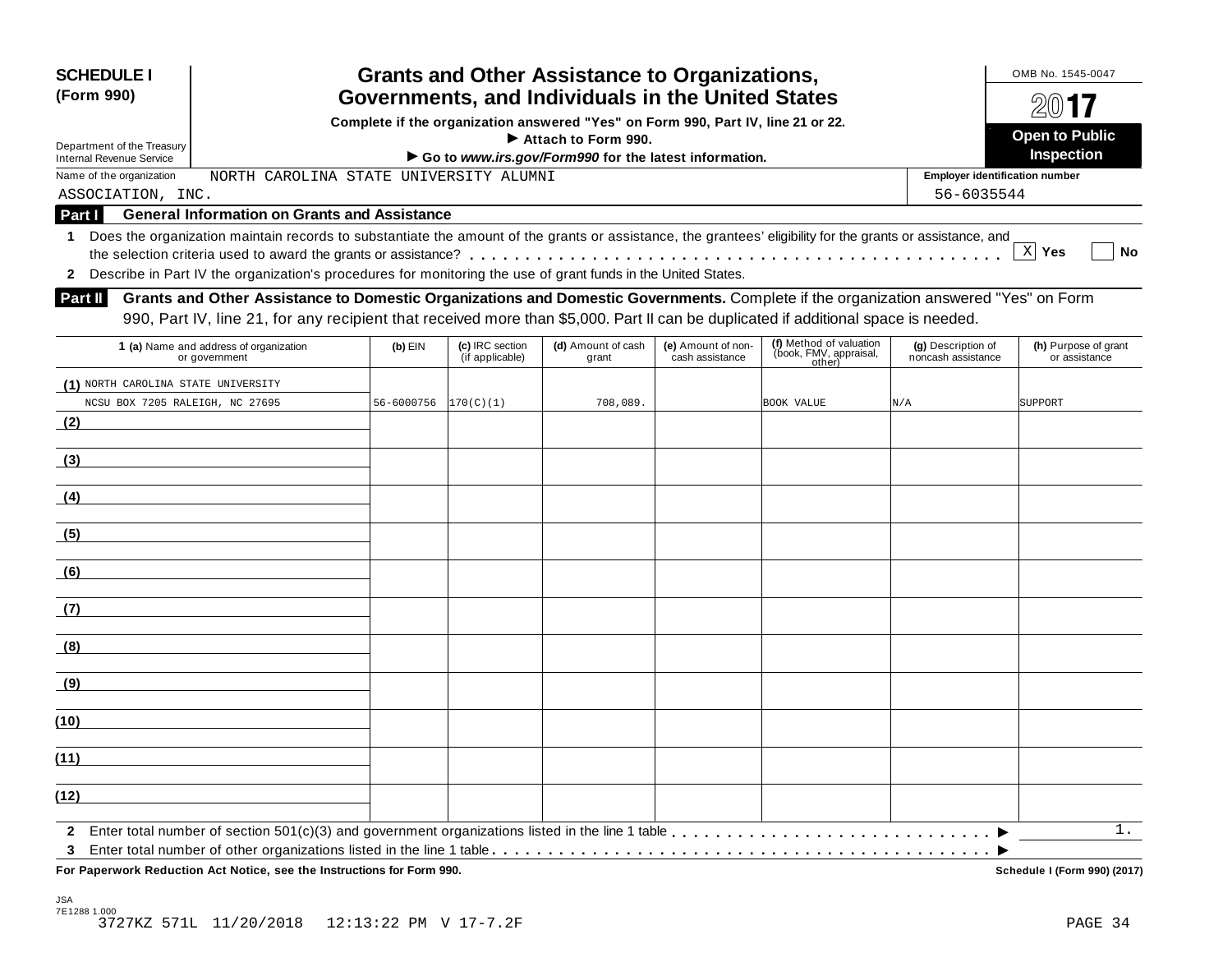#### **Grants and Other Assistance to Domestic Individuals.** Complete ifthe organization answered "Yes" on Form 990, Part IV, line 22. **Part III** Grants and Other Assistance to Domestic Individuals<br>Part III can be duplicated if additional space is needed.

| (a) Type of grant or assistance                                                                                                                                | (b) Number of<br>recipients | (c) Amount of<br>cash grant | (d) Amount of<br>non-cash assistance | (e) Method of valuation (book,<br>FMV, appraisal, other) | (f) Description of non-cash assistance |  |  |
|----------------------------------------------------------------------------------------------------------------------------------------------------------------|-----------------------------|-----------------------------|--------------------------------------|----------------------------------------------------------|----------------------------------------|--|--|
|                                                                                                                                                                |                             |                             |                                      |                                                          |                                        |  |  |
|                                                                                                                                                                |                             |                             |                                      |                                                          |                                        |  |  |
| 3                                                                                                                                                              |                             |                             |                                      |                                                          |                                        |  |  |
|                                                                                                                                                                |                             |                             |                                      |                                                          |                                        |  |  |
| 5                                                                                                                                                              |                             |                             |                                      |                                                          |                                        |  |  |
|                                                                                                                                                                |                             |                             |                                      |                                                          |                                        |  |  |
|                                                                                                                                                                |                             |                             |                                      |                                                          |                                        |  |  |
| Supplemental Information. Provide the information required in Part I, line 2, Part III, column (b); and any other additional<br><b>Part IV</b><br>information. |                             |                             |                                      |                                                          |                                        |  |  |

PART I, LINE 2:

GRANTS REPRESENT REIMBURSEMENT OF SCHOLARSHIP EXPENSES PROCESSED THROUGH

THE UNIVERSITY'S ACCOUNTING SYSTEMS, AND ARE SUBJECT TO UNIVERSITY AND

STATE OF NORTH CAROLINA GUIDELINES, IN ADDITION TO ANY RESTRICTIONS

PLACED DIRECTLY BY DONORS.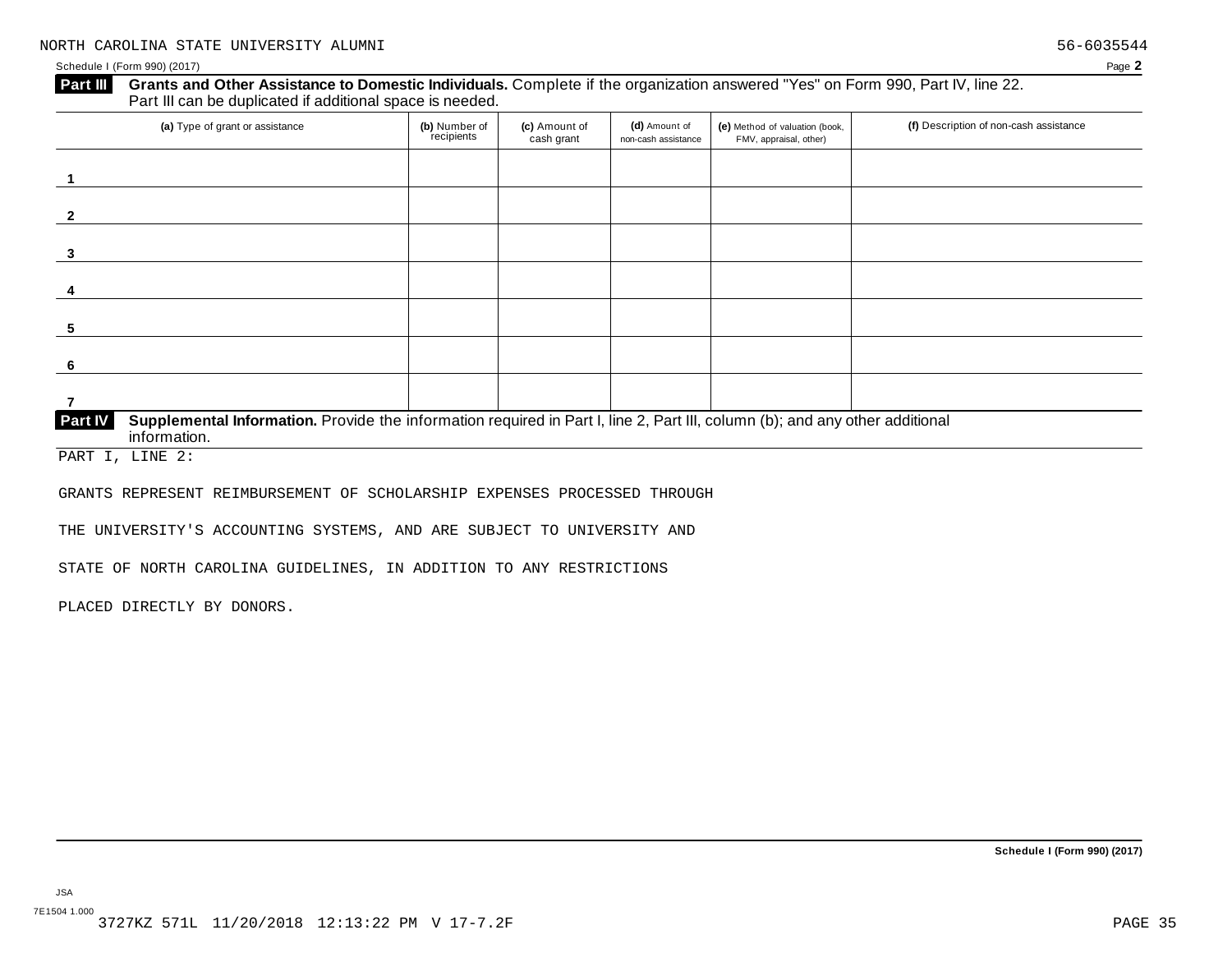|              | <b>SCHEDULE J</b>                                           | <b>Compensation Information</b>                                                                                                                                                                                     | OMB No. 1545-0047 |            |    |  |  |
|--------------|-------------------------------------------------------------|---------------------------------------------------------------------------------------------------------------------------------------------------------------------------------------------------------------------|-------------------|------------|----|--|--|
|              | (Form 990)                                                  | For certain Officers, Directors, Trustees, Key Employees, and Highest                                                                                                                                               | $201$ <b>17</b>   |            |    |  |  |
|              |                                                             | <b>Compensated Employees</b><br>Complete if the organization answered "Yes" on Form 990, Part IV, line 23.                                                                                                          | Open to Public    |            |    |  |  |
|              | Attach to Form 990.<br>Department of the Treasury           |                                                                                                                                                                                                                     |                   |            |    |  |  |
|              | <b>Internal Revenue Service</b><br>Name of the organization | Go to www.irs.gov/Form990 for instructions and the latest information.<br><b>Employer identification number</b><br>NORTH CAROLINA STATE UNIVERSITY ALUMNI                                                           | <b>Inspection</b> |            |    |  |  |
|              | ASSOCIATION, INC.                                           | 56-6035544                                                                                                                                                                                                          |                   |            |    |  |  |
| Part I       |                                                             | <b>Questions Regarding Compensation</b>                                                                                                                                                                             |                   |            |    |  |  |
|              |                                                             |                                                                                                                                                                                                                     |                   | <b>Yes</b> | No |  |  |
|              |                                                             | 1a Check the appropriate box(es) if the organization provided any of the following to or for a person listed on Form                                                                                                |                   |            |    |  |  |
|              |                                                             | 990, Part VII, Section A, line 1a. Complete Part III to provide any relevant information regarding these items.                                                                                                     |                   |            |    |  |  |
|              |                                                             | First-class or charter travel<br>Housing allowance or residence for personal use                                                                                                                                    |                   |            |    |  |  |
|              |                                                             | Payments for business use of personal residence<br>Travel for companions                                                                                                                                            |                   |            |    |  |  |
|              |                                                             | Health or social club dues or initiation fees<br>Tax indemnification and gross-up payments                                                                                                                          |                   |            |    |  |  |
|              |                                                             | Discretionary spending account<br>Personal services (such as, maid, chauffeur, chef)                                                                                                                                |                   |            |    |  |  |
| b            |                                                             | If any of the boxes on line 1a are checked, did the organization follow a written policy regarding payment                                                                                                          |                   |            |    |  |  |
|              |                                                             | or reimbursement or provision of all of the expenses described above? If "No," complete Part III to                                                                                                                 |                   |            |    |  |  |
|              |                                                             |                                                                                                                                                                                                                     | 1b                |            |    |  |  |
| $\mathbf{2}$ |                                                             | Did the organization require substantiation prior to reimbursing or allowing expenses incurred by all                                                                                                               |                   |            |    |  |  |
|              |                                                             | directors, trustees, and officers, including the CEO/Executive Director, regarding the items checked on line                                                                                                        |                   |            |    |  |  |
|              |                                                             |                                                                                                                                                                                                                     | $\mathbf{2}$      |            |    |  |  |
| 3            |                                                             | Indicate which, if any, of the following the filing organization used to establish the compensation of the                                                                                                          |                   |            |    |  |  |
|              |                                                             | organization's CEO/Executive Director. Check all that apply. Do not check any boxes for methods used by a<br>related organization to establish compensation of the CEO/Executive Director, but explain in Part III. |                   |            |    |  |  |
|              |                                                             | Compensation committee<br>Written employment contract                                                                                                                                                               |                   |            |    |  |  |
|              |                                                             | Independent compensation consultant<br>Compensation survey or study                                                                                                                                                 |                   |            |    |  |  |
|              |                                                             | Form 990 of other organizations<br>Approval by the board or compensation committee                                                                                                                                  |                   |            |    |  |  |
|              |                                                             |                                                                                                                                                                                                                     |                   |            |    |  |  |
| 4            |                                                             | During the year, did any person listed on Form 990, Part VII, Section A, line 1a, with respect to the filing<br>organization or a related organization:                                                             |                   |            |    |  |  |
| а            |                                                             | Receive a severance payment or change-of-control payment?                                                                                                                                                           | 4a                |            | Χ  |  |  |
| b            |                                                             | Participate in, or receive payment from, a supplemental nonqualified retirement plan?.                                                                                                                              | 4b                |            | Χ  |  |  |
| c            |                                                             | Participate in, or receive payment from, an equity-based compensation arrangement?                                                                                                                                  | 4c                |            | Χ  |  |  |
|              |                                                             | If "Yes" to any of lines 4a-c, list the persons and provide the applicable amounts for each item in Part III.                                                                                                       |                   |            |    |  |  |
|              |                                                             |                                                                                                                                                                                                                     |                   |            |    |  |  |
|              |                                                             | Only section 501(c)(3), 501(c)(4), and 501(c)(29) organizations must complete lines 5-9.                                                                                                                            |                   |            |    |  |  |
| 5            |                                                             | For persons listed on Form 990, Part VII, Section A, line 1a, did the organization pay or accrue any                                                                                                                |                   |            |    |  |  |
|              |                                                             | compensation contingent on the revenues of:                                                                                                                                                                         |                   |            |    |  |  |
| a            |                                                             |                                                                                                                                                                                                                     | 5a                |            | Χ  |  |  |
| b            |                                                             |                                                                                                                                                                                                                     | 5b                |            | Χ  |  |  |
|              |                                                             | If "Yes" on line 5a or 5b, describe in Part III.                                                                                                                                                                    |                   |            |    |  |  |
| 6            |                                                             | For persons listed on Form 990, Part VII, Section A, line 1a, did the organization pay or accrue any<br>compensation contingent on the net earnings of:                                                             |                   |            |    |  |  |
| a            |                                                             |                                                                                                                                                                                                                     | 6a                |            | Χ  |  |  |
| b            |                                                             |                                                                                                                                                                                                                     | 6b                |            | X  |  |  |
|              |                                                             | If "Yes" on line 6a or 6b, describe in Part III.                                                                                                                                                                    |                   |            |    |  |  |
| 7            |                                                             | For persons listed on Form 990, Part VII, Section A, line 1a, did the organization provide any nonfixed                                                                                                             |                   |            |    |  |  |
|              |                                                             | payments not described on lines 5 and 6? If "Yes," describe in Part III.                                                                                                                                            | 7                 |            | X  |  |  |
| 8            |                                                             | Were any amounts reported on Form 990, Part VII, paid or accrued pursuant to a contract that was subject                                                                                                            |                   |            |    |  |  |
|              |                                                             | to the initial contract exception described in Regulations section 53.4958-4(a)(3)? If "Yes," describe                                                                                                              |                   |            |    |  |  |
|              |                                                             |                                                                                                                                                                                                                     | 8                 |            | Χ  |  |  |
| 9            |                                                             | If "Yes" on line 8, did the organization also follow the rebuttable presumption procedure described in                                                                                                              |                   |            |    |  |  |
|              |                                                             |                                                                                                                                                                                                                     | 9                 |            |    |  |  |

**For Paperwork Reduction Act Notice, see the Instructions for Form 990. Schedule J (Form 990) 2017**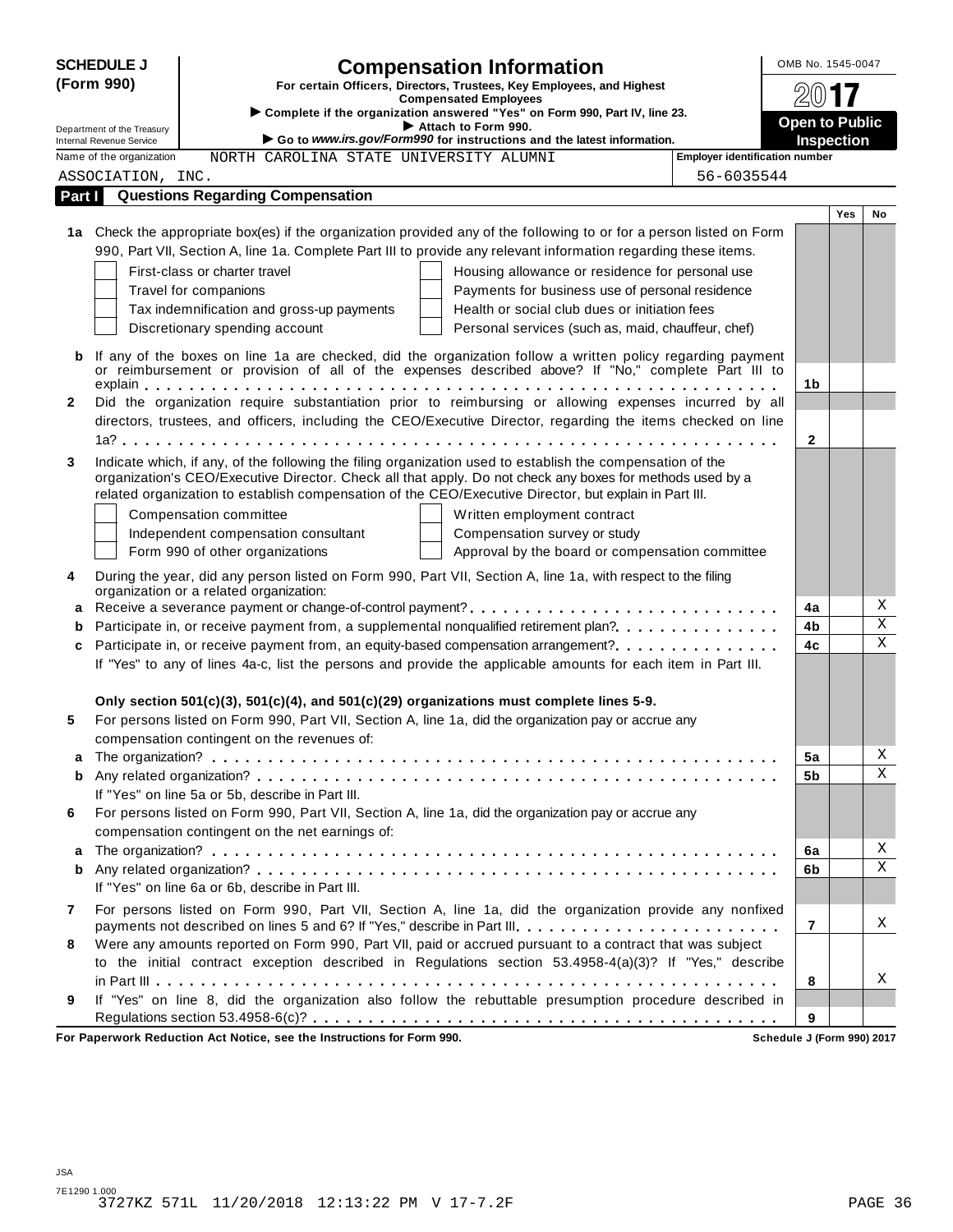Schedule <sup>J</sup> (Form 990) <sup>2017</sup> Page **2**

## **Part II Officers, Directors, Trustees, Key Employees, and Highest Compensated Employees.** Use duplicate copies ifadditional space is needed.

For each individual whose compensation must be reported on Schedule J, report compensation from the organization on row (i) and from related organizations, described in the instructions, on row (ii). Do not list any individuals that aren't listed on Form 990, Part VII.

Note: The sum of columns (B)(i)-(iii) for each listed individual must equal the total amount of Form 990, Part VII, Section A, line 1a, applicable column (D) and (E) amounts for that individual.

|                      |      |                          | (B) Breakdown of W-2 and/or 1099-MISC compensation |                                           | (C) Retirement and             | (D) Nontaxable   | (E) Total of columns | (F) Compensation                                           |
|----------------------|------|--------------------------|----------------------------------------------------|-------------------------------------------|--------------------------------|------------------|----------------------|------------------------------------------------------------|
| (A) Name and Title   |      | (i) Base<br>compensation | (ii) Bonus & incentive<br>compensation             | (iii) Other<br>reportable<br>compensation | other deferred<br>compensation | benefits         | $(B)(i)-(D)$         | in column (B) reported<br>as deferred on prior<br>Form 990 |
| DEREK R BRYAN        | (i)  | $\mathbf 0$              | $\mathbf{0}$ .                                     | $\mathsf 0$ .                             | $\overline{0}$ .               | 0.               | $\mathbf 0$ .        | $0$ .                                                      |
| 1ASSISTANT TREASURER | (i)  | 139,500                  | $\mathbf{0}$ .                                     | $0$ .                                     | 23,489.                        | 5,773.           | 168,762.             | $\overline{0}$ .                                           |
| MARY PELOQUIN-DODD   | (i)  | $\mathbf 0$              | $\mathsf{0}$ .                                     | 0.                                        | $\mathbf{0}$ .                 | 0.               | $\mathbf{0}$ .       | $\overline{0}$ .                                           |
| 2ASSISTANT TREASURER | (i)  | 268,225                  | $\mathsf{O}$ .                                     | $\mathbf{0}$ .                            | 35,231                         | 5,773.           | 309,229              | $0$ .                                                      |
| BRIAN C SISCHO       | (i)  | $\mathsf{O}$             | $\mathbf 0$ .                                      | $\overline{0}$ .                          | $\mathsf{O}$ .                 | $\overline{0}$ . | $\mathbf 0$          | $\overline{0}$ .                                           |
| 3EX-OFFICIO          | (i)  | 560, 647                 | 1,528                                              | $\mathsf 0$ .                             | 35,748.                        | 5,773.           | 603,696.             | $\overline{0}$ .                                           |
| RALPH E SUGGS        | (i)  | $\mathbf 0$              | 0                                                  | $\mathsf 0$ .                             | $\mathbf{0}$ .                 | $\mathbf 0$ .    | $\mathbf{0}$ .       | $\overline{0}$ .                                           |
| 4EXECUTIVE DIRECTOR  | (i)  | 225,417.                 | 4,871                                              | $\overline{0}$ .                          | 37,955.                        | 0.               | 268, 243.            | $\overline{0}$ .                                           |
| JILL TASAICO         | (i)  | $\mathsf{O}$             | 0                                                  | 0.                                        | $\mathsf{O}$ .                 | 0.               | $\mathbf 0$ .        | $\overline{\overline{\mathfrak{o}}\hspace{0.5pt}}$ .       |
| 5ASSISTANT TREASURER | (ii) | 158,340                  | $\mathsf{O}$ .                                     | $0$ .                                     | 26,657.                        | 5,773.           | 190,770.             | $\overline{0}$ .                                           |
|                      | (i)  |                          |                                                    |                                           |                                |                  |                      |                                                            |
| 6                    | (i)  |                          |                                                    |                                           |                                |                  |                      |                                                            |
|                      | (i)  |                          |                                                    |                                           |                                |                  |                      |                                                            |
| 7                    | (i)  |                          |                                                    |                                           |                                |                  |                      |                                                            |
|                      | (i)  |                          |                                                    |                                           |                                |                  |                      |                                                            |
| 8                    | (i)  |                          |                                                    |                                           |                                |                  |                      |                                                            |
|                      | (i)  |                          |                                                    |                                           |                                |                  |                      |                                                            |
| 9                    | (i)  |                          |                                                    |                                           |                                |                  |                      |                                                            |
|                      | (i)  |                          |                                                    |                                           |                                |                  |                      |                                                            |
| 10                   | (i)  |                          |                                                    |                                           |                                |                  |                      |                                                            |
|                      | (i)  |                          |                                                    |                                           |                                |                  |                      |                                                            |
| 11                   | (i)  |                          |                                                    |                                           |                                |                  |                      |                                                            |
|                      | (i)  |                          |                                                    |                                           |                                |                  |                      |                                                            |
| 12                   | (i)  |                          |                                                    |                                           |                                |                  |                      |                                                            |
|                      | (i)  |                          |                                                    |                                           |                                |                  |                      |                                                            |
| 13                   | (i)  |                          |                                                    |                                           |                                |                  |                      |                                                            |
|                      | (i)  |                          |                                                    |                                           |                                |                  |                      |                                                            |
| 14                   | (i)  |                          |                                                    |                                           |                                |                  |                      |                                                            |
|                      | (i)  |                          |                                                    |                                           |                                |                  |                      |                                                            |
| 15                   | (i)  |                          |                                                    |                                           |                                |                  |                      |                                                            |
|                      | (i)  |                          |                                                    |                                           |                                |                  |                      |                                                            |
| 16                   | (i)  |                          |                                                    |                                           |                                |                  |                      |                                                            |

**Schedule J (Form 990) 2017**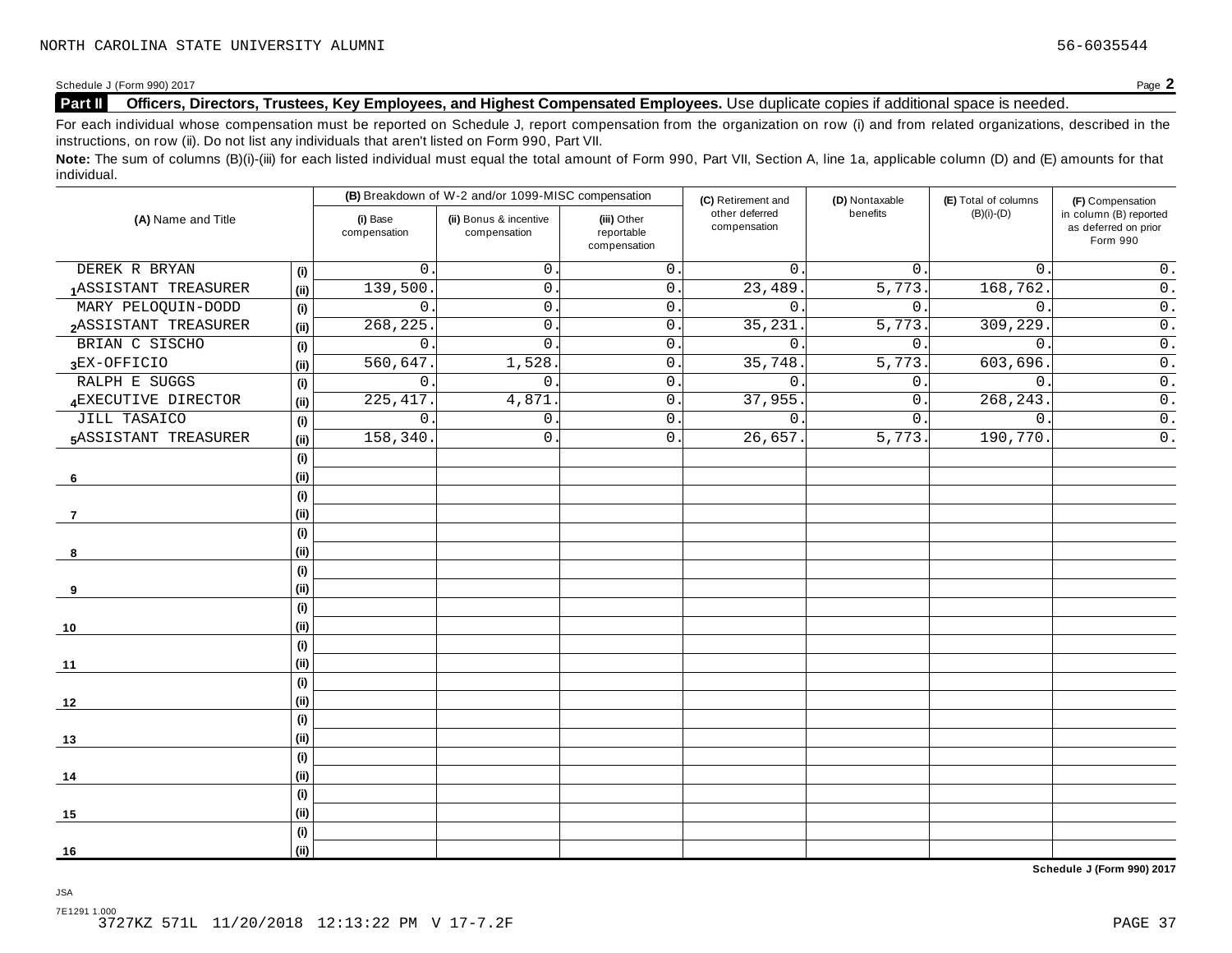Schedule J (Form 990) 2017 Page **3**

## **Part III Supplemental Information**

Provide the information, explanation, or descriptions required for Part I, lines 1a, 1b, 3, 4a, 4b, 4c, 5a, 5b, 6a, 6b, 7, and 8, and for Part II. Also complete this part for any additional information.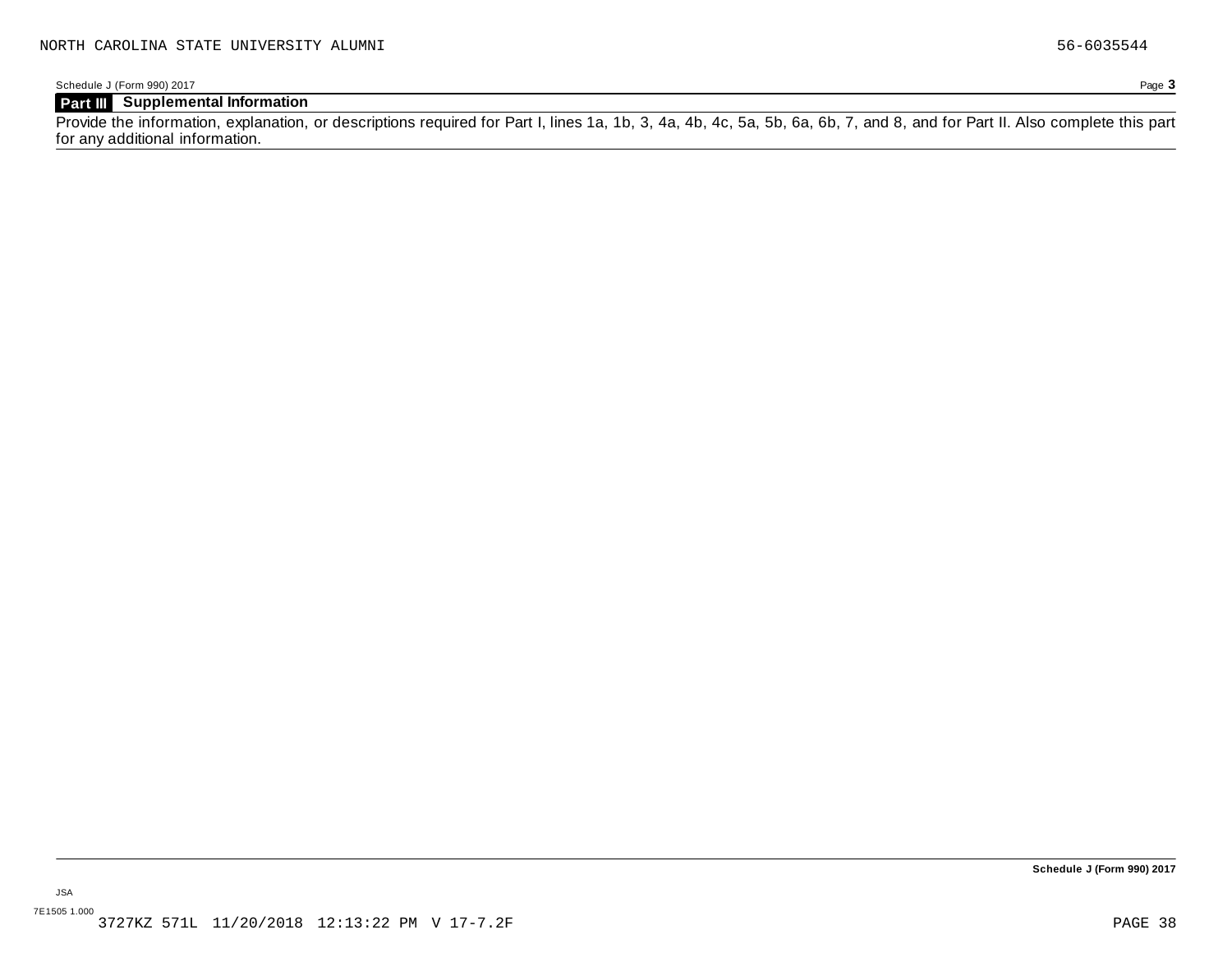# SCHEDULE M<br>
(Form 990) **Schedule Moncash Contributions**<br>  $\begin{array}{r} \hline \text{OMB No. 1545-0047} \\ \hline \text{Complete if the organizations answered "Yes" on Form 990 Part IV lines 29 or 30.} \end{array}$

**Department of the Treasury<br>Internal Revenue Service** 

**Examplete** if the organizations answered "Yes" on Form 990, Part IV, lines 29 or 30. △<del>Ⅳ</del><br>▶ Attach to Form 990. **Department of the Treasury** ▶ Attach to Form 990.<br>Internal Revenue Service ▶ Go to *www.irs.gov/Form990* for the latest information.<br>Nome of the organization and property. Galbert 23 Department in the latest information.

Name of the organization **MORTH CAROLINA STATE UNIVERSITY ALUMNI Employer identification number** 

|              | <b>Types of Property</b><br>Part I                                                                                                                                                                                                 |                               |                                                                            |                                                                                    |                                                              |
|--------------|------------------------------------------------------------------------------------------------------------------------------------------------------------------------------------------------------------------------------------|-------------------------------|----------------------------------------------------------------------------|------------------------------------------------------------------------------------|--------------------------------------------------------------|
|              |                                                                                                                                                                                                                                    | (a)<br>Check if<br>applicable | (b)<br>Number of contributions or<br>items contributed                     | (c)<br>Noncash contribution<br>amounts reported on<br>Form 990, Part VIII, line 1g | (d)<br>Method of determining<br>noncash contribution amounts |
| 1            | Art - Works of art                                                                                                                                                                                                                 |                               |                                                                            |                                                                                    |                                                              |
| $\mathbf{2}$ | Art - Historical treasures                                                                                                                                                                                                         |                               |                                                                            |                                                                                    |                                                              |
| 3            | Art - Fractional interests                                                                                                                                                                                                         |                               |                                                                            |                                                                                    |                                                              |
| 4            | Books and publications <b>Solutions</b>                                                                                                                                                                                            |                               |                                                                            |                                                                                    |                                                              |
| 5            | Clothing and household                                                                                                                                                                                                             |                               |                                                                            |                                                                                    |                                                              |
|              | goods.                                                                                                                                                                                                                             |                               |                                                                            |                                                                                    |                                                              |
| 6            | Cars and other vehicles                                                                                                                                                                                                            |                               |                                                                            |                                                                                    |                                                              |
| 7            | Boats and planes <b>contained by the set of the set of the set of the set of the set of the set of the set of the set of the set of the set of the set of the set of the set of the set of the set of the set of the set of th</b> |                               |                                                                            |                                                                                    |                                                              |
| 8            | Intellectual property entering the state of                                                                                                                                                                                        |                               |                                                                            |                                                                                    |                                                              |
| 9            | Securities - Publicly traded                                                                                                                                                                                                       | X                             | $\overline{2}$ .                                                           | 113,277.                                                                           | <b>FMV</b>                                                   |
| 10           | Securities - Closely held stock                                                                                                                                                                                                    |                               |                                                                            |                                                                                    |                                                              |
| 11           | Securities - Partnership, LLC,                                                                                                                                                                                                     |                               |                                                                            |                                                                                    |                                                              |
|              | or trust interests experience that the set of the set of the set of the set of the set of the set of the set of the set of the set of the set of the set of the set of the set of the set of the set of the set of the set of      |                               |                                                                            |                                                                                    |                                                              |
| 12           | Securities - Miscellaneous                                                                                                                                                                                                         |                               |                                                                            |                                                                                    |                                                              |
| 13           | Qualified conservation                                                                                                                                                                                                             |                               |                                                                            |                                                                                    |                                                              |
|              | contribution - Historic                                                                                                                                                                                                            |                               |                                                                            |                                                                                    |                                                              |
|              | structures                                                                                                                                                                                                                         |                               |                                                                            |                                                                                    |                                                              |
| 14           | Qualified conservation                                                                                                                                                                                                             |                               |                                                                            |                                                                                    |                                                              |
|              | contribution - Other <b>Contribution</b>                                                                                                                                                                                           |                               |                                                                            |                                                                                    |                                                              |
| 15           | Real estate - Residential                                                                                                                                                                                                          |                               |                                                                            |                                                                                    |                                                              |
|              | Real estate - Commercial                                                                                                                                                                                                           |                               |                                                                            |                                                                                    |                                                              |
| 16           | Real estate - Other <b>New York 1988</b>                                                                                                                                                                                           |                               |                                                                            |                                                                                    |                                                              |
| 17<br>18     | Collectibles                                                                                                                                                                                                                       |                               | the contract of the contract of the contract of the                        |                                                                                    |                                                              |
|              |                                                                                                                                                                                                                                    |                               | the control of the control of the control of the control of the control of |                                                                                    |                                                              |
| 19           | Food inventory                                                                                                                                                                                                                     |                               | the contract of the contract of the contract of the                        |                                                                                    |                                                              |
| 20           | Drugs and medical supplies                                                                                                                                                                                                         |                               | the control of the control of the control of the control of the control of |                                                                                    |                                                              |
| 21           | Taxidermy                                                                                                                                                                                                                          |                               | the control of the control of the control of the control of the control of |                                                                                    |                                                              |
| 22           | Historical artifacts <b>All Accords</b>                                                                                                                                                                                            |                               |                                                                            |                                                                                    |                                                              |
| 23           | Scientific specimens <b>contains</b>                                                                                                                                                                                               |                               |                                                                            |                                                                                    |                                                              |
| 24           | Archeological artifacts<br>Other C IRA ROLLOVER                                                                                                                                                                                    | X                             | 5.                                                                         | 70,500.                                                                            | FMV                                                          |
| 25           |                                                                                                                                                                                                                                    |                               |                                                                            |                                                                                    |                                                              |
| 26           |                                                                                                                                                                                                                                    |                               |                                                                            |                                                                                    |                                                              |
| 27           | Other $\blacktriangleright$ ( $\_\_$                                                                                                                                                                                               |                               |                                                                            |                                                                                    |                                                              |
| 28           | Other $\blacktriangleright$ (                                                                                                                                                                                                      |                               |                                                                            |                                                                                    |                                                              |
|              | 29 Number of Forms 8283 received by the organization during the tax year for contributions for                                                                                                                                     |                               |                                                                            |                                                                                    |                                                              |
|              | which the organization completed Form 8283, Part IV, Donee Acknowledgement                                                                                                                                                         |                               |                                                                            |                                                                                    | 29                                                           |
|              |                                                                                                                                                                                                                                    |                               |                                                                            |                                                                                    | Yes  <br>No                                                  |
|              | 30a During the year, did the organization receive by contribution any property reported in Part I, lines 1 through                                                                                                                 |                               |                                                                            |                                                                                    |                                                              |
|              | 28, that it must hold for at least three years from the date of the initial contribution, and which isn't required                                                                                                                 |                               |                                                                            |                                                                                    |                                                              |
|              |                                                                                                                                                                                                                                    |                               |                                                                            |                                                                                    | 30a                                                          |
|              | <b>b</b> If "Yes," describe the arrangement in Part II.                                                                                                                                                                            |                               |                                                                            |                                                                                    |                                                              |
| 31           | Does the organization have a gift acceptance policy that requires the review of any nonstandard                                                                                                                                    |                               |                                                                            |                                                                                    |                                                              |
|              |                                                                                                                                                                                                                                    |                               |                                                                            |                                                                                    | 31                                                           |
|              |                                                                                                                                                                                                                                    |                               |                                                                            |                                                                                    |                                                              |
|              | 32a Does the organization hire or use third parties or related organizations to solicit, process, or sell noncash                                                                                                                  |                               |                                                                            |                                                                                    |                                                              |
|              |                                                                                                                                                                                                                                    |                               |                                                                            |                                                                                    | 32a                                                          |
|              | <b>b</b> If "Yes," describe in Part II.                                                                                                                                                                                            |                               |                                                                            |                                                                                    |                                                              |
|              | 33 If the organization didn't report an amount in column (c) for a type of property for which column (a) is checked,<br>describe in Part II.                                                                                       |                               |                                                                            |                                                                                    |                                                              |

JSA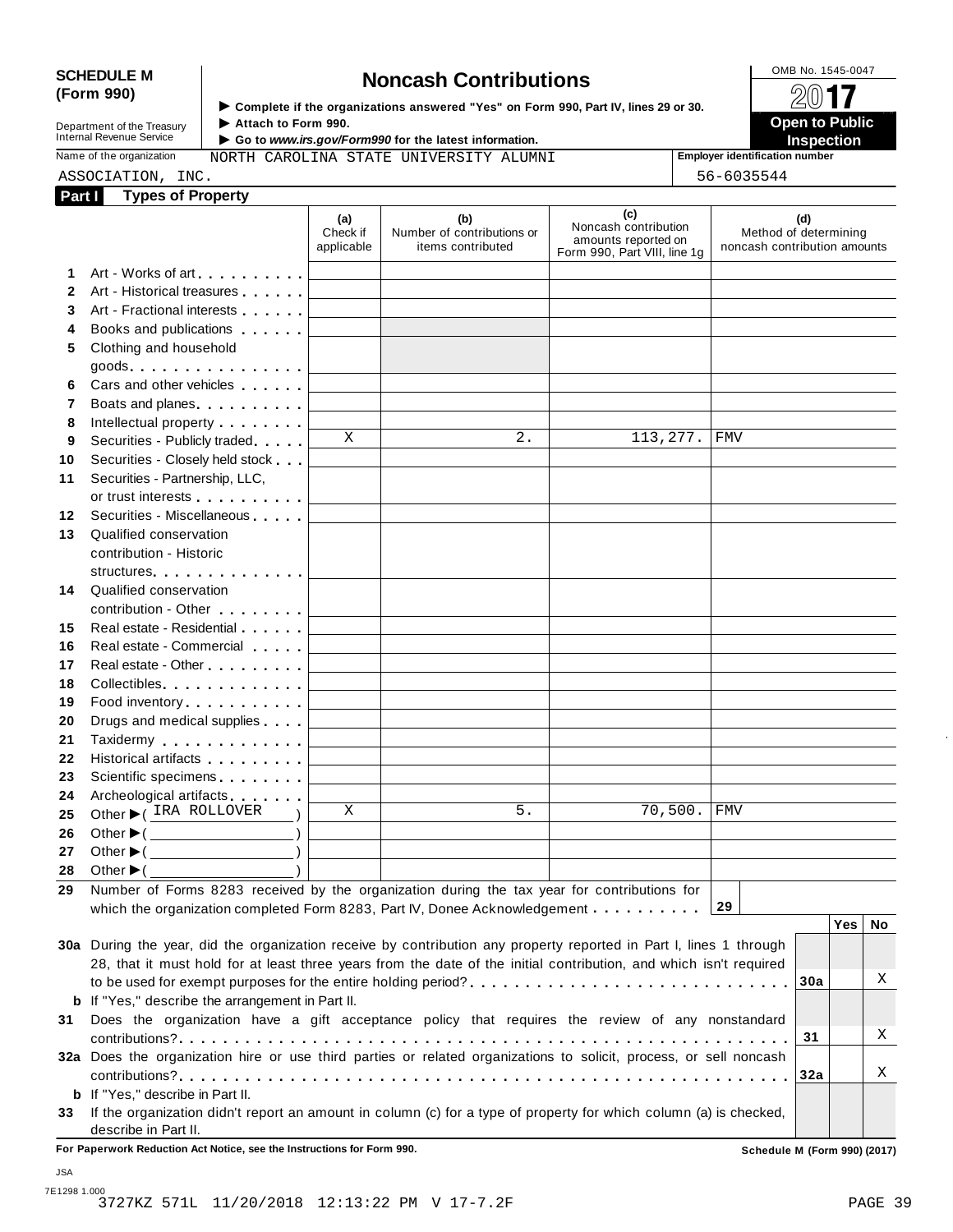**Supplemental Information.** Provide the information required by Part I, lines 30b, 32b, and 33, and whether the organization is reporting in Part I, column (b), the number of contributions, the number of items received, or a combination of both. Also complete this part for any additional information. **Part II**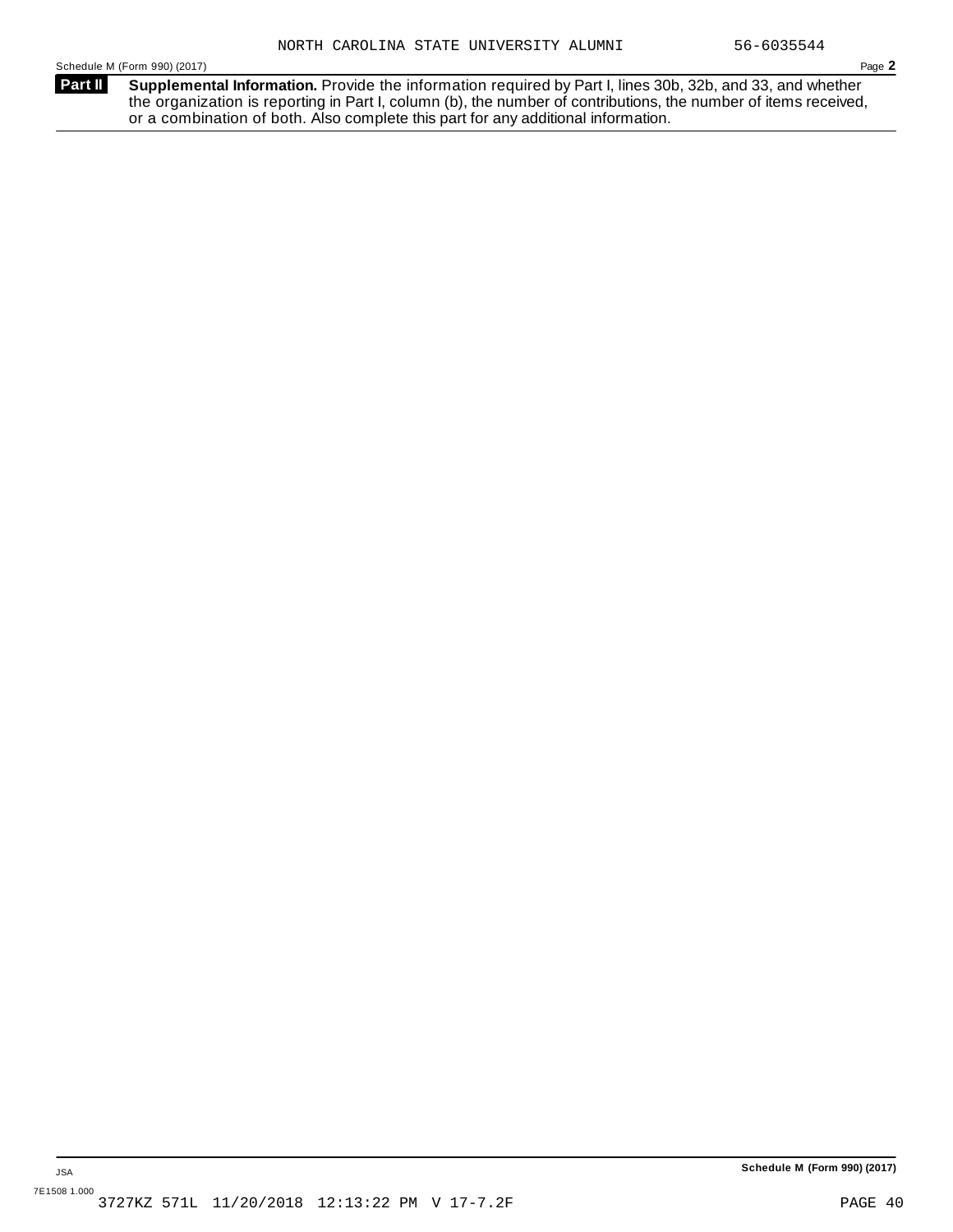## **SCHEDULE O** Supplemental Information to Form 990 or 990-EZ DMB No. 1545-0047

**(Form 990 or 990-EZ) Complete to provide information for responses to specific questions on Form 990 or 990-EZ** or to provide any additional information. I**Attach to Form <sup>990</sup> or 990-EZ. Open to Public**

Information about Schedule O (Form 990 or 990-EZ) and its instructions is at www.irs.gov/form990.



Department of the Treasury<br>Internal Revenue Service

|                          |       |                       |       |                         |        | .                                     |
|--------------------------|-------|-----------------------|-------|-------------------------|--------|---------------------------------------|
| Name of the organization | NORTH | TNA .<br>$\cap$ AROL) | STATE | IVERSITY<br><b>TINT</b> | ALUMN1 | <b>Employer identification number</b> |
| INC.<br>ASSOCIATION      |       |                       |       |                         |        | 56-6035544                            |

FORM 990, PAGE 1, LINE J:

WEBSITE - HTTP://FOUNDATIONSACCOUNTING.OFA.NCSU.EDU/FOUNDATIONS/NCSTATE

UNIVERSITY-ALUMNI-ASSOCIATION-INC

FORM 990, PART VI, SECTION A, LINE 1A:

EXECUTIVE COMMITTEE

1. THE EXECUTIVE COMMITTEE SHALL BE COMPOSED OF THE PRESIDENT, VICE PRESIDENT, IMMEDIATE PAST PRESIDENT, SECRETARY-TREASURER AND SUCH ADDITIONAL MEMBERS OF THE BOARD AS ARE APPOINTED BY THE PRESIDENT, NOT TO EXCEED TEN. MEMBERS OF THE EXECUTIVE COMMITTEE SHALL SERVE UNTIL DECEMBER 31 OF THE CURRENT YEAR OR UNTIL THEIR SUCCESSORS ARE DULY CHOSEN AND QUALIFIED. THE EXECUTIVE DIRECTOR SHALL BE A MEMBER.

2. THE EXECUTIVE COMMITTEE SHALL POSSESS AND IS AUTHORIZED TO EXERCISE ALL POWERS OF THE BOARD OF DIRECTORS AND SHALL BE RESPONSIBLE FOR CONDUCT AND AFFAIRS OF THE ASSOCIATION IN THE INTERIM BETWEEN BOARD MEETINGS, EXCEPT THE FOLLOWING:

ARTICLE III, SECTION 1B- ELECTION OF HONORARY MEMBERS ARTICLE III, SECTION 3A- FILLING VACANCIES AMONG ELECTED OFFICERS ARTICLE VII, SECTION 2- ADMINISTRATION AND MANAGEMENT OF PERMANENT FUNDS ARTICLE VII, SECTION 3- MAKING AGREEMENTS RELATIVE TO GIFTS OR BEQUESTS ARTICLE VIII- ADOPTING OR AMENDING BYLAWS

3. THE EXECUTIVE COMMITTEE SHALL MEET AT SUCH TIME AND PLACE AS MAY BE DESIGNATED BY THE PRESIDENT. NOTICE OF THE MEETING OF THE EXECUTIVE COMMITTEE SHALL BE COMMUNICATED TO MEMBERS THROUGH COMMONLY ACCEPTED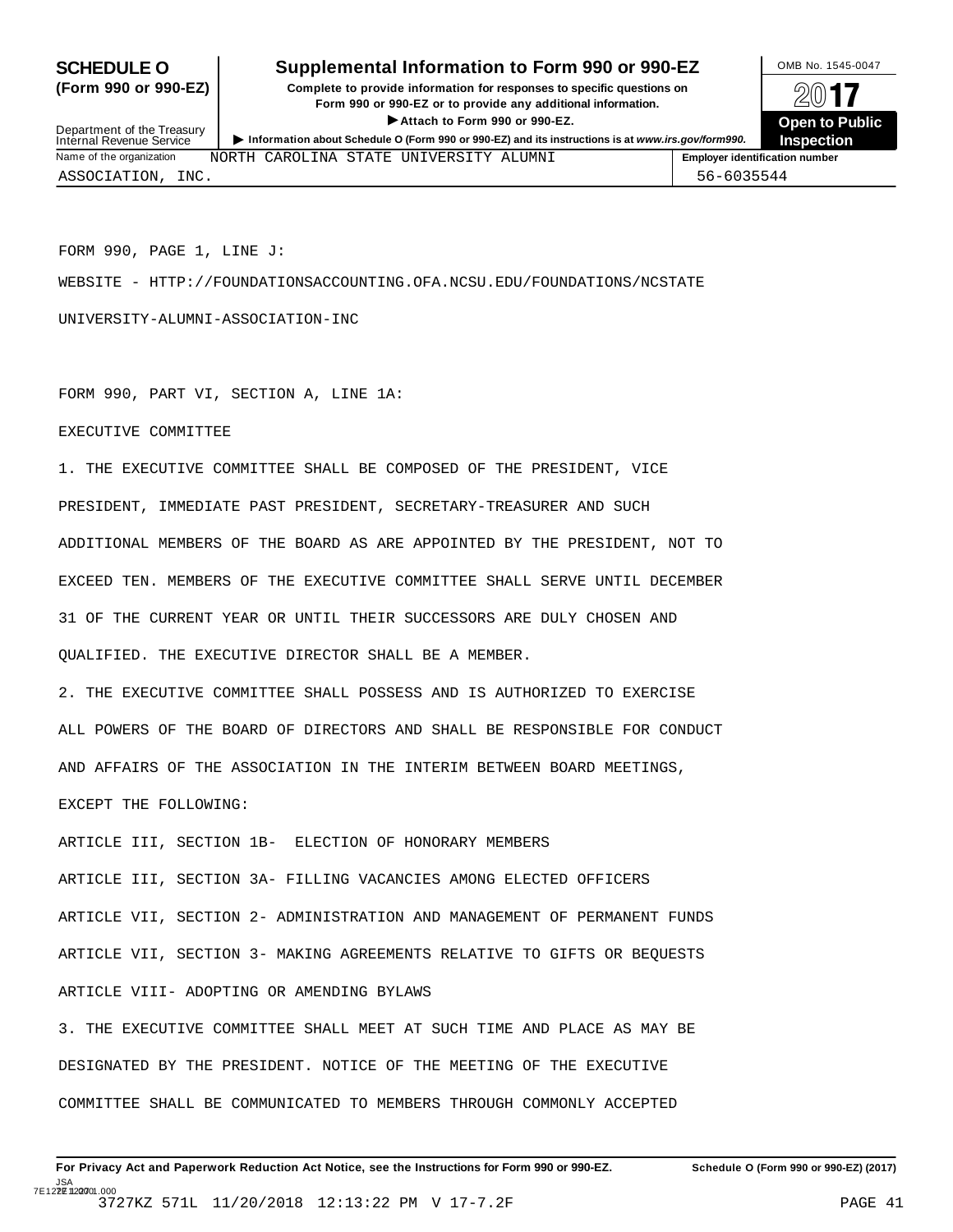| Schedule O (Form 990 or 990-EZ) 2017 |  |  |  |                                        |  | Page $\blacktriangle$                 |  |
|--------------------------------------|--|--|--|----------------------------------------|--|---------------------------------------|--|
| Name of the organization             |  |  |  | NORTH CAROLINA STATE UNIVERSITY ALUMNI |  | <b>Employer identification number</b> |  |
| INC.<br>ASSOCIATION,                 |  |  |  |                                        |  | 56-6035544                            |  |

COMMUNICATION METHODS (E-MAIL, MAIL, FAX, TELEPHONE) AT LEAST FIVE DAYS IN ADVANCE OF SUCH MEETING. IF THE COMMITTEE MEETS BY TELECONFERENCE, NOTICE SHALL BE ISSUED TO THE MEMBERS AS SOON AS POSSIBLE IN ADVANCE OF THE TELECONFERENCE. TWO-THIRDS OF THE EXECUTIVE COMMITTEE MEMBERS SHALL CONSTITUTE A QUORUM FOR THE TRANSACTION OF OFFICIAL BUSINESS AND AN AFFIRMATIVE VOTE OF THE SIMPLE MAJORITY WILL CONSTITUTE AN ACT OF THE EXECUTIVE COMMITTEE. THE EXECUTIVE COMMITTEE SHALL ALSO BE EMPOWERED TO ACT BY THE WRITTEN CONSENT OF THE SIMPLE MAJORITY OF THE EXECUTIVE COMMITTEE, ALTHOUGH NOT FORMALLY CONVENED. IN THE EVENT THE EXECUTIVE COMMITTEE SHALL BE EQUALLY DIVIDED ON ANY MATTER, SUCH MATTER SHALL BE REFERRED TO THE BOARD OF DIRECTORS.

FORM 990, PART VI, SECTION B, LINE 11: THE DRAFT 990 IS DISTRIBUTED TO THE AUDIT & INVESTMENT COMMITTEE FOR THEIR REVIEW AND IS MADE AVAILABLE TO ALL BOARD MEMBERS FOR THEIR REVIEW PRIOR TO FILING.

#### FORM 990, PART VI, SECTION B, LINE 12C:

AT THE BEGINNING OF EACH BOARD MEETING, THE PRESIDENT OF THE BOARD READS THE FOLLOWING ETHICS POLICY: "AS CHAIR OF THE ALUMNI ASSOCIATION, IT IS MY RESPONSIBILITY TO REMIND ALL MEMBERS OF THE COMMITTEE OF THEIR DUTY UNDER THE STATE GOVERNMENT ETHICS ACT TO AVOID CONFLICTS OF INTEREST AND APPEARANCES OF CONFLICT OF INTEREST AS REQUIRED BY THIS ACT. EACH MEMBER HAS RECEIVED THE AGENDA AND RELATED INFORMATION FOR THIS MEETING. IF ANY MEMBER KNOWS OF ANY CONFLICT OF INTEREST OR APPEARANCE OF CONFLICT WITH RESPECT TO ANY MATTER COMING BEFORE THE ALUMNI ASSOCIATION AT THIS

JSA 7E1228 1.000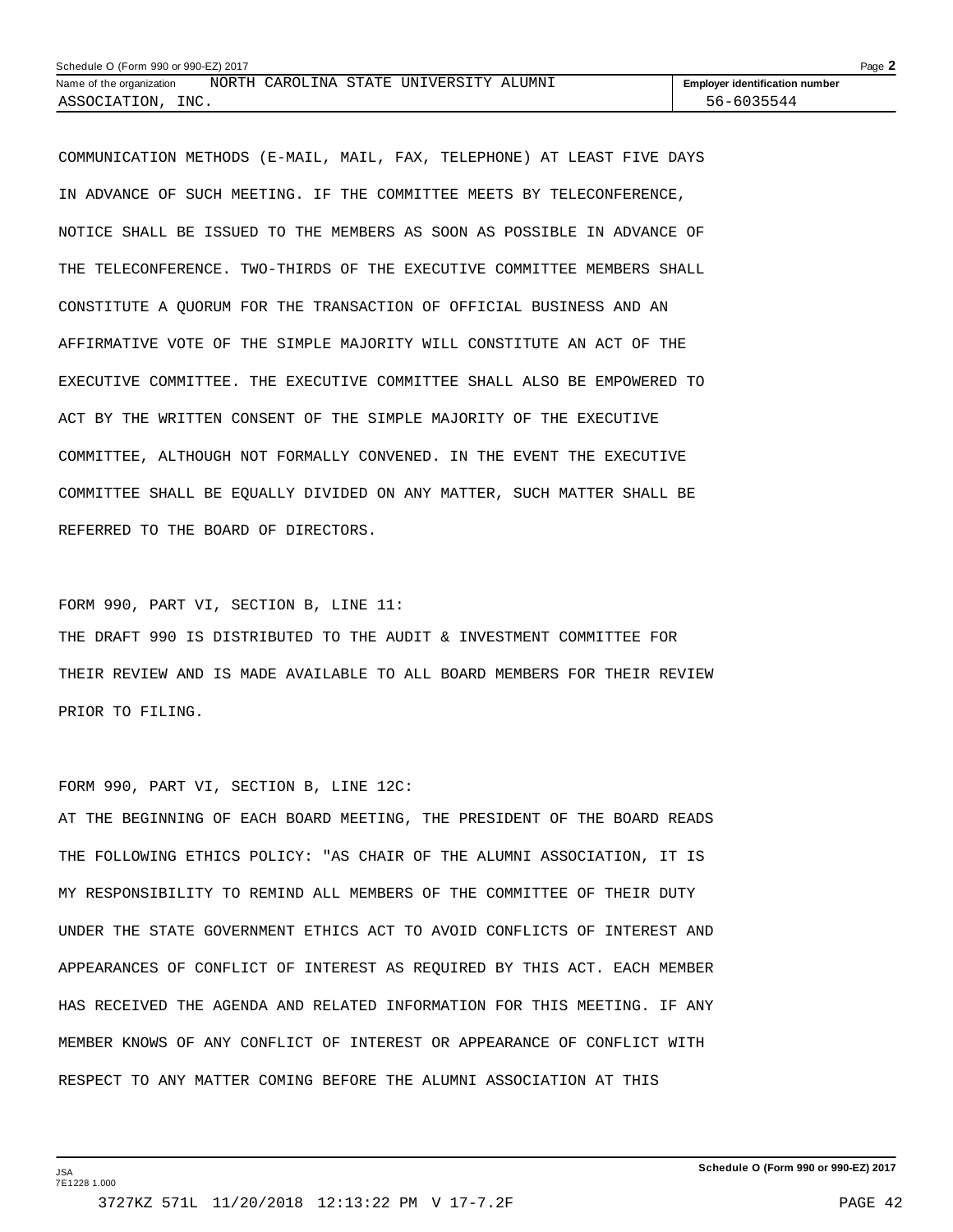| Schedule O (Form 990 or 990-EZ) 2017 |  |  |  |                                        |  | Page $\blacktriangle$                 |  |
|--------------------------------------|--|--|--|----------------------------------------|--|---------------------------------------|--|
| Name of the organization             |  |  |  | NORTH CAROLINA STATE UNIVERSITY ALUMNI |  | <b>Employer identification number</b> |  |
| INC.<br>ASSOCIATION,                 |  |  |  |                                        |  | 56-6035544                            |  |

MEETING, THE CONFLICT OR APPEARANCE OF CONFLICT SHOULD BE IDENTIFIED AT THIS TIME." IF A CONFLICT IS IDENTIFIED, THE MEMBER WHO HAS THE CONFLICT SHOULD RECUSE HIMSELF OR HERSELF FROM ANY DISCUSSION OR CONSIDERATION OF THE AGENDA ITEM. RECUSAL MEANS LEAVING THE ROOM AND NOT PARTICIPATING IN ANY DISCUSSION OR CONSIDERATION OF THE AGENDA ITEM. THE BOARD CHAIR SHOULD SEE THAT THIS OCCURS BEFORE ANY DISCUSSION OF THE ITEM PRESENTING THE CONFLICT OR APPEARANCE OF CONFLICT TAKES PLACE.

#### FORM 990, PART VI, SECTION B, LINE 15:

THE BOARD OF DIRECTORS AND OFFICERS OF NORTH CAROLINA STATE UNIVERSITY ALUMNI ASSOCIATION THAT DO RECEIVE COMPENSATION ARE COMPENSATED BY NC STATE UNIVERSITY, A 170(C)(1) ORGANIZATION RELATED TO NORTH CAROLINA STATE UNIVERSITY ALUMNI ASSOCIATION. NC STATE UNIVERSITY SETS THE COMPENSATION OF THESE EMPLOYEES BY ACQUIRING COMPARABILITY DATA WHICH IS REVIEWED AND APPROVED BY INDEPENDENT PERSONS WITH CONTEMPORANEOUS SUBSTANTIATION OF THE DECISION.

FORM 990, PART VI, SECTION C, LINE 18: THE 990 IS LISTED ON THE WEBSITE. FORM 1023 (WHICH WAS FILED PRIOR TO JULY 15, 1987) IS NOT PUBLICLY AVAILABLE.

FORM 990, PART VI, SECTION C, LINE 19: THE AUDITED FINANCIAL STATEMENTS ARE AVAILABLE ON THE WEBSITE HTTP://FOUNDATIONSACCOUNTING.OFA.NCSU.EDU/FOUNDATIONS/NC-STATE-UNIVERSITY-ALUMNI-ASSOCIATION-INC.

OTHER GOVERNING DOCUMENTS ARE MADE AVAILABLE UPON REQUEST.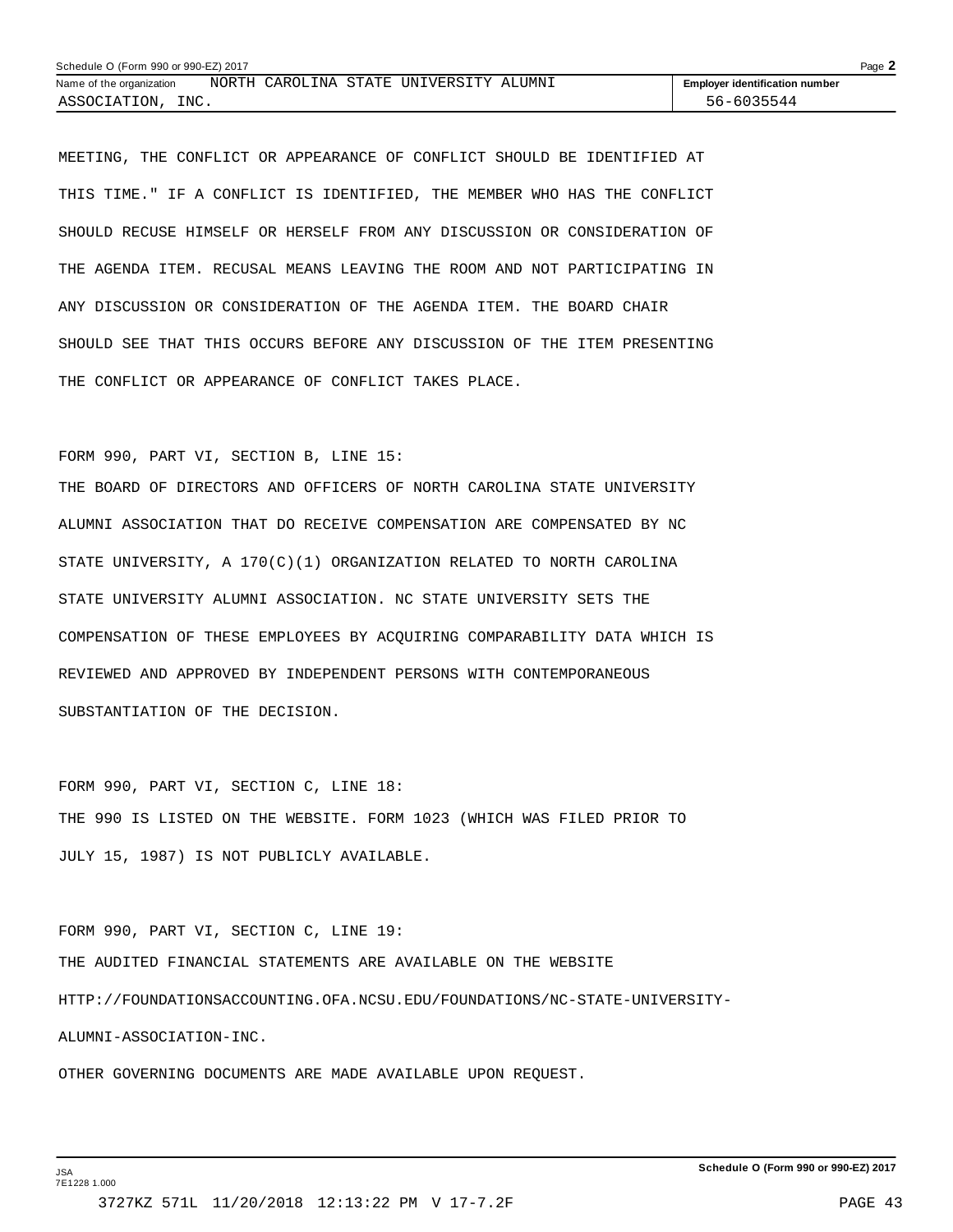<span id="page-44-0"></span>

| Schedule O (Form 990 or 990-EZ) 2017                               |                                       | Page 2       |
|--------------------------------------------------------------------|---------------------------------------|--------------|
| NORTH CAROLINA STATE UNIVERSITY ALUMNI<br>Name of the organization | <b>Employer identification number</b> |              |
| ASSOCIATION, INC.                                                  |                                       | 56-6035544   |
|                                                                    |                                       |              |
| FORM 990, PART XI, LINE 9, CHANGES IN NET ASSETS:                  |                                       |              |
| DECREASE IN CASH SURRENDER VALUE OF LIFE INSURANCE                 | (3,046)                               |              |
| INCREASE IN VALUE OF SPLIT INTEREST AGREEMENT                      | 252,579                               |              |
| DECREASE IN VALUE OF CHARITABLE LEAD TRUST                         | (45,831)                              |              |
| TRANSFERS FROM OTHER UNIVERSITY ASSOCIATED ENTITIES                | (6,888)                               |              |
| TOTAL TO FORM 990, PART XI, LINE 9                                 | 196,814                               |              |
|                                                                    |                                       | ATTACHMENT 1 |

## FORM 990, PART VIII - FUNDRAISING EVENTS

| DESCRIPTION           | GROSS<br>INCOME | DIRECT<br><b>EXPENSES</b> | <b>NET</b><br>INCOME |
|-----------------------|-----------------|---------------------------|----------------------|
| HOMECOMING TAILGATE   | 14,415.         | 30, 303.                  | $-15,888.$           |
| EVENING OF STARS GALA | 19,965.         | 72,780.                   | $-52,815.$           |
| OTHER EVENTS          | 6,360.          | 22,121.                   | $-15,761.$           |
| TOTALS                | 40,740.         | 125,204.                  | $-84, 464.$          |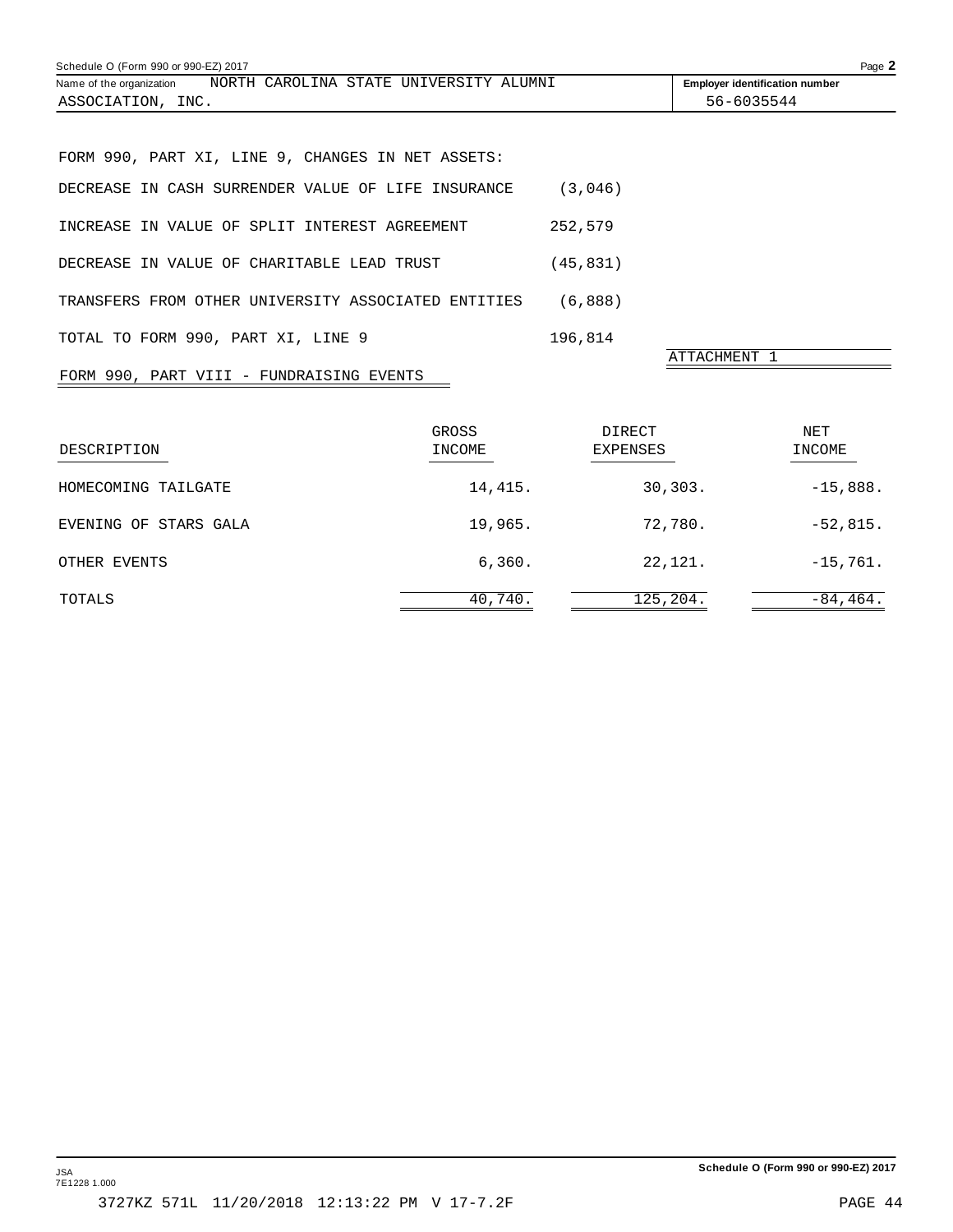| <b>SCHEDULE R</b> |  |
|-------------------|--|
| (Form 990)        |  |

Department of the Treasury

# OMB No. 1545-0047 **SCHEDULE R (Form 990) Related Organizations and Unrelated Partnerships**

 $\triangleright$  Complete if the organization answered "Yes" on Form 990, Part IV, line 33, 34, 35b, 36, or 37.



NORTH CAROLINA STATE UNIVERSITY ALUMNI

ASSOCIATION, INC. 56-6035544

#### **Part I Identification of Disregarded Entities.** Complete if the organization answered "Yes" on Form 990, Part IV, line 33.

| (a)<br>Name, address, and EIN (if applicable) of disregarded entity | (b)<br>Primary activity | (c)<br>Legal domicile (state<br>or foreign country) | (d)<br>Total income | (e)<br>End-of-year assets | (f)<br>Direct controlling<br>entity |
|---------------------------------------------------------------------|-------------------------|-----------------------------------------------------|---------------------|---------------------------|-------------------------------------|
| (1)                                                                 |                         |                                                     |                     |                           |                                     |
| (2)                                                                 |                         |                                                     |                     |                           |                                     |
| (3)                                                                 |                         |                                                     |                     |                           |                                     |
| (4)                                                                 |                         |                                                     |                     |                           |                                     |
| (5)                                                                 |                         |                                                     |                     |                           |                                     |
| (6)                                                                 |                         |                                                     |                     |                           |                                     |

**Identification of Related Tax-Exempt Organizations.** Complete if the organization answered "Yes" on Form 990, Part IV, line 34, because it had **Part II** one or more related tax-exempt organizations during the tax year.

| (a)<br>Name, address, and EIN of related organization          | (b)<br>Primary activity | (c)<br>Legal domicile (state<br>or foreign country) | (d)<br>Exempt Code section | (e)<br>Public charity status<br>(if section $501(c)(3)$ ) | (f)<br>Direct controlling<br>entity | (g)<br>Section 512(b)(13)<br>controlled<br>entity? |           |
|----------------------------------------------------------------|-------------------------|-----------------------------------------------------|----------------------------|-----------------------------------------------------------|-------------------------------------|----------------------------------------------------|-----------|
|                                                                |                         |                                                     |                            |                                                           |                                     | <b>Yes</b>                                         | <b>No</b> |
| NC STATE ENGINEERING FOUNDATION, INC<br>56-6046987<br>(1)      |                         |                                                     |                            |                                                           |                                     |                                                    |           |
| RALEIGH, NC 27695<br>NCSU BOX 7207                             | SUPPORT                 | ΝC                                                  | 501(C)(3)                  | $170(B)$ 1A IV $N/A$                                      |                                     |                                                    | Χ         |
| THE NORTH CAROLINA AGRICULTURAL FDTN, INC<br>56-6049304<br>(2) |                         |                                                     |                            |                                                           |                                     |                                                    |           |
| RALEIGH, NC 27695<br>NCSU BOX 7207                             | SUPPORT                 | NC                                                  | 501(C)(3)                  | $170(B)$ 1A IV $ N/A$                                     |                                     |                                                    | Χ         |
| (3) <sup>NC</sup> STATE INVESTMENT FUND, INC.<br>31-1607634    |                         |                                                     |                            |                                                           |                                     |                                                    |           |
| RALEIGH, NC 27695<br>NCSU BOX 7207                             | FUND INVEST             | NC                                                  | 501(C)(3)                  | 509 $(A)(3)$                                              | N/A                                 |                                                    | Χ         |
| (4) NC STATE NATURAL RESOURCES FOUNDATION<br>56-0653350        |                         |                                                     |                            |                                                           |                                     |                                                    |           |
| INC., NCSU BOX 7207<br>RALEIGH, NC 27695                       | SUPPORT                 | NC                                                  | 501(C)(3)                  | $170(B)$ 1A IV $N/A$                                      |                                     |                                                    | Χ         |
| NC STATE UNIVERSITY COLLEGE OF SCIENCES<br>58-1524289<br>(5)   |                         |                                                     |                            |                                                           |                                     |                                                    |           |
| FOUNDATION, INC. NCSU BOX 7207<br>RALEIGH, NC 27695            | SUPPORT                 | NC                                                  | 501(C)(3)                  | $170(B)$ 1A IV $N/A$                                      |                                     |                                                    | X         |
| NORTH CAROLINA TOBACCO FOUNDATION<br>59-1715828<br>(6)         |                         |                                                     |                            |                                                           |                                     |                                                    |           |
| NCSU BOX 7207<br>RALEIGH, NC 27695                             | SUPPORT                 | NC                                                  | 501(C)(3)                  | $170(B)$ 1A IV $N/A$                                      |                                     |                                                    | Χ         |
| NORTH CAROLINA VETERINARY MEDICAL<br>58-1344473<br>(7)         |                         |                                                     |                            |                                                           |                                     |                                                    |           |
| RALEIGH, NC 27695<br>FOUNDATION, INC. NCSU BOX 7207            | SUPPORT                 | NC.                                                 | 501(C)(3)                  | $170(B)$ 1A IV $ N/A$                                     |                                     |                                                    | Χ         |

**For Paperwork Reduction Act Notice, see the Instructions for Form 990. Schedule R (Form 990) 2017**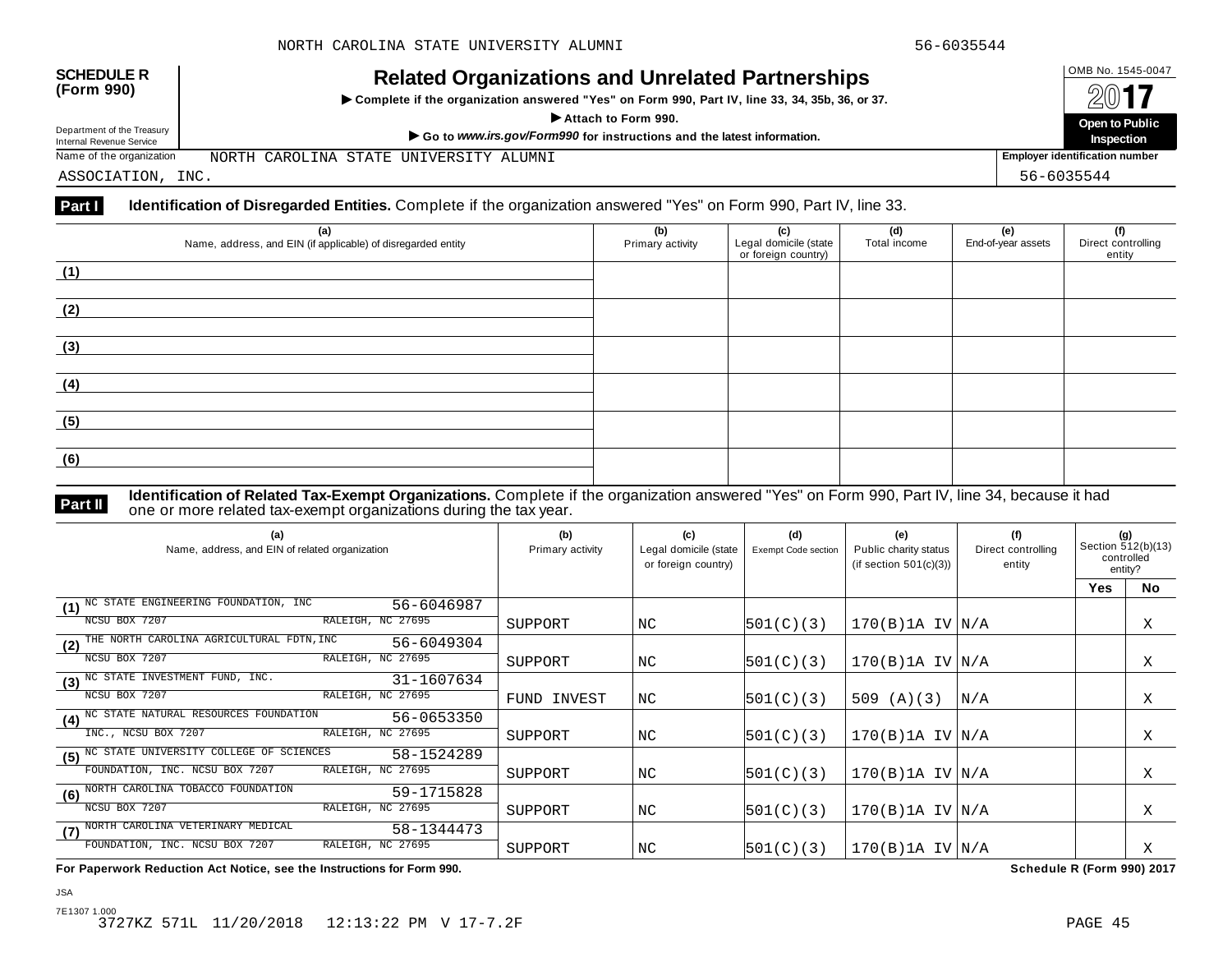

# OMB No. 1545-0047 **SCHEDULE R (Form 990) Related Organizations and Unrelated Partnerships**

 $\triangleright$  Complete if the organization answered "Yes" on Form 990, Part IV, line 33, 34, 35b, 36, or 37.



Department of the Treasury

Department of the Treasury Departo Public<br>Internal Revenue Service Market More to Public (Internal Revenue Service Market on Departo Public<br>Name of the organization MORTH CAROLINA STATE UNIVERSITY ALUMNI NORTH CAROLINA STATE UNIVERSITY ALUMNI

ASSOCIATION, INC. 56-6035544

#### **Part I Identification of Disregarded Entities.** Complete if the organization answered "Yes" on Form 990, Part IV, line 33.

| (a)<br>Name, address, and EIN (if applicable) of disregarded entity | (b)<br>Primary activity | (c)<br>Legal domicile (state<br>or foreign country) | (d)<br>Total income | (e)<br>End-of-year assets | (f)<br>Direct controlling<br>entity |
|---------------------------------------------------------------------|-------------------------|-----------------------------------------------------|---------------------|---------------------------|-------------------------------------|
| (1)                                                                 |                         |                                                     |                     |                           |                                     |
| (2)                                                                 |                         |                                                     |                     |                           |                                     |
| (3)                                                                 |                         |                                                     |                     |                           |                                     |
| (4)                                                                 |                         |                                                     |                     |                           |                                     |
| (5)                                                                 |                         |                                                     |                     |                           |                                     |
| (6)                                                                 |                         |                                                     |                     |                           |                                     |

JSA

**Identification of Related Tax-Exempt Organizations.** Complete if the organization answered "Yes" on Form 990, Part IV, line 34, because it had **Part II** one or more related tax-exempt organizations during the tax year.

| (a)<br>Name, address, and EIN of related organization         | (b)<br>Primary activity | (c)<br>Legal domicile (state<br>or foreign country) | (d)<br>Exempt Code section | (e)<br>Public charity status<br>(if section $501(c)(3)$ ) | (f)<br>Direct controlling<br>entity | (g)<br>Section 512(b)(13)<br>controlled<br>entity? |    |
|---------------------------------------------------------------|-------------------------|-----------------------------------------------------|----------------------------|-----------------------------------------------------------|-------------------------------------|----------------------------------------------------|----|
|                                                               |                         |                                                     |                            |                                                           |                                     | <b>Yes</b>                                         | No |
| NC STATE UNIVERSITY PARTNERSHIP<br>56-1444287<br>(1)          |                         |                                                     |                            |                                                           |                                     |                                                    |    |
| CORPORATION, NCSU BOX 7207<br>RALEIGH, NC 27695               | SUPPORT                 | NC                                                  | 501(C)(3)                  | 509(A)(3)                                                 | N/A                                 |                                                    | X  |
| NORTH CAROLINA TEXTILE FOUNDATION, INC.<br>56-6045324<br>(2)  |                         |                                                     |                            |                                                           |                                     |                                                    |    |
| NCSU BOX 8301<br>RALEIGH, NC 27695                            | SUPPORT                 | NC                                                  | 501(C)(3)                  | $170(B)$ 1A IV $N/A$                                      |                                     |                                                    | Χ  |
| NORTH CAROLINA STATE UNIVERSITY FDN, INC<br>56-6049503<br>(3) |                         |                                                     |                            |                                                           |                                     |                                                    |    |
| NCSU BOX 7207<br>RALEIGH, NC 27695                            | SUPPORT                 | ΝC                                                  | 501(C)(3)                  | 170B 1A IV                                                | N/A                                 |                                                    | Χ  |
| (4) NORTH CAROLINA STATE UNIVERSITY<br>56-6000756             |                         |                                                     |                            |                                                           |                                     |                                                    |    |
| NCSU BOX 7205<br>RALEIGH, NC 27695                            | EDUCATION               | NC                                                  | 170(C)(1)                  |                                                           | N/A                                 |                                                    | Χ  |
| (5) <sup>NC</sup> STATE ALUMNI CLUB, INC<br>20-4145790        |                         |                                                     |                            |                                                           |                                     |                                                    |    |
| 2450 ALUMNI DRIVE<br>RALEIGH, NC 27606                        | SUPPORT                 | NC                                                  | 501(C)(7)                  |                                                           | N/A                                 |                                                    | Χ  |
| (6) <sup>NC</sup> STATE UNIVERSITY STUDENT AID<br>56-0650623  |                         |                                                     |                            |                                                           |                                     |                                                    |    |
| RALEIGH, NC 27627<br>ASSOCIATION, INC. PO BOX 37100           | ATHLETIC                | ΝC                                                  | 501(C)(3)                  | $170(B)$ 1A IV $ N/A$                                     |                                     |                                                    | Χ  |
| (7)                                                           |                         |                                                     |                            |                                                           |                                     |                                                    |    |
|                                                               |                         |                                                     |                            |                                                           |                                     |                                                    |    |

**For Paperwork Reduction Act Notice, see the Instructions for Form 990. Schedule R (Form 990) 2017**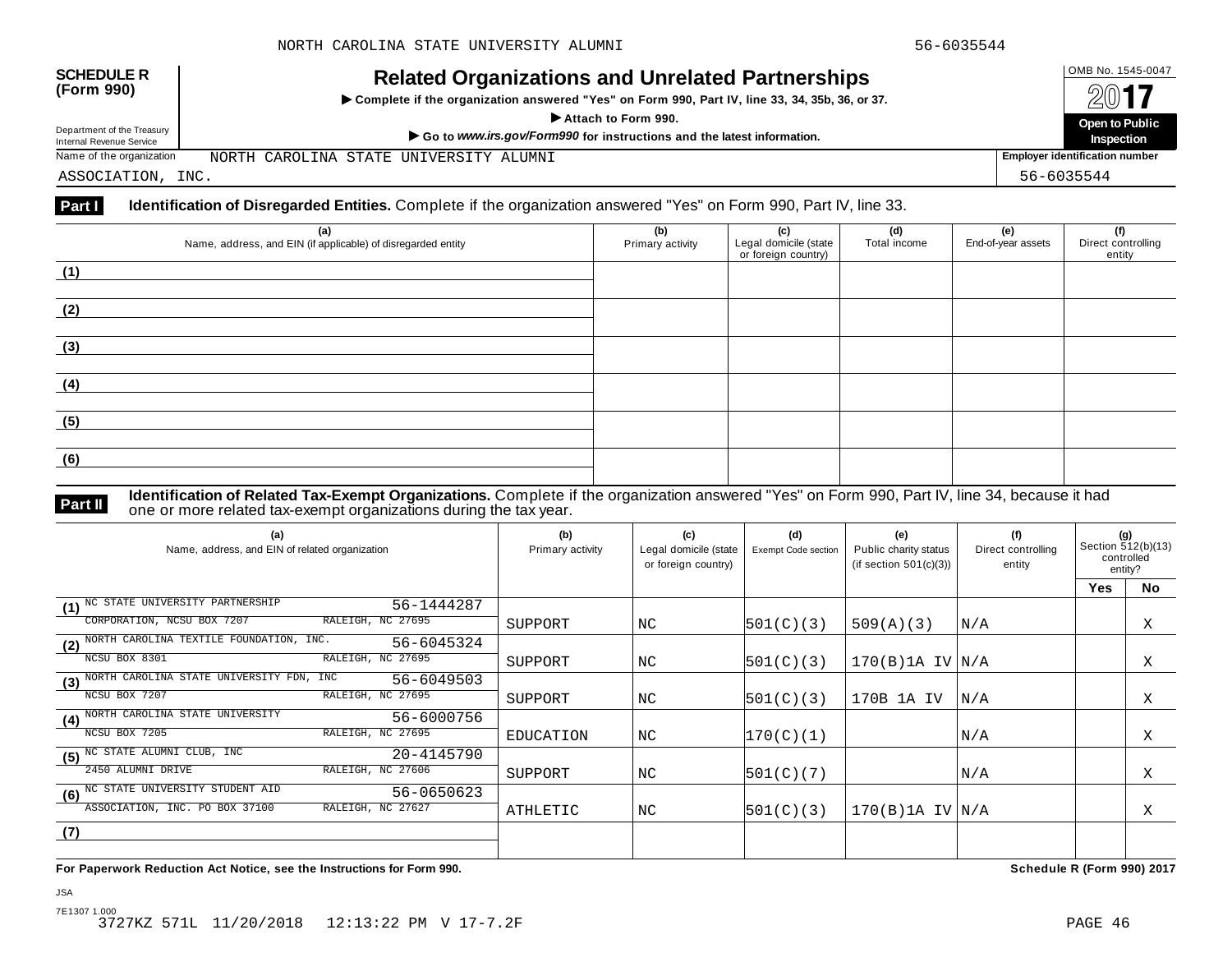Schedule <sup>R</sup> (Form 990) <sup>2017</sup> Page **2**

**Identification of Related Organizations Taxable as a Partnership.** Complete if the organization answered "Yes" on Form 990, Part IV, line 34, **because it had one or more related organizations Taxable as a Partnership.** Complete if the organization of Related organizations treated as a partnership during the tax year.

| (a)<br>Name, address, and EIN of<br>related organization | (b)<br>Primary activity | (c)<br>Legal<br>domicile<br>(state or<br>foreign<br>country) | (d)<br>Direct controlling<br>entity | (e)<br>Predominant<br>income (related,<br>unrelated,<br>excluded from<br>tax under<br>sections 512 - 514) | (f)<br>(g)<br>Share of total<br>Share of end-of-<br>income<br>year assets |  | (h)<br>Disproportionate<br>allocations? | (i)<br>Code V - UBI<br>amount in box 20<br>of Schedule K-1<br>(Form 1065) | (j)<br>General or<br>managing<br>partner? | (k)<br>Percentage<br>ownership |
|----------------------------------------------------------|-------------------------|--------------------------------------------------------------|-------------------------------------|-----------------------------------------------------------------------------------------------------------|---------------------------------------------------------------------------|--|-----------------------------------------|---------------------------------------------------------------------------|-------------------------------------------|--------------------------------|
|                                                          |                         |                                                              |                                     |                                                                                                           |                                                                           |  | Yes No                                  |                                                                           | Yes No                                    |                                |
| (1)                                                      |                         |                                                              |                                     |                                                                                                           |                                                                           |  |                                         |                                                                           |                                           |                                |
| (2)                                                      |                         |                                                              |                                     |                                                                                                           |                                                                           |  |                                         |                                                                           |                                           |                                |
| (3)                                                      |                         |                                                              |                                     |                                                                                                           |                                                                           |  |                                         |                                                                           |                                           |                                |
| (4)                                                      |                         |                                                              |                                     |                                                                                                           |                                                                           |  |                                         |                                                                           |                                           |                                |
| (5)                                                      |                         |                                                              |                                     |                                                                                                           |                                                                           |  |                                         |                                                                           |                                           |                                |
| (6)                                                      |                         |                                                              |                                     |                                                                                                           |                                                                           |  |                                         |                                                                           |                                           |                                |
| (7)                                                      |                         |                                                              |                                     |                                                                                                           |                                                                           |  |                                         |                                                                           |                                           |                                |

# **Part IV** Identification of Related Organizations Taxable as a Corporation or Trust. Complete if the organization answered "Yes" on Form 990, Part IV,<br>line 34, because it had one or more related organizations treated as a

| (a)<br>Name, address, and EIN of related organization | (b)<br>Primary activity | (c)<br>Legal domicile<br>(state or foreign<br>country) | (d)<br>Direct controlling<br>entity | (e)<br>Type of entity<br>(C corp, S corp, or trust) | (f)<br>Share of total<br>income | (g)<br>Share of<br>end-of-year assets ownership 512(b)(13) | $\begin{vmatrix} (h) \\ Percentage \end{vmatrix}$ Section | entity? |   |
|-------------------------------------------------------|-------------------------|--------------------------------------------------------|-------------------------------------|-----------------------------------------------------|---------------------------------|------------------------------------------------------------|-----------------------------------------------------------|---------|---|
|                                                       |                         |                                                        |                                     |                                                     |                                 |                                                            |                                                           | Yes No  |   |
| (1) CHARITABLE REMAINDER TRUSTS (2)                   |                         |                                                        |                                     |                                                     |                                 |                                                            |                                                           |         |   |
|                                                       | ASSET INVESTMENTS       | $_{\mathrm{NC}}$                                       | N/A                                 | TRUST                                               |                                 |                                                            |                                                           |         | X |
| $(2)$ CHARITABLE LEAD TRUST $(1)$                     |                         |                                                        |                                     |                                                     |                                 |                                                            |                                                           |         |   |
|                                                       | ASSET INVESTMENTS       | $_{\mathrm{NC}}$                                       | N/A                                 | TRUST                                               |                                 |                                                            |                                                           |         | X |
| (3)                                                   |                         |                                                        |                                     |                                                     |                                 |                                                            |                                                           |         |   |
| (4)                                                   |                         |                                                        |                                     |                                                     |                                 |                                                            |                                                           |         |   |
| (5)                                                   |                         |                                                        |                                     |                                                     |                                 |                                                            |                                                           |         |   |
| (6)                                                   |                         |                                                        |                                     |                                                     |                                 |                                                            |                                                           |         |   |
| (7)                                                   |                         |                                                        |                                     |                                                     |                                 |                                                            |                                                           |         |   |

7E1308 1.000

JSA **Schedule R (Form 990) 2017**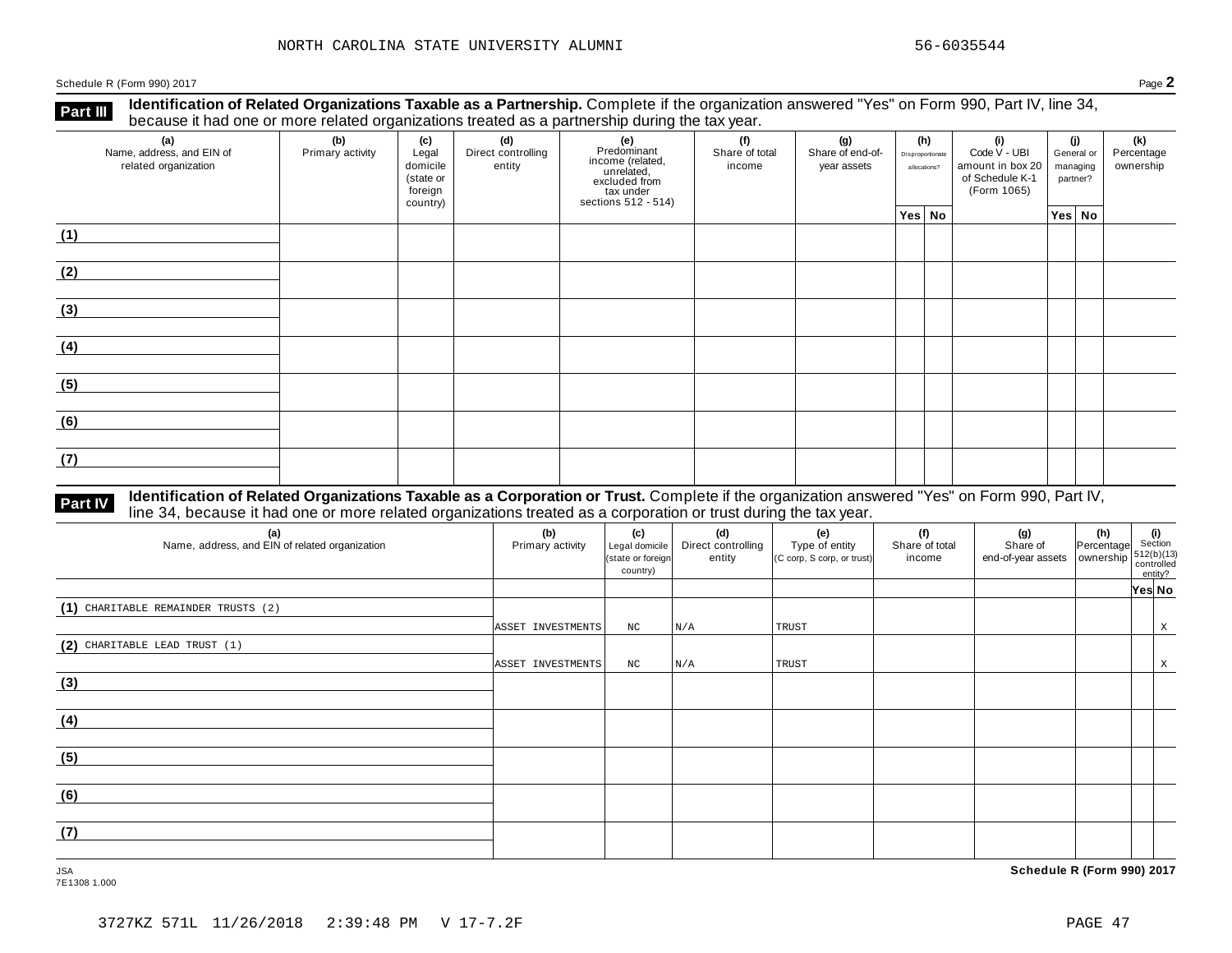Schedule R (Form 990) 2017 Page 3

| Yes   No<br>Note: Complete line 1 if any entity is listed in Parts II, III, or IV of this schedule.<br>During the tax year, did the organization engage in any of the following transactions with one or more related organizations listed in Parts II-IV?<br>X<br>1a<br>a<br>$\overline{X}$<br>1 <sub>b</sub><br>b<br>$\overline{\mathbf{x}}$<br>1 <sub>c</sub><br>X<br>1 <sub>d</sub><br>$\overline{\mathbf{x}}$<br>1е<br>Χ<br>1f<br>f<br>$\overline{\mathbf{x}}$<br>1 <sub>g</sub><br>$\overline{\mathbf{x}}$<br>1 <sub>h</sub><br>h<br>$\overline{\mathbf{x}}$<br>11<br>$\overline{\mathbf{x}}$<br>1j<br>X<br>1 <sub>k</sub><br>$\overline{\mathbf{x}}$<br>11<br>$\overline{\mathbf{x}}$<br>1 <sub>m</sub><br>m<br>$\boldsymbol{\mathrm{X}}$<br>1n<br>$\overline{\mathbf{x}}$<br>1 <sub>o</sub><br>X<br>1 <sub>p</sub><br>$\overline{\mathbf{x}}$<br>1q<br>$\boldsymbol{\mathrm{X}}$<br>1r<br>$\mathbf{X}$<br>1s<br>If the answer to any of the above is "Yes," see the instructions for information on who must complete this line, including covered relationships and transaction thresholds.<br>$\mathbf{2}$<br>(b)<br>(d)<br>(c)<br>Amount involved<br>Name of related organization<br>Transaction<br>Method of determining<br>amount involved<br>$type(a-s)$<br>(4)<br>(5)<br>(6)<br>Schedule R (Form 990) 2017<br><b>JSA</b> | <b>Part V</b> | Transactions With Related Organizations. Complete if the organization answered "Yes" on Form 990, Part IV, line 34, 35b, or 36. |  |  |  |  |  |  |  |  |
|-----------------------------------------------------------------------------------------------------------------------------------------------------------------------------------------------------------------------------------------------------------------------------------------------------------------------------------------------------------------------------------------------------------------------------------------------------------------------------------------------------------------------------------------------------------------------------------------------------------------------------------------------------------------------------------------------------------------------------------------------------------------------------------------------------------------------------------------------------------------------------------------------------------------------------------------------------------------------------------------------------------------------------------------------------------------------------------------------------------------------------------------------------------------------------------------------------------------------------------------------------------------------------------------------------------------------------------------|---------------|---------------------------------------------------------------------------------------------------------------------------------|--|--|--|--|--|--|--|--|
|                                                                                                                                                                                                                                                                                                                                                                                                                                                                                                                                                                                                                                                                                                                                                                                                                                                                                                                                                                                                                                                                                                                                                                                                                                                                                                                                         |               |                                                                                                                                 |  |  |  |  |  |  |  |  |
|                                                                                                                                                                                                                                                                                                                                                                                                                                                                                                                                                                                                                                                                                                                                                                                                                                                                                                                                                                                                                                                                                                                                                                                                                                                                                                                                         |               |                                                                                                                                 |  |  |  |  |  |  |  |  |
|                                                                                                                                                                                                                                                                                                                                                                                                                                                                                                                                                                                                                                                                                                                                                                                                                                                                                                                                                                                                                                                                                                                                                                                                                                                                                                                                         |               |                                                                                                                                 |  |  |  |  |  |  |  |  |
|                                                                                                                                                                                                                                                                                                                                                                                                                                                                                                                                                                                                                                                                                                                                                                                                                                                                                                                                                                                                                                                                                                                                                                                                                                                                                                                                         |               |                                                                                                                                 |  |  |  |  |  |  |  |  |
|                                                                                                                                                                                                                                                                                                                                                                                                                                                                                                                                                                                                                                                                                                                                                                                                                                                                                                                                                                                                                                                                                                                                                                                                                                                                                                                                         |               |                                                                                                                                 |  |  |  |  |  |  |  |  |
|                                                                                                                                                                                                                                                                                                                                                                                                                                                                                                                                                                                                                                                                                                                                                                                                                                                                                                                                                                                                                                                                                                                                                                                                                                                                                                                                         |               |                                                                                                                                 |  |  |  |  |  |  |  |  |
|                                                                                                                                                                                                                                                                                                                                                                                                                                                                                                                                                                                                                                                                                                                                                                                                                                                                                                                                                                                                                                                                                                                                                                                                                                                                                                                                         |               |                                                                                                                                 |  |  |  |  |  |  |  |  |
|                                                                                                                                                                                                                                                                                                                                                                                                                                                                                                                                                                                                                                                                                                                                                                                                                                                                                                                                                                                                                                                                                                                                                                                                                                                                                                                                         |               |                                                                                                                                 |  |  |  |  |  |  |  |  |
|                                                                                                                                                                                                                                                                                                                                                                                                                                                                                                                                                                                                                                                                                                                                                                                                                                                                                                                                                                                                                                                                                                                                                                                                                                                                                                                                         |               |                                                                                                                                 |  |  |  |  |  |  |  |  |
|                                                                                                                                                                                                                                                                                                                                                                                                                                                                                                                                                                                                                                                                                                                                                                                                                                                                                                                                                                                                                                                                                                                                                                                                                                                                                                                                         |               |                                                                                                                                 |  |  |  |  |  |  |  |  |
|                                                                                                                                                                                                                                                                                                                                                                                                                                                                                                                                                                                                                                                                                                                                                                                                                                                                                                                                                                                                                                                                                                                                                                                                                                                                                                                                         |               |                                                                                                                                 |  |  |  |  |  |  |  |  |
|                                                                                                                                                                                                                                                                                                                                                                                                                                                                                                                                                                                                                                                                                                                                                                                                                                                                                                                                                                                                                                                                                                                                                                                                                                                                                                                                         |               |                                                                                                                                 |  |  |  |  |  |  |  |  |
|                                                                                                                                                                                                                                                                                                                                                                                                                                                                                                                                                                                                                                                                                                                                                                                                                                                                                                                                                                                                                                                                                                                                                                                                                                                                                                                                         |               |                                                                                                                                 |  |  |  |  |  |  |  |  |
|                                                                                                                                                                                                                                                                                                                                                                                                                                                                                                                                                                                                                                                                                                                                                                                                                                                                                                                                                                                                                                                                                                                                                                                                                                                                                                                                         |               |                                                                                                                                 |  |  |  |  |  |  |  |  |
|                                                                                                                                                                                                                                                                                                                                                                                                                                                                                                                                                                                                                                                                                                                                                                                                                                                                                                                                                                                                                                                                                                                                                                                                                                                                                                                                         |               |                                                                                                                                 |  |  |  |  |  |  |  |  |
|                                                                                                                                                                                                                                                                                                                                                                                                                                                                                                                                                                                                                                                                                                                                                                                                                                                                                                                                                                                                                                                                                                                                                                                                                                                                                                                                         |               |                                                                                                                                 |  |  |  |  |  |  |  |  |
|                                                                                                                                                                                                                                                                                                                                                                                                                                                                                                                                                                                                                                                                                                                                                                                                                                                                                                                                                                                                                                                                                                                                                                                                                                                                                                                                         |               |                                                                                                                                 |  |  |  |  |  |  |  |  |
|                                                                                                                                                                                                                                                                                                                                                                                                                                                                                                                                                                                                                                                                                                                                                                                                                                                                                                                                                                                                                                                                                                                                                                                                                                                                                                                                         |               |                                                                                                                                 |  |  |  |  |  |  |  |  |
|                                                                                                                                                                                                                                                                                                                                                                                                                                                                                                                                                                                                                                                                                                                                                                                                                                                                                                                                                                                                                                                                                                                                                                                                                                                                                                                                         |               |                                                                                                                                 |  |  |  |  |  |  |  |  |
|                                                                                                                                                                                                                                                                                                                                                                                                                                                                                                                                                                                                                                                                                                                                                                                                                                                                                                                                                                                                                                                                                                                                                                                                                                                                                                                                         |               |                                                                                                                                 |  |  |  |  |  |  |  |  |
|                                                                                                                                                                                                                                                                                                                                                                                                                                                                                                                                                                                                                                                                                                                                                                                                                                                                                                                                                                                                                                                                                                                                                                                                                                                                                                                                         |               |                                                                                                                                 |  |  |  |  |  |  |  |  |
|                                                                                                                                                                                                                                                                                                                                                                                                                                                                                                                                                                                                                                                                                                                                                                                                                                                                                                                                                                                                                                                                                                                                                                                                                                                                                                                                         |               |                                                                                                                                 |  |  |  |  |  |  |  |  |
|                                                                                                                                                                                                                                                                                                                                                                                                                                                                                                                                                                                                                                                                                                                                                                                                                                                                                                                                                                                                                                                                                                                                                                                                                                                                                                                                         |               |                                                                                                                                 |  |  |  |  |  |  |  |  |
|                                                                                                                                                                                                                                                                                                                                                                                                                                                                                                                                                                                                                                                                                                                                                                                                                                                                                                                                                                                                                                                                                                                                                                                                                                                                                                                                         |               |                                                                                                                                 |  |  |  |  |  |  |  |  |
|                                                                                                                                                                                                                                                                                                                                                                                                                                                                                                                                                                                                                                                                                                                                                                                                                                                                                                                                                                                                                                                                                                                                                                                                                                                                                                                                         | (1)           |                                                                                                                                 |  |  |  |  |  |  |  |  |
|                                                                                                                                                                                                                                                                                                                                                                                                                                                                                                                                                                                                                                                                                                                                                                                                                                                                                                                                                                                                                                                                                                                                                                                                                                                                                                                                         | (2)           |                                                                                                                                 |  |  |  |  |  |  |  |  |
|                                                                                                                                                                                                                                                                                                                                                                                                                                                                                                                                                                                                                                                                                                                                                                                                                                                                                                                                                                                                                                                                                                                                                                                                                                                                                                                                         | (3)           |                                                                                                                                 |  |  |  |  |  |  |  |  |
|                                                                                                                                                                                                                                                                                                                                                                                                                                                                                                                                                                                                                                                                                                                                                                                                                                                                                                                                                                                                                                                                                                                                                                                                                                                                                                                                         |               |                                                                                                                                 |  |  |  |  |  |  |  |  |
|                                                                                                                                                                                                                                                                                                                                                                                                                                                                                                                                                                                                                                                                                                                                                                                                                                                                                                                                                                                                                                                                                                                                                                                                                                                                                                                                         |               |                                                                                                                                 |  |  |  |  |  |  |  |  |
|                                                                                                                                                                                                                                                                                                                                                                                                                                                                                                                                                                                                                                                                                                                                                                                                                                                                                                                                                                                                                                                                                                                                                                                                                                                                                                                                         |               |                                                                                                                                 |  |  |  |  |  |  |  |  |
|                                                                                                                                                                                                                                                                                                                                                                                                                                                                                                                                                                                                                                                                                                                                                                                                                                                                                                                                                                                                                                                                                                                                                                                                                                                                                                                                         |               |                                                                                                                                 |  |  |  |  |  |  |  |  |

JSA<br>7E1309 2.000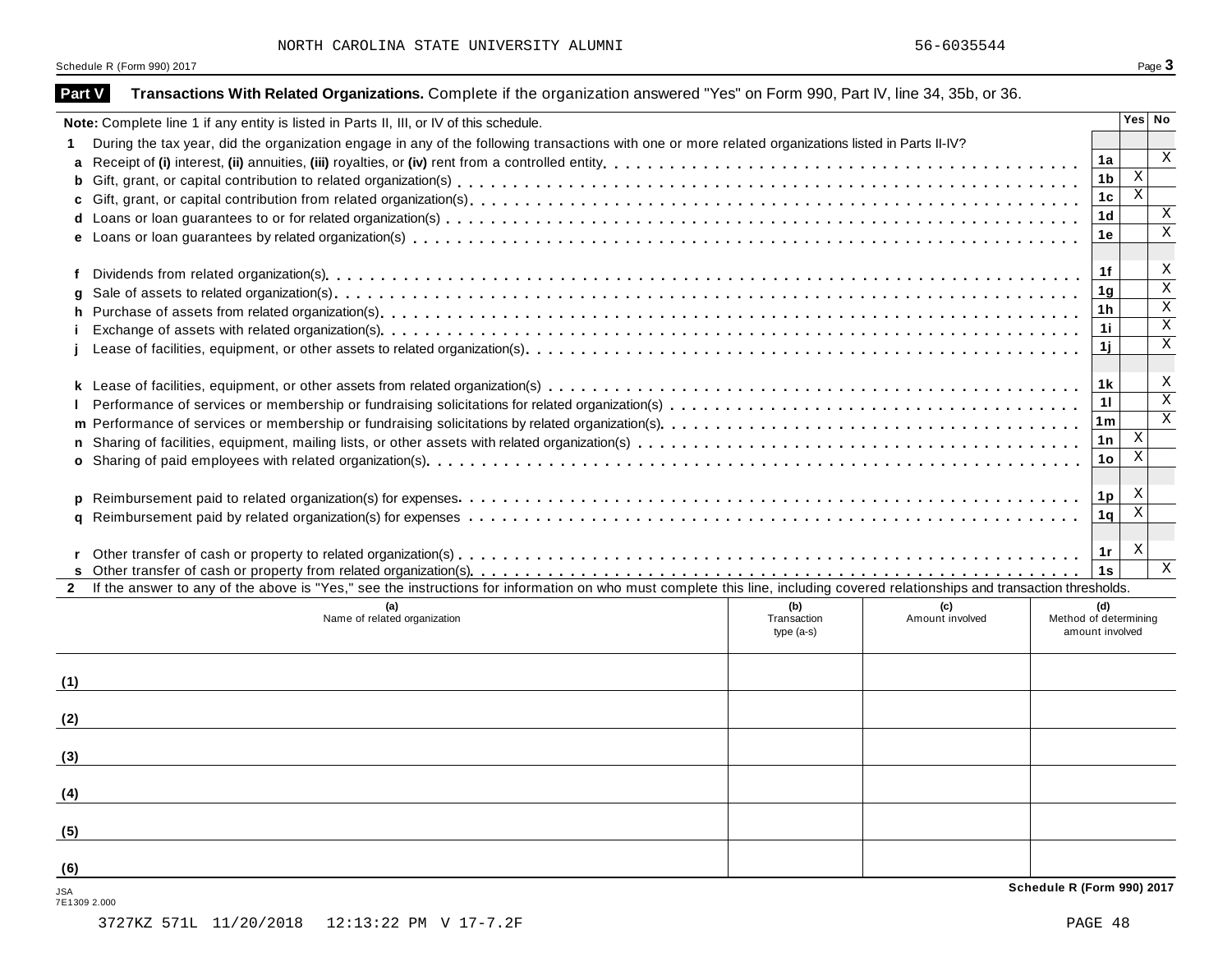Schedule <sup>R</sup> (Form 990) <sup>2017</sup> Page **4**

## **Part VI Unrelated Organizations Taxable as a Partnership.** Complete if the organization answered "Yes" on Form 990, Part IV, line 37.

Provide the following information for each entity taxed as a partnership through which the organization conducted more than five percent of its activities (measured by total assets or gross revenue) that was not a related organization. See instructions regarding exclusion for certain investment partnerships.

| $\overline{a}$<br>Name, address, and EIN of entity | (c)<br>Legal domicile<br>(b)<br>Primary activity<br>(d)<br>Predominant<br>(e)<br>(f)<br>Are all partners<br>(state or foreign<br>income (related,<br>section<br>501(c)(3)<br>country)<br>unrelated, excluded<br>organizations?<br>from tax under |  | Share of<br>total income | (g)<br>Share of<br>end-of-year<br>assets | (h)<br>Disproportionate<br>allocations? | $(i)$<br>Code $\vee$ - UBI<br>amount in box 20<br>of Schedule K-1<br>(Form 1065) |  | (j)<br>General or<br>managing<br>partner? | (k)<br>Percentage<br>ownership |     |    |                            |
|----------------------------------------------------|--------------------------------------------------------------------------------------------------------------------------------------------------------------------------------------------------------------------------------------------------|--|--------------------------|------------------------------------------|-----------------------------------------|----------------------------------------------------------------------------------|--|-------------------------------------------|--------------------------------|-----|----|----------------------------|
|                                                    |                                                                                                                                                                                                                                                  |  | sections 512-514)        | $Yes \mid No$                            |                                         |                                                                                  |  | Yes No                                    |                                | Yes | No |                            |
| (1)                                                |                                                                                                                                                                                                                                                  |  |                          |                                          |                                         |                                                                                  |  |                                           |                                |     |    |                            |
| (2)                                                |                                                                                                                                                                                                                                                  |  |                          |                                          |                                         |                                                                                  |  |                                           |                                |     |    |                            |
| (3)                                                |                                                                                                                                                                                                                                                  |  |                          |                                          |                                         |                                                                                  |  |                                           |                                |     |    |                            |
| (4)                                                |                                                                                                                                                                                                                                                  |  |                          |                                          |                                         |                                                                                  |  |                                           |                                |     |    |                            |
| (5)                                                |                                                                                                                                                                                                                                                  |  |                          |                                          |                                         |                                                                                  |  |                                           |                                |     |    |                            |
| (6)                                                |                                                                                                                                                                                                                                                  |  |                          |                                          |                                         |                                                                                  |  |                                           |                                |     |    |                            |
| (7)                                                |                                                                                                                                                                                                                                                  |  |                          |                                          |                                         |                                                                                  |  |                                           |                                |     |    |                            |
| (8)                                                |                                                                                                                                                                                                                                                  |  |                          |                                          |                                         |                                                                                  |  |                                           |                                |     |    |                            |
| (9)                                                |                                                                                                                                                                                                                                                  |  |                          |                                          |                                         |                                                                                  |  |                                           |                                |     |    |                            |
| (10)                                               |                                                                                                                                                                                                                                                  |  |                          |                                          |                                         |                                                                                  |  |                                           |                                |     |    |                            |
| (11)                                               |                                                                                                                                                                                                                                                  |  |                          |                                          |                                         |                                                                                  |  |                                           |                                |     |    |                            |
| (12)                                               |                                                                                                                                                                                                                                                  |  |                          |                                          |                                         |                                                                                  |  |                                           |                                |     |    |                            |
| (13)                                               |                                                                                                                                                                                                                                                  |  |                          |                                          |                                         |                                                                                  |  |                                           |                                |     |    |                            |
| (14)                                               |                                                                                                                                                                                                                                                  |  |                          |                                          |                                         |                                                                                  |  |                                           |                                |     |    |                            |
| (15)                                               |                                                                                                                                                                                                                                                  |  |                          |                                          |                                         |                                                                                  |  |                                           |                                |     |    |                            |
| (16)                                               |                                                                                                                                                                                                                                                  |  |                          |                                          |                                         |                                                                                  |  |                                           |                                |     |    |                            |
| <b>JSA</b>                                         |                                                                                                                                                                                                                                                  |  |                          |                                          |                                         |                                                                                  |  |                                           |                                |     |    | Schedule R (Form 990) 2017 |